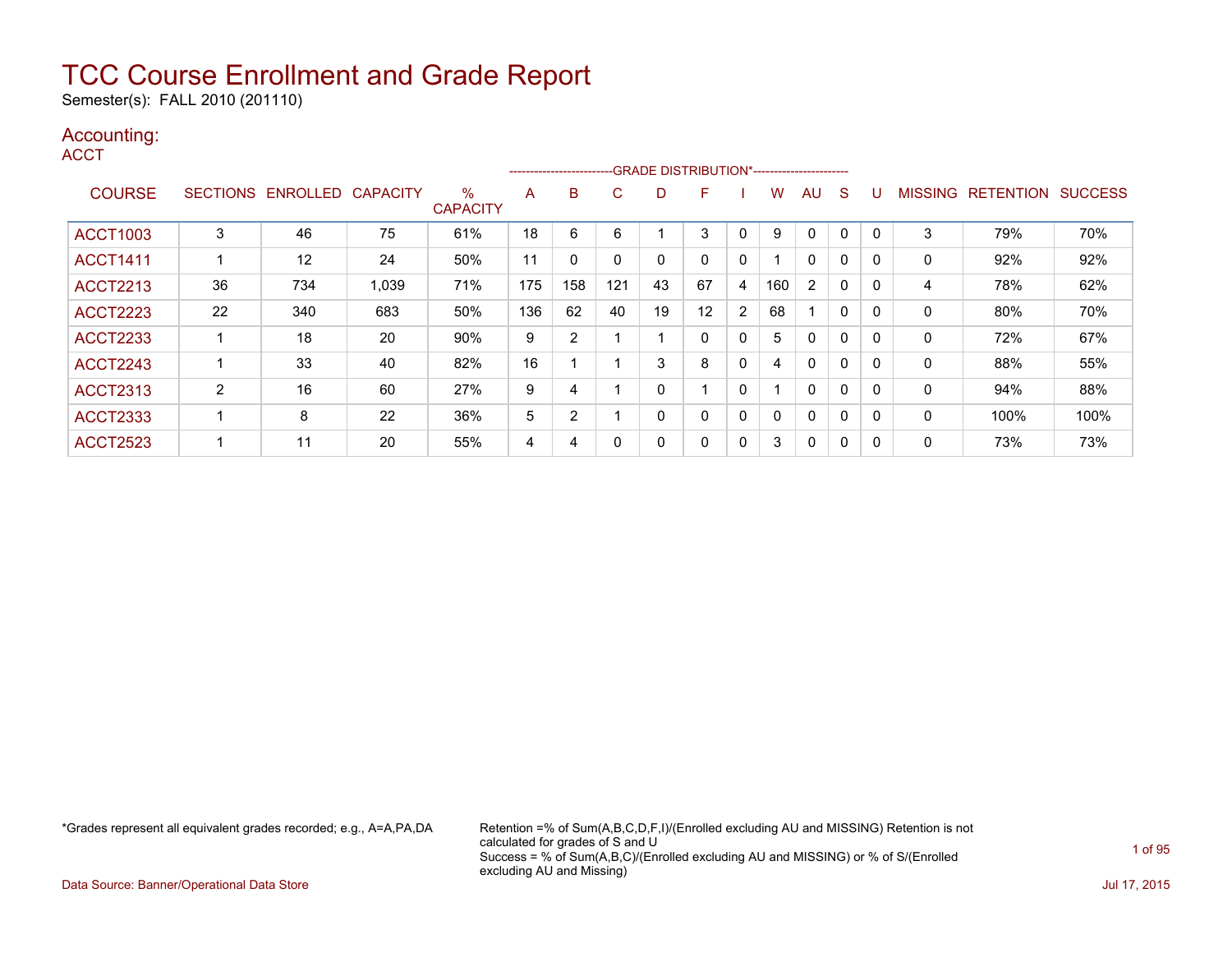Semester(s): FALL 2010 (201110)

#### African Studies: AFRS

| AFNO            |                            |    |                 |    |  |                | ------------------------GRADE DISTRIBUTION*----------------------- |         |                |  |                                                  |     |
|-----------------|----------------------------|----|-----------------|----|--|----------------|--------------------------------------------------------------------|---------|----------------|--|--------------------------------------------------|-----|
| <b>COURSE</b>   | SECTIONS ENROLLED CAPACITY |    | <b>CAPACITY</b> |    |  |                |                                                                    |         |                |  | % A B C D F I W AU S U MISSING RETENTION SUCCESS |     |
| <b>AFRS2713</b> |                            | 30 | 43%             | 10 |  | $\overline{2}$ |                                                                    | $0$   0 | $\overline{0}$ |  | 100%                                             | 77% |

\*Grades represent all equivalent grades recorded; e.g., A=A,PA,DA Retention =% of Sum(A,B,C,D,F,I)/(Enrolled excluding AU and MISSING) Retention is not calculated for grades of S and U Success = % of Sum(A,B,C)/(Enrolled excluding AU and MISSING) or % of S/(Enrolled excluding AU and Missing)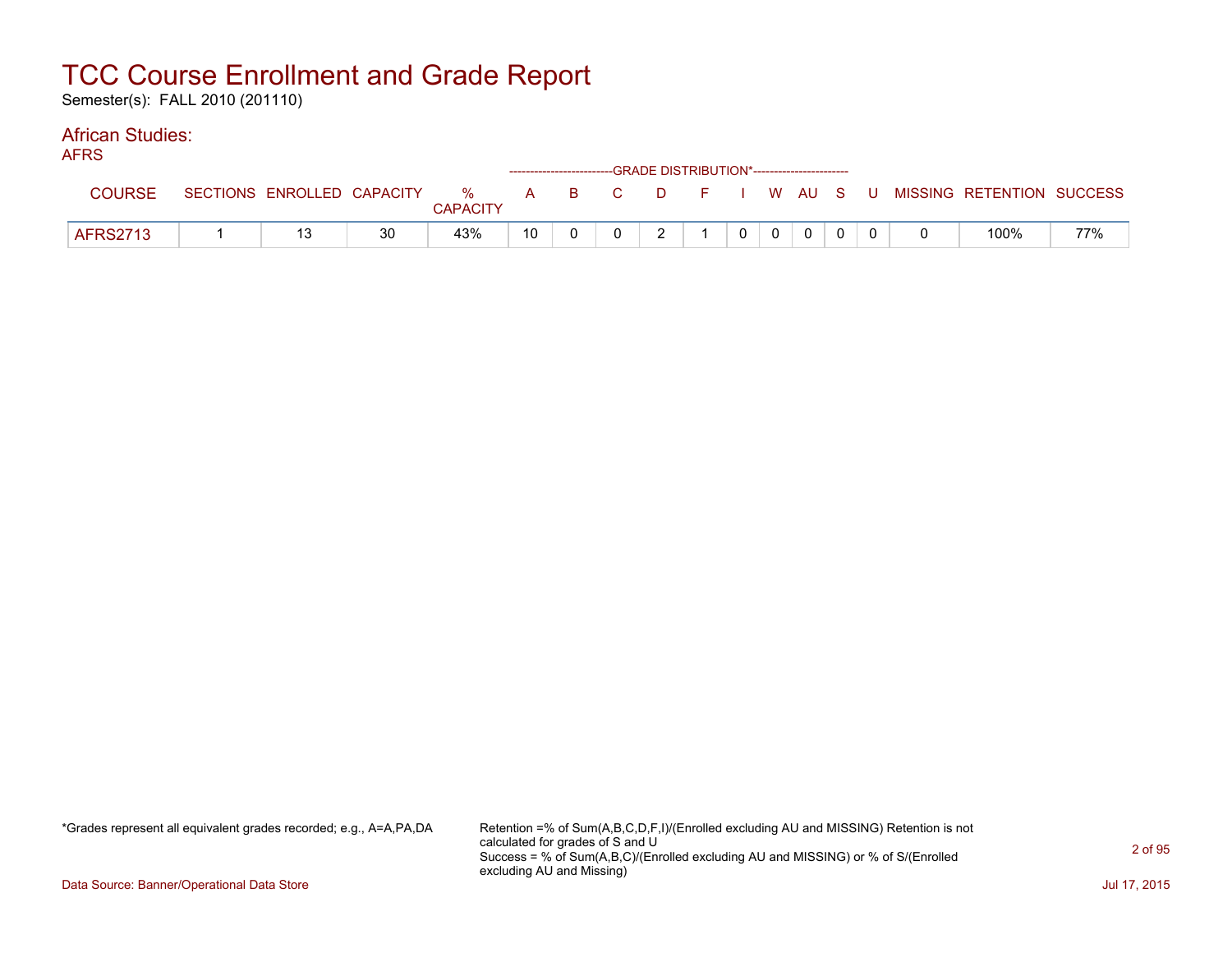Semester(s): FALL 2010 (201110)

#### Allied Health:  $AD$

| ALUN            |                            |     |                      | ------------------------GRADE                DISTRIBUTION*---------------------- |    |    |    |    |    |          |  |                                                |     |
|-----------------|----------------------------|-----|----------------------|----------------------------------------------------------------------------------|----|----|----|----|----|----------|--|------------------------------------------------|-----|
| <b>COURSE</b>   | SECTIONS ENROLLED CAPACITY |     | %<br><b>CAPACITY</b> |                                                                                  |    |    |    |    |    |          |  | A B C D F I W AU S U MISSING—RETENTION SUCCESS |     |
| <b>ALDH1323</b> | 330                        | 346 | 95%                  | 119                                                                              | 83 | 37 | 11 | 11 | 68 | $\Omega$ |  | 79%                                            | 73% |

\*Grades represent all equivalent grades recorded; e.g., A=A,PA,DA Retention =% of Sum(A,B,C,D,F,I)/(Enrolled excluding AU and MISSING) Retention is not calculated for grades of S and U Success = % of Sum(A,B,C)/(Enrolled excluding AU and MISSING) or % of S/(Enrolled excluding AU and Missing)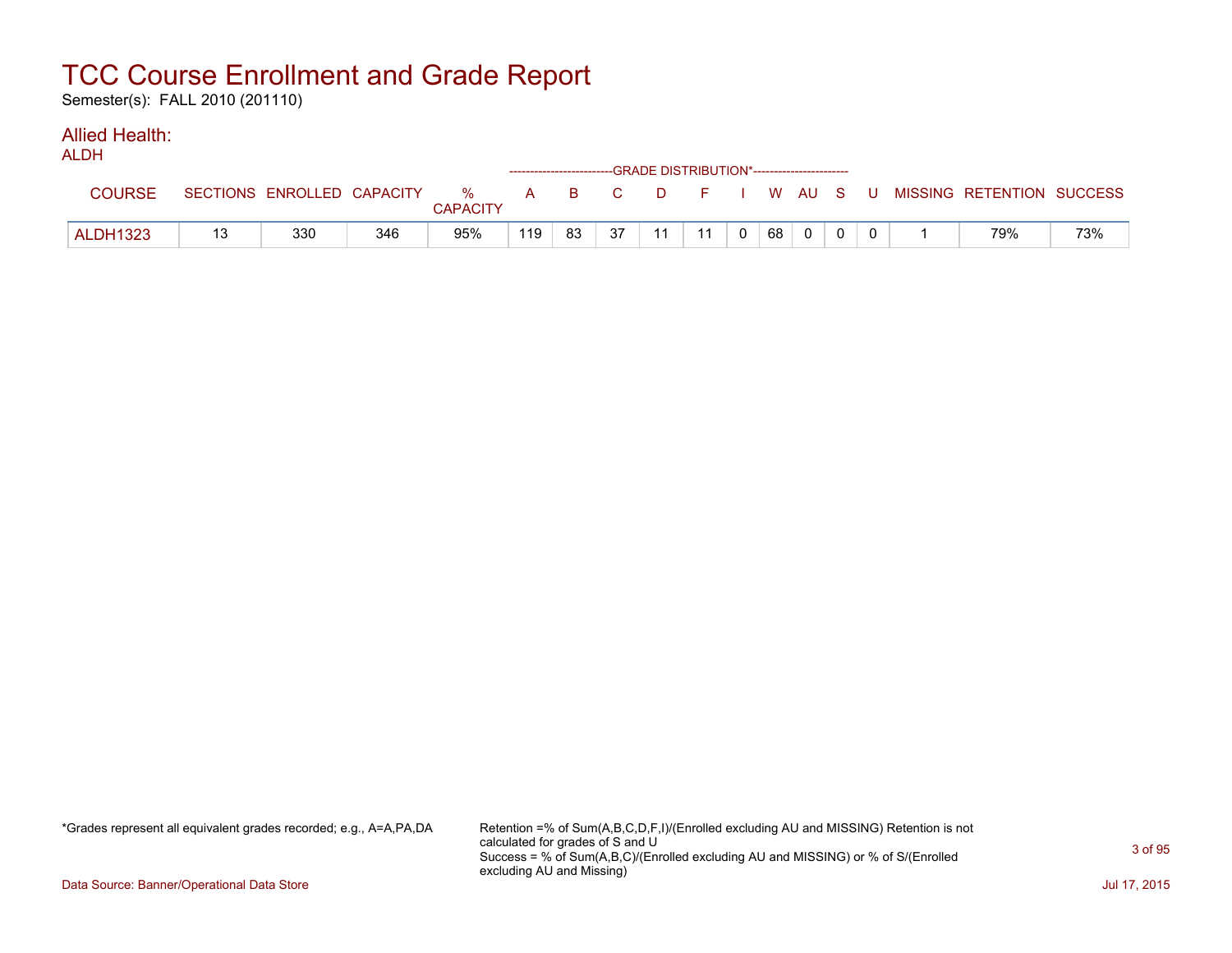Semester(s): FALL 2010 (201110)

#### Alternative Energy: ALTE

| ALIE            |                            |    |                      |    | ------------------------GRADE DISTRIBUTION*----------------------- |              |          |                |   |                |  |                                                |     |
|-----------------|----------------------------|----|----------------------|----|--------------------------------------------------------------------|--------------|----------|----------------|---|----------------|--|------------------------------------------------|-----|
| <b>COURSE</b>   | SECTIONS ENROLLED CAPACITY |    | %<br><b>CAPACITY</b> |    |                                                                    |              |          |                |   |                |  | A B C D F I W AU S U MISSING RETENTION SUCCESS |     |
| <b>ALTE1442</b> |                            | 16 | 100%                 | b. |                                                                    | <sup>n</sup> | $\Omega$ | 0 <sup>1</sup> | 6 | $\overline{0}$ |  | 62%                                            | 62% |

\*Grades represent all equivalent grades recorded; e.g., A=A,PA,DA Retention =% of Sum(A,B,C,D,F,I)/(Enrolled excluding AU and MISSING) Retention is not calculated for grades of S and U Success = % of Sum(A,B,C)/(Enrolled excluding AU and MISSING) or % of S/(Enrolled excluding AU and Missing)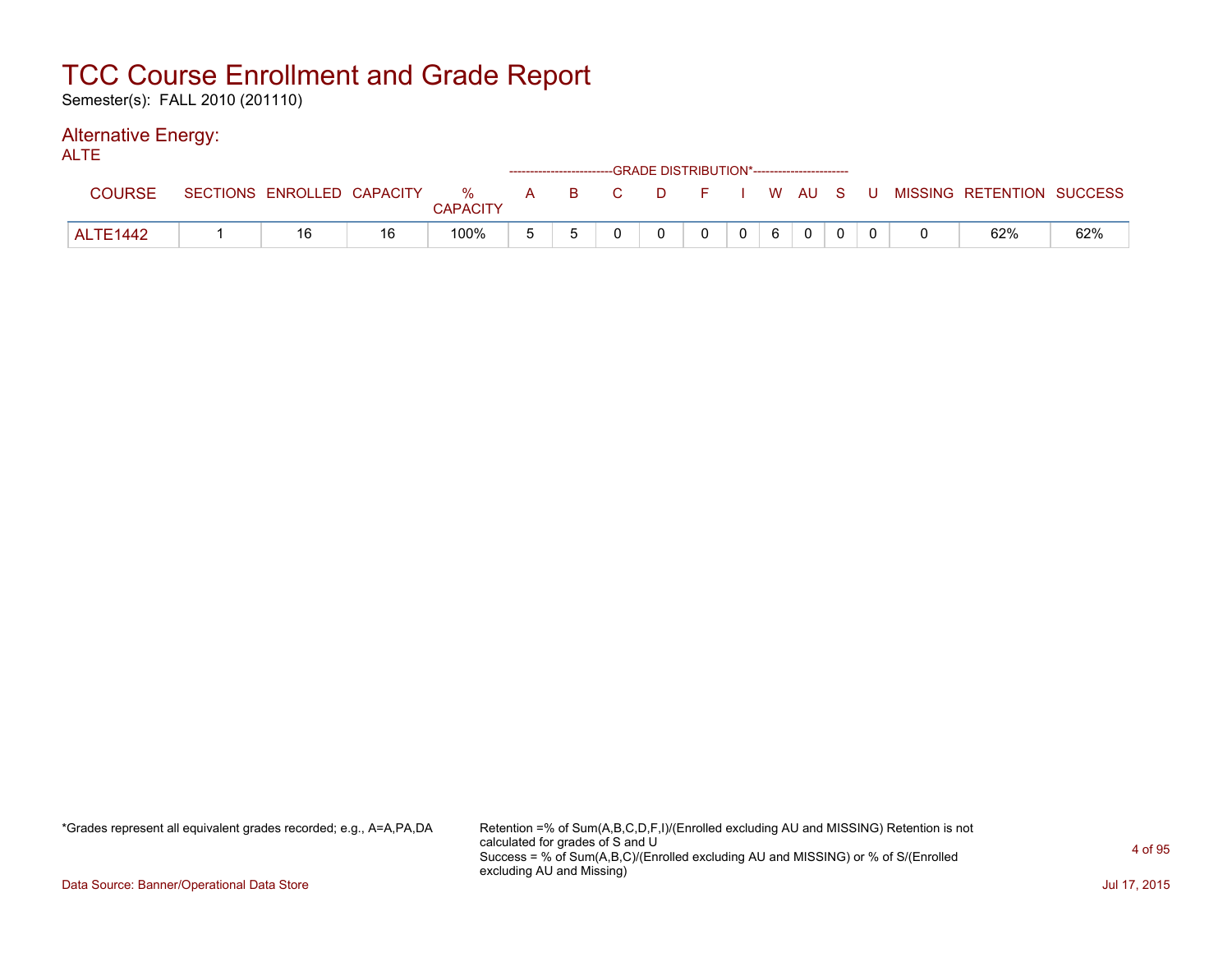Semester(s): FALL 2010 (201110)

#### Arabic: ARBC

| ARBC. |                 |                            |    |                         |    |    | -GRADE DISTRIBUTION*----------------------- |    |   |              |     |   |   |                           |     |
|-------|-----------------|----------------------------|----|-------------------------|----|----|---------------------------------------------|----|---|--------------|-----|---|---|---------------------------|-----|
|       | <b>COURSE</b>   | SECTIONS ENROLLED CAPACITY |    | $\%$<br><b>CAPACITY</b> | A  | B. | D                                           | н. | W | AU           | - S | U |   | MISSING RETENTION SUCCESS |     |
|       | <b>ARBC1001</b> |                            | 15 | 47%                     |    |    |                                             |    |   | $\mathbf{0}$ | 0   |   |   | 83%                       | 83% |
|       | <b>ARBC1103</b> | 25                         | 45 | 56%                     | 18 |    |                                             |    |   | 0            |     |   |   | 72%                       | 72% |
|       | <b>ARBC1213</b> | 8                          | 20 | 40%                     | ა  |    |                                             |    |   | 0            |     |   | 0 | 62%                       | 62% |

\*Grades represent all equivalent grades recorded; e.g., A=A,PA,DA Retention =% of Sum(A,B,C,D,F,I)/(Enrolled excluding AU and MISSING) Retention is not calculated for grades of S and U Success = % of Sum(A,B,C)/(Enrolled excluding AU and MISSING) or % of S/(Enrolled excluding AU and Missing)

Data Source: Banner/Operational Data Store Jul 17, 2015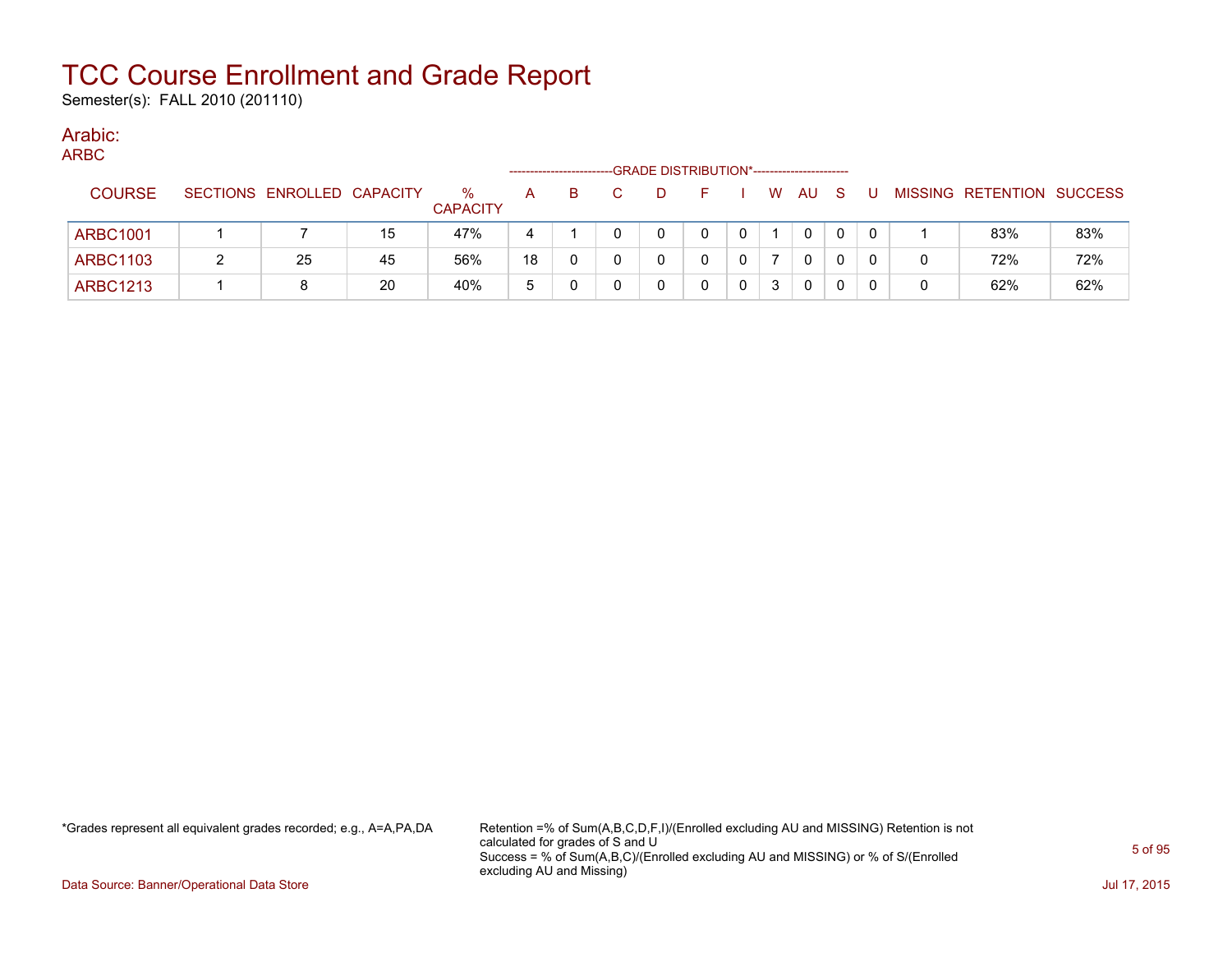Semester(s): FALL 2010 (201110)

### Art: ART

|                |                |                            |     |                                  |                | -------------------- |                | -- GRADE DISTRIBUTION*----------------------- |              |              |                |              |              |          |              |                                  |      |
|----------------|----------------|----------------------------|-----|----------------------------------|----------------|----------------------|----------------|-----------------------------------------------|--------------|--------------|----------------|--------------|--------------|----------|--------------|----------------------------------|------|
| <b>COURSE</b>  |                | SECTIONS ENROLLED CAPACITY |     | $\frac{0}{0}$<br><b>CAPACITY</b> | A              | B                    | C              | D                                             | F            |              | W              | <b>AU</b>    | S            | U        |              | <b>MISSING RETENTION SUCCESS</b> |      |
| <b>ART1013</b> | 6              | 90                         | 88  | 102%                             | 36             | 29                   | 6              | $\overline{2}$                                | 4            | 0            | 13             | 0            | 0            | 0        | 0            | 86%                              | 79%  |
| ART1023        | $\overline{2}$ | 13                         | 19  | 68%                              | 1              | 4                    | 1              | $\mathbf 1$                                   | 0            | 0            | 6              | 0            | $\mathbf{0}$ | 0        | 0            | 54%                              | 46%  |
| <b>ART1033</b> | 2              | 5                          | 6   | 83%                              | 3              | $\mathbf{0}$         | 1              | 0                                             | 0            | $\mathbf{0}$ |                | $\mathbf{0}$ | $\mathbf{0}$ | $\Omega$ | 0            | 80%                              | 80%  |
| <b>ART1053</b> | 4              | 80                         | 110 | 73%                              | 21             | 16                   | 16             | 8                                             | 3            | $\mathbf{0}$ | 16             | 0            | $\mathbf{0}$ | 0        | 0            | 80%                              | 66%  |
| <b>ART1063</b> | 1              | 40                         | 40  | 100%                             | 12             | $\overline{7}$       | 5              | 1                                             | 5            | 0            | 10             | 0            | $\mathbf{0}$ | 0        | 0            | 75%                              | 60%  |
| <b>ART1083</b> | $\overline{2}$ | 20                         | 24  | 83%                              | $\overline{2}$ | 8                    | 0              | 0                                             | 4            | 0            | 6              | 0            | $\mathbf{0}$ | 0        | 0            | 70%                              | 50%  |
| <b>ART1113</b> | 14             | 269                        | 325 | 83%                              | 132            | 52                   | 28             | 10                                            | 11           | $\mathbf 1$  | 35             | 0            | $\mathbf{0}$ | $\Omega$ | 0            | 87%                              | 79%  |
| <b>ART1123</b> | 4              | 36                         | 32  | 112%                             | 16             | $\overline{7}$       | 3              | $\overline{2}$                                | 5            | $\mathbf{0}$ | 3              | $\mathbf{0}$ | $\Omega$     | $\Omega$ | 0            | 92%                              | 72%  |
| <b>ART1133</b> | 4              | 13                         | 16  | 81%                              | 6              | 3                    | 0              | 0                                             | 2            | 0            | $\overline{2}$ | $\mathbf{0}$ | $\mathbf{0}$ | 0        | 0            | 85%                              | 69%  |
| <b>ART2053</b> | 1              | 10                         | 15  | 67%                              | 3              | 4                    | 1              | 0                                             | 0            | 0            | $\overline{2}$ | 0            | $\mathbf{0}$ | 0        | 0            | 80%                              | 80%  |
| <b>ART2063</b> | 1              | 8                          | 9   | 89%                              | $\overline{2}$ | 5                    | $\mathbf{0}$   | 0                                             | $\mathbf{0}$ | $\mathbf{0}$ |                | $\mathbf{0}$ | $\mathbf{0}$ | 0        | 0            | 88%                              | 88%  |
| <b>ART2073</b> | 1              | $\overline{2}$             | 3   | 67%                              | $\overline{2}$ | 0                    | 0              | 0                                             | 0            | $\mathbf{0}$ | 0              | $\mathbf{0}$ | $\mathbf{0}$ | 0        | 0            | 100%                             | 100% |
| <b>ART2083</b> | 1              | 11                         | 9   | 122%                             | 3              | 5                    | 0              | 0                                             | 0            | 0            | $\overline{2}$ | 1            | $\mathbf{0}$ | 0        | 0            | 80%                              | 80%  |
| <b>ART2093</b> | 1              | $\overline{2}$             | 3   | 67%                              | 1              | -1                   | 0              | 0                                             | 0            | 0            | 0              | 0            | 0            | 0        | 0            | 100%                             | 100% |
| <b>ART2143</b> | $\overline{2}$ | 21                         | 20  | 105%                             | 6              | 11                   | 0              | 0                                             | $\mathbf{0}$ | $\mathbf{0}$ | 4              | $\mathbf{0}$ | $\mathbf{0}$ | 0        | $\mathbf{0}$ | 81%                              | 81%  |
| <b>ART2153</b> | 2              | $\overline{7}$             | 10  | 70%                              | $\overline{2}$ | 1                    | 0              | 0                                             | 0            | 0            | 3              | $\mathbf{1}$ | $\mathbf{0}$ | 0        | 0            | 50%                              | 50%  |
| <b>ART2223</b> | 1              | 8                          | 10  | 80%                              | $\overline{2}$ | $\overline{2}$       | 1              | $\mathbf{1}$                                  | $\Omega$     | $\mathbf{0}$ | $\overline{2}$ | $\mathbf{0}$ | $\mathbf{0}$ | 0        | 0            | 75%                              | 62%  |
| <b>ART2233</b> | -1             | 6                          | 5   | 120%                             | 0              | 3                    | $\overline{2}$ | 0                                             | 0            | 0            |                | 0            | $\mathbf{0}$ | 0        | 0            | 83%                              | 83%  |
| <b>ART2263</b> | 1              | 11                         | 10  | 110%                             | 6              | 3                    | 0              | 0                                             | 2            | $\mathbf{0}$ | 0              | $\mathbf{0}$ | $\mathbf{0}$ | $\Omega$ | 0            | 100%                             | 82%  |
| <b>ART2273</b> | 1              | $\overline{2}$             | 5   | 40%                              | $\overline{2}$ | $\Omega$             | $\Omega$       | 0                                             | $\mathbf{0}$ | $\mathbf{0}$ | $\mathbf{0}$   | $\mathbf{0}$ | $\Omega$     | $\Omega$ | 0            | 100%                             | 100% |
| <b>ART2283</b> | -1             | 4                          | 5   | 80%                              | 4              | 0                    | 0              | 0                                             | 0            | 0            | 0              | 0            | $\mathbf{0}$ | 0        | 0            | 100%                             | 100% |
| <b>ART2313</b> | -1             | 9                          | 8   | 112%                             | 1              | $\overline{2}$       |                |                                               | 0            | 0            |                | 3            | 0            | 0        | 0            | 83%                              | 67%  |

\*Grades represent all equivalent grades recorded; e.g., A=A,PA,DA Retention =% of Sum(A,B,C,D,F,I)/(Enrolled excluding AU and MISSING) Retention is not calculated for grades of S and U Success = % of Sum(A,B,C)/(Enrolled excluding AU and MISSING) or % of S/(Enrolled excluding AU and Missing)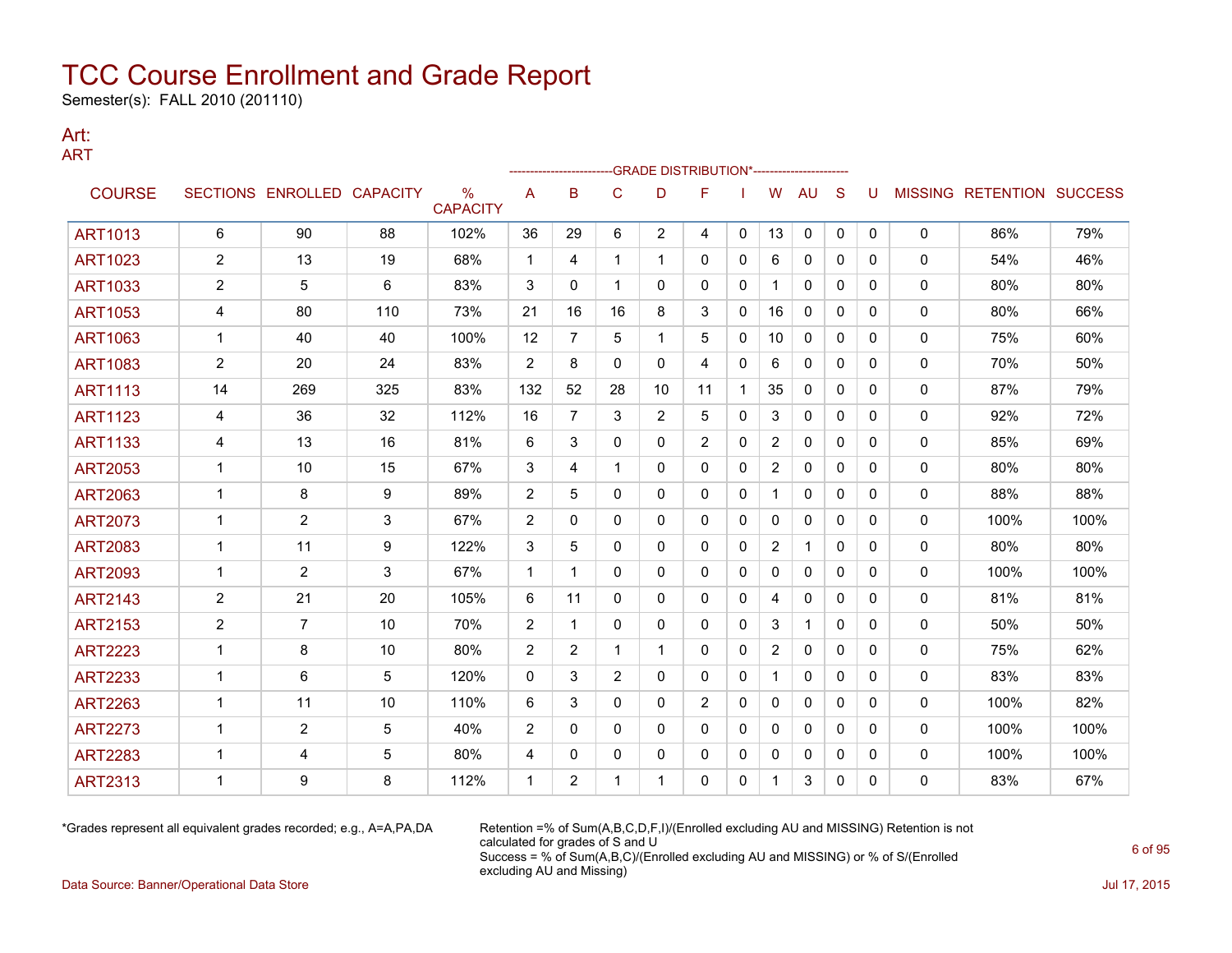Semester(s): FALL 2010 (201110)

#### Art: ART

|                |                 |                 |                 |                      |    |                |   | ------------------------GRADE                DISTRIBUTION*---------------------- |   |   |                       |              |             |          |                |                  |                |
|----------------|-----------------|-----------------|-----------------|----------------------|----|----------------|---|----------------------------------------------------------------------------------|---|---|-----------------------|--------------|-------------|----------|----------------|------------------|----------------|
| <b>COURSE</b>  | <b>SECTIONS</b> | <b>ENROLLED</b> | <b>CAPACITY</b> | %<br><b>CAPACITY</b> | A  | B              | C | D                                                                                | F |   | w                     | AU           | S           |          | <b>MISSING</b> | <b>RETENTION</b> | <b>SUCCESS</b> |
|                |                 |                 |                 |                      |    |                |   |                                                                                  |   |   |                       |              |             |          |                |                  |                |
| ART2323        |                 | 4               | 4               | 100%                 |    | $\overline{2}$ |   | 0                                                                                | 0 | 0 |                       | 0            | $\mathbf 0$ | $\Omega$ | 0              | 75%              | 75%            |
| <b>ART2403</b> |                 | 5               | 14              | 36%                  |    | 3              |   | 0                                                                                | 0 | 0 | 0                     | $\mathbf{0}$ | $\mathbf 0$ | $\Omega$ | 0              | 100%             | 100%           |
| <b>ART2423</b> |                 | 12              | 14              | 86%                  | 4  | 7              |   | 0                                                                                | 0 | 0 |                       | 0            | 0           |          | 0              | 92%              | 92%            |
| <b>ART2503</b> |                 | 14              | 15              | 93%                  | ⇁  | 3              |   |                                                                                  |   | 0 |                       | 0            | 0           | -0       | 0              | 93%              | 79%            |
| <b>ART2813</b> | $\overline{2}$  | 31              | 40              | 78%                  | 17 | 3              |   | 0                                                                                | 3 | 0 | $\overline{ }$        | $\mathbf{0}$ | 0           | $\Omega$ | 0              | 77%              | 68%            |
| <b>ART2823</b> |                 | 5               | 20              | 25%                  | 4  | 0              |   | 0                                                                                | 0 | 0 |                       | 0            | 0           |          | 0              | 80%              | 80%            |
| <b>ART2853</b> | 3               | 23              | 24              | 96%                  | 12 | 3              |   | 0                                                                                | 0 | 0 | $\overline{ }$        | 0            | 0           |          | 0              | 70%              | 70%            |
| <b>ART2913</b> |                 | 8               | 30              | 27%                  | 2  | 2              | 3 | 0                                                                                | 0 | 0 |                       | 0            | 0           | - 0      | 0              | 88%              | 88%            |
| <b>ART2993</b> | 2               | 14              | 16              | 88%                  | ⇁  | 4              |   | 0                                                                                | 0 | 0 | $\mathbf{2}^{\prime}$ | 0            | 0           | C        | 0              | 86%              | 86%            |

\*Grades represent all equivalent grades recorded; e.g., A=A,PA,DA Retention =% of Sum(A,B,C,D,F,I)/(Enrolled excluding AU and MISSING) Retention is not calculated for grades of S and U Success = % of Sum(A,B,C)/(Enrolled excluding AU and MISSING) or % of S/(Enrolled excluding AU and Missing)

Data Source: Banner/Operational Data Store **July 17, 2015**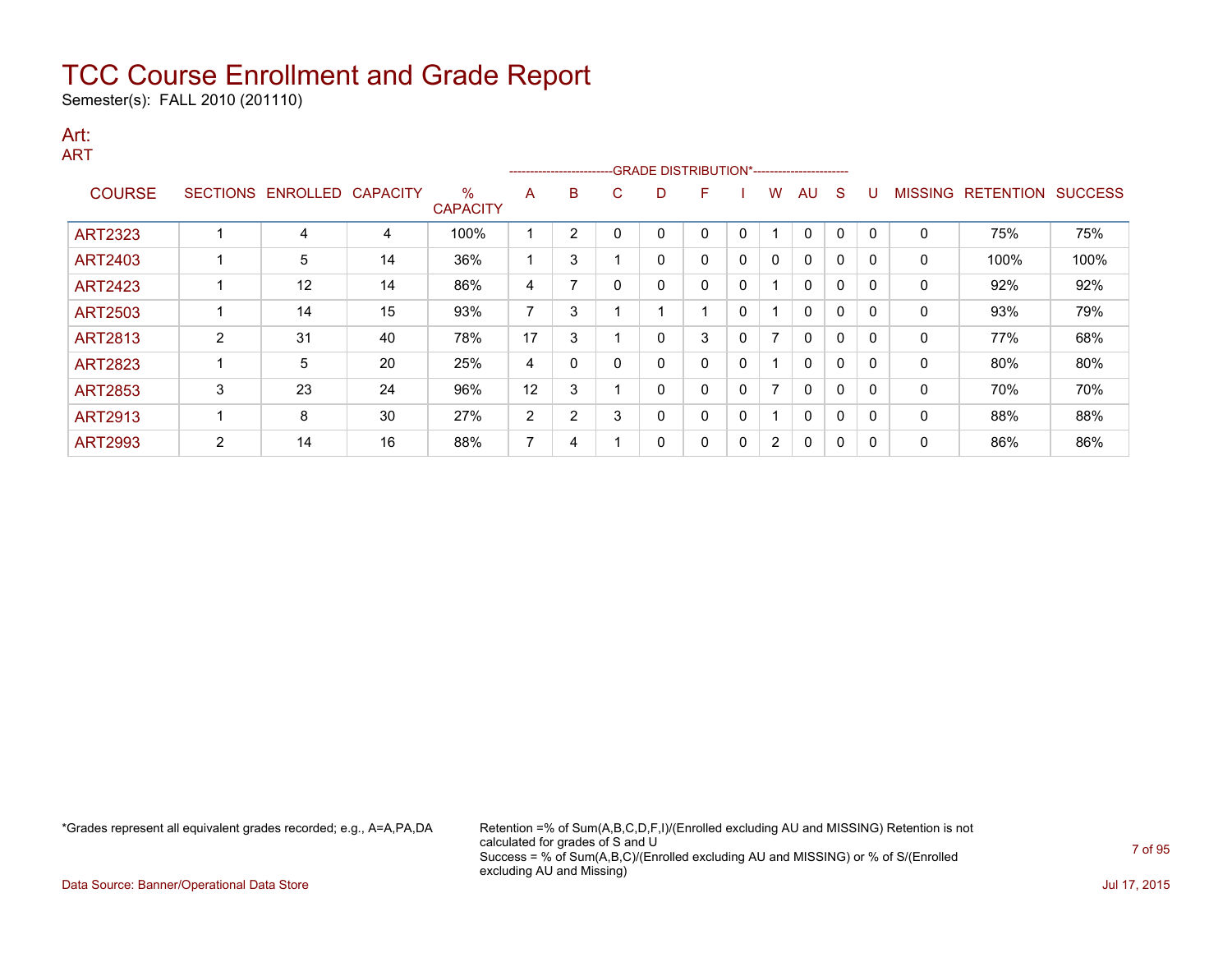Semester(s): FALL 2010 (201110)

### Asian Studies:

ASNS

| $\sim$          |                 |                   |                      |              |     | -GRADE DISTRIBUTION*----------------------- |  |        |          |   |                           |    |
|-----------------|-----------------|-------------------|----------------------|--------------|-----|---------------------------------------------|--|--------|----------|---|---------------------------|----|
| <b>COURSE</b>   | <b>SECTIONS</b> | ENROLLED CAPACITY | %<br><b>CAPACITY</b> | $\mathsf{A}$ | - B | D.                                          |  | W AU S |          | U | MISSING RETENTION SUCCESS |    |
| <b>ASNS1103</b> |                 |                   | 100%                 |              |     |                                             |  |        | $\Omega$ |   | 50%                       | 0% |
| <b>ASNS2993</b> |                 |                   | 100%                 |              |     |                                             |  |        | 0        |   |                           |    |

\*Grades represent all equivalent grades recorded; e.g., A=A,PA,DA Retention =% of Sum(A,B,C,D,F,I)/(Enrolled excluding AU and MISSING) Retention is not calculated for grades of S and U Success = % of Sum(A,B,C)/(Enrolled excluding AU and MISSING) or % of S/(Enrolled excluding AU and Missing)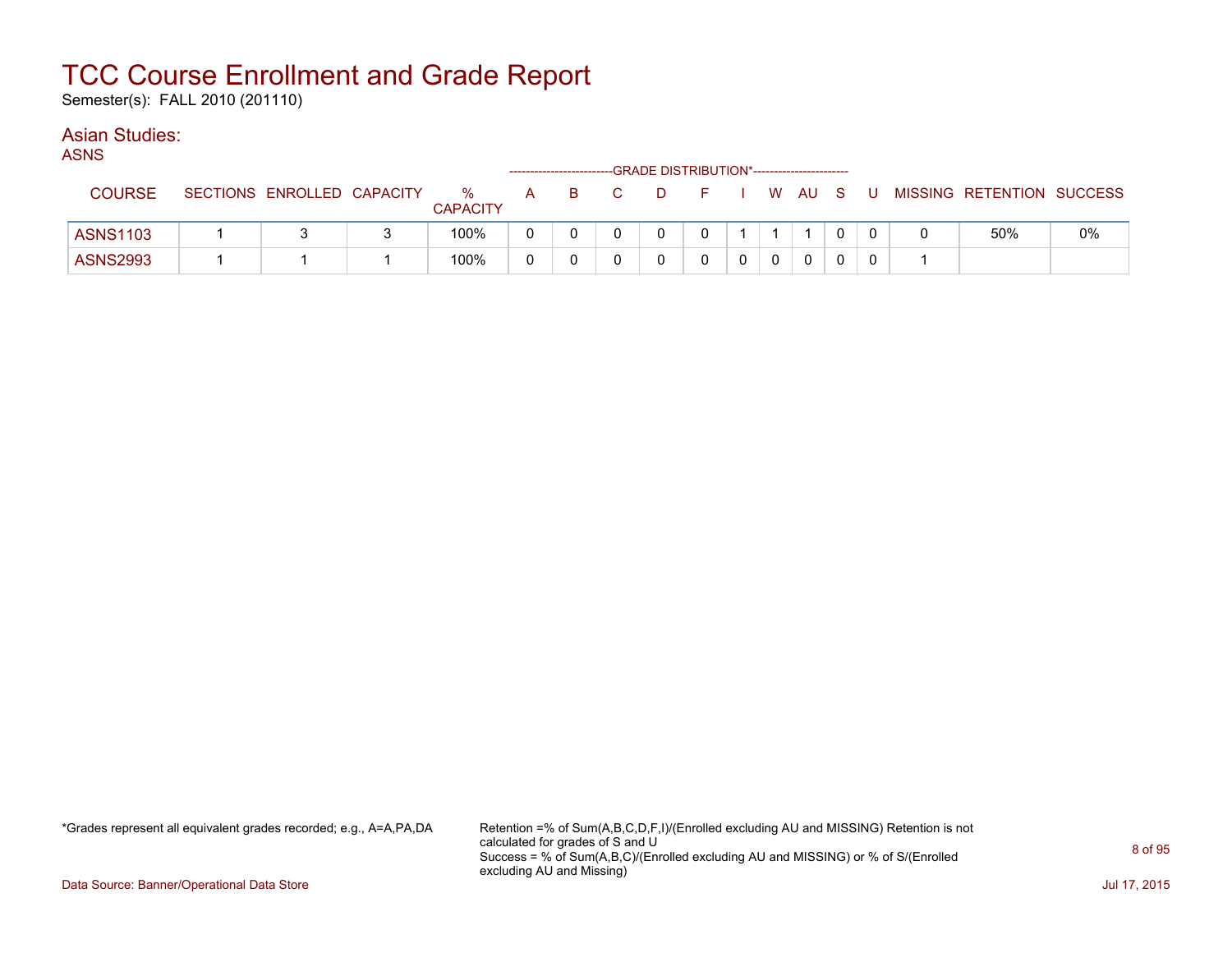Semester(s): FALL 2010 (201110)

### Astronomy:

| <b>ASTR</b>     |    |    |                 |    | ------------------------GRADE DISTRIBUTION*----------------------- |   |    |  |          |  |                                                                             |     |
|-----------------|----|----|-----------------|----|--------------------------------------------------------------------|---|----|--|----------|--|-----------------------------------------------------------------------------|-----|
| <b>COURSE</b>   |    |    | <b>CAPACITY</b> |    |                                                                    |   |    |  |          |  | SECTIONS ENROLLED CAPACITY % A B C D F I W AU S U MISSING RETENTION SUCCESS |     |
| <b>ASTR1104</b> | 87 | 91 | 96%             | 41 | q                                                                  | 8 | 11 |  | $\Omega$ |  | 85%                                                                         | 63% |

\*Grades represent all equivalent grades recorded; e.g., A=A,PA,DA Retention =% of Sum(A,B,C,D,F,I)/(Enrolled excluding AU and MISSING) Retention is not calculated for grades of S and U Success = % of Sum(A,B,C)/(Enrolled excluding AU and MISSING) or % of S/(Enrolled excluding AU and Missing)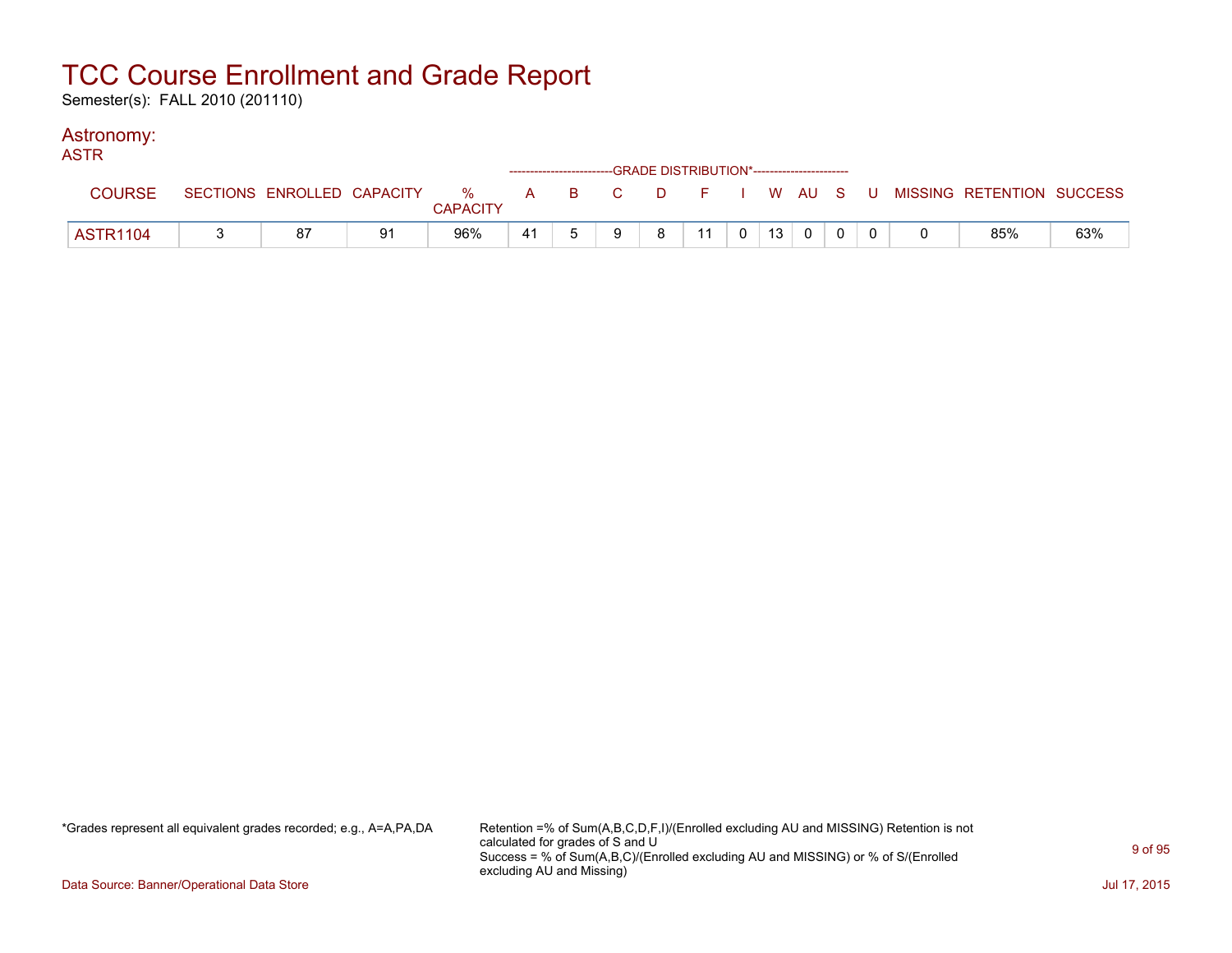Semester(s): FALL 2010 (201110)

### Aviation Sciences Technology: AVST

|                 |                 |                   |    |                                  |             |                |              |                | -GRADE DISTRIBUTION*---------------------- |              |                |              |   |              |                |                          |      |
|-----------------|-----------------|-------------------|----|----------------------------------|-------------|----------------|--------------|----------------|--------------------------------------------|--------------|----------------|--------------|---|--------------|----------------|--------------------------|------|
| <b>COURSE</b>   | <b>SECTIONS</b> | ENROLLED CAPACITY |    | $\frac{0}{0}$<br><b>CAPACITY</b> | A           | в              | C            | D              | F                                          |              | W              | AU           | S |              | <b>MISSING</b> | <b>RETENTION SUCCESS</b> |      |
| <b>AVST1113</b> | $\overline{2}$  | 24                | 50 | 48%                              | 11          | $\overline{2}$ | 4            | 0              | $\overline{2}$                             | $\mathbf{0}$ | 5              | 0            | 0 | $\mathbf{0}$ | 0              | 79%                      | 71%  |
| <b>AVST1209</b> |                 | $\mathbf 1$       | 20 | 5%                               | $\mathbf 1$ | 0              | $\mathbf{0}$ | 0              | 0                                          | 0            | 0              | 0            | 0 | 0            | 0              | 100%                     | 100% |
| <b>AVST1222</b> |                 | 25                | 24 | 104%                             | 16          | 0              | 0            | $\overline{7}$ | 0                                          | 0            | 2              | 0            | 0 | 0            | $\Omega$       | 92%                      | 64%  |
| <b>AVST1239</b> | 1               | $\overline{2}$    | 10 | 20%                              | 0           | $\overline{2}$ | $\mathbf{0}$ | 0              | 0                                          | 0            | 0              | 0            | 0 | 0            | 0              | 100%                     | 100% |
| <b>AVST1259</b> |                 | $\overline{2}$    | 10 | 20%                              |             |                | $\Omega$     | 0              | 0                                          | 0            | 0              | 0            | 0 | 0            | 0              | 100%                     | 100% |
| <b>AVST1343</b> |                 | 17                | 20 | 85%                              | 12          | 5              | 0            | 0              | 0                                          | 0            | 0              | $\mathbf{0}$ | 0 | 0            | 0              | 100%                     | 100% |
| <b>AVST1354</b> |                 | 19                | 20 | 95%                              | 18          |                | 0            | 0              | 0                                          | $\mathbf{0}$ | $\Omega$       | $\mathbf{0}$ | 0 | 0            | $\mathbf{0}$   | 100%                     | 100% |
| <b>AVST1364</b> |                 | 17                | 20 | 85%                              | 15          | 2              | 0            | 0              | 0                                          | 0            | 0              | $\mathbf{0}$ | 0 | 0            | 0              | 100%                     | 100% |
| <b>AVST2113</b> |                 | 16                | 20 | 80%                              | 12          |                |              | 0              | 0                                          | $\mathbf{0}$ | $\overline{2}$ | $\mathbf{0}$ | 0 | $\mathbf{0}$ | 0              | 88%                      | 88%  |
| <b>AVST2122</b> | $\mathbf 1$     | $\overline{2}$    | 24 | 8%                               | 2           | 0              | $\mathbf{0}$ | 0              | 0                                          | $\mathbf 0$  | 0              | $\mathbf{0}$ | 0 | $\mathbf{0}$ | 0              | 100%                     | 100% |
| <b>AVST2132</b> | 1               | 4                 | 24 | 17%                              | 3           | 0              | $\mathbf{0}$ | 0              | 0                                          | $\mathbf{0}$ |                | $\mathbf{0}$ | 0 | $\mathbf{0}$ | 0              | 75%                      | 75%  |
| <b>AVST2142</b> |                 | $\overline{2}$    | 24 | 8%                               | 0           |                |              | 0              | 0                                          | 0            | 0              | $\mathbf{0}$ | 0 | $\Omega$     | $\mathbf{0}$   | 100%                     | 100% |
| <b>AVST2191</b> |                 | 1                 | 24 | 4%                               | $\mathbf 1$ | $\Omega$       | $\Omega$     | 0              | 0                                          | 0            | 0              | $\mathbf{0}$ | 0 | 0            | 0              | 100%                     | 100% |
| <b>AVST2213</b> |                 | 27                | 24 | 112%                             | 21          | $\overline{2}$ | 3            | 0              |                                            | $\mathbf 0$  | 0              | $\mathbf{0}$ | 0 | 0            | 0              | 100%                     | 96%  |
| <b>AVST2226</b> |                 | 19                | 20 | 95%                              | 14          | 5              | 0            | 0              | 0                                          | 0            | 0              | 0            | 0 | 0            | 0              | 100%                     | 100% |
| <b>AVST2253</b> |                 | 14                | 20 | 70%                              | 13          |                | 0            | 0              | 0                                          | 0            | 0              | 0            | 0 | 0            | 0              | 100%                     | 100% |

\*Grades represent all equivalent grades recorded; e.g., A=A,PA,DA Retention =% of Sum(A,B,C,D,F,I)/(Enrolled excluding AU and MISSING) Retention is not calculated for grades of S and U Success = % of Sum(A,B,C)/(Enrolled excluding AU and MISSING) or % of S/(Enrolled excluding AU and Missing)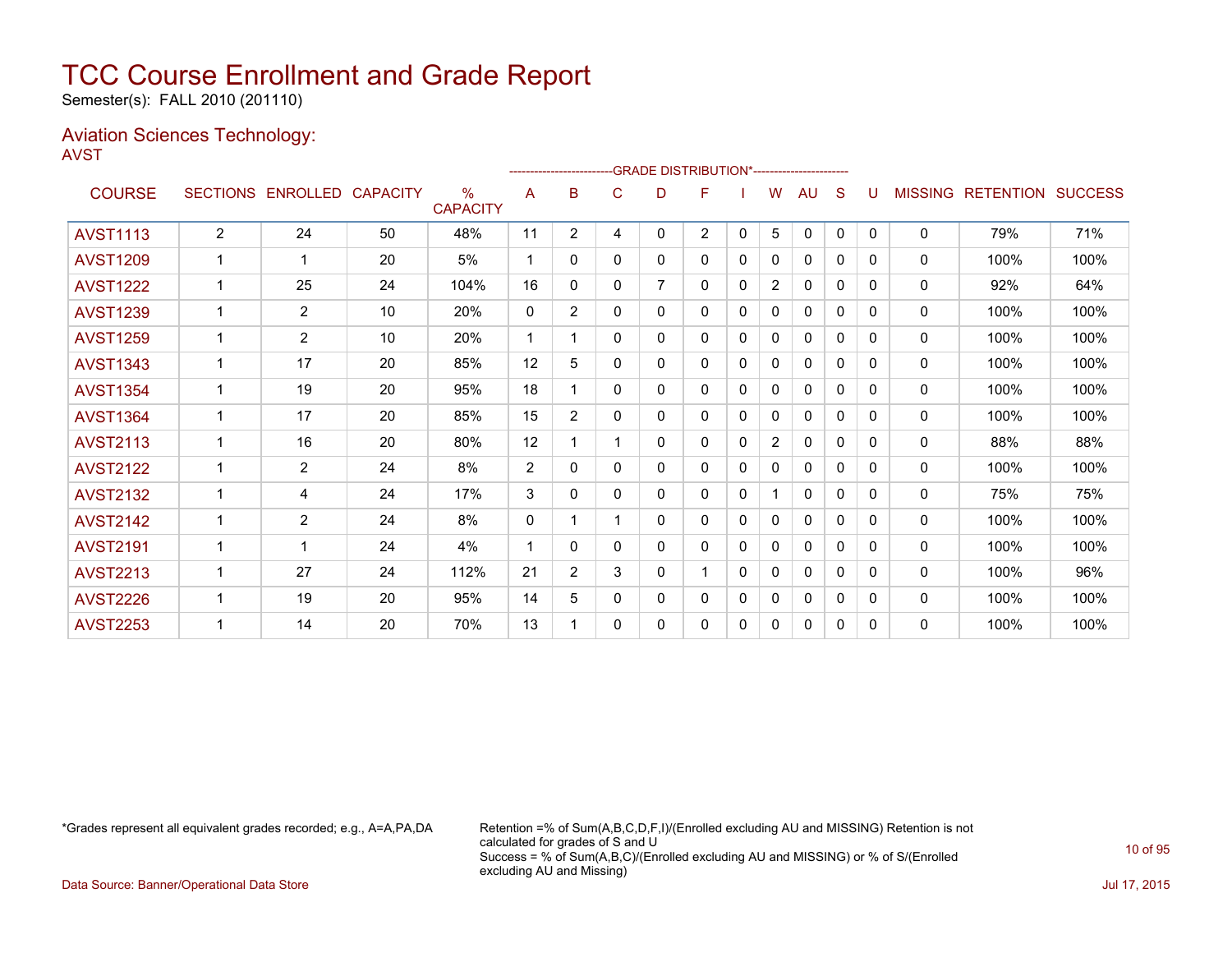Semester(s): FALL 2010 (201110)

### Biology:

BIOL

|                 |                |                            |       |                      |                |          |              |          | -GRADE DISTRIBUTION*----------------------- |                |                |              |              |              |                |                  |                |
|-----------------|----------------|----------------------------|-------|----------------------|----------------|----------|--------------|----------|---------------------------------------------|----------------|----------------|--------------|--------------|--------------|----------------|------------------|----------------|
| <b>COURSE</b>   |                | SECTIONS ENROLLED CAPACITY |       | %<br><b>CAPACITY</b> | A              | B        | C            | D        | F                                           |                | w              | AU           | S            |              | <b>MISSING</b> | <b>RETENTION</b> | <b>SUCCESS</b> |
| <b>BIOL1114</b> | 39             | 845                        | 997   | 85%                  | 192            | 213      | 178          | 71       | 83                                          |                | 107            | $\mathbf{0}$ | $\mathbf{0}$ | $\Omega$     | $\Omega$       | 87%              | 69%            |
| <b>BIOL1224</b> | 57             | 1,272                      | 1,362 | 93%                  | 302            | 302      | 197          | 57       | 113                                         | 2              | 297            | 2            | 0            | 0            | 0              | 77%              | 63%            |
| <b>BIOL1314</b> | 18             | 367                        | 404   | 91%                  | 131            | 66       | 59           | 22       | 20                                          | $\mathbf{0}$   | 69             | $\mathbf{0}$ | $\Omega$     | 0            | 0              | 81%              | 70%            |
| <b>BIOL1323</b> | $\overline{2}$ | 42                         | 48    | 88%                  | 3              | 13       | 5            | 3        | 8                                           | $\mathbf{0}$   | 10             | $\mathbf{0}$ | $\Omega$     | 0            | 0              | 76%              | 50%            |
| <b>BIOL1383</b> | 57             | 1,480                      | 1,740 | 85%                  | 518            | 420      | 218          | 67       | 107                                         | $\overline{2}$ | 146            | 0            | 0            | 0            | 2              | 90%              | 78%            |
| <b>BIOL1404</b> | 3              | 30                         | 72    | 42%                  | 4              | 14       | 6            |          | $\overline{2}$                              | $\mathbf{0}$   | $\overline{2}$ | 0            | 0            | <sup>0</sup> |                | 93%              | 83%            |
| <b>BIOL1604</b> | 8              | 105                        | 179   | 59%                  | 28             | 37       | 13           | 7        | 8                                           | $\mathbf{0}$   | 12             | $\mathbf{0}$ | $\Omega$     | 0            | 0              | 89%              | 74%            |
| <b>BIOL2123</b> | 6              | 38                         | 92    | 41%                  | 13             | 9        | 3            |          | 8                                           | $\mathbf{0}$   | 4              | $\mathbf{0}$ | 0            | 0            | 0              | 89%              | 66%            |
| <b>BIOL2134</b> | 26             | 556                        | 613   | 91%                  | 262            | 131      | 64           | 19       | 21                                          | $\mathbf{0}$   | 59             | $\mathbf{0}$ | $\Omega$     | 0            | 0              | 89%              | 82%            |
| <b>BIOL2154</b> | 20             | 399                        | 469   | 85%                  | 191            | 107      | 45           | 11       | 5                                           | $\mathbf{0}$   | 39             |              | $\Omega$     | 0            | 0              | 90%              | 86%            |
| <b>BIOL2164</b> | 20             | 395                        | 476   | 83%                  | 129            | 141      | 53           | 14       | 8                                           | 0              | 49             | 0            | 0            | 0            | 0              | 87%              | 82%            |
| <b>BIOL2213</b> |                | 6                          | 15    | 40%                  | $\overline{2}$ | 0        |              | $\Omega$ | $\mathbf{0}$                                | $\mathbf{0}$   | 3              | 0            | $\Omega$     | $\Omega$     | 0              | 50%              | 50%            |
| <b>BIOL2991</b> |                | 4                          | 15    | 27%                  | 4              | $\Omega$ | $\mathbf{0}$ | $\Omega$ | $\Omega$                                    | $\mathbf{0}$   | 0              | $\mathbf{0}$ | $\Omega$     | 0            | 0              | 100%             | 100%           |
| <b>BIOL2993</b> | 2              | 4                          | 10    | 40%                  | 3              |          | 0            | 0        | 0                                           | 0              | 0              | 0            | 0            | 0            | $\mathbf 0$    | 100%             | 100%           |

\*Grades represent all equivalent grades recorded; e.g., A=A,PA,DA Retention =% of Sum(A,B,C,D,F,I)/(Enrolled excluding AU and MISSING) Retention is not calculated for grades of S and U Success = % of Sum(A,B,C)/(Enrolled excluding AU and MISSING) or % of S/(Enrolled excluding AU and Missing)

Data Source: Banner/Operational Data Store Jul 17, 2015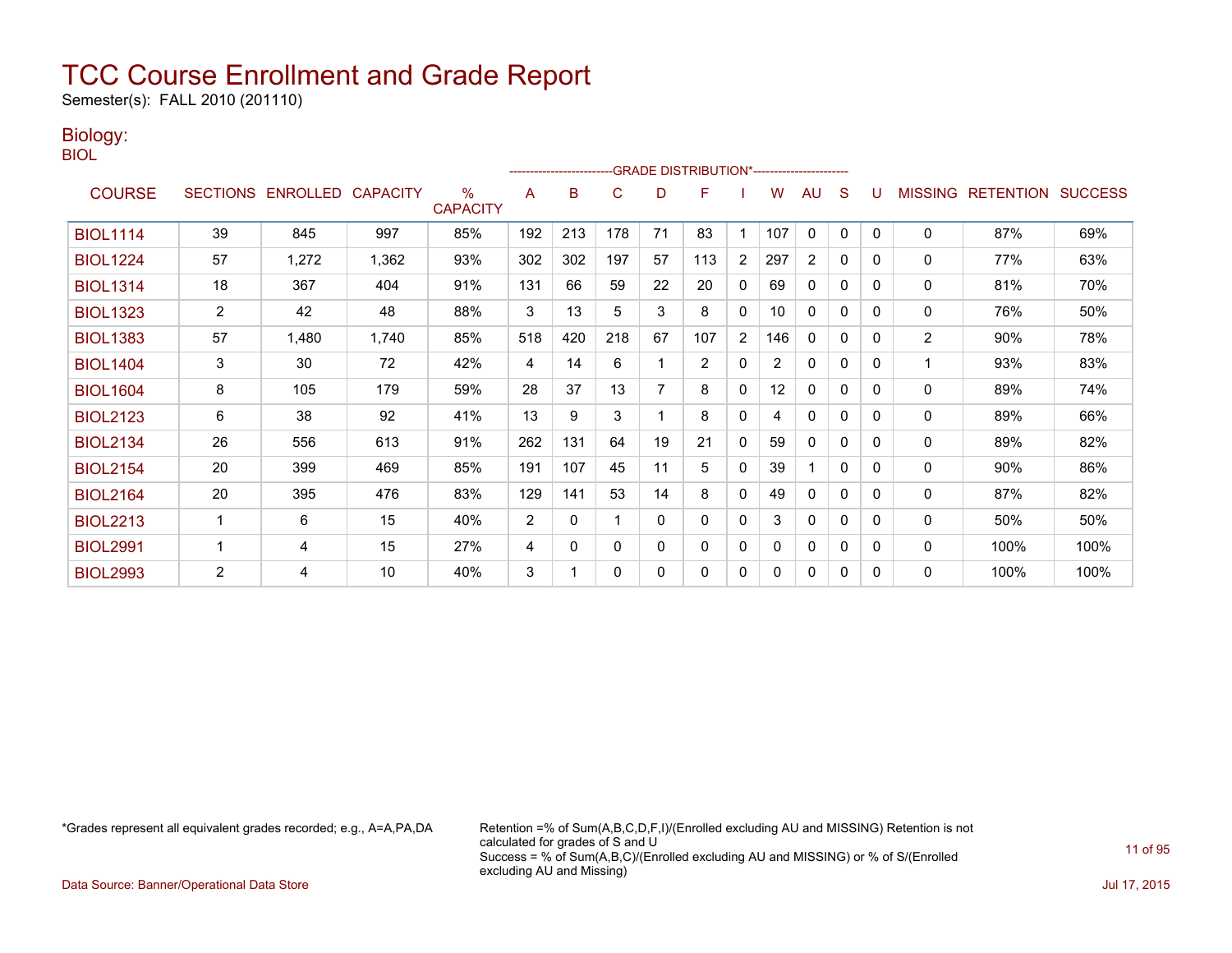Semester(s): FALL 2010 (201110)

### Biotechnology: BIOT

|                 |   |                            |    |                      |   |                |              |              | ------------------------GRADE DISTRIBUTION*----------------------- |             |              |    |   |              |             |                   |                |
|-----------------|---|----------------------------|----|----------------------|---|----------------|--------------|--------------|--------------------------------------------------------------------|-------------|--------------|----|---|--------------|-------------|-------------------|----------------|
| <b>COURSE</b>   |   | SECTIONS ENROLLED CAPACITY |    | ℅<br><b>CAPACITY</b> | A | B              | $\mathbf{C}$ |              | н.                                                                 |             | w            | AU | S |              |             | MISSING RETENTION | <b>SUCCESS</b> |
| <b>BIOT1113</b> | 2 | 14                         | 24 | 58%                  | 5 | 3              |              |              |                                                                    |             | 3            |    | 0 | 0            | 0           | 77%               | 69%            |
| <b>BIOT1315</b> |   |                            | 12 | 58%                  | 4 | $\overline{2}$ | 0            |              |                                                                    |             | $\mathbf{0}$ | 0  | 0 | 0            | 0           | 100%              | 86%            |
| <b>BIOT1534</b> |   | 5                          | 12 | 42%                  | 3 |                | 0            |              |                                                                    | 0           | $\mathbf{0}$ | 0  | 0 | 0            | 0           | 100%              | 80%            |
| <b>BIOT2101</b> |   | 9                          | 20 | 45%                  | ⇁ | $\overline{2}$ | 0            |              |                                                                    | $\Omega$    | $\Omega$     | 0  | 0 | $\mathbf{0}$ | $\mathbf 0$ | 100%              | 100%           |
| <b>BIOT2246</b> |   | 4                          | 12 | 33%                  | 2 | ົ              | 0            |              |                                                                    | $\mathbf 0$ | $\Omega$     | 0  | 0 | 0            | $\mathbf 0$ | 100%              | 100%           |
| <b>BIOT2335</b> |   | $\overline{2}$             | 12 | 17%                  |   |                | 0            | $\mathbf{0}$ |                                                                    | $\Omega$    | $\Omega$     | 0  | 0 | 0            | 0           | 100%              | 100%           |

\*Grades represent all equivalent grades recorded; e.g., A=A,PA,DA Retention =% of Sum(A,B,C,D,F,I)/(Enrolled excluding AU and MISSING) Retention is not calculated for grades of S and U Success = % of Sum(A,B,C)/(Enrolled excluding AU and MISSING) or % of S/(Enrolled excluding AU and Missing)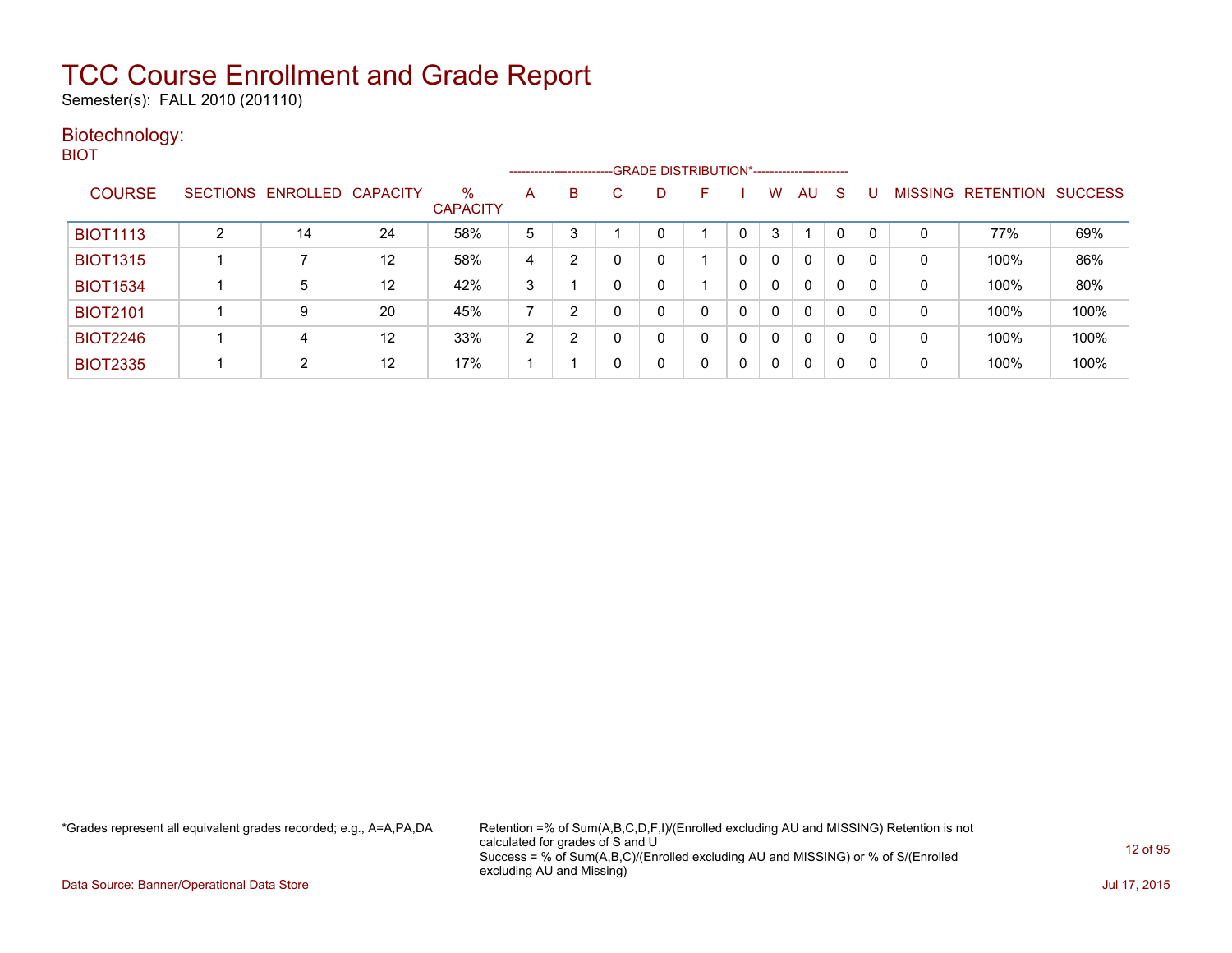Semester(s): FALL 2010 (201110)

#### Biomedical Equipment Technolog: **BMFT**

| ----            |                            |                 |  | ------------------------GRADE DISTRIBUTION*----------------------- |  |              |          |  |                                                  |     |
|-----------------|----------------------------|-----------------|--|--------------------------------------------------------------------|--|--------------|----------|--|--------------------------------------------------|-----|
| COURSE          | SECTIONS ENROLLED CAPACITY | <b>CAPACITY</b> |  |                                                                    |  |              |          |  | % A B C D F I W AU S U MISSING RETENTION SUCCESS |     |
| <b>BMET2353</b> |                            | 67%             |  |                                                                    |  | $\mathbf{0}$ | $\Omega$ |  | 88%                                              | 88% |

\*Grades represent all equivalent grades recorded; e.g., A=A,PA,DA Retention =% of Sum(A,B,C,D,F,I)/(Enrolled excluding AU and MISSING) Retention is not calculated for grades of S and U Success = % of Sum(A,B,C)/(Enrolled excluding AU and MISSING) or % of S/(Enrolled excluding AU and Missing)

Data Source: Banner/Operational Data Store Jul 17, 2015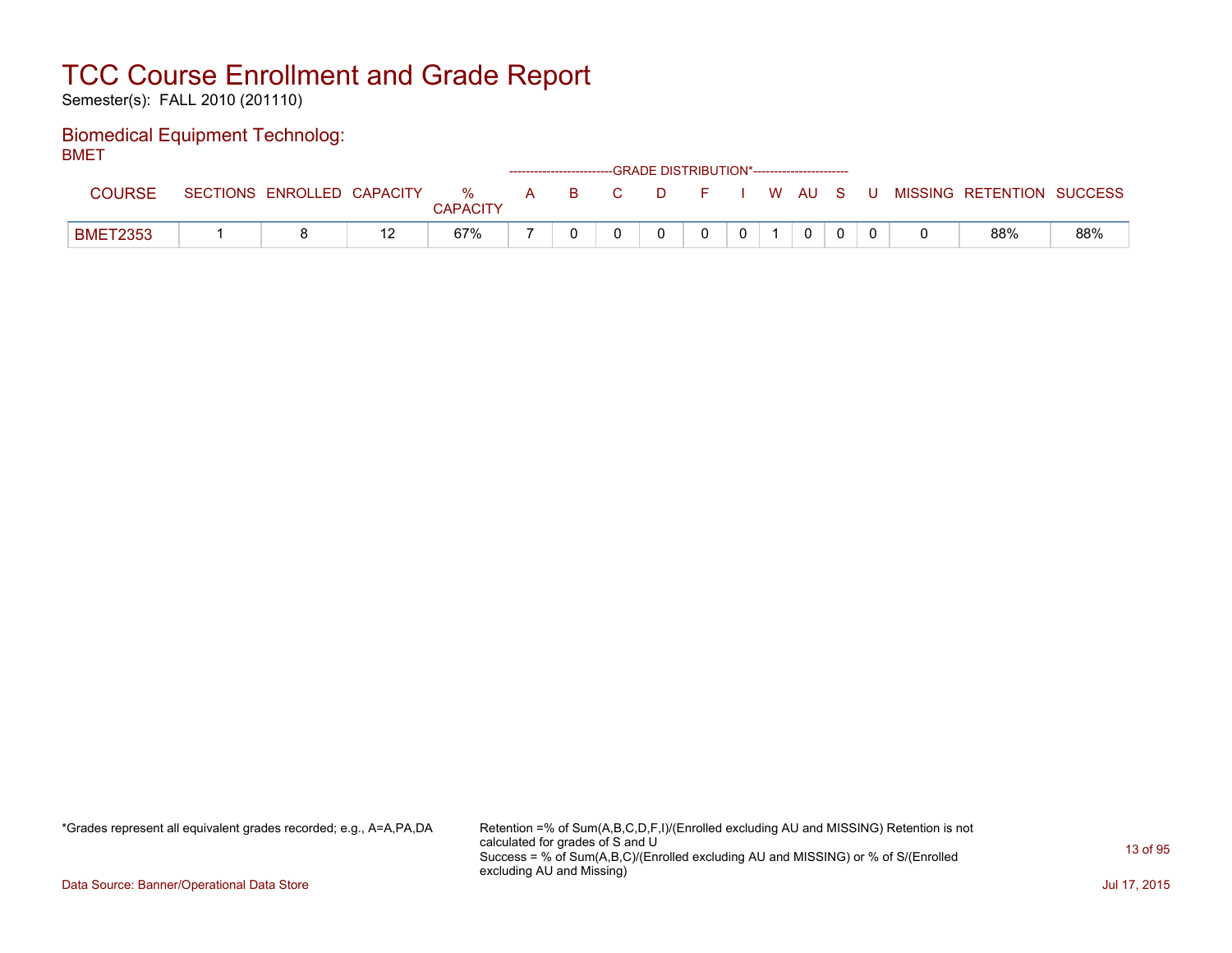Semester(s): FALL 2010 (201110)

### Business:

**BUSN** 

|                 |                |                   |                 |                         |                |                |                |                | -------------------------GRADE                DISTRIBUTION*--------------------- |              |    |              |              |              |                |                          |      |
|-----------------|----------------|-------------------|-----------------|-------------------------|----------------|----------------|----------------|----------------|----------------------------------------------------------------------------------|--------------|----|--------------|--------------|--------------|----------------|--------------------------|------|
| <b>COURSE</b>   |                | SECTIONS ENROLLED | <b>CAPACITY</b> | $\%$<br><b>CAPACITY</b> | A              | в              | C              | D              | F                                                                                |              | w  | AU           | S            | U            | <b>MISSING</b> | <b>RETENTION SUCCESS</b> |      |
| <b>BUSN1053</b> | 15             | 299               | 466             | 64%                     | 95             | 56             | 32             | 17             | 32                                                                               | $\mathbf{0}$ | 65 | 1            | $\mathbf{0}$ | $\mathbf{0}$ | $\mathbf{1}$   | 78%                      | 62%  |
| <b>BUSN1123</b> | 4              | 56                | 61              | 92%                     | 25             | 8              | 3              |                | 14                                                                               | 0            | 4  | 1            | $\Omega$     | 0            | $\mathbf 0$    | 93%                      | 65%  |
| <b>BUSN1143</b> | 8              | 100               | 201             | 50%                     | 50             | 15             | 5              | 0              | $\overline{7}$                                                                   | $\Omega$     | 23 | $\Omega$     | $\Omega$     | $\Omega$     | $\mathbf{0}$   | 77%                      | 70%  |
| <b>BUSN1153</b> | 2              | 19                | 38              | 50%                     | 16             | $\overline{2}$ | 0              | 0              | 0                                                                                | $\Omega$     |    | $\Omega$     | $\Omega$     | 0            | $\mathbf{0}$   | 95%                      | 95%  |
| <b>BUSN1353</b> | 3              | 41                | 54              | 76%                     | 5              | 12             | 6              | 3              |                                                                                  | 0            | 14 | $\Omega$     | 0            | 0            | $\mathbf{0}$   | 66%                      | 56%  |
| <b>BUSN2053</b> | 4              | 32                | 100             | 32%                     | 9              | 5              | 4              | 0              | 0                                                                                | 0            | 14 | $\mathbf{0}$ | $\Omega$     | 0            | 0              | 56%                      | 56%  |
| <b>BUSN2173</b> | $\overline{c}$ | 5                 | 9               | 56%                     | 2              |                |                | 0              | 0                                                                                | 0            |    | $\mathbf{0}$ | 0            | $\Omega$     | 0              | 80%                      | 80%  |
| <b>BUSN2203</b> |                | 8                 | 20              | 40%                     | 2              |                | 3              | 0              | $\overline{2}$                                                                   | $\mathbf{0}$ | 0  | $\mathbf{0}$ | $\mathbf{0}$ | $\Omega$     | 0              | 100%                     | 75%  |
| <b>BUSN2213</b> | $\overline{2}$ | 42                | 55              | 76%                     | $\overline{7}$ | 11             | 4              | $\overline{2}$ | 6                                                                                | $\mathbf{0}$ | 12 | $\mathbf{0}$ | $\mathbf{0}$ | $\Omega$     | $\Omega$       | 71%                      | 52%  |
| <b>BUSN2313</b> | 12             | 248               | 382             | 65%                     | 78             | 43             | 47             | 4              | 22                                                                               |              | 52 | $\mathbf{0}$ | $\Omega$     | $\Omega$     | 1              | 79%                      | 68%  |
| <b>BUSN2333</b> |                | 12                | 20              | 60%                     | 2              | $\Omega$       | $\Omega$       | 0              | 0                                                                                |              | 9  | $\Omega$     | $\Omega$     | $\Omega$     | $\Omega$       | 25%                      | 17%  |
| <b>BUSN2343</b> |                | 8                 | 15              | 53%                     | $\overline{2}$ | 0              |                |                | 0                                                                                | $\mathbf{0}$ | 4  | 0            | $\mathbf{0}$ | 0            | 0              | 50%                      | 38%  |
| <b>BUSN2363</b> |                | 25                | 40              | 62%                     | $\overline{7}$ | 5              | $\overline{2}$ | 2              | $\overline{2}$                                                                   | 0            | 7  | $\mathbf{0}$ | $\mathbf{0}$ | 0            | 0              | 72%                      | 56%  |
| <b>BUSN2403</b> | 4              | 44                | 59              | 75%                     | 20             | 13             | 4              |                | $\overline{2}$                                                                   | $\Omega$     | 4  | 0            | 0            | 0            | 0              | 91%                      | 84%  |
| <b>BUSN2483</b> | 1              | 4                 | 15              | 27%                     | 4              | 0              | 0              | 0              | 0                                                                                | 0            | 0  | $\mathbf{0}$ | $\Omega$     | 0            | 0              | 100%                     | 100% |
| <b>BUSN2993</b> | $\mathbf{2}$   | 5                 | 17              | 29%                     | 4              |                | 0              | 0              | 0                                                                                | 0            | 0  | $\Omega$     | $\Omega$     | $\Omega$     | $\Omega$       | 100%                     | 100% |

\*Grades represent all equivalent grades recorded; e.g., A=A,PA,DA Retention =% of Sum(A,B,C,D,F,I)/(Enrolled excluding AU and MISSING) Retention is not calculated for grades of S and U Success = % of Sum(A,B,C)/(Enrolled excluding AU and MISSING) or % of S/(Enrolled excluding AU and Missing)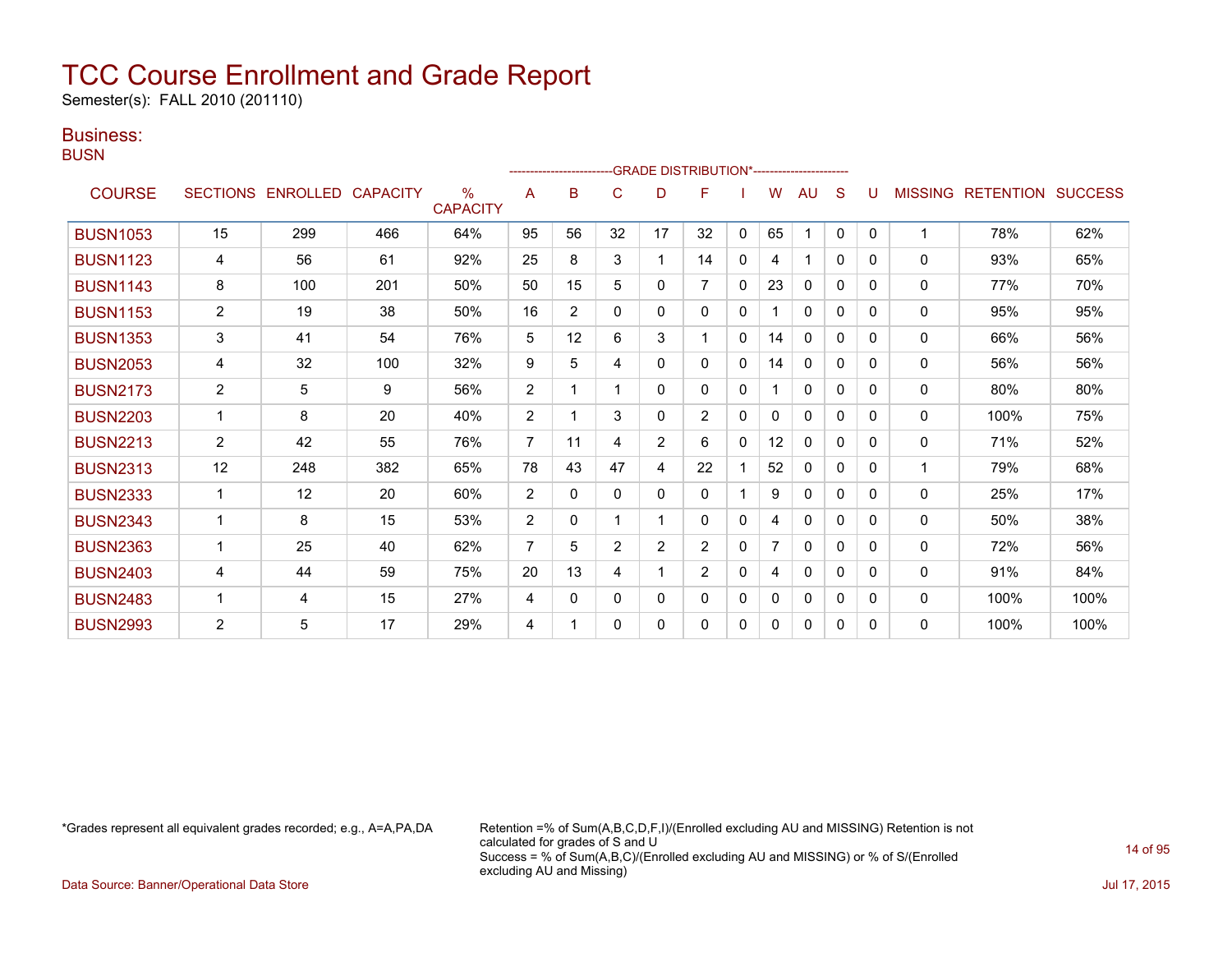Semester(s): FALL 2010 (201110)

### Careers:

| <b>CARS</b>     |     |     |                 |  | ------------------------GRADE DISTRIBUTION*----------------------- |  |                |                         |    |    |                                                                               |     |
|-----------------|-----|-----|-----------------|--|--------------------------------------------------------------------|--|----------------|-------------------------|----|----|-------------------------------------------------------------------------------|-----|
| <b>COURSE</b>   |     |     | <b>CAPACITY</b> |  |                                                                    |  |                |                         |    |    | SECTIONS ENROLLED CAPACITY 3 % A B C D F I W AU S U MISSING RETENTION SUCCESS |     |
| <b>CARS1011</b> | 103 | 157 | 66%             |  |                                                                    |  | 3 <sup>1</sup> | $\overline{\mathbf{0}}$ | 80 | 19 |                                                                               | 78% |

\*Grades represent all equivalent grades recorded; e.g., A=A,PA,DA Retention =% of Sum(A,B,C,D,F,I)/(Enrolled excluding AU and MISSING) Retention is not calculated for grades of S and U Success = % of Sum(A,B,C)/(Enrolled excluding AU and MISSING) or % of S/(Enrolled excluding AU and Missing)

Data Source: Banner/Operational Data Store Jul 17, 2015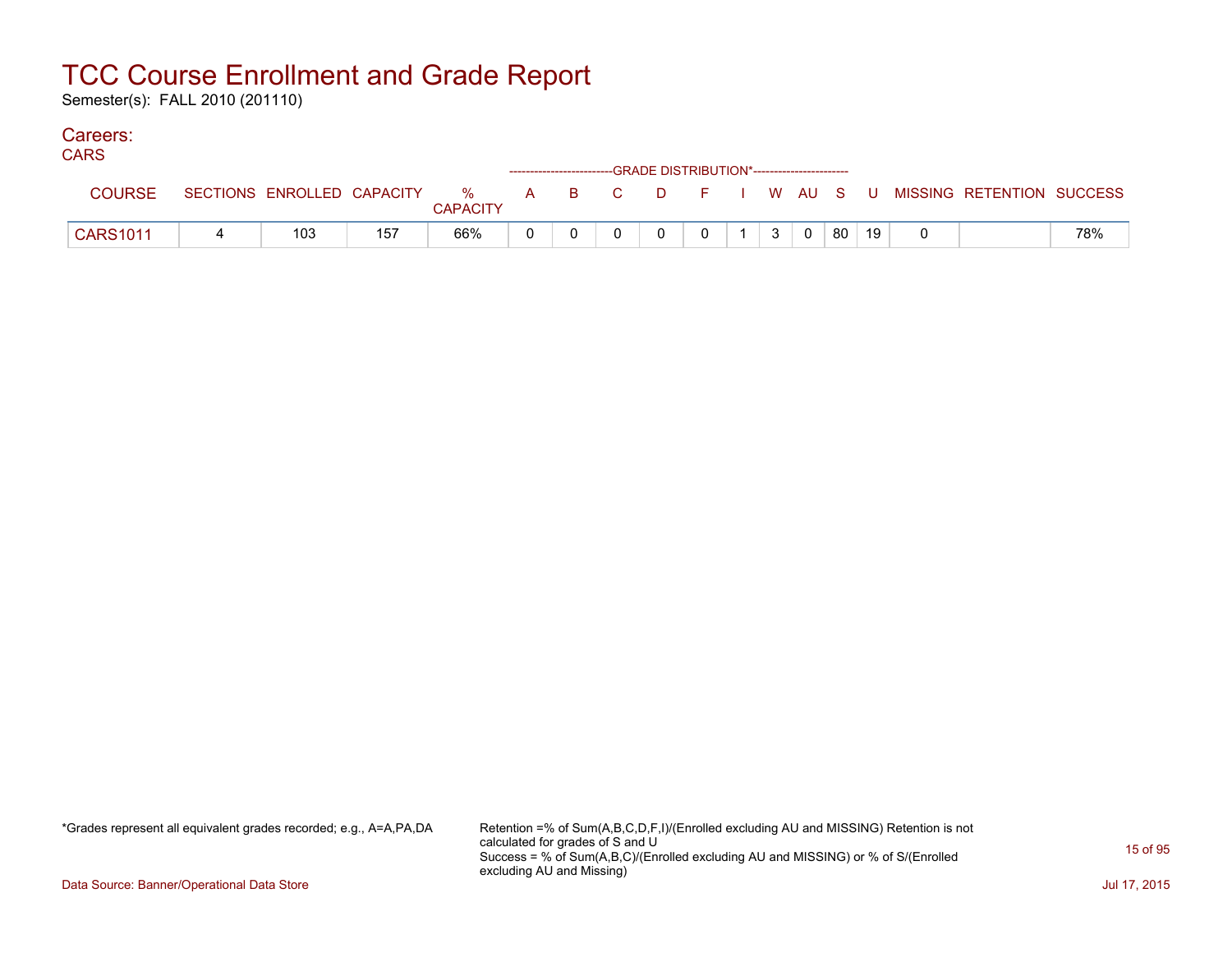Semester(s): FALL 2010 (201110)

### Chemistry: **CHEM**

|                 |                |                   |                 |                         |     | ------------------------ |    |    | -- GRADE DISTRIBUTION*----------------------- |          |    |             |              |              |                |                  |                |
|-----------------|----------------|-------------------|-----------------|-------------------------|-----|--------------------------|----|----|-----------------------------------------------|----------|----|-------------|--------------|--------------|----------------|------------------|----------------|
| <b>COURSE</b>   |                | SECTIONS ENROLLED | <b>CAPACITY</b> | $\%$<br><b>CAPACITY</b> | A   | B                        | С  | D  | F                                             |          | w  | AU          | <sub>S</sub> | U            | <b>MISSING</b> | <b>RETENTION</b> | <b>SUCCESS</b> |
| <b>CHEM1114</b> | 16             | 355               | 412             | 86%                     | 109 | 77                       | 64 | 14 | 21                                            |          | 69 |             |              | 0            | 0              | 81%              | 71%            |
| <b>CHEM1124</b> | $\overline{2}$ | 36                | 48              | 75%                     | 16  | 9                        | 3  | 2  |                                               |          | 5  | 0           | 0            | $\mathbf{0}$ | 0              | 86%              | 78%            |
| <b>CHEM1315</b> | 25             | 563               | 584             | 96%                     | 202 | 151                      | 80 | 29 | 28                                            | $\Omega$ | 73 | 0           | $\mathbf{0}$ | $\Omega$     | 0              | 87%              | 77%            |
| <b>CHEM1415</b> | 12             | 218               | 288             | 76%                     | 93  | 44                       | 25 | 12 | -                                             |          | 36 |             | 0            | $\Omega$     | 0              | 83%              | 75%            |
| <b>CHEM2145</b> | 9              | 100               | 108             | 93%                     | 26  | 27                       | 19 | 10 | 5                                             |          | 13 | $\mathbf 0$ | $\mathbf{0}$ | $\mathbf{0}$ | $\Omega$       | 87%              | 72%            |
| <b>CHEM2245</b> | 4              | 41                | 48              | 85%                     | 18  | 10                       | 8  |    | 0                                             |          | 4  | 0           | 0            | $\mathbf{0}$ | 0              | 90%              | 88%            |
| <b>CHEM2353</b> |                | 10                | 12              | 83%                     | 5   | 4                        |    | 0  | 0                                             | 0        | 0  | 0           | 0            | 0            | 0              | 100%             | 100%           |

\*Grades represent all equivalent grades recorded; e.g., A=A,PA,DA Retention =% of Sum(A,B,C,D,F,I)/(Enrolled excluding AU and MISSING) Retention is not calculated for grades of S and U Success = % of Sum(A,B,C)/(Enrolled excluding AU and MISSING) or % of S/(Enrolled excluding AU and Missing)

Data Source: Banner/Operational Data Store Jul 17, 2015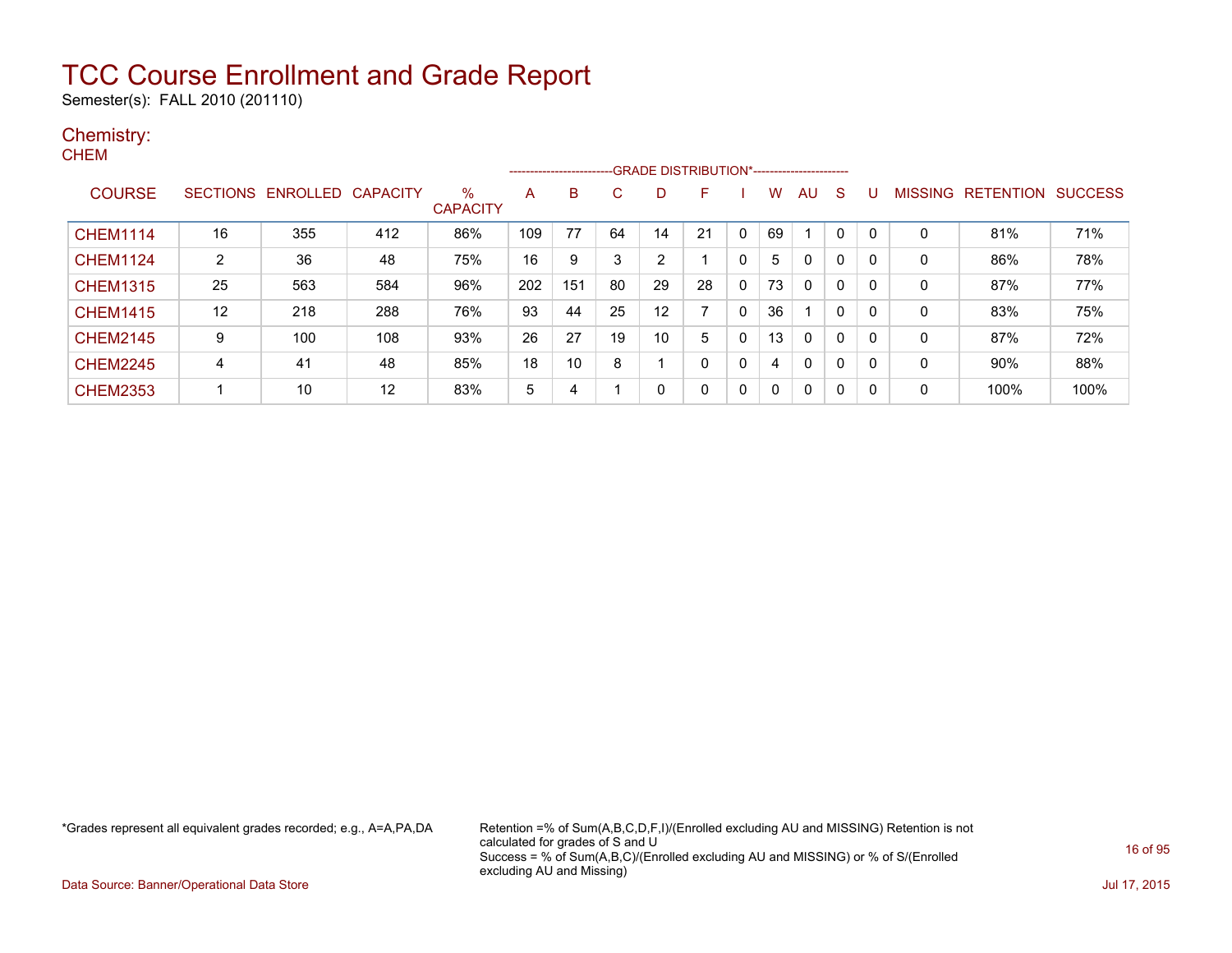Semester(s): FALL 2010 (201110)

### Child Development:

**CHLD** 

|                 |                |                   |                 |                      |                | ------------------- |                |                | -GRADE DISTRIBUTION*---------------------- |              |              |              |              |              |              |                                  |      |
|-----------------|----------------|-------------------|-----------------|----------------------|----------------|---------------------|----------------|----------------|--------------------------------------------|--------------|--------------|--------------|--------------|--------------|--------------|----------------------------------|------|
| <b>COURSE</b>   |                | SECTIONS ENROLLED | <b>CAPACITY</b> | %<br><b>CAPACITY</b> | A              | B                   | C              | D              | F                                          |              | W            | <b>AU</b>    | <sub>S</sub> | U            |              | <b>MISSING RETENTION SUCCESS</b> |      |
| <b>CHLD1102</b> | 4              | 59                | 74              | 80%                  | 23             | 14                  | 4              | 1              | 9                                          | $\mathbf{0}$ | 8            | 0            | $\mathbf{0}$ | 0            | 0            | 86%                              | 69%  |
| <b>CHLD1202</b> | 4              | 56                | 74              | 76%                  | 17             | 12                  | 9              | 3              | $\overline{7}$                             | 0            | 8            | 0            | $\mathbf{0}$ | 0            | 0            | 86%                              | 68%  |
| <b>CHLD1302</b> | 4              | 57                | 74              | 77%                  | 24             | 12                  | 3              | $\mathbf{1}$   | 8                                          | $\Omega$     | 9            | $\mathbf{0}$ | $\Omega$     | 0            | $\mathbf{0}$ | 84%                              | 68%  |
| <b>CHLD1402</b> | 5              | 65                | 89              | 73%                  | 15             | 10                  | 15             | 5              | $\overline{7}$                             | 0            | 13           | 0            | $\mathbf{0}$ | 0            | 0            | 80%                              | 62%  |
| <b>CHLD1501</b> | 4              | 47                | 79              | 59%                  | 40             | 3                   | $\mathbf{0}$   | 0              | 1.                                         | 0            | 3            | 0            | $\mathbf{0}$ | 0            | 0            | 94%                              | 91%  |
| <b>CHLD1722</b> | $\mathbf 1$    | 14                | 20              | 70%                  | $\mathbf 1$    | 3                   | 1              | 3              | 5                                          | $\mathbf{0}$ | $\mathbf{1}$ | 0            | $\mathbf{0}$ | 0            | 0            | 93%                              | 36%  |
| <b>CHLD1733</b> | $\mathbf{1}$   | 20                | 20              | 100%                 | 6              | $\overline{2}$      | 4              | $\overline{2}$ | 5                                          | $\mathbf{0}$ | $\mathbf{1}$ | $\Omega$     | $\Omega$     | $\mathbf{0}$ | 0            | 95%                              | 60%  |
| <b>CHLD1742</b> | $\mathbf{1}$   | 8                 | 20              | 40%                  | 5              | $\mathbf 1$         | $\mathbf{1}$   | 1              | 0                                          | $\Omega$     | $\mathbf{0}$ | $\Omega$     | $\Omega$     | $\Omega$     | 0            | 100%                             | 88%  |
| <b>CHLD1752</b> | $\mathbf 1$    | 20                | 20              | 100%                 | 11             | $\overline{2}$      | $\mathbf{0}$   | 1              | 5                                          | $\mathbf{0}$ | 1            | 0            | $\mathbf{0}$ | $\Omega$     | 0            | 95%                              | 65%  |
| <b>CHLD2003</b> | 3              | 90                | 100             | 90%                  | 20             | 21                  | 21             | 4              | 6                                          | 0            | 18           | 0            | $\mathbf{0}$ | 0            | 0            | 80%                              | 69%  |
| <b>CHLD2023</b> | 2              | 30                | 50              | 60%                  | $\overline{7}$ | 8                   | $\overline{2}$ | 3              | 4                                          | $\mathbf{0}$ | 6            | $\mathbf{0}$ | $\mathbf{0}$ | $\mathbf{0}$ | $\mathbf{0}$ | 80%                              | 57%  |
| <b>CHLD2031</b> | $\mathbf{1}$   | 16                | 20              | 80%                  | $\overline{7}$ | 1                   | $\overline{2}$ | 0              | 1                                          | 0            | 5            | 0            | $\mathbf{0}$ | 0            | 0            | 69%                              | 62%  |
| <b>CHLD2101</b> | $\mathbf 1$    | 14                | 20              | 70%                  | 1              | 3                   | 1              | 1              | 0                                          | 0            | 8            | 0            | $\mathbf{0}$ | $\Omega$     | 0            | 43%                              | 36%  |
| <b>CHLD2103</b> | 3              | 41                | 80              | 51%                  | 8              | 13                  | 6              | 6              | 2                                          | 0            | 6            | 0            | $\mathbf{0}$ | 0            | 0            | 85%                              | 66%  |
| <b>CHLD2113</b> | $\mathbf{1}$   | 33                | 40              | 82%                  | 13             | $\overline{7}$      | 2              | $\mathbf 1$    | $\overline{7}$                             | $\mathbf{0}$ | 3            | $\mathbf{0}$ | $\mathbf{0}$ | $\mathbf{0}$ | $\mathbf{0}$ | 91%                              | 67%  |
| <b>CHLD2181</b> | $\mathbf 1$    | 4                 | 10              | 40%                  | 3              | 0                   | $\mathbf{0}$   | $\mathbf{0}$   | 0                                          | $\mathbf{0}$ | $\mathbf{1}$ | 0            | $\Omega$     | $\Omega$     | 0            | 75%                              | 75%  |
| <b>CHLD2203</b> | $\overline{c}$ | 27                | 45              | 60%                  | 9              | 5                   | 5              | $\mathbf{1}$   | 6                                          | $\mathbf{0}$ | $\mathbf{1}$ | $\Omega$     | $\Omega$     | 0            | 0            | 96%                              | 70%  |
| <b>CHLD2213</b> | $\overline{c}$ | 26                | 50              | 52%                  | 5              | 5                   | 6              | 1              | 6                                          | 0            | 3            | $\mathbf 0$  | $\Omega$     | 0            | 0            | 88%                              | 62%  |
| <b>CHLD2223</b> | $\mathbf{1}$   | 10                | 10              | 100%                 | 4              | 3                   | 1              | $\mathbf{0}$   | 1                                          | $\mathbf{0}$ | $\mathbf 1$  | $\mathbf{0}$ | $\Omega$     | 0            | $\mathbf{0}$ | 90%                              | 80%  |
| <b>CHLD2233</b> | $\overline{2}$ | 15                | 50              | 30%                  | 8              | 5                   | 1              | $\mathbf{0}$   | 1                                          | $\Omega$     | 0            | $\mathbf{0}$ | $\Omega$     | 0            | 0            | 100%                             | 93%  |
| <b>CHLD2263</b> | $\mathbf{1}$   | 4                 | 20              | 20%                  | 2              | 1                   | 1              | 0              | 0                                          | 0            | 0            | 0            | $\mathbf{0}$ | 0            | 0            | 100%                             | 100% |
| <b>CHLD2341</b> | 1              | 19                | 20              | 95%                  | 9              | 4                   | $\overline{2}$ | 0              | 2                                          | 0            | 2            | 0            | 0            | 0            | 0            | 89%                              | 79%  |

\*Grades represent all equivalent grades recorded; e.g., A=A,PA,DA Retention =% of Sum(A,B,C,D,F,I)/(Enrolled excluding AU and MISSING) Retention is not calculated for grades of S and U Success = % of Sum(A,B,C)/(Enrolled excluding AU and MISSING) or % of S/(Enrolled excluding AU and Missing)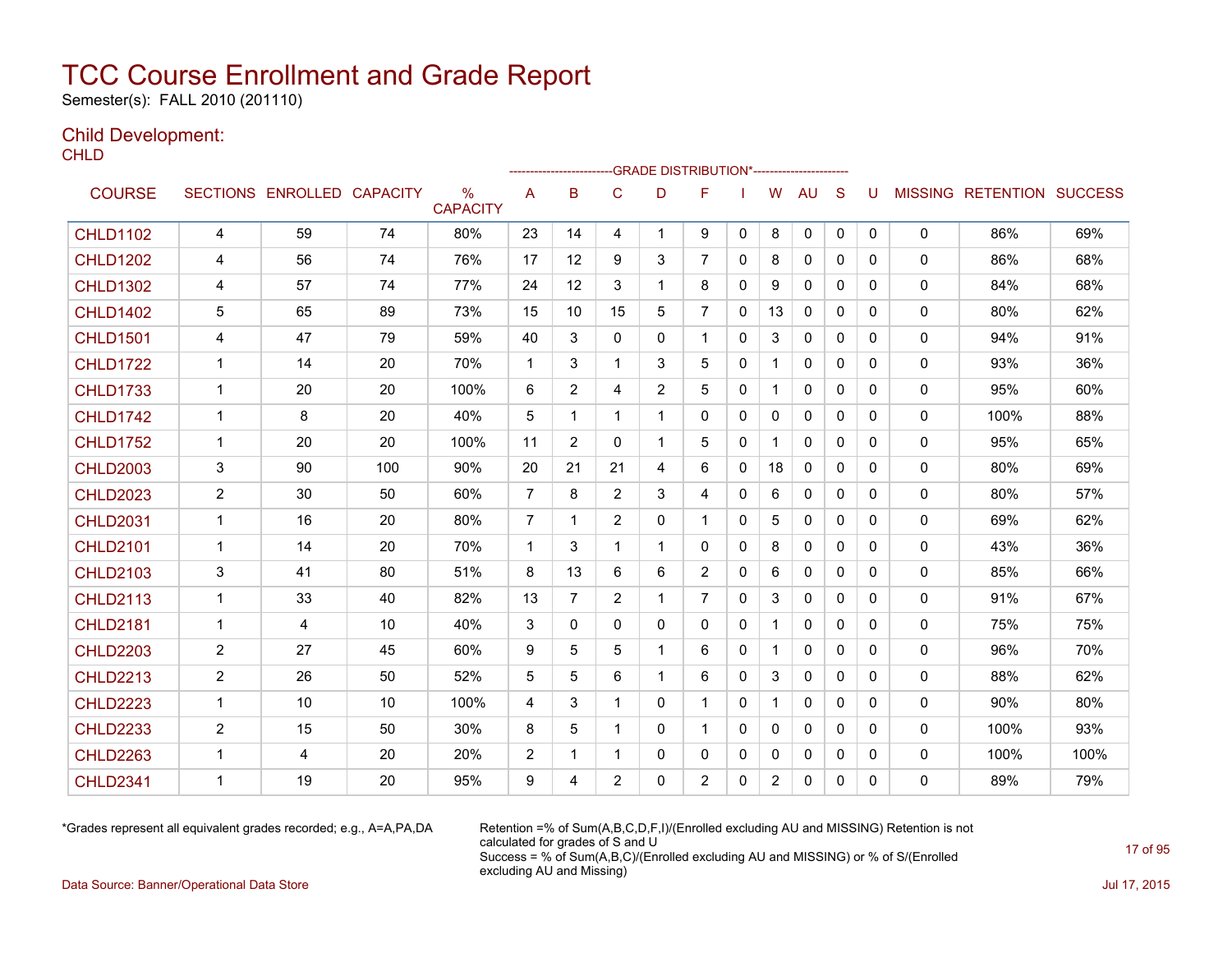Semester(s): FALL 2010 (201110)

### Child Development:

**CHLD** 

|                 |                            |    |                      | -------------------- |    |    |              |       |   |                           |     |
|-----------------|----------------------------|----|----------------------|----------------------|----|----|--------------|-------|---|---------------------------|-----|
| <b>COURSE</b>   | SECTIONS ENROLLED CAPACITY |    | %<br><b>CAPACITY</b> | A                    | B. | D. |              | WAUS. | U | MISSING RETENTION SUCCESS |     |
| <b>CHLD2513</b> | 12                         |    | 109%                 |                      |    |    | $\mathbf{0}$ |       |   | 83%                       | 83% |
| <b>CHLD2701</b> | 15                         | 20 | 75%                  |                      |    |    |              |       |   | 73%                       | 47% |

\*Grades represent all equivalent grades recorded; e.g., A=A,PA,DA Retention =% of Sum(A,B,C,D,F,I)/(Enrolled excluding AU and MISSING) Retention is not calculated for grades of S and U Success = % of Sum(A,B,C)/(Enrolled excluding AU and MISSING) or % of S/(Enrolled excluding AU and Missing)

Data Source: Banner/Operational Data Store Jul 17, 2015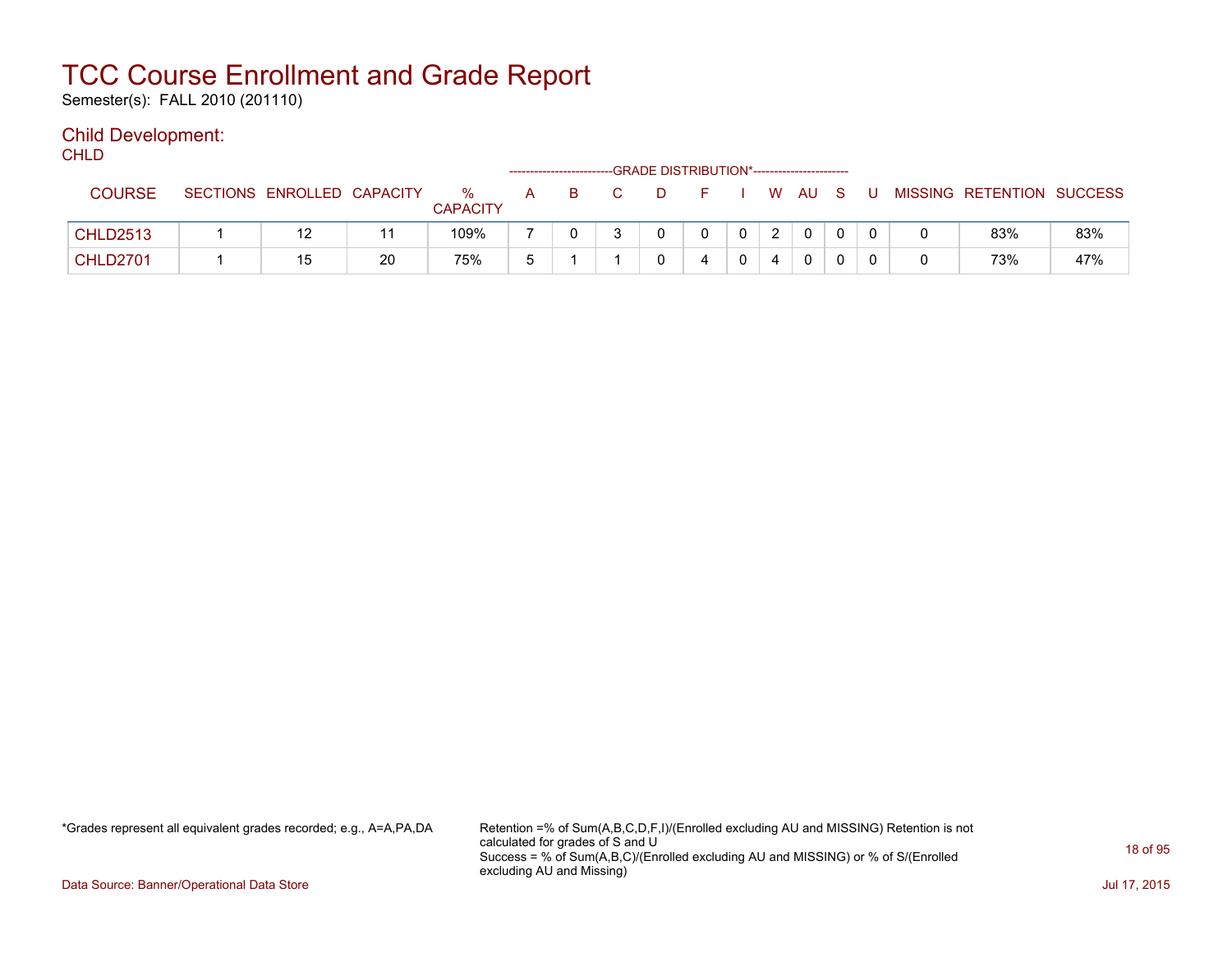Semester(s): FALL 2010 (201110)

#### Chinese:  $C$

| <b>CHNS</b>     |                            |    |                         |                |    |   | -GRADE DISTRIBUTION*----------------------- |          |   |      |     |   |   |                           |     |
|-----------------|----------------------------|----|-------------------------|----------------|----|---|---------------------------------------------|----------|---|------|-----|---|---|---------------------------|-----|
| <b>COURSE</b>   | SECTIONS ENROLLED CAPACITY |    | $\%$<br><b>CAPACITY</b> | A              | B. | D | F.                                          |          |   | W AU | - S | U |   | MISSING RETENTION SUCCESS |     |
| <b>CHNS1103</b> | 24                         | 40 | 60%                     | 14             |    | 0 | 2                                           | $\Omega$ | 4 | 0    | 0   | 0 |   | 83%                       | 75% |
| <b>CHNS1213</b> |                            | 20 | 55%                     |                |    |   |                                             |          |   | 0    |     |   | 0 | 91%                       | 91% |
| <b>CHNS2143</b> |                            | 20 | 35%                     | $\overline{2}$ |    |   |                                             |          |   | 0    |     | 0 | 0 | 71%                       | 71% |

\*Grades represent all equivalent grades recorded; e.g., A=A,PA,DA Retention =% of Sum(A,B,C,D,F,I)/(Enrolled excluding AU and MISSING) Retention is not calculated for grades of S and U Success = % of Sum(A,B,C)/(Enrolled excluding AU and MISSING) or % of S/(Enrolled excluding AU and Missing)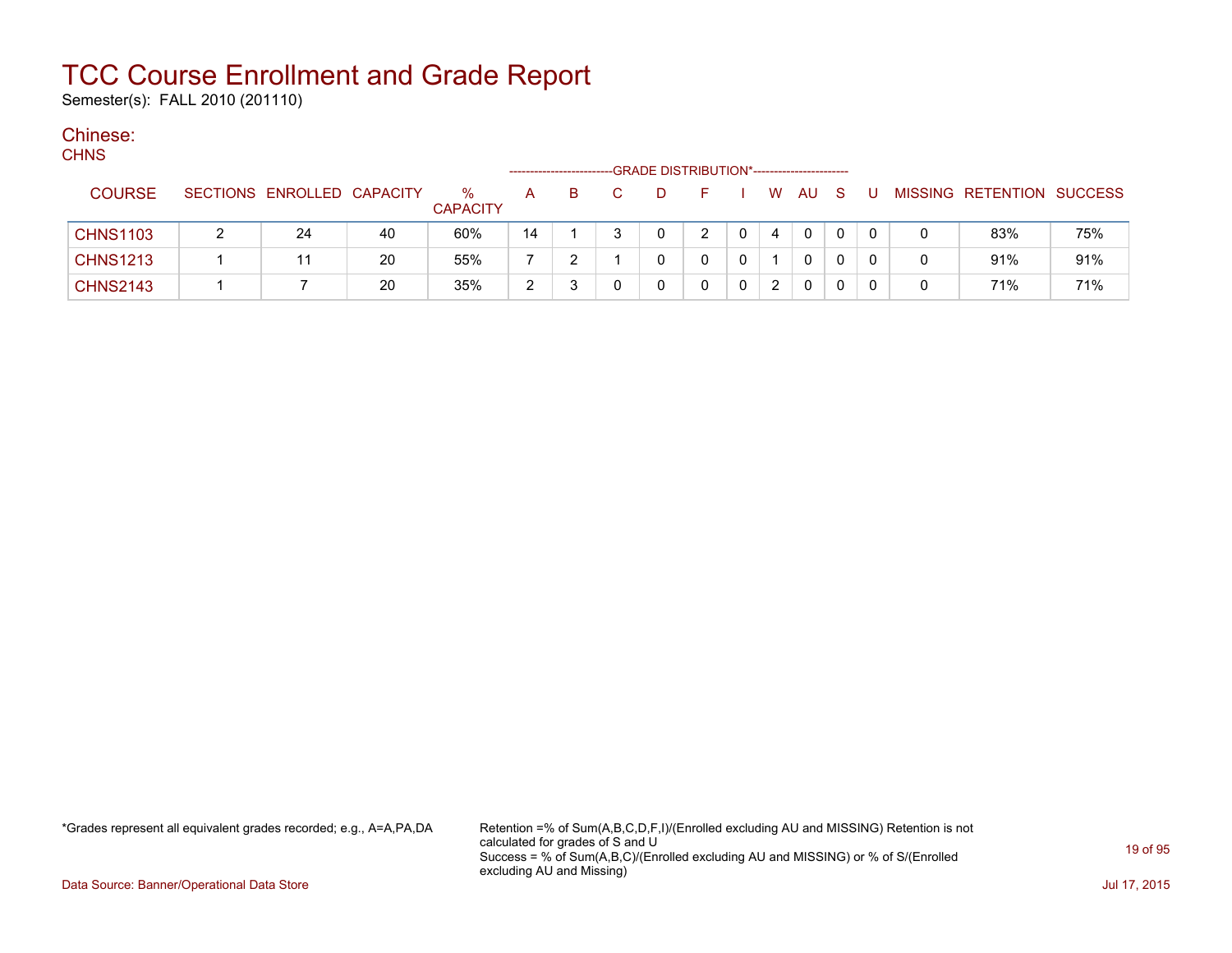Semester(s): FALL 2010 (201110)

### Criminal Justice:

CRIM

|                 |                 |          |                 |                         |                | ------------------------- |    | -GRADE DISTRIBUTION*----------------------- |   |              |                |              |              |          |                |                  |                |
|-----------------|-----------------|----------|-----------------|-------------------------|----------------|---------------------------|----|---------------------------------------------|---|--------------|----------------|--------------|--------------|----------|----------------|------------------|----------------|
| <b>COURSE</b>   | <b>SECTIONS</b> | ENROLLED | <b>CAPACITY</b> | $\%$<br><b>CAPACITY</b> | A              | B                         | C  | D                                           | F |              | W              | AU           | S            |          | <b>MISSING</b> | <b>RETENTION</b> | <b>SUCCESS</b> |
| <b>CRIM1013</b> | 3               | 102      | 115             | 89%                     | 20             | 35                        | 14 | 5                                           | 8 |              | 19             | 0            | 0            |          | 0              | 81%              | 68%            |
| <b>CRIM2063</b> |                 | 6        | 20              | 30%                     |                | 2                         |    | 0                                           |   | 0            |                | 0            | $\mathbf 0$  |          | 0              | 83%              | 67%            |
| <b>CRIM2103</b> | 2               | 42       | 50              | 84%                     | 18             | 9                         | 8  |                                             | 0 | $\mathbf{0}$ | 6              | $\mathbf{0}$ | $\mathbf{0}$ | $\Omega$ | 0              | 86%              | 83%            |
| <b>CRIM2113</b> |                 | 11       | 25              | 44%                     | 7              |                           | 2  | 0                                           | 0 | $\Omega$     | $\overline{2}$ | 0            | 0            | $\Omega$ | 0              | 82%              | 82%            |
| <b>CRIM2123</b> | 3               | 53       | 67              | 79%                     | 10             | 15                        | 18 | 5                                           | 2 | 0            | 3              | $\mathbf{0}$ | $\mathbf 0$  |          | 0              | 94%              | 81%            |
| <b>CRIM2133</b> | 2               | 25       | 46              | 54%                     | 17             | 0                         | 0  | 0                                           | 0 | $\Omega$     | 8              | $\mathbf{0}$ | 0            | $\Omega$ | 0              | 68%              | 68%            |
| <b>CRIM2143</b> |                 | 19       | 21              | 90%                     | 3              | 10                        | 6  | 0                                           | 0 | 0            | $\mathbf{0}$   | $\mathbf{0}$ | $\mathbf 0$  | $\Omega$ | 0              | 100%             | 100%           |
| <b>CRIM2223</b> | 2               | 30       | 46              | 65%                     | 6              | 8                         | 12 | 2                                           | 0 | 0            | $\overline{2}$ | $\mathbf{0}$ | 0            |          | 0              | 93%              | 87%            |
| <b>CRIM2333</b> |                 | 4        | 21              | 19%                     | $\overline{2}$ |                           |    | 0                                           | 0 | 0            |                | 0            | 0            |          | 0              | 75%              | 75%            |

\*Grades represent all equivalent grades recorded; e.g., A=A,PA,DA Retention =% of Sum(A,B,C,D,F,I)/(Enrolled excluding AU and MISSING) Retention is not calculated for grades of S and U Success = % of Sum(A,B,C)/(Enrolled excluding AU and MISSING) or % of S/(Enrolled excluding AU and Missing)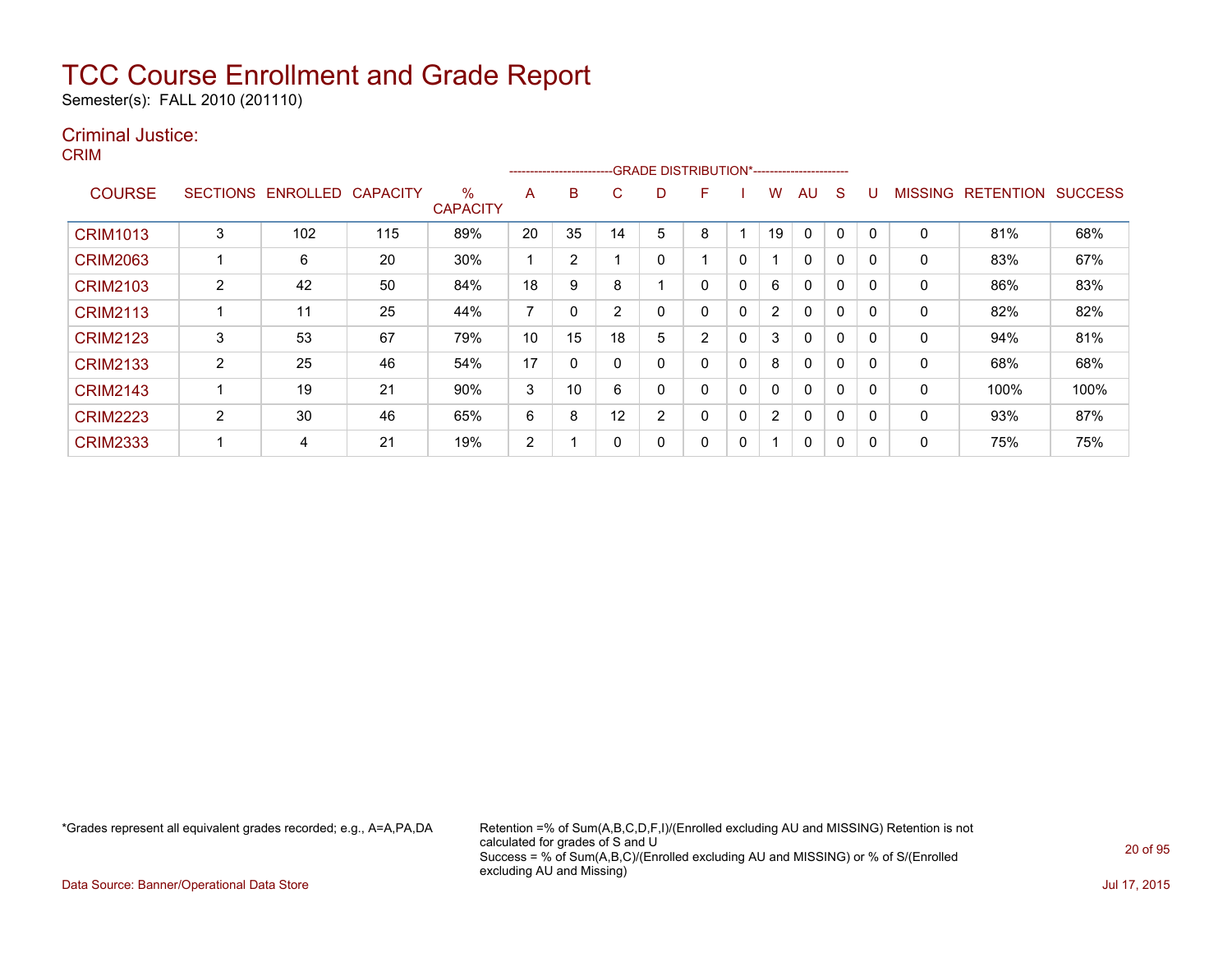Semester(s): FALL 2010 (201110)

### CSCI Computer Info Systems: **CSCI**

|                 |                |                            |       |                         |     |              |                |                | ------------------------GRADE                DISTRIBUTION*---------------------- |                |                |              |              |              |   |                                  |      |
|-----------------|----------------|----------------------------|-------|-------------------------|-----|--------------|----------------|----------------|----------------------------------------------------------------------------------|----------------|----------------|--------------|--------------|--------------|---|----------------------------------|------|
| <b>COURSE</b>   |                | SECTIONS ENROLLED CAPACITY |       | $\%$<br><b>CAPACITY</b> | A   | B            | $\mathsf{C}$   | D              | F                                                                                |                | W              | <b>AU</b>    | S            | U            |   | <b>MISSING RETENTION SUCCESS</b> |      |
| <b>CSCI1011</b> | $\mathbf{1}$   | 14                         | 15    | 93%                     | 13  | $\mathbf{0}$ | $\mathbf{0}$   | $\mathbf{0}$   | $\mathbf{0}$                                                                     | $\mathbf 0$    | $\mathbf 1$    | 0            | $\mathbf{0}$ | $\Omega$     | 0 | 93%                              | 93%  |
| <b>CSCI1123</b> | $\mathbf{1}$   | 14                         | 14    | 100%                    | 5   | 4            | 2              | $\mathbf{0}$   | $\mathbf 1$                                                                      | $\mathbf{0}$   | $\overline{2}$ | $\Omega$     | $\Omega$     | $\Omega$     | 0 | 86%                              | 79%  |
| <b>CSCI1161</b> | $\overline{2}$ | 24                         | 25    | 96%                     | 15  | 8            | $\Omega$       | $\Omega$       | $\Omega$                                                                         | 0              |                | $\Omega$     | $\Omega$     | $\Omega$     | 0 | 96%                              | 96%  |
| <b>CSCI1171</b> | -1             | 9                          | 14    | 64%                     | 5   | 1            | $\Omega$       | $\mathbf{0}$   | $\mathbf{0}$                                                                     | $\mathbf{0}$   | 3              | 0            | $\mathbf{0}$ | 0            | 0 | 67%                              | 67%  |
| <b>CSCI1203</b> | 106            | 2,063                      | 2,549 | 81%                     | 760 | 394          | 211            | 83             | 174                                                                              | $\overline{7}$ | 431            | 3            | $\mathbf{0}$ | 0            | 0 | 79%                              | 66%  |
| <b>CSCI1263</b> | 5              | 68                         | 85    | 80%                     | 34  | 8            | 4              | 1              | 6                                                                                | 0              | 15             | 0            | $\mathbf{0}$ | $\mathbf{0}$ | 0 | 78%                              | 68%  |
| <b>CSCI1273</b> | $\mathbf{1}$   | 11                         | 20    | 55%                     | 3   | 4            | $\overline{2}$ | $\mathbf{0}$   | $\mathbf 1$                                                                      | 0              | 1              | 0            | $\mathbf{0}$ | $\mathbf{0}$ | 0 | 91%                              | 82%  |
| <b>CSCI1283</b> | $\overline{2}$ | 22                         | 28    | 79%                     | 6   | 6            | 6              | $\mathbf 1$    | $\mathbf{1}$                                                                     | $\mathbf{0}$   | $\overline{2}$ | 0            | $\Omega$     | $\Omega$     | 0 | 91%                              | 82%  |
| <b>CSCI1293</b> | $\mathbf{1}$   | 8                          | 14    | 57%                     | 3   | 1            | 2              | $\mathbf{0}$   | $\mathbf{0}$                                                                     | 0              | $\overline{2}$ | 0            | $\mathbf{0}$ | 0            | 0 | 75%                              | 75%  |
| <b>CSCI1483</b> | 3              | 37                         | 50    | 74%                     | 17  | 9            | $\mathbf{1}$   | $\mathbf 1$    | $\mathbf 1$                                                                      | $\mathbf{0}$   | 8              | $\mathbf{0}$ | $\mathbf{0}$ | $\Omega$     | 0 | 78%                              | 73%  |
| <b>CSCI1531</b> | $\mathbf 1$    | 18                         | 20    | 90%                     | 10  | 4            | 0              | 0              | $\mathbf{0}$                                                                     | 0              | 4              | 0            | $\mathbf{0}$ | 0            | 0 | 78%                              | 78%  |
| <b>CSCI1541</b> | $\overline{2}$ | 24                         | 24    | 100%                    | 12  | 8            | 3              | $\mathbf{0}$   | $\mathbf{0}$                                                                     | 0              |                | 0            | $\mathbf{0}$ | $\mathbf{0}$ | 0 | 96%                              | 96%  |
| <b>CSCI1551</b> | 1              | 15                         | 20    | 75%                     | 10  | 1            | 0              | 0              | $\mathbf{0}$                                                                     | 0              | 4              | 0            | $\mathbf{0}$ | 0            | 0 | 73%                              | 73%  |
| <b>CSCI1561</b> | $\overline{2}$ | 24                         | 24    | 100%                    | 15  | 5            | 3              | 0              | $\Omega$                                                                         | 0              | 1              | 0            | 0            | 0            | 0 | 96%                              | 96%  |
| <b>CSCI1571</b> | -1             | 16                         | 20    | 80%                     | 11  | $\mathbf{0}$ | 0              | $\mathbf{0}$   | $\mathbf{0}$                                                                     | 0              | 5              | 0            | $\mathbf{0}$ | $\mathbf{0}$ | 0 | 69%                              | 69%  |
| <b>CSCI1641</b> | 3              | 31                         | 44    | 70%                     | 14  | 13           | 3              | $\mathbf{0}$   | $\mathbf{0}$                                                                     | 0              | 1              | $\Omega$     | $\mathbf{0}$ | $\mathbf{0}$ | 0 | 97%                              | 97%  |
| <b>CSCI1901</b> | $\mathbf{1}$   | 14                         | 14    | 100%                    | 14  | $\mathbf{0}$ | $\Omega$       | $\mathbf{0}$   | $\mathbf{0}$                                                                     | $\mathbf{0}$   | 0              | $\Omega$     | $\mathbf{0}$ | $\Omega$     | 0 | 100%                             | 100% |
| <b>CSCI2013</b> | 4              | 64                         | 110   | 58%                     | 18  | 20           | 12             | $\overline{2}$ | 4                                                                                | $\mathbf{1}$   | $\overline{7}$ | $\Omega$     | $\Omega$     | $\Omega$     | 0 | 89%                              | 78%  |
| <b>CSCI2033</b> | 4              | 78                         | 110   | 71%                     | 23  | 18           | 12             | 3              | $\mathbf{0}$                                                                     | $\mathbf{0}$   | 22             | $\Omega$     | $\Omega$     | $\Omega$     | 0 | 72%                              | 68%  |
| <b>CSCI2043</b> | -1             | 10                         | 20    | 50%                     | 5   | $\mathbf 1$  | $\mathbf{0}$   | $\mathbf{0}$   | $\mathbf{0}$                                                                     | $\mathbf{0}$   | 4              | $\Omega$     | $\mathbf{0}$ | $\Omega$     | 0 | 60%                              | 60%  |
| <b>CSCI2133</b> | 5              | 61                         | 93    | 66%                     | 19  | 12           | 5              | 2              | 4                                                                                | 0              | 18             | $\mathbf 1$  | $\mathbf{0}$ | $\Omega$     | 0 | 70%                              | 60%  |
| <b>CSCI2143</b> | -1             | 16                         | 16    | 100%                    | 12  | 4            | $\mathbf 0$    | $\mathbf{0}$   | $\mathbf{0}$                                                                     | $\Omega$       | 0              | $\Omega$     | $\mathbf{0}$ | 0            | 0 | 100%                             | 100% |

\*Grades represent all equivalent grades recorded; e.g., A=A,PA,DA Retention =% of Sum(A,B,C,D,F,I)/(Enrolled excluding AU and MISSING) Retention is not calculated for grades of S and U Success = % of Sum(A,B,C)/(Enrolled excluding AU and MISSING) or % of S/(Enrolled excluding AU and Missing)

Data Source: Banner/Operational Data Store Jul 17, 2015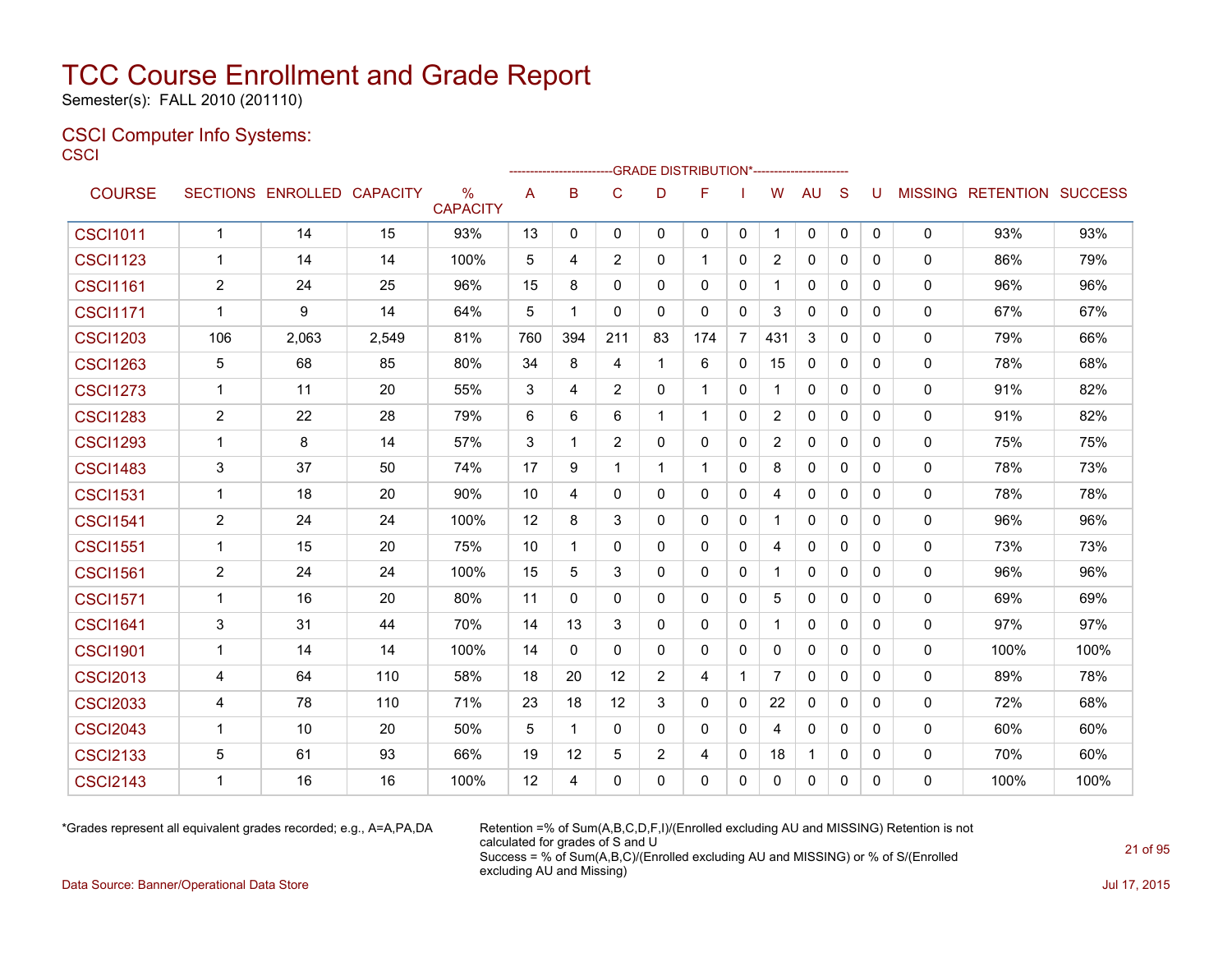Semester(s): FALL 2010 (201110)

### CSCI Computer Info Systems:

**CSCI** 

|                 |                 |                 |                 |                      |    | <u>------------------------GRADE DISTRIBUTION®</u> |             |   |          |              |    | `------------------------ |              |          |                |                  |                |
|-----------------|-----------------|-----------------|-----------------|----------------------|----|----------------------------------------------------|-------------|---|----------|--------------|----|---------------------------|--------------|----------|----------------|------------------|----------------|
| <b>COURSE</b>   | <b>SECTIONS</b> | <b>ENROLLED</b> | <b>CAPACITY</b> | %<br><b>CAPACITY</b> | A  | B                                                  | С           | D | F        |              | w  | AU                        | <sub>S</sub> |          | <b>MISSING</b> | <b>RETENTION</b> | <b>SUCCESS</b> |
| <b>CSCI2163</b> | 3               | 37              | 52              | 71%                  | 28 | 3                                                  | 3           | 0 | $\Omega$ | 0            | 3  | 0                         | 0            | $\Omega$ | $\Omega$       | 92%              | 92%            |
| <b>CSCI2263</b> |                 | 10              | 9               | 111%                 | 5  | 0                                                  | 2           | 0 |          | 0            | 3  | $\mathbf{0}$              | 0            |          | 0              | 70%              | 70%            |
| <b>CSCI2283</b> |                 | 3               | 4               | 75%                  | 3  | 0                                                  | $\mathbf 0$ | 0 | 0        | 0            |    | $\Omega$                  | 0            |          | 0              | 100%             | 100%           |
| <b>CSCI2473</b> |                 | 99              | 109             | 91%                  | 21 | 19                                                 | 13          | 4 | 3        | $\mathbf{0}$ | 38 |                           | 0            | 0        | $\mathbf{0}$   | 61%              | 54%            |
| <b>CSCI2483</b> | 2               | 14              | 40              | 35%                  | 3  | 4                                                  |             | 0 |          | 0            | 5  | 0                         | $\Omega$     |          | 0              | 64%              | 57%            |
| <b>CSCI2683</b> | $\overline{2}$  | 25              | 35              | 71%                  | 9  | 6                                                  | 3           | 0 |          | $\mathbf{0}$ | 6  | $\mathbf{0}$              | 0            | 0        | $\mathbf{0}$   | 76%              | 72%            |
| <b>CSCI2843</b> | 3               | 35              | 45              | 78%                  | 11 | 5                                                  | 5           |   | $\Omega$ | 0            | 13 | 0                         | $\Omega$     |          | 0              | 63%              | 60%            |
| <b>CSCI2893</b> |                 | 4               | 7               | 57%                  | 4  | $\Omega$                                           | 0           | 0 | 0        | 0            |    | $\mathbf{0}$              | 0            | 0        | 0              | 100%             | 100%           |
| <b>CSCI2973</b> |                 | 5               | 0               |                      | 4  |                                                    | 0           | 0 |          | 0            |    | $\mathbf{0}$              | 0            | 0        | 0              | 100%             | 100%           |
| <b>CSCI2993</b> | 3               | 36              | 30              | 120%                 | 7  | 11                                                 | 6           | 3 | 2        | 0            | 6  |                           | 0            |          | 0              | 83%              | 69%            |

-------------------------GRADE DISTRIBUTION\*-----------------------

\*Grades represent all equivalent grades recorded; e.g., A=A,PA,DA Retention =% of Sum(A,B,C,D,F,I)/(Enrolled excluding AU and MISSING) Retention is not calculated for grades of S and U Success = % of Sum(A,B,C)/(Enrolled excluding AU and MISSING) or % of S/(Enrolled excluding AU and Missing)

Data Source: Banner/Operational Data Store Jul 17, 2015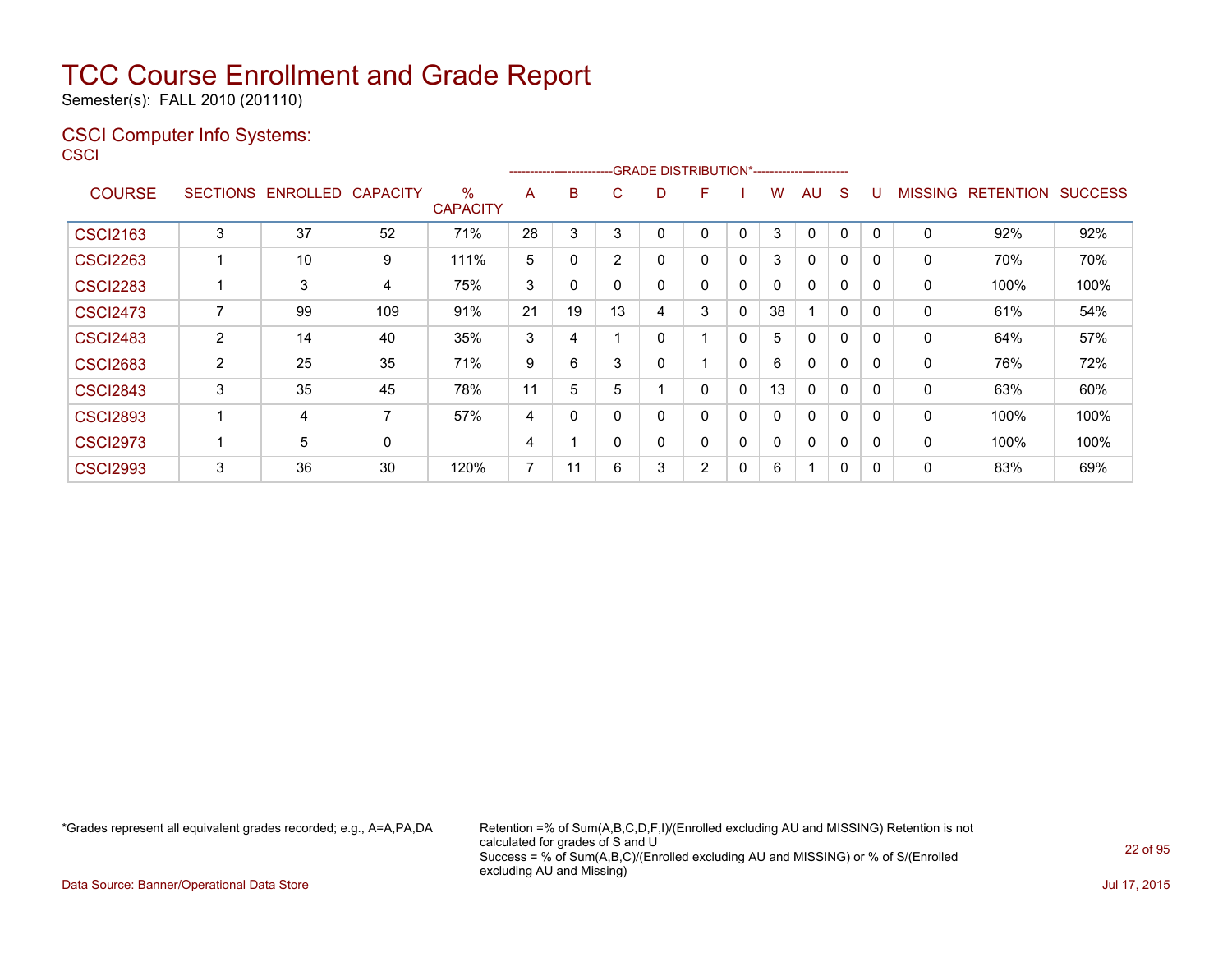Semester(s): FALL 2010 (201110)

### CSYS Computer Info Systems:

**CSYS** 

|                 |                |                   |                 |                                  |                |                |                |                | --------------------GRADE                       DISTRIBUTION*--------------------- |              |                       |                |              |   |              |                                  |      |
|-----------------|----------------|-------------------|-----------------|----------------------------------|----------------|----------------|----------------|----------------|------------------------------------------------------------------------------------|--------------|-----------------------|----------------|--------------|---|--------------|----------------------------------|------|
| <b>COURSE</b>   |                | SECTIONS ENROLLED | <b>CAPACITY</b> | $\frac{0}{0}$<br><b>CAPACITY</b> | A              | B              | C              | D              | F                                                                                  |              | W                     | AU             | S            | U |              | <b>MISSING RETENTION SUCCESS</b> |      |
| <b>CSYS1013</b> | 6              | 76                | 94              | 81%                              | 44             | $\overline{7}$ | 6              | 0              | 9                                                                                  | 0            | 10                    | 0              | $\mathbf 0$  | 0 | 0            | 87%                              | 75%  |
| <b>CSYS1033</b> | 6              | 122               | 156             | 78%                              | 56             | 24             | 11             | $\overline{2}$ | 11                                                                                 | $\Omega$     | 17                    | $\mathbf{1}$   | $\Omega$     | 0 | $\mathbf{0}$ | 86%                              | 75%  |
| <b>CSYS1043</b> | $\mathbf{1}$   | 14                | 14              | 100%                             | 9              | 1              | 1              |                | 0                                                                                  | $\mathbf{0}$ | $\overline{c}$        | $\mathbf{0}$   | $\Omega$     | 0 | 0            | 86%                              | 79%  |
| <b>CSYS1063</b> | 1              | 10                | 15              | 67%                              | 4              | 4              |                | 0              | 0                                                                                  | 0            | 1                     | $\mathbf{0}$   | 0            | 0 | 0            | 90%                              | 90%  |
| <b>CSYS1073</b> | $\overline{2}$ | 25                | 54              | 46%                              | 10             | 8              | $\overline{2}$ | $\overline{2}$ | 1                                                                                  | 0            | $\mathbf{2}^{\prime}$ | 0              | 0            | 0 | 0            | 92%                              | 80%  |
| <b>CSYS1153</b> | $\overline{2}$ | 32                | 34              | 94%                              | 19             | 5              | 3              | 1              | $\Omega$                                                                           | $\Omega$     | 4                     | $\mathbf{0}$   | $\Omega$     | 0 | 0            | 88%                              | 84%  |
| <b>CSYS1203</b> | $\overline{7}$ | 117               | 135             | 87%                              | 47             | 21             | 16             | 4              | 9                                                                                  | $\Omega$     | 20                    | $\mathbf{0}$   | $\mathbf{0}$ | 0 | 0            | 83%                              | 72%  |
| <b>CSYS1211</b> | 3              | 37                | 42              | 88%                              | 18             | 11             | 3              | $\overline{2}$ | 0                                                                                  | 0            | 3                     | $\mathbf{0}$   | $\mathbf{0}$ | 0 | 0            | 92%                              | 86%  |
| <b>CSYS1213</b> | $\mathbf{1}$   | 17                | $\mathbf 0$     |                                  | 9              | $\overline{2}$ | $\overline{2}$ | $\overline{2}$ | $\overline{2}$                                                                     | $\mathbf{0}$ | $\mathbf{0}$          | $\mathbf{0}$   | $\Omega$     | 0 | 0            | 100%                             | 76%  |
| <b>CSYS1393</b> | $\overline{2}$ | 13                | 32              | 41%                              | 5              | $\overline{2}$ | 0              | 0              | 1                                                                                  | $\Omega$     | 3                     | $\overline{2}$ | $\mathbf{0}$ | 0 | 0            | 73%                              | 64%  |
| <b>CSYS1443</b> | 1              | 4                 | 7               | 57%                              | $\overline{2}$ | $\overline{2}$ | 0              | 0              | 0                                                                                  | $\mathbf{0}$ | $\mathbf{0}$          | $\mathbf{0}$   | $\Omega$     | 0 | 0            | 100%                             | 100% |
| <b>CSYS1793</b> | $\mathbf{1}$   | 9                 | 15              | 60%                              | 6              | 1              |                | 0              | 1                                                                                  | $\Omega$     | $\mathbf{0}$          | $\mathbf{0}$   | $\mathbf{0}$ | 0 | $\mathbf{0}$ | 100%                             | 89%  |
| <b>CSYS2023</b> | $\mathbf 1$    | 18                | 20              | 90%                              | 15             | $\Omega$       | $\Omega$       | 0              | 0                                                                                  | $\mathbf{0}$ | 3                     | $\mathbf{0}$   | $\Omega$     | 0 | 0            | 83%                              | 83%  |
| <b>CSYS2033</b> | $\mathbf 1$    | 22                | 21              | 105%                             | 3              | 6              | 3              | $\mathbf{1}$   | 4                                                                                  | $\mathbf{0}$ | 5                     | $\mathbf{0}$   | $\mathbf{0}$ | 0 | 0            | 77%                              | 55%  |
| <b>CSYS2063</b> | $\mathbf 1$    | 22                | 40              | 55%                              | 15             | $\overline{2}$ | 0              | 0              | 3                                                                                  | $\Omega$     | $\overline{2}$        | $\mathbf{0}$   | $\Omega$     | 0 | 0            | 91%                              | 77%  |
| <b>CSYS2073</b> | 4              | 57                | 67              | 85%                              | 34             | 8              | $\overline{2}$ | 0              | $\mathbf{1}$                                                                       | 0            | 12                    | $\mathbf{0}$   | $\Omega$     | 0 | 0            | 79%                              | 77%  |
| <b>CSYS2323</b> | $\mathbf 1$    | 8                 | 20              | 40%                              | 4              | $\overline{2}$ | 0              | 0              | 0                                                                                  | $\Omega$     | $\overline{2}$        | $\mathbf{0}$   | $\Omega$     | 0 | 0            | 75%                              | 75%  |
| <b>CSYS2413</b> | -1             | 10                | 14              | 71%                              | 5              | 3              | $\mathbf{0}$   | 0              | 1                                                                                  | 0            | 1                     | $\mathbf{0}$   | $\Omega$     | 0 | 0            | 90%                              | 80%  |
| <b>CSYS2493</b> | $\mathbf 1$    | 15                | 16              | 94%                              | 9              | 4              | $\overline{2}$ | 0              | 0                                                                                  | $\mathbf{0}$ | 0                     | $\mathbf{0}$   | $\mathbf{0}$ | 0 | 0            | 100%                             | 100% |
| <b>CSYS2503</b> | $\mathbf 1$    | 9                 | 10              | 90%                              | 6              | 1              | 0              | 0              | $\Omega$                                                                           | $\Omega$     | $\mathbf{0}$          | 2              | $\Omega$     | 0 | 0            | 100%                             | 100% |
| <b>CSYS2553</b> | $\overline{2}$ | 24                | 24              | 100%                             | 14             | 9              |                | 0              | 0                                                                                  | 0            | $\Omega$              | $\mathbf{0}$   | 0            | 0 | 0            | 100%                             | 100% |
| <b>CSYS2563</b> | 1              | 19                | 20              | 95%                              | 8              | 6              | 3              |                | 0                                                                                  | 0            | $\mathbf 1$           | 0              | 0            | 0 | 0            | 95%                              | 89%  |

\*Grades represent all equivalent grades recorded; e.g., A=A,PA,DA Retention =% of Sum(A,B,C,D,F,I)/(Enrolled excluding AU and MISSING) Retention is not calculated for grades of S and U Success = % of Sum(A,B,C)/(Enrolled excluding AU and MISSING) or % of S/(Enrolled excluding AU and Missing)

Data Source: Banner/Operational Data Store Jul 17, 2015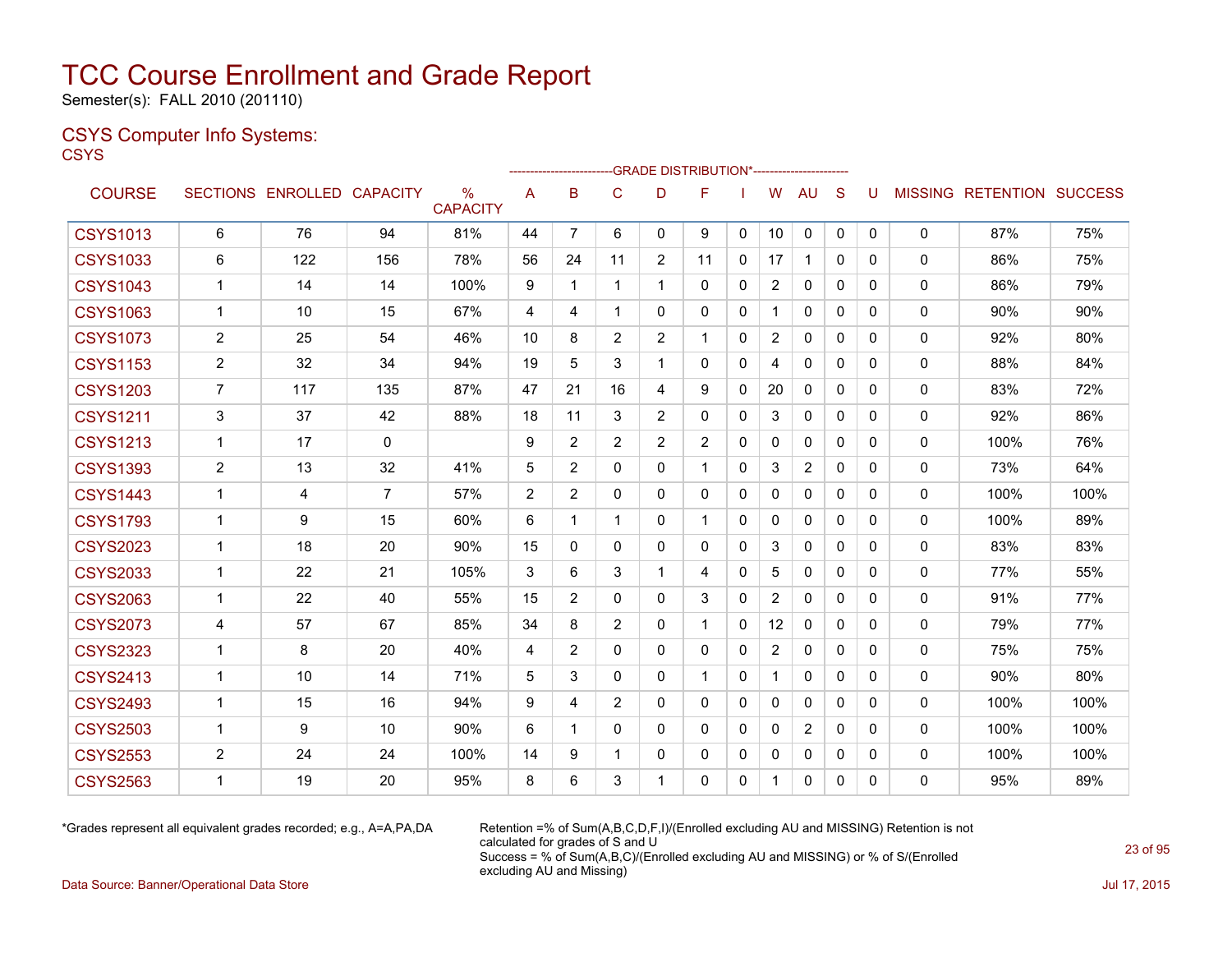Semester(s): FALL 2010 (201110)

### CSYS Computer Info Systems:

**CSYS** 

|                 |                 |          |                 |                         |    | ----------------------- |   |   | -GRADE DISTRIBUTION*----------------------- |              |                |              |              |              |                |                  |                |
|-----------------|-----------------|----------|-----------------|-------------------------|----|-------------------------|---|---|---------------------------------------------|--------------|----------------|--------------|--------------|--------------|----------------|------------------|----------------|
| <b>COURSE</b>   | <b>SECTIONS</b> | ENROLLED | <b>CAPACITY</b> | $\%$<br><b>CAPACITY</b> | A  | B                       | С | D | F                                           |              | W              | AU           | S            | U            | <b>MISSING</b> | <b>RETENTION</b> | <b>SUCCESS</b> |
| <b>CSYS2573</b> | $\overline{2}$  | 12       | 16              | 75%                     | 8  | 2                       |   | 0 |                                             | 0            |                | $\Omega$     | $\Omega$     | 0            | 0              | 92%              | 83%            |
| <b>CSYS2673</b> |                 | 14       | 14              | 100%                    | 10 | $\overline{2}$          |   | 0 |                                             | $\mathbf{0}$ | $\mathbf{0}$   | $\mathbf{0}$ | $\mathbf{0}$ | $\mathbf{0}$ | 0              | 100%             | 93%            |
| <b>CSYS2683</b> |                 | 14       | 14              | 100%                    | 8  | 3                       |   | 0 | 0                                           | 0            |                |              | 0            | $\mathbf{0}$ | 0              | 92%              | 92%            |
| <b>CSYS2713</b> |                 | 11       | 14              | 79%                     | 4  | $\overline{2}$          | 2 | 0 | 0                                           | 0            | 3              | $\mathbf{0}$ | $\Omega$     | $\mathbf{0}$ | 0              | 73%              | 73%            |
| <b>CSYS2733</b> |                 | 14       | 14              | 100%                    | 5  | 4                       |   |   | 1                                           | 0            | $\overline{2}$ | $\mathbf{0}$ | 0            | $\mathbf{0}$ | $\mathbf{0}$   | 86%              | 71%            |
| <b>CSYS2763</b> | $\overline{2}$  | 27       | 28              | 96%                     | 21 | $\overline{2}$          |   |   | 0                                           | 0            | $\overline{2}$ | $\mathbf{0}$ | 0            | 0            | $\mathbf{0}$   | 93%              | 89%            |
| <b>CSYS2793</b> | $\overline{2}$  | 27       | 40              | 68%                     | 16 | 6                       | 5 | 0 | 0                                           | 0            | 0              | $\mathbf{0}$ | $\Omega$     | $\Omega$     | $\mathbf{0}$   | 100%             | 100%           |
| <b>CSYS2843</b> | $\overline{2}$  | 26       | 40              | 65%                     | 24 | $\overline{2}$          | 0 | 0 | 0                                           | $\Omega$     | 0              | $\mathbf{0}$ | $\Omega$     | $\Omega$     | $\mathbf{0}$   | 100%             | 100%           |
| <b>CSYS2991</b> |                 | 3        | 24              | 12%                     | 3  | $\mathbf{0}$            |   | 0 | 0                                           | 0            | 0              | $\mathbf{0}$ | $\Omega$     | 0            | $\mathbf{0}$   | 100%             | 100%           |
| <b>CSYS2993</b> |                 | 5        | 16              | 31%                     | 3  | $\overline{2}$          |   | 0 | 0                                           | 0            | 0              | $\Omega$     | 0            |              | 0              | 100%             | 100%           |

\*Grades represent all equivalent grades recorded; e.g., A=A,PA,DA Retention =% of Sum(A,B,C,D,F,I)/(Enrolled excluding AU and MISSING) Retention is not calculated for grades of S and U Success = % of Sum(A,B,C)/(Enrolled excluding AU and MISSING) or % of S/(Enrolled excluding AU and Missing)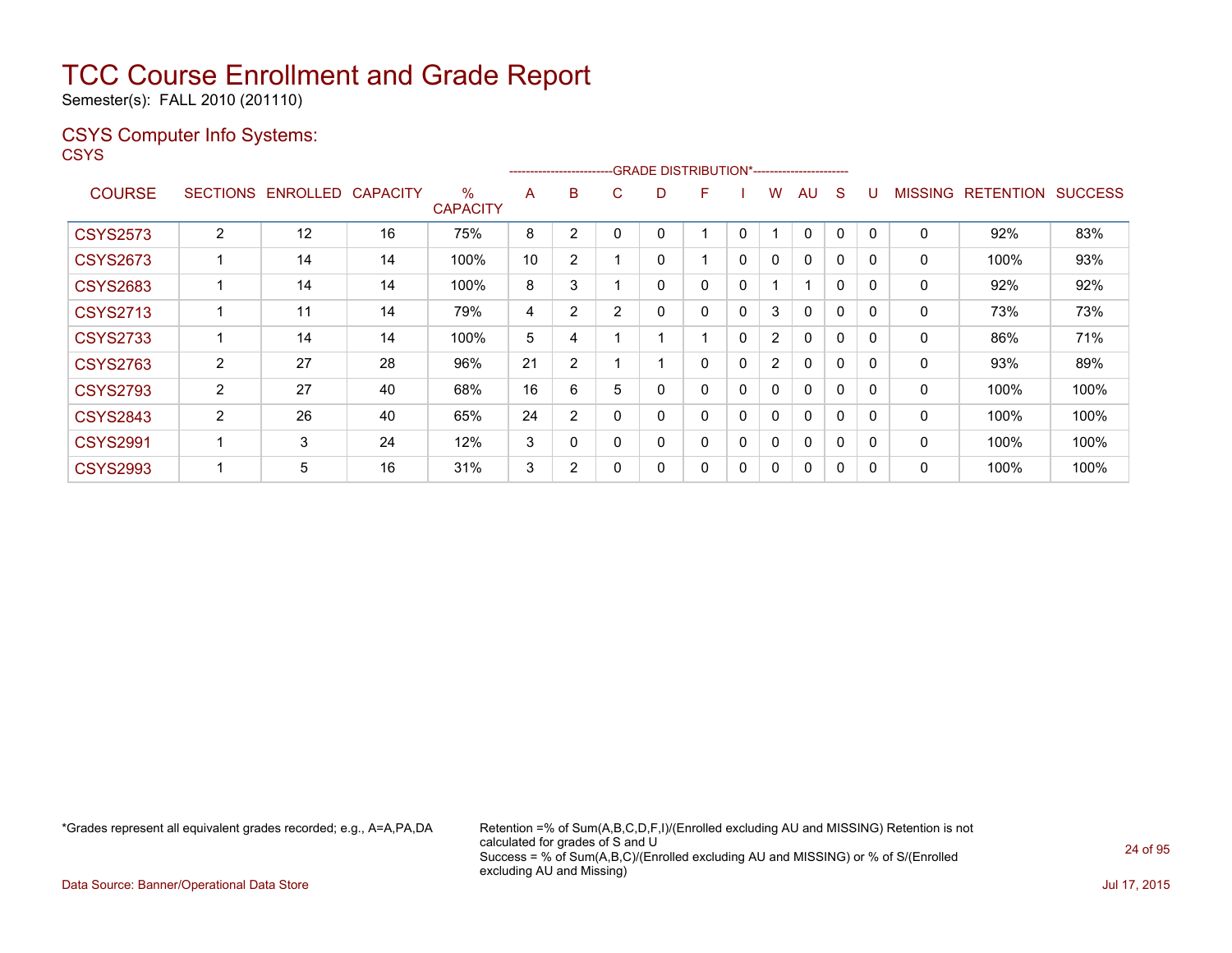Semester(s): FALL 2010 (201110)

### Civil Engineering Technology: **CVET**

| - - - - -       |                            |    |                      |   |    | -GRADE DISTRIBUTION*----------------------- |    |  |              |     |   |                           |      |
|-----------------|----------------------------|----|----------------------|---|----|---------------------------------------------|----|--|--------------|-----|---|---------------------------|------|
| <b>COURSE</b>   | SECTIONS ENROLLED CAPACITY |    | %<br><b>CAPACITY</b> | A | -B | $\Box$ D                                    | F. |  | W AU         | - S | U | MISSING RETENTION SUCCESS |      |
| <b>CVET1383</b> | 10                         | 12 | 83%                  |   |    |                                             |    |  | $\mathbf{0}$ |     |   | 100%                      | 100% |
| <b>CVET1393</b> |                            | 12 | 58%                  |   |    |                                             |    |  | 0            |     |   | 100%                      | 100% |

\*Grades represent all equivalent grades recorded; e.g., A=A,PA,DA Retention =% of Sum(A,B,C,D,F,I)/(Enrolled excluding AU and MISSING) Retention is not calculated for grades of S and U Success = % of Sum(A,B,C)/(Enrolled excluding AU and MISSING) or % of S/(Enrolled excluding AU and Missing)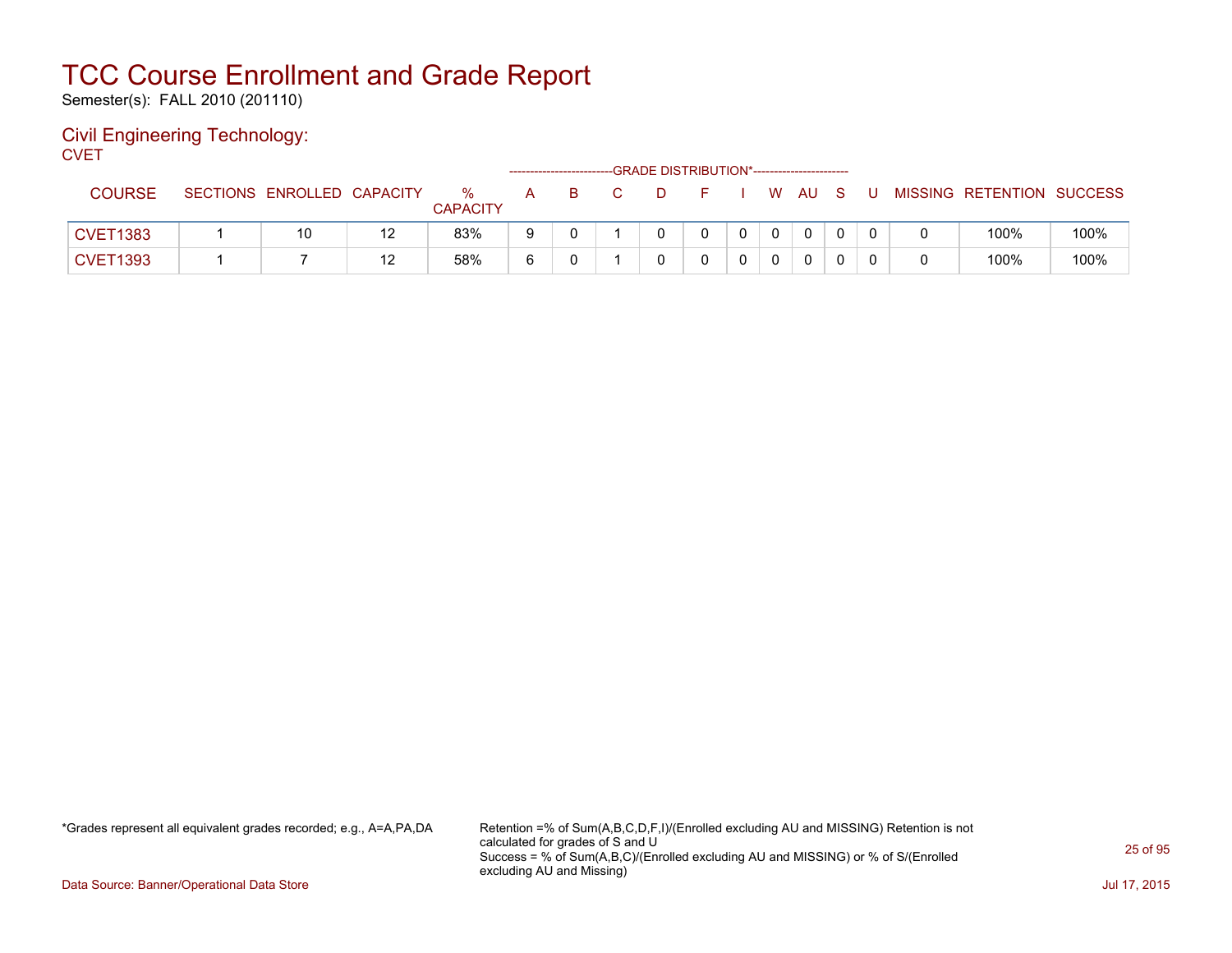Semester(s): FALL 2010 (201110)

### Dental Hygiene:

DHYG

|                 |                 |          |                 |                      |    | ---------------------- |   | -GRADE DISTRIBUTION*---------------------- |   |   |   |              |              |          |                |                  |                |
|-----------------|-----------------|----------|-----------------|----------------------|----|------------------------|---|--------------------------------------------|---|---|---|--------------|--------------|----------|----------------|------------------|----------------|
| <b>COURSE</b>   | <b>SECTIONS</b> | ENROLLED | <b>CAPACITY</b> | %<br><b>CAPACITY</b> | A  | в                      | C | D                                          | F |   | W | AU           | S            |          | <b>MISSING</b> | <b>RETENTION</b> | <b>SUCCESS</b> |
| <b>DHYG1012</b> |                 | 14       | 14              | 100%                 | 8  | 6                      |   | 0                                          | 0 | 0 | 0 | 0            | 0            | 0        | 0              | 100%             | 100%           |
| <b>DHYG1022</b> |                 | 14       | 14              | 100%                 | 13 |                        | 0 | 0                                          | 0 | 0 | 0 | $\Omega$     | 0            | $\Omega$ | 0              | 100%             | 100%           |
| <b>DHYG1303</b> |                 | 14       | 14              | 100%                 | 9  | 5                      | 0 | 0                                          | 0 | 0 | 0 | 0            | 0            | 0        | 0              | 100%             | 100%           |
| <b>DHYG1363</b> |                 | 14       | 14              | 100%                 | 6  | 8                      |   | 0                                          | 0 | 0 | 0 | $\Omega$     | $\mathbf{0}$ | $\Omega$ | 0              | 100%             | 100%           |
| <b>DHYG1382</b> |                 | 14       | 14              | 100%                 | 14 | 0                      |   | 0                                          | 0 | 0 | 0 | 0            | 0            | 0        | 0              | 100%             | 100%           |
| <b>DHYG1412</b> |                 | 14       | 14              | 100%                 | 4  | 9                      |   | 0                                          | 0 | 0 | 0 | 0            | 0            | 0        | 0              | 100%             | 100%           |
| <b>DHYG1421</b> | 2               | 14       | 14              | 100%                 | 14 | $\mathbf{0}$           | 0 | 0                                          | 0 | 0 | 0 | 0            | $\mathbf{0}$ | 0        | 0              | 100%             | 100%           |
| <b>DHYG2312</b> |                 | 13       | 14              | 93%                  | 4  | 9                      | 0 | 0                                          | 0 | 0 | 0 | 0            | 0            | 0        | 0              | 100%             | 100%           |
| <b>DHYG2343</b> |                 | 13       | 14              | 93%                  | 6  | 7                      |   | 0                                          | 0 | 0 | 0 | 0            | 0            | 0        | 0              | 100%             | 100%           |
| <b>DHYG2363</b> |                 | 13       | 14              | 93%                  | 2  | 11                     | 0 | 0                                          | 0 | 0 | 0 | $\mathbf{0}$ | $\mathbf{0}$ | $\Omega$ | 0              | 100%             | 100%           |
| <b>DHYG2384</b> |                 | 13       | 14              | 93%                  | 8  | 5                      | ი | 0                                          | 0 | 0 | 0 | $\mathbf{0}$ | $\Omega$     | 0        | 0              | 100%             | 100%           |
| <b>DHYG2992</b> |                 |          |                 | 100%                 |    | 0                      |   | 0                                          | 0 | 0 | 0 | 0            | 0            | 0        | 0              | 100%             | 100%           |

\*Grades represent all equivalent grades recorded; e.g., A=A,PA,DA Retention =% of Sum(A,B,C,D,F,I)/(Enrolled excluding AU and MISSING) Retention is not calculated for grades of S and U Success = % of Sum(A,B,C)/(Enrolled excluding AU and MISSING) or % of S/(Enrolled excluding AU and Missing)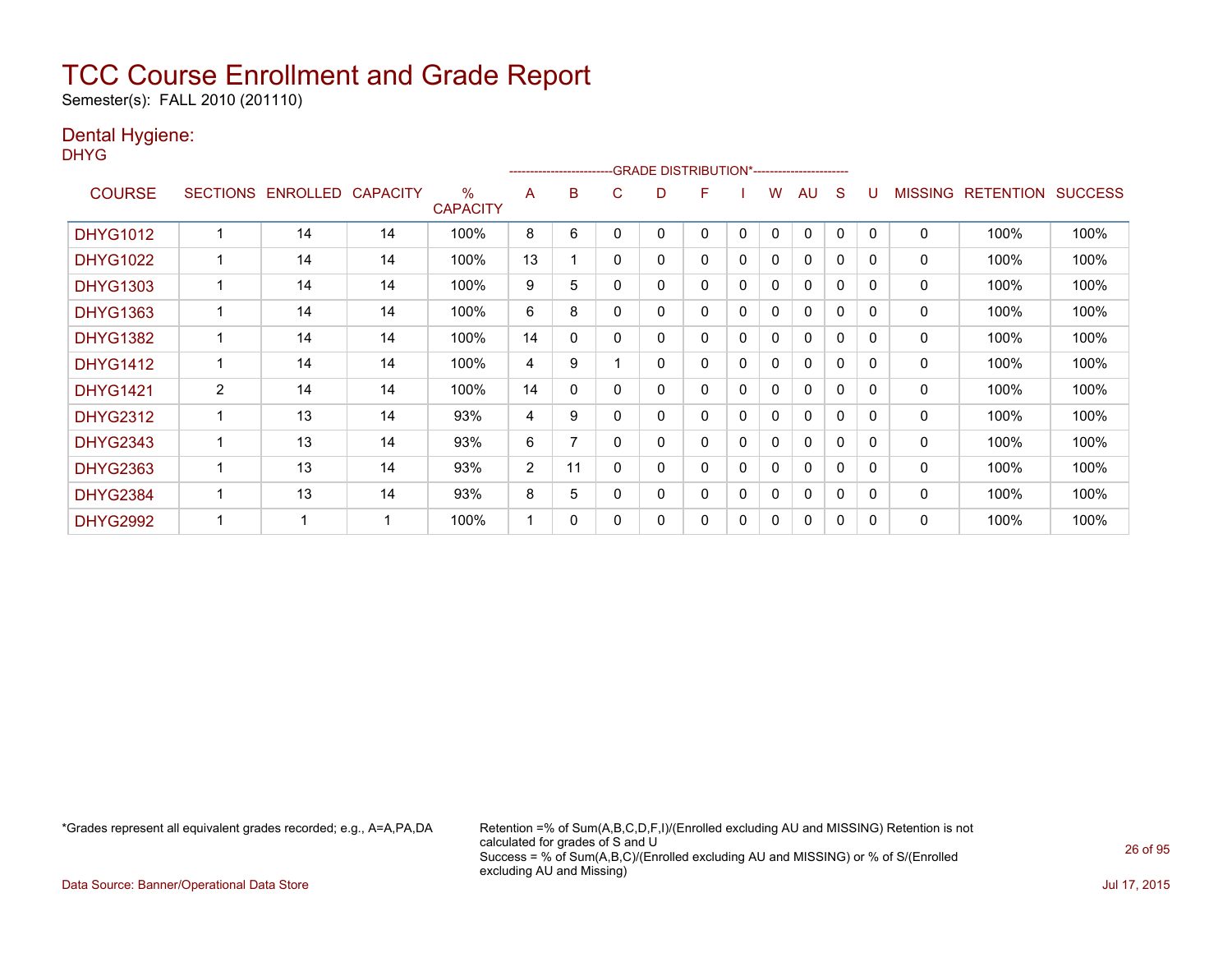Semester(s): FALL 2010 (201110)

### Drafting Design Engr Tech:

DRFT

|                 |   |                            |    |                         |    | -------------------------- | -GRADE DISTRIBUTION*----------------------- |   |   |              |          |          |          |         |                  |                |
|-----------------|---|----------------------------|----|-------------------------|----|----------------------------|---------------------------------------------|---|---|--------------|----------|----------|----------|---------|------------------|----------------|
| <b>COURSE</b>   |   | SECTIONS ENROLLED CAPACITY |    | $\%$<br><b>CAPACITY</b> | A  | B                          | D                                           |   |   | w            | AU       | S        |          | MISSING | <b>RETENTION</b> | <b>SUCCESS</b> |
| <b>DRFT1323</b> | າ | 32                         | 33 | 97%                     | 20 |                            | 0                                           |   | 0 | 6            | $\Omega$ |          | 0        | 0       | 81%              | 81%            |
| <b>DRFT2203</b> | າ | 16                         | 30 | 53%                     | 8  | 4                          | 0                                           | ົ |   |              | 0        | 0        | 0        | 0       | 94%              | 81%            |
| <b>DRFT2223</b> |   | 12                         | 15 | 80%                     | 12 |                            | 0                                           |   | 0 | $\mathbf{0}$ | 0        | 0        | 0        | 0       | 100%             | 100%           |
| <b>DRFT2293</b> |   | 2                          | 2  | 100%                    | 2  |                            | 0                                           | 0 | 0 | $\mathbf{0}$ | 0        | $\Omega$ | $\Omega$ | 0       | 100%             | 100%           |
| <b>DRFT2393</b> |   | 23                         | 24 | 96%                     | 18 | 0                          | 0                                           | 0 | 0 | 2            | 3        | 0        | 0        | 0       | 90%              | 90%            |

\*Grades represent all equivalent grades recorded; e.g., A=A,PA,DA Retention =% of Sum(A,B,C,D,F,I)/(Enrolled excluding AU and MISSING) Retention is not calculated for grades of S and U Success = % of Sum(A,B,C)/(Enrolled excluding AU and MISSING) or % of S/(Enrolled excluding AU and Missing)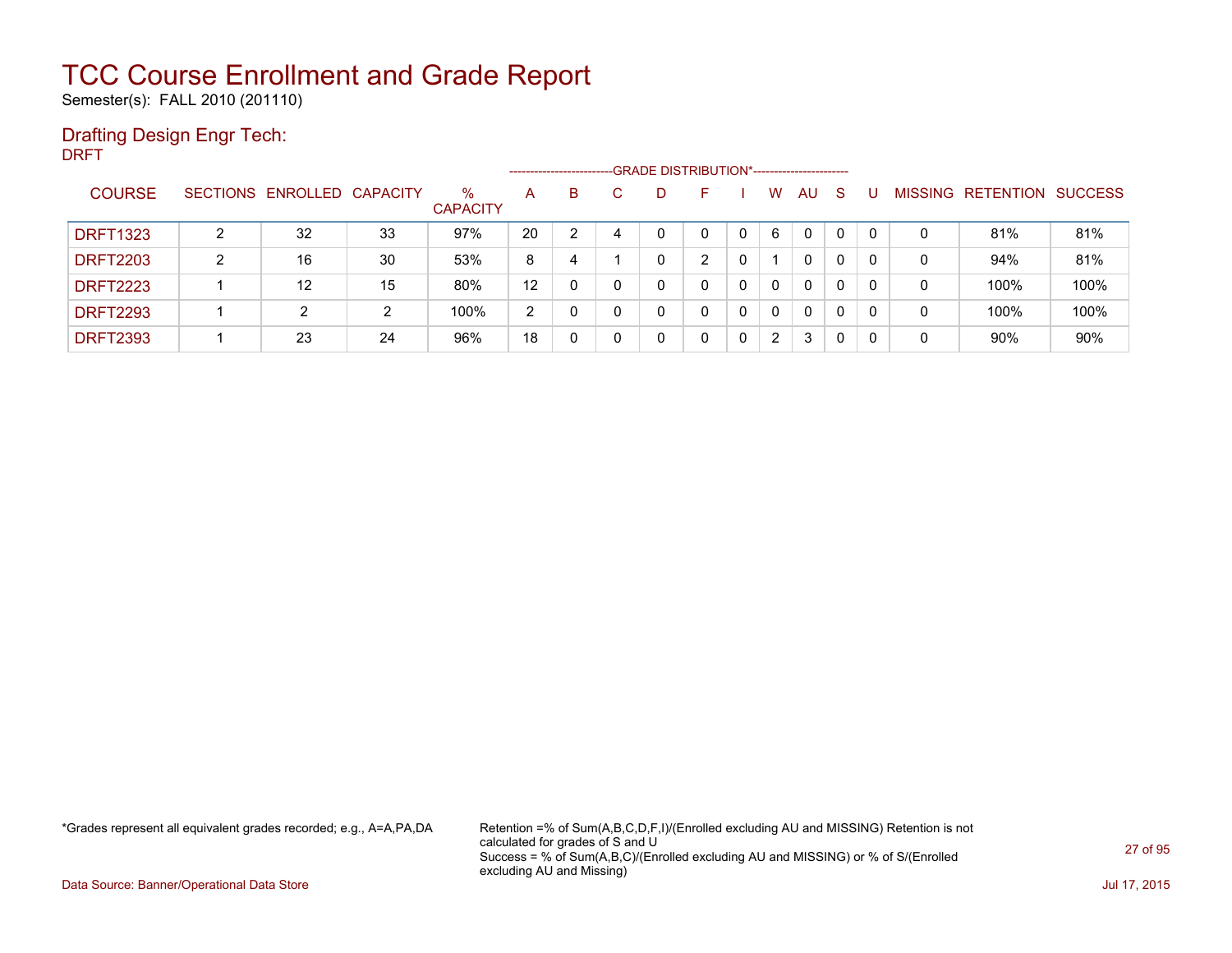Semester(s): FALL 2010 (201110)

#### Economics: ECON

| ᆫᇰᇰᇅ            |    |                            |     |                      | ----------------- |     |     | -GRADE DISTRIBUTION*----------------------- |    |    |    |           |              |    |   |                           |     |
|-----------------|----|----------------------------|-----|----------------------|-------------------|-----|-----|---------------------------------------------|----|----|----|-----------|--------------|----|---|---------------------------|-----|
| <b>COURSE</b>   |    | SECTIONS ENROLLED CAPACITY |     | %<br><b>CAPACITY</b> | A                 | B.  |     | D                                           |    |    | W  | <b>AU</b> | <sub>S</sub> |    |   | MISSING RETENTION SUCCESS |     |
| <b>ECON1353</b> | 5  | 96                         | 140 | 69%                  | 35                | 18  |     | 4                                           | 9  |    | 22 | 0         | 0            |    |   | 77%                       | 64% |
| <b>ECON2013</b> | 31 | 692                        | 999 | 69%                  | 233               | 190 | 108 | 25                                          | 23 | 21 | 91 | $\Omega$  | 0            | 0  |   | 87%                       | 77% |
| <b>ECON2023</b> | 21 | 378                        | 659 | 57%                  | 124               | 96  | 59  | 14                                          | 16 | 11 | 58 | $\Omega$  | 0            | 0  | 0 | 85%                       | 74% |
| <b>ECON2123</b> |    | 18                         | 20  | 90%                  | 9                 |     |     | 0                                           |    |    | 4  | 0         | 0            | -0 | 0 | 78%                       | 72% |

\*Grades represent all equivalent grades recorded; e.g., A=A,PA,DA Retention =% of Sum(A,B,C,D,F,I)/(Enrolled excluding AU and MISSING) Retention is not calculated for grades of S and U Success = % of Sum(A,B,C)/(Enrolled excluding AU and MISSING) or % of S/(Enrolled excluding AU and Missing)

Data Source: Banner/Operational Data Store Jul 17, 2015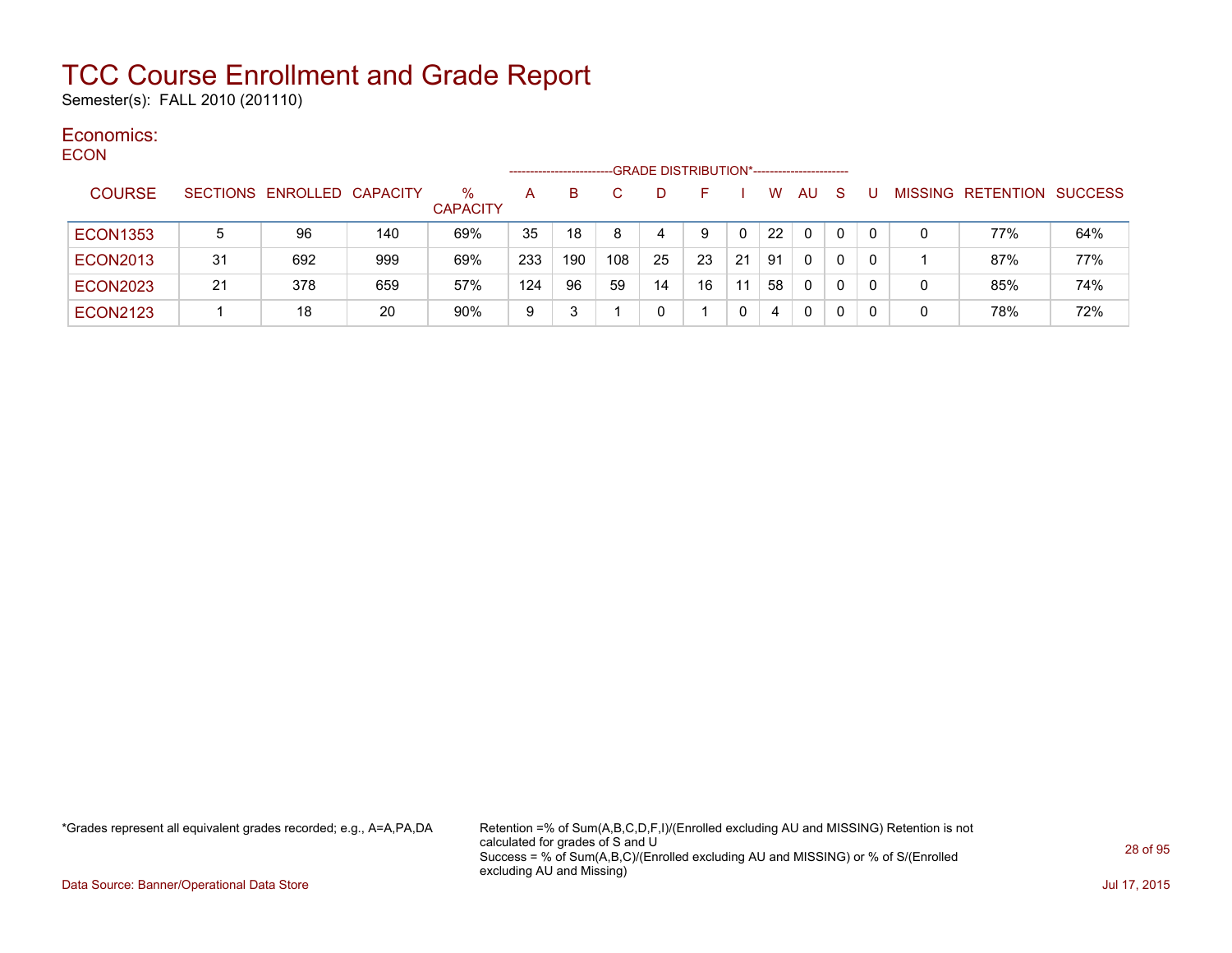Semester(s): FALL 2010 (201110)

### Electronics Technology: ELET

| ____            |   |                            |    |                      | --------------------- |    |   | -GRADE DISTRIBUTION*----------------------- |    |   |   |          |              |   |   |                                  |      |
|-----------------|---|----------------------------|----|----------------------|-----------------------|----|---|---------------------------------------------|----|---|---|----------|--------------|---|---|----------------------------------|------|
| <b>COURSE</b>   |   | SECTIONS ENROLLED CAPACITY |    | %<br><b>CAPACITY</b> | A                     | B  | C | D.                                          | F. |   | W | AU       | <sub>S</sub> | U |   | <b>MISSING RETENTION SUCCESS</b> |      |
| <b>ELET1212</b> | 2 | 34                         | 36 | 94%                  | 11                    | 10 | 3 |                                             |    |   |   | 0        | 0            | 0 | 0 | 79%                              | 71%  |
| <b>ELET1303</b> |   | 17                         | 18 | 94%                  |                       | 5  |   | 0                                           |    | 0 | 4 | 0        | 0            |   | 0 | 76%                              | 76%  |
| <b>ELET2244</b> |   | 15                         | 16 | 94%                  | 6                     | 3  | 3 | 0                                           |    | 0 |   |          | 0            | 0 | 0 | 93%                              | 86%  |
| <b>ELET2525</b> |   |                            | 15 | 47%                  | 3                     |    |   | 0                                           |    | 0 | 3 | 0        | 0            |   | 0 | 57%                              | 57%  |
| <b>ELET2533</b> |   | 10                         | 15 | 67%                  | 9                     |    |   | 0                                           |    | 0 | 0 | $\Omega$ | 0            | 0 | 0 | 100%                             | 100% |

\*Grades represent all equivalent grades recorded; e.g., A=A,PA,DA Retention =% of Sum(A,B,C,D,F,I)/(Enrolled excluding AU and MISSING) Retention is not calculated for grades of S and U Success = % of Sum(A,B,C)/(Enrolled excluding AU and MISSING) or % of S/(Enrolled excluding AU and Missing)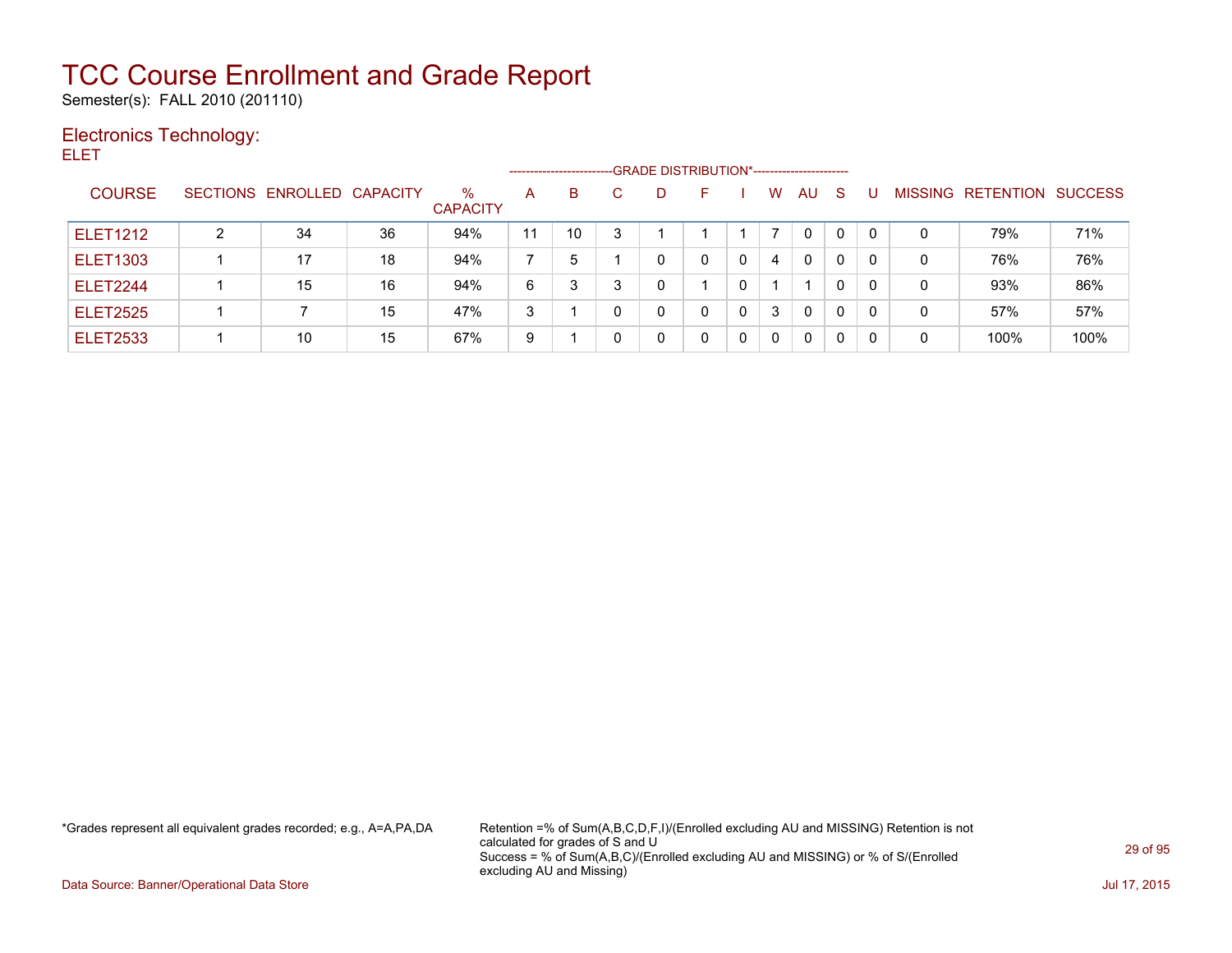Semester(s): FALL 2010 (201110)

### Emergency Medical Technology: EMDT

|                 |                 |                 |                 |                         |                | ------------------------ |          | -GRADE DISTRIBUTION*---------------------- |   |              |          |              |              |          |                |                  |                |
|-----------------|-----------------|-----------------|-----------------|-------------------------|----------------|--------------------------|----------|--------------------------------------------|---|--------------|----------|--------------|--------------|----------|----------------|------------------|----------------|
| <b>COURSE</b>   | <b>SECTIONS</b> | <b>ENROLLED</b> | <b>CAPACITY</b> | $\%$<br><b>CAPACITY</b> | A              | в                        | C        | D                                          | F |              | w        | AU           | S            |          | <b>MISSING</b> | <b>RETENTION</b> | <b>SUCCESS</b> |
| <b>EMDT1013</b> | $\overline{ }$  | 8               | 15              | 53%                     | 4              | 4                        | $\Omega$ | 0                                          | 0 | $\mathbf{0}$ | $\Omega$ | $\mathbf{0}$ | $\mathbf{0}$ | $\Omega$ | $\mathbf 0$    | 100%             | 100%           |
| <b>EMDT1024</b> |                 | 8               | 15              | 53%                     | 6              | $\overline{2}$           | 0        | 0                                          | 0 | 0            | 0        | 0            | 0            | 0        | 0              | 100%             | 100%           |
| <b>EMDT1041</b> |                 | 8               | 15              | 53%                     | $\overline{7}$ | 0                        | 0        | 0                                          | 1 | 0            | 0        | $\mathbf{0}$ | 0            | 0        | 0              | 100%             | 88%            |
| <b>EMDT1213</b> | 1               | $\overline{7}$  | 15              | 47%                     | 4              | 3                        | 0        | 0                                          | 0 | 0            | $\Omega$ | 0            | 0            | 0        | 0              | 100%             | 100%           |
| <b>EMDT1231</b> | 1               | 7               | 15              | 47%                     | 5              | $\overline{2}$           | 0        | 0                                          | 0 | 0            | 0        | $\Omega$     | 0            | 0        | 0              | 100%             | 100%           |
| <b>EMDT1342</b> | 1               | $\overline{7}$  | 15              | 47%                     | 2              | 5                        | 0        | 0                                          | 0 | 0            | 0        | $\mathbf{0}$ | $\Omega$     | 0        | $\mathbf 0$    | 100%             | 100%           |
| <b>EMDT2003</b> | 1               | $\overline{7}$  | 15              | 47%                     | 5              | 1                        | 0        | 0                                          | 0 | 0            |          | 0            | 0            | 0        | 0              | 86%              | 86%            |
| <b>EMDT2014</b> |                 | 5               | 15              | 33%                     | $\overline{2}$ | 3                        | 0        | 0                                          | 0 | 0            | 0        | 0            | 0            | 0        | 0              | 100%             | 100%           |
| <b>EMDT2031</b> | 1               | 5               | 15              | 33%                     | 5              | 0                        | 0        | 0                                          | 0 | 0            | 0        | $\mathbf{0}$ | 0            | 0        | $\mathbf{0}$   | 100%             | 100%           |
| <b>EMDT2061</b> |                 | 7               | 15              | 47%                     | 0              |                          | 0        | 0                                          | 0 | 0            | 0        | 0            | $\mathbf{0}$ | 0        | 0              | 100%             | 100%           |
| <b>EMDT2111</b> | 1               | 5               | 15              | 33%                     | 5              | $\mathbf{0}$             | 0        | 0                                          | 0 | 0            | 0        | $\mathbf{0}$ | 0            | 0        | 0              | 100%             | 100%           |
| <b>EMDT2131</b> | 1               | 5               | 15              | 33%                     | 3              | $\overline{2}$           | 0        | 0                                          | 0 | 0            | 0        | 0            | 0            | 0        | 0              | 100%             | 100%           |
| <b>EMDT2151</b> |                 | 5               | 15              | 33%                     | 3              | $\overline{2}$           | 0        | 0                                          | 0 | 0            | $\Omega$ | $\mathbf{0}$ | $\mathbf{0}$ | 0        | 0              | 100%             | 100%           |
| <b>EMDT2231</b> |                 | 5               | 15              | 33%                     | $\overline{2}$ | 3                        | 0        | 0                                          | 0 | 0            | 0        | 0            | 0            | 0        | 0              | 100%             | 100%           |

\*Grades represent all equivalent grades recorded; e.g., A=A,PA,DA Retention =% of Sum(A,B,C,D,F,I)/(Enrolled excluding AU and MISSING) Retention is not calculated for grades of S and U Success = % of Sum(A,B,C)/(Enrolled excluding AU and MISSING) or % of S/(Enrolled excluding AU and Missing)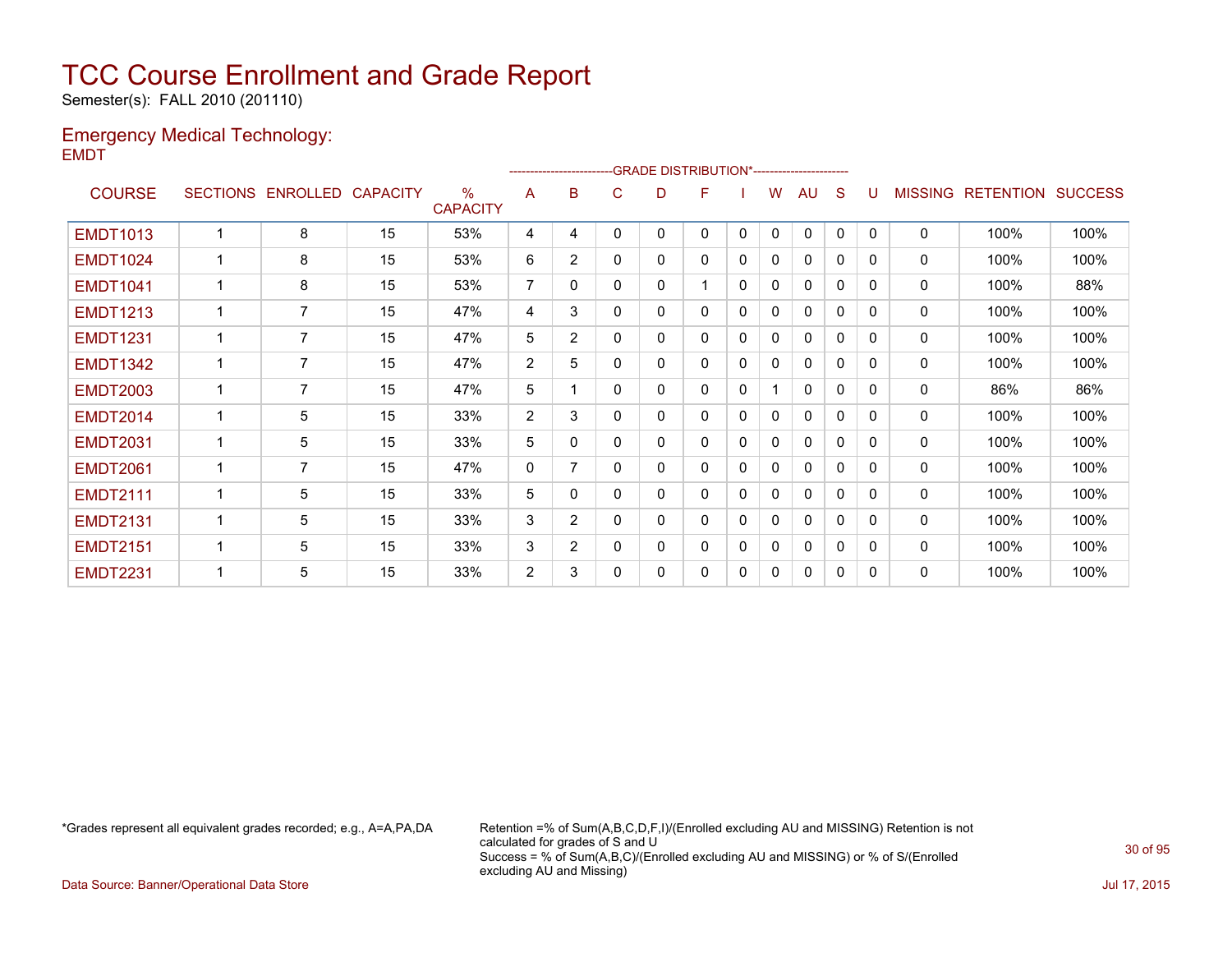Semester(s): FALL 2010 (201110)

### English: **ENGL**

|                 |                |                            |       |                      |                |              |                |              | -------------------GRADE                        DISTRIBUTION*--------------------- |              |                |              |              |              |              |                                  |      |
|-----------------|----------------|----------------------------|-------|----------------------|----------------|--------------|----------------|--------------|------------------------------------------------------------------------------------|--------------|----------------|--------------|--------------|--------------|--------------|----------------------------------|------|
| <b>COURSE</b>   |                | SECTIONS ENROLLED CAPACITY |       | %<br><b>CAPACITY</b> | A              | B            | $\mathsf{C}$   | D            | F                                                                                  |              | W              | <b>AU</b>    | S            | U            |              | <b>MISSING RETENTION SUCCESS</b> |      |
| <b>ENGL0601</b> | $\overline{2}$ | $\overline{7}$             | 40    | 18%                  | $\overline{2}$ | 0            | 0              | $\mathbf 1$  | $\mathbf 1$                                                                        | $\mathbf 0$  | 3              | 0            | 0            | $\mathbf{0}$ | $\mathbf 0$  | 57%                              | 29%  |
| <b>ENGL0631</b> | -1             | 3                          | 20    | 15%                  | $\mathbf{1}$   | 1            | 0              | 0            | $\mathbf 1$                                                                        | 0            | 0              | $\mathbf{0}$ | 0            | 0            | 0            | 100%                             | 67%  |
| <b>ENGL0651</b> | $\mathbf 1$    | 9                          | 20    | 45%                  | 6              | 0            | 0              | $\mathbf{0}$ | 2                                                                                  | 0            | 1              | 0            | $\mathbf{0}$ | 0            | 0            | 89%                              | 67%  |
| <b>ENGL0813</b> | -1             | 1                          | 10    | 10%                  | 0              | $\mathbf{0}$ | $\mathbf 1$    | $\mathbf{0}$ | $\mathbf{0}$                                                                       | $\mathbf{0}$ | 0              | 0            | $\Omega$     | 0            | 0            | 100%                             | 100% |
| <b>ENGL0823</b> | -1             | 3                          | 10    | 30%                  | $\overline{2}$ | $\mathbf{0}$ | $\mathbf 1$    | $\mathbf{0}$ | $\mathbf{0}$                                                                       | $\mathbf{0}$ | 0              | $\mathbf{0}$ | 0            | 0            | $\mathbf{0}$ | 100%                             | 100% |
| <b>ENGL0903</b> | 20             | 245                        | 390   | 63%                  | 50             | 54           | 34             | 19           | 27                                                                                 | 0            | 61             | 0            | $\mathbf{0}$ | 0            | 0            | 75%                              | 56%  |
| <b>ENGL0913</b> | 43             | 807                        | 860   | 94%                  | 201            | 152          | 103            | 33           | 97                                                                                 | 1            | 219            | 0            | $\mathbf{0}$ | 0            | $\mathbf{1}$ | 73%                              | 57%  |
| <b>ENGL0923</b> | 29             | 527                        | 580   | 91%                  | 73             | 97           | 82             | 37           | 103                                                                                | 0            | 134            | $\mathbf{1}$ | $\Omega$     | 0            | $\mathbf 0$  | 75%                              | 48%  |
| <b>ENGL0933</b> | 43             | 814                        | 860   | 95%                  | 150            | 180          | 126            | 42           | 118                                                                                | $\mathbf{1}$ | 197            | $\Omega$     | $\Omega$     | 0            | $\mathbf{0}$ | 76%                              | 56%  |
| <b>ENGL0963</b> | 5              | 76                         | 120   | 63%                  | 26             | 9            | 9              | 4            | 6                                                                                  | $\mathbf{0}$ | 22             | $\mathbf{0}$ | $\Omega$     | 0            | 0            | 71%                              | 58%  |
| <b>ENGL1003</b> | 71             | 1,305                      | 1,423 | 92%                  | 472            | 262          | 168            | 75           | 119                                                                                | 0            | 207            | $\mathbf{1}$ | $\mathbf{0}$ | 0            | 0            | 84%                              | 69%  |
| <b>ENGL1083</b> | $\overline{2}$ | 32                         | 60    | 53%                  | 3              | 8            | $\overline{7}$ | 4            | -1                                                                                 | 0            | 8              | 1            | $\mathbf{0}$ | 0            | 0            | 74%                              | 58%  |
| <b>ENGL1113</b> | 144            | 3,145                      | 3,476 | 90%                  | 809            | 756          | 451            | 162          | 405                                                                                | 3            | 559            | 0            | 0            | 0            | 0            | 82%                              | 64%  |
| <b>ENGL1121</b> | $\overline{2}$ | 10                         | 40    | 25%                  | 4              | 4            | $\mathbf{0}$   | $\mathbf{0}$ | $\mathbf{0}$                                                                       | 0            | $\overline{2}$ | 0            | $\mathbf{0}$ | 0            | 0            | 80%                              | 80%  |
| <b>ENGL1131</b> | 2              | 2                          | 40    | 5%                   | $\mathbf{1}$   | $\mathbf{0}$ | $\Omega$       | $\Omega$     | $\mathbf 1$                                                                        | $\mathbf{0}$ | 0              | $\Omega$     | $\Omega$     | $\mathbf{0}$ | $\mathbf{0}$ | 100%                             | 50%  |
| <b>ENGL1141</b> | $\mathbf{1}$   | $\overline{c}$             | 20    | 10%                  | $\mathbf{1}$   | $\mathbf{0}$ | $\Omega$       | $\mathbf{0}$ | $\mathbf{0}$                                                                       | 0            | 1              | 0            | $\mathbf{0}$ | 0            | 0            | 50%                              | 50%  |
| <b>ENGL1213</b> | 80             | 1,548                      | 2,061 | 75%                  | 394            | 337          | 255            | 79           | 158                                                                                | 4            | 319            | $\mathbf{1}$ | $\Omega$     | 0            | 1            | 79%                              | 64%  |
| <b>ENGL1691</b> | $\overline{2}$ | 16                         | 40    | 40%                  | 14             | 0            | 0              | 0            | 2                                                                                  | 0            | 0              | 0            | $\mathbf{0}$ | 0            | 0            | 100%                             | 88%  |
| <b>ENGL2333</b> | 2              | 21                         | 35    | 60%                  | 5              | 6            | $\mathbf{1}$   | $\mathbf 1$  | $\mathbf 1$                                                                        | $\mathbf{0}$ | $\overline{7}$ | $\Omega$     | $\Omega$     | 0            | $\mathbf{0}$ | 67%                              | 57%  |
| <b>ENGL2343</b> | $\mathbf{1}$   | 15                         | 20    | 75%                  | 5              | 4            | 2              | $\mathbf{0}$ | 2                                                                                  | 0            | $\overline{2}$ | $\mathbf{0}$ | $\Omega$     | $\Omega$     | 0            | 87%                              | 73%  |
| <b>ENGL2373</b> | -1             | 5                          | 10    | 50%                  | $\mathbf{1}$   | 0            | 0              | 0            | 0                                                                                  | 0            | 4              | 0            | 0            | 0            | 0            | 20%                              | 20%  |
| <b>ENGL2383</b> | $\overline{c}$ | 18                         | 35    | 51%                  | $\mathbf 1$    | 7            | 6              | 0            |                                                                                    | 0            | 3              | 0            | 0            | 0            | 0            | 83%                              | 78%  |

\*Grades represent all equivalent grades recorded; e.g., A=A,PA,DA Retention =% of Sum(A,B,C,D,F,I)/(Enrolled excluding AU and MISSING) Retention is not calculated for grades of S and U Success = % of Sum(A,B,C)/(Enrolled excluding AU and MISSING) or % of S/(Enrolled excluding AU and Missing)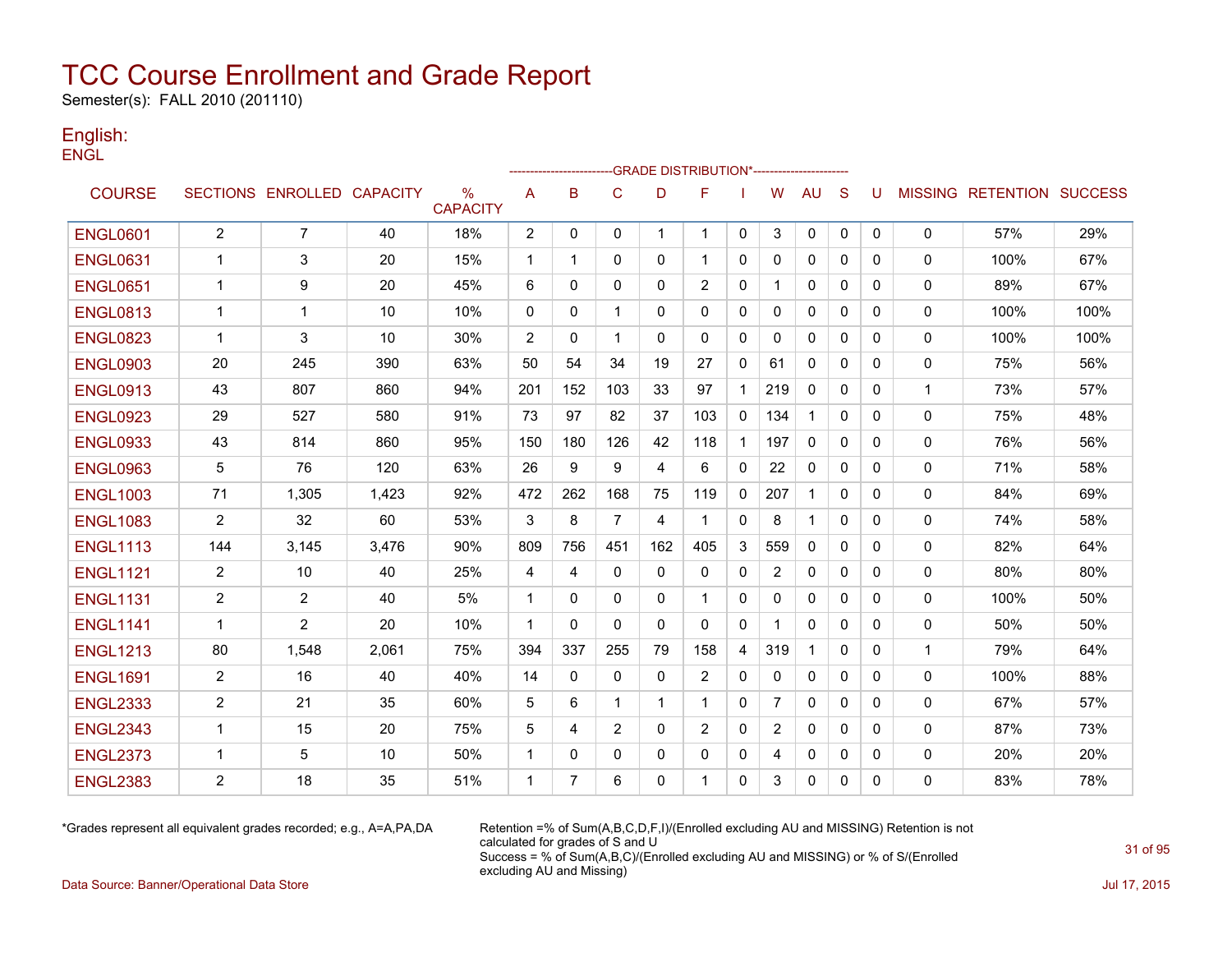Semester(s): FALL 2010 (201110)

### English: **ENGL**

|                 |                |                            |     |                      |                | ---------------------- |              |             | -GRADE DISTRIBUTION*----------------------- |                |                |              |              |          |                |                          |      |
|-----------------|----------------|----------------------------|-----|----------------------|----------------|------------------------|--------------|-------------|---------------------------------------------|----------------|----------------|--------------|--------------|----------|----------------|--------------------------|------|
| <b>COURSE</b>   |                | SECTIONS ENROLLED CAPACITY |     | %<br><b>CAPACITY</b> | A              | B                      | C            | D           | F                                           |                | W              | AU           | S            | U        | <b>MISSING</b> | <b>RETENTION SUCCESS</b> |      |
| <b>ENGL2413</b> | $\overline{7}$ | 93                         | 160 | 58%                  | 30             | 30                     | 16           |             | 2                                           | $\mathbf{0}$   | 14             | $\mathbf{0}$ | $\mathbf{0}$ | $\Omega$ | $\mathbf{0}$   | 85%                      | 82%  |
| <b>ENGL2433</b> | 1              | 18                         | 20  | 90%                  | 12             |                        | $\mathbf{0}$ | $\mathbf 0$ | $\overline{2}$                              | $\Omega$       | 3              | $\mathbf{0}$ | $\mathbf{0}$ | 0        | 0              | 83%                      | 72%  |
| <b>ENGL2443</b> | $\overline{2}$ | 31                         | 40  | 78%                  | 13             |                        | 4            | $\mathbf 0$ | 6                                           | 0              |                | $\Omega$     | $\Omega$     | $\Omega$ | $\mathbf 0$    | 77%                      | 58%  |
| <b>ENGL2453</b> | 1              | 4                          | 6   | 67%                  | $\overline{2}$ |                        |              | $\Omega$    | $\mathbf{0}$                                | $\mathbf{0}$   | $\Omega$       | $\mathbf{0}$ | $\mathbf{0}$ | $\Omega$ | 0              | 100%                     | 100% |
| <b>ENGL2463</b> | 1              | 14                         | 20  | 70%                  | 2              | 0                      | $\Omega$     | $\mathbf 0$ | $\Omega$                                    | 0              |                | 11           | $\mathbf{0}$ | $\Omega$ | $\mathbf 0$    | 67%                      | 67%  |
| <b>ENGL2543</b> | 2              | 33                         | 40  | 82%                  | 14             | 9                      | 4            | 0           |                                             | $\Omega$       | 5              | $\Omega$     | $\Omega$     | 0        | 0              | 85%                      | 82%  |
| <b>ENGL2653</b> | 1              | 16                         | 20  | 80%                  | 10             | 3                      | $\mathbf 0$  | 0           | $\mathbf{0}$                                |                | $\overline{2}$ | 0            | $\mathbf{0}$ | 0        | 0              | 88%                      | 81%  |
| <b>ENGL2663</b> | 1              | 8                          | 20  | 40%                  | 3              | 0                      | 2            | 0           | 0                                           | $\overline{2}$ |                | 0            | 0            | 0        | 0              | 88%                      | 62%  |
| <b>ENGL2673</b> | 1              | 13                         | 20  | 65%                  | 2              | 7                      |              |             |                                             | 0              |                | $\mathbf{0}$ | $\mathbf{0}$ | $\Omega$ | 0              | 92%                      | 77%  |
| <b>ENGL2773</b> | 2              | 36                         | 60  | 60%                  | 10             | 7                      |              | 5           | 4                                           | 0              | 9              | 0            | 0            | 0        | 0              | 75%                      | 50%  |
| <b>ENGL2883</b> | 1              | 6                          | 20  | 30%                  | -1             | 2                      | 2            | 0           | 0                                           | 0              |                | 0            | $\mathbf 0$  | 0        | 0              | 83%                      | 83%  |
| <b>ENGL2991</b> | 1              |                            | 25  | 4%                   |                | 0                      | $\mathbf 0$  | 0           | 0                                           | 0              | 0              | 0            | $\mathbf{0}$ | $\Omega$ | 0              | 100%                     | 100% |

\*Grades represent all equivalent grades recorded; e.g., A=A,PA,DA Retention =% of Sum(A,B,C,D,F,I)/(Enrolled excluding AU and MISSING) Retention is not calculated for grades of S and U Success = % of Sum(A,B,C)/(Enrolled excluding AU and MISSING) or % of S/(Enrolled excluding AU and Missing)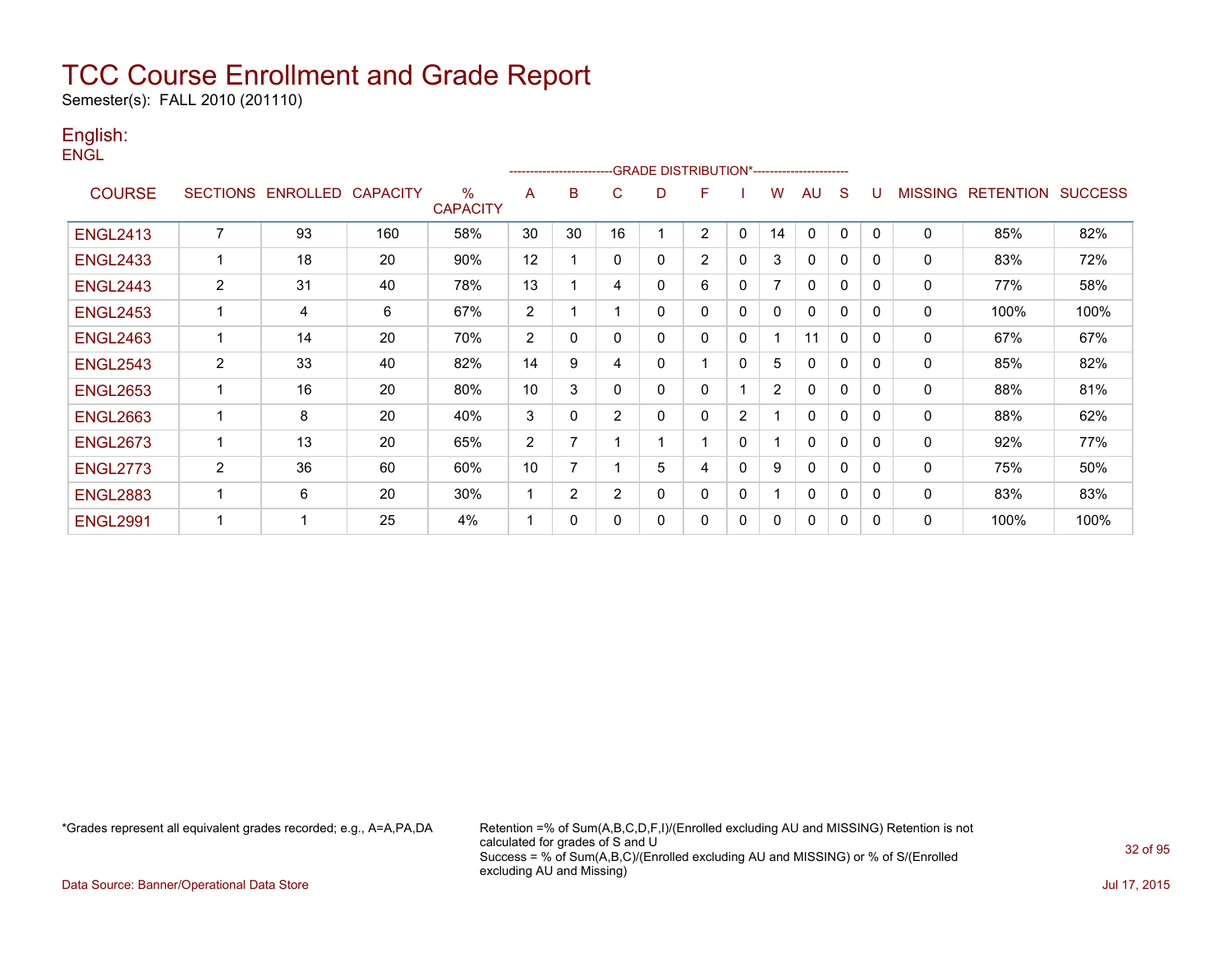Semester(s): FALL 2010 (201110)

### Engineering:

**ENGR** 

|                 |                |                            |     |                                  |    |              | ------------------------GRADE                DISTRIBUTION*---------------------- |                |                |             |                |              |          |          |                |                  |                |
|-----------------|----------------|----------------------------|-----|----------------------------------|----|--------------|----------------------------------------------------------------------------------|----------------|----------------|-------------|----------------|--------------|----------|----------|----------------|------------------|----------------|
| <b>COURSE</b>   |                | SECTIONS ENROLLED CAPACITY |     | $\frac{0}{0}$<br><b>CAPACITY</b> | A  | в            | С                                                                                | D              | F              |             | w              | AU           | S        | U        | <b>MISSING</b> | <b>RETENTION</b> | <b>SUCCESS</b> |
| <b>ENGR1111</b> | 3              | 96                         | 100 | 96%                              | 77 | 6            | 4                                                                                | $\overline{2}$ |                | 0           | 6              | $\mathbf{0}$ | 0        | $\Omega$ | 0              | 94%              | 91%            |
| <b>ENGR1132</b> | 3              | 50                         | 52  | 96%                              | 27 | 17           | $\Omega$                                                                         | 0              | 0              | $\Omega$    | 6              | $\mathbf{0}$ | 0        | 0        | 0              | 88%              | 88%            |
| <b>ENGR1242</b> | 3              | 53                         | 72  | 74%                              | 13 | 21           | 9                                                                                | 0              | 0              | 0           | 10             | $\mathbf{0}$ | 0        | 0        | 0              | 81%              | 81%            |
| <b>ENGR1313</b> |                | 17                         | 18  | 94%                              | 14 | 2            | 0                                                                                | 0              | 0              | 0           |                | $\Omega$     | 0        | 0        | 0              | 94%              | 94%            |
| <b>ENGR1363</b> |                | 19                         | 25  | 76%                              | 9  | 3            | $\overline{2}$                                                                   | 0              | 0              | 0           | 5              | $\Omega$     | 0        | 0        | 0              | 74%              | 74%            |
| <b>ENGR1443</b> | $\overline{2}$ | 18                         | 30  | 60%                              | 15 |              | $\mathbf{0}$                                                                     | 0              | 0              | 0           | $\overline{2}$ | 0            | 0        | $\Omega$ | 0              | 89%              | 89%            |
| <b>ENGR1463</b> | 1              | 14                         | 15  | 93%                              | 12 | $\mathbf{0}$ | 0                                                                                | 0              |                | $\Omega$    |                | $\Omega$     | 0        | 0        | 0              | 93%              | 86%            |
| <b>ENGR2103</b> | 3              | 78                         | 80  | 98%                              | 16 | 19           | 16                                                                               | $\overline{2}$ | $\overline{2}$ | 0           | 23             | $\mathbf{0}$ | 0        | 0        | 0              | 71%              | 65%            |
| <b>ENGR2143</b> | $\overline{2}$ | 30                         | 60  | 50%                              | 11 | 5            | 7                                                                                | $\overline{2}$ |                | 0           | 4              | $\mathbf{0}$ | $\Omega$ | 0        | 0              | 87%              | 77%            |
| <b>ENGR2213</b> | $\overline{2}$ | 49                         | 60  | 82%                              | 9  | 14           | 12                                                                               | 4              | 0              | 0           | 10             | $\mathbf{0}$ | 0        | 0        | 0              | 80%              | 71%            |
| <b>ENGR2462</b> |                | 7                          | 18  | 39%                              | 6  | 0            | 0                                                                                | 0              | 0              | 0           |                | $\Omega$     | 0        | 0        | 0              | 86%              | 86%            |
| <b>ENGR2523</b> | 3              | 44                         | 80  | 55%                              | 10 | 12           | 7                                                                                | 5              |                | $\mathbf 0$ | 9              | $\mathbf{0}$ | 0        | 0        | 0              | 80%              | 66%            |
| <b>ENGR2543</b> |                | 5                          | 18  | 28%                              | 5  | 0            | 0                                                                                | 0              | 0              | 0           | 0              | $\mathbf{0}$ | 0        | 0        | 0              | 100%             | 100%           |
| <b>ENGR2613</b> | 3              | 43                         | 45  | 96%                              | 17 | 7            | 8                                                                                | 4              | 0              | 0           |                | $\mathbf{0}$ | 0        | $\Omega$ | 0              | 84%              | 74%            |

\*Grades represent all equivalent grades recorded; e.g., A=A,PA,DA Retention =% of Sum(A,B,C,D,F,I)/(Enrolled excluding AU and MISSING) Retention is not calculated for grades of S and U Success = % of Sum(A,B,C)/(Enrolled excluding AU and MISSING) or % of S/(Enrolled excluding AU and Missing)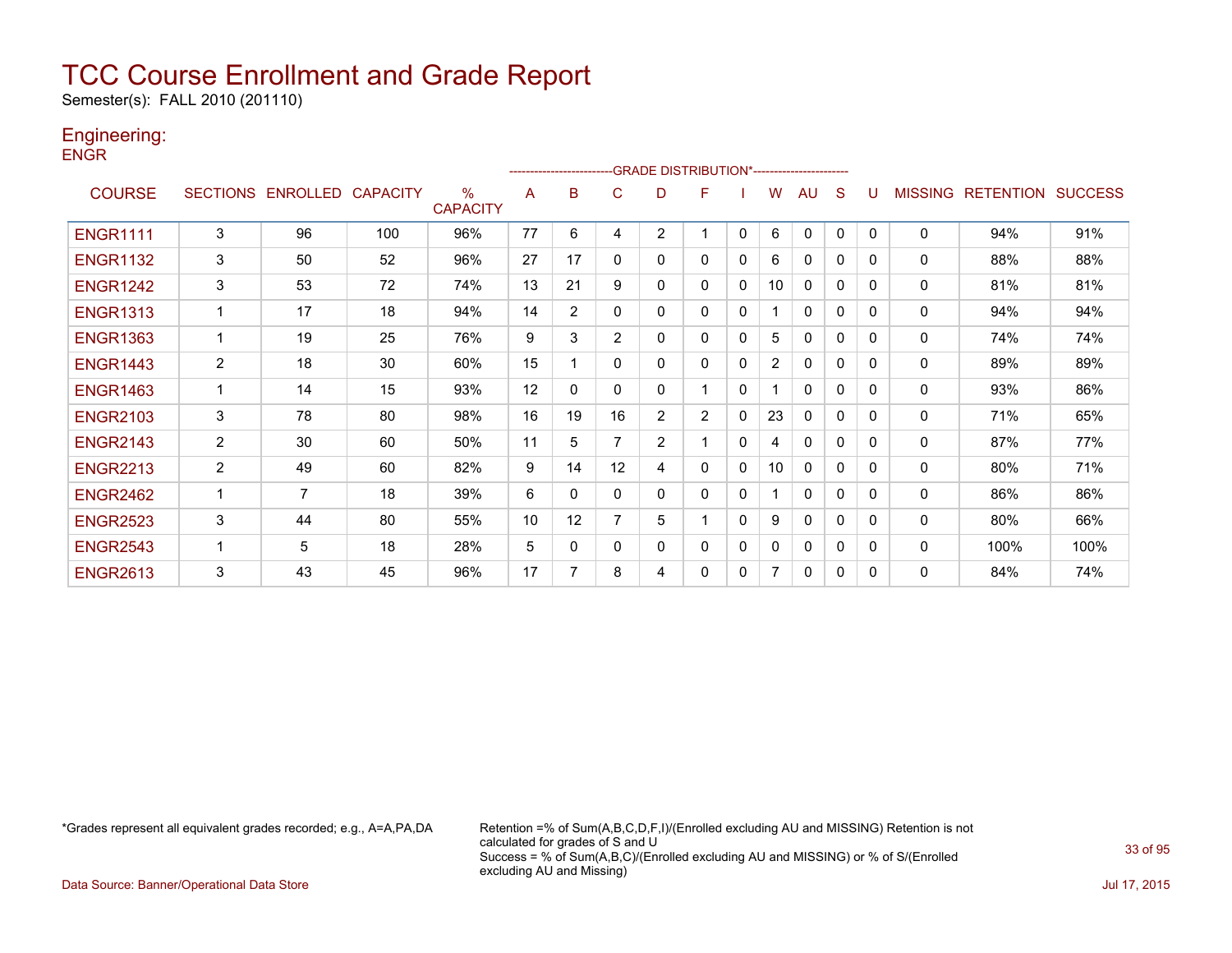Semester(s): FALL 2010 (201110)

### English as a Second Language: **ESLG**

|                 |                 |                 |                 |                                  |                |                |          | ------------------------GRADE                DISTRIBUTION*---------------------- |          |              |                |              |          |              |                |                  |                |
|-----------------|-----------------|-----------------|-----------------|----------------------------------|----------------|----------------|----------|----------------------------------------------------------------------------------|----------|--------------|----------------|--------------|----------|--------------|----------------|------------------|----------------|
| <b>COURSE</b>   | <b>SECTIONS</b> | <b>ENROLLED</b> | <b>CAPACITY</b> | $\frac{0}{0}$<br><b>CAPACITY</b> | A              | B              | C        | D                                                                                | F        |              | W              | AU           | S        |              | <b>MISSING</b> | <b>RETENTION</b> | <b>SUCCESS</b> |
| <b>ESLG0513</b> | $\mathbf{1}$    | 10              | 15              | 67%                              | $\overline{7}$ | $\overline{2}$ |          | $\mathbf{0}$                                                                     | 0        | $\mathbf{0}$ | $\Omega$       | $\mathbf{0}$ | $\Omega$ | $\mathbf{0}$ | $\mathbf{0}$   | 100%             | 100%           |
| <b>ESLG0523</b> | $\mathbf{1}$    | $\overline{7}$  | 15              | 47%                              | 3              | $\overline{2}$ |          | $\mathbf{0}$                                                                     |          | $\Omega$     | 0              | $\Omega$     | $\Omega$ | 0            | $\Omega$       | 100%             | 86%            |
| <b>ESLG0533</b> | $\mathbf 1$     | 11              | 15              | 73%                              | 6              | 4              | 0        | $\mathbf{0}$                                                                     | 0        | $\mathbf{0}$ | 1              | 0            | $\Omega$ | 0            | $\mathbf 0$    | 91%              | 91%            |
| <b>ESLG0543</b> | 1               | 9               | 15              | 60%                              | 4              | 3              | 0        | $\mathbf{0}$                                                                     | 0        | 0            | $\overline{2}$ | 0            | $\Omega$ | 0            | 0              | 78%              | 78%            |
| <b>ESLG0623</b> | $\mathbf{1}$    | $\overline{7}$  | 15              | 47%                              | 2              | 4              | 0        | $\mathbf{0}$                                                                     | 0        | 0            | 1              | $\mathbf{0}$ | 0        | 0            | $\mathbf{0}$   | 86%              | 86%            |
| <b>ESLG0633</b> | $\mathbf{1}$    | 6               | 15              | 40%                              | 6              | $\Omega$       | 0        | $\mathbf{0}$                                                                     | 0        | 0            | 0              | 0            | 0        | 0            | $\mathbf{0}$   | 100%             | 100%           |
| <b>ESLG0643</b> | 2               | 15              | 25              | 60%                              | 11             | 3              | 0        |                                                                                  | 0        | 0            | 0              | $\mathbf{0}$ | 0        | 0            | $\mathbf{0}$   | 100%             | 93%            |
| <b>ESLG0713</b> | 1               | 20              | 15              | 133%                             | 16             | 3              | 0        | $\mathbf{0}$                                                                     | $\Omega$ | $\mathbf{0}$ | 1              | $\mathbf{0}$ | 0        | $\Omega$     | $\mathbf{0}$   | 95%              | 95%            |
| <b>ESLG0723</b> | 1               | 12              | 15              | 80%                              | 8              | 3              | $\Omega$ | $\mathbf{0}$                                                                     | $\Omega$ | $\Omega$     | 1              | $\mathbf{0}$ | 0        | 0            | $\mathbf{0}$   | 92%              | 92%            |
| <b>ESLG0733</b> | $\mathbf{1}$    | 15              | 15              | 100%                             | $\overline{7}$ | 6              |          | $\Omega$                                                                         | $\Omega$ | $\Omega$     | 1              | $\mathbf{0}$ | 0        | 0            | $\mathbf{0}$   | 93%              | 93%            |
| <b>ESLG0743</b> | 1               | 9               | 15              | 60%                              | 4              | $\overline{2}$ |          | $\mathbf{0}$                                                                     |          | $\Omega$     | 1              | $\mathbf{0}$ | 0        | 0            | $\mathbf{0}$   | 89%              | 78%            |
| <b>ESLG0753</b> | $\overline{2}$  | 18              | 30              | 60%                              | 15             | $\overline{2}$ | $\Omega$ | $\Omega$                                                                         | 0        | $\Omega$     | 1              | $\mathbf{0}$ | $\Omega$ | 0            | $\mathbf{0}$   | 94%              | 94%            |
| <b>ESLG0823</b> | 1               | 9               | 15              | 60%                              | $\overline{2}$ | $\overline{2}$ | 5        | 0                                                                                | 0        | $\Omega$     | 0              | $\mathbf{0}$ | 0        | 0            | $\mathbf{0}$   | 100%             | 100%           |
| <b>ESLG0833</b> | $\mathbf{1}$    | 10              | 15              | 67%                              | $\overline{7}$ |                |          |                                                                                  | 0        | $\Omega$     | 0              | $\mathbf{0}$ | 0        | 0            | $\mathbf{0}$   | 100%             | 90%            |
| <b>ESLG0843</b> | 1               | 8               | 15              | 53%                              | 6              | $\overline{2}$ | 0        | 0                                                                                | 0        | 0            | 0              | $\mathbf{0}$ | 0        | 0            | $\mathbf{0}$   | 100%             | 100%           |
| <b>ESLG0991</b> | 6               | 38              | 60              | 63%                              | 32             | 3              |          | 0                                                                                | 0        | 0            | $\overline{2}$ | 0            | 0        | 0            | $\mathbf{0}$   | 95%              | 95%            |
| <b>ESLG0993</b> | 4               | 39              | 60              | 65%                              | 28             | 8              | $\Omega$ | 0                                                                                | 0        | 0            | 3              | $\mathbf{0}$ | 0        | 0            | $\mathbf{0}$   | 92%              | 92%            |
|                 |                 |                 |                 |                                  |                |                |          |                                                                                  |          |              |                |              |          |              |                |                  |                |

\*Grades represent all equivalent grades recorded; e.g., A=A,PA,DA Retention =% of Sum(A,B,C,D,F,I)/(Enrolled excluding AU and MISSING) Retention is not calculated for grades of S and U Success = % of Sum(A,B,C)/(Enrolled excluding AU and MISSING) or % of S/(Enrolled excluding AU and Missing)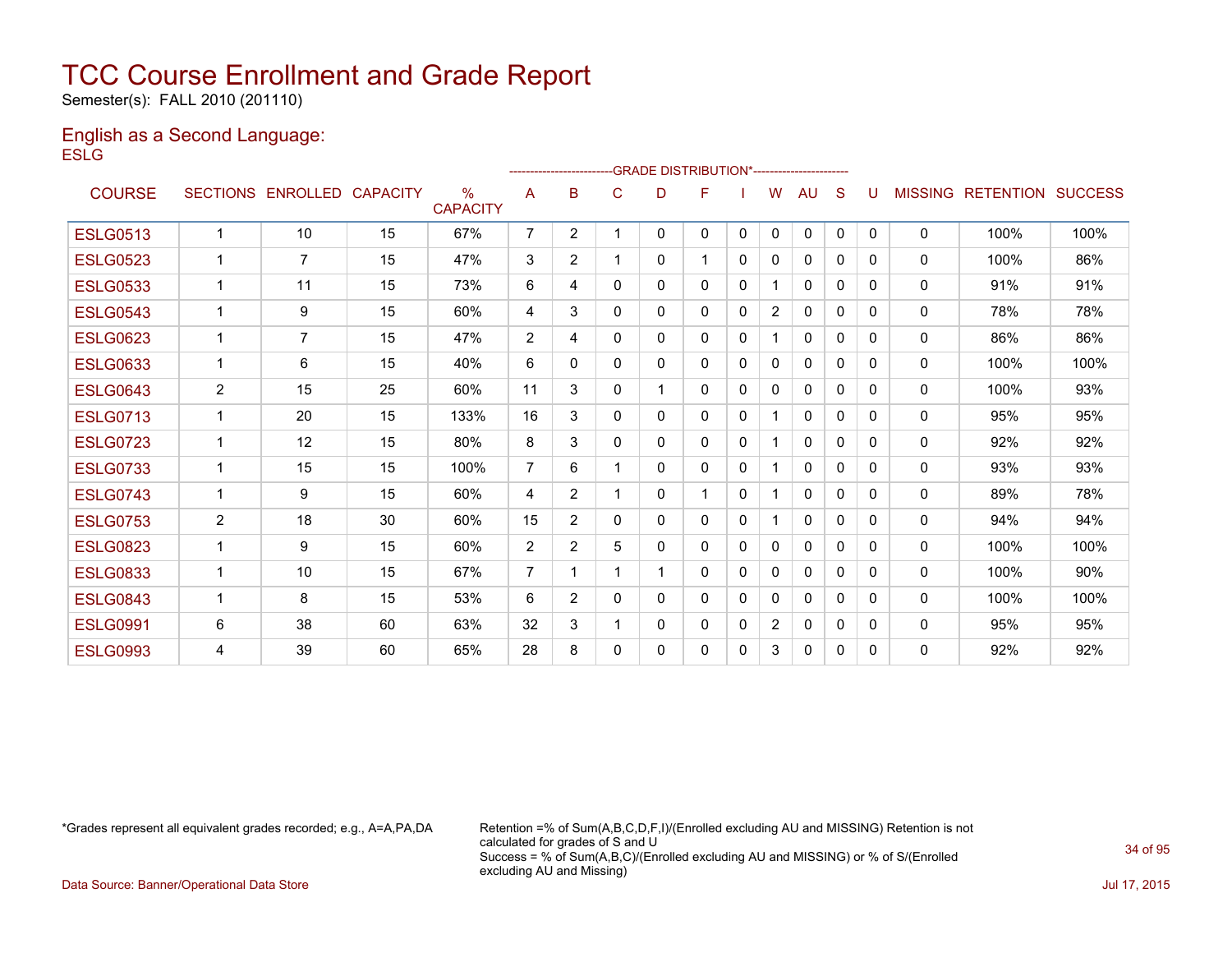Semester(s): FALL 2010 (201110)

#### Event Management: EVNT

| ᆮᅁᆡ             |                            |    |                      |  |       |          | ------------------------GRADE DISTRIBUTION*----------------------- |  |              |  |                                        |     |
|-----------------|----------------------------|----|----------------------|--|-------|----------|--------------------------------------------------------------------|--|--------------|--|----------------------------------------|-----|
| <b>COURSE</b>   | SECTIONS ENROLLED CAPACITY |    | %<br><b>CAPACITY</b> |  | A B C | $\Box$ D |                                                                    |  |              |  | F I W AU S U MISSING RETENTION SUCCESS |     |
| <b>EVNT1113</b> |                            | 20 | 25%                  |  |       |          |                                                                    |  | $\mathbf{0}$ |  | 80%                                    | 40% |

\*Grades represent all equivalent grades recorded; e.g., A=A,PA,DA Retention =% of Sum(A,B,C,D,F,I)/(Enrolled excluding AU and MISSING) Retention is not calculated for grades of S and U Success = % of Sum(A,B,C)/(Enrolled excluding AU and MISSING) or % of S/(Enrolled excluding AU and Missing)

Data Source: Banner/Operational Data Store Jul 17, 2015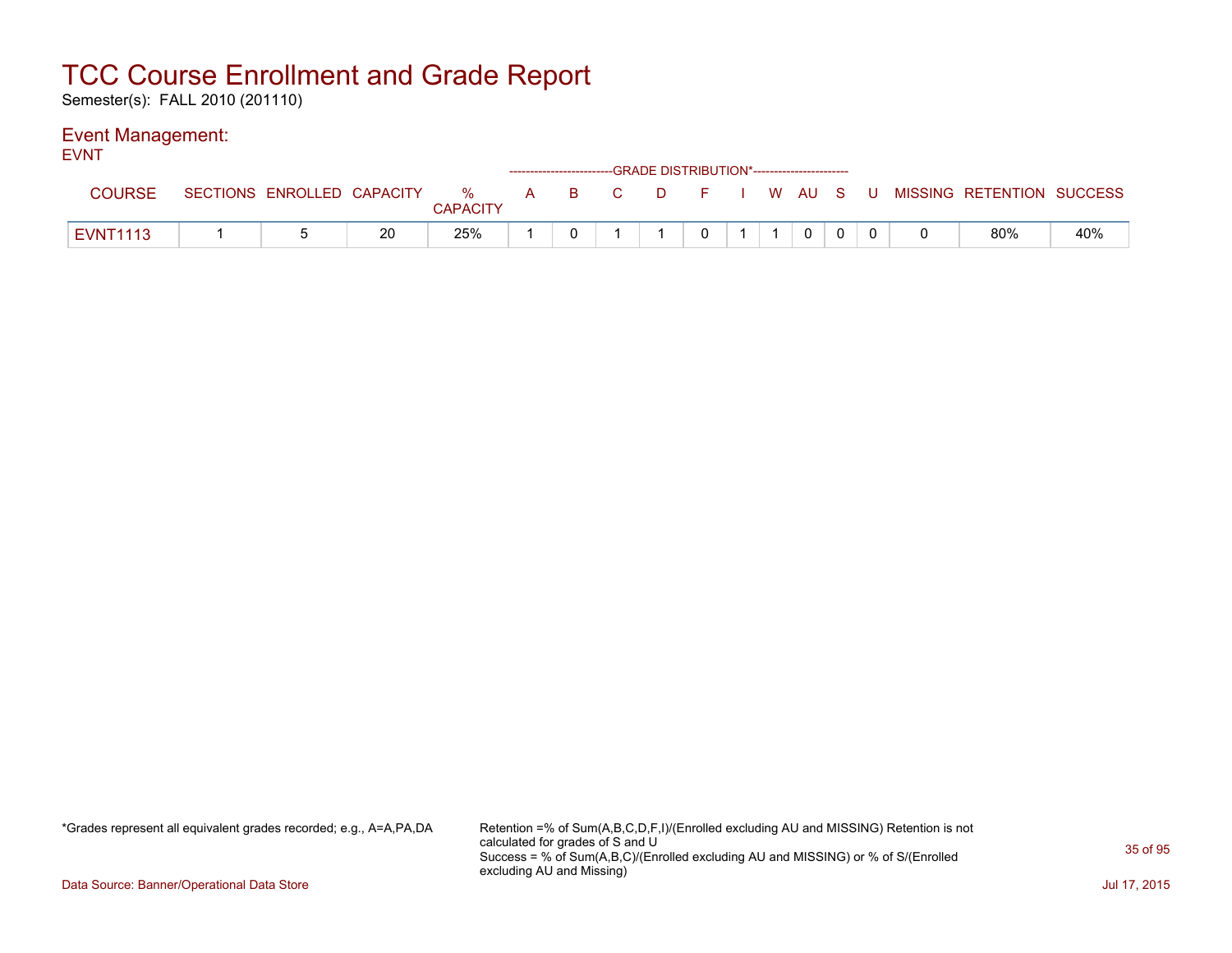Semester(s): FALL 2010 (201110)

### Fire and Emergency Services: FESR

|                 |                 |                   |    |                         |   |   |          |   | ------------------------GRADE                DISTRIBUTION*---------------------- |   |                      |              |          |          |                |                  |                |
|-----------------|-----------------|-------------------|----|-------------------------|---|---|----------|---|----------------------------------------------------------------------------------|---|----------------------|--------------|----------|----------|----------------|------------------|----------------|
| <b>COURSE</b>   | <b>SECTIONS</b> | ENROLLED CAPACITY |    | $\%$<br><b>CAPACITY</b> | A | B | C.       | D | F                                                                                |   | w                    | AU           | S        |          | <b>MISSING</b> | <b>RETENTION</b> | <b>SUCCESS</b> |
| <b>FESR1313</b> |                 | 30                | 40 | 75%                     | 2 | 4 | 5        | 3 | ⇁                                                                                |   | 9                    | $\mathbf{0}$ | 0        |          | 0              | 70%              | 37%            |
| <b>FESR1333</b> |                 | 14                | 40 | 35%                     | 5 | 2 |          |   | 5                                                                                | 0 | 2                    | $\mathbf{0}$ | 0        |          | 0              | 86%              | 50%            |
| <b>FESR1343</b> |                 | 16                | 40 | 40%                     | 8 | 3 | 3        |   | 2                                                                                | 0 | 0                    | $\mathbf{0}$ | 0        |          | 0              | 100%             | 88%            |
| <b>FESR1353</b> |                 | 12                | 40 | 30%                     | 8 | 2 |          |   |                                                                                  | 0 |                      | $\mathbf{0}$ | 0        | 0        | 0              | 92%              | 83%            |
| <b>FESR2313</b> |                 | 11                | 40 | 28%                     | 3 | 4 |          |   |                                                                                  | 0 |                      | $\mathbf{0}$ | 0        | $\Omega$ | 0              | 91%              | 73%            |
| <b>FESR2433</b> |                 | 6                 | 20 | 30%                     | 5 | 0 |          |   | 0                                                                                | 0 |                      | $\mathbf{0}$ | $\Omega$ | $\Omega$ | 0              | 83%              | 83%            |
| <b>FESR2463</b> |                 | 8                 | 20 | 40%                     | 6 | 0 | $\Omega$ |   | 0                                                                                | 0 | $\mathbf{2}^{\circ}$ | $\mathbf{0}$ | 0        | 0        | $\mathbf 0$    | 75%              | 75%            |

\*Grades represent all equivalent grades recorded; e.g., A=A,PA,DA Retention =% of Sum(A,B,C,D,F,I)/(Enrolled excluding AU and MISSING) Retention is not calculated for grades of S and U Success = % of Sum(A,B,C)/(Enrolled excluding AU and MISSING) or % of S/(Enrolled excluding AU and Missing)

Data Source: Banner/Operational Data Store Jul 17, 2015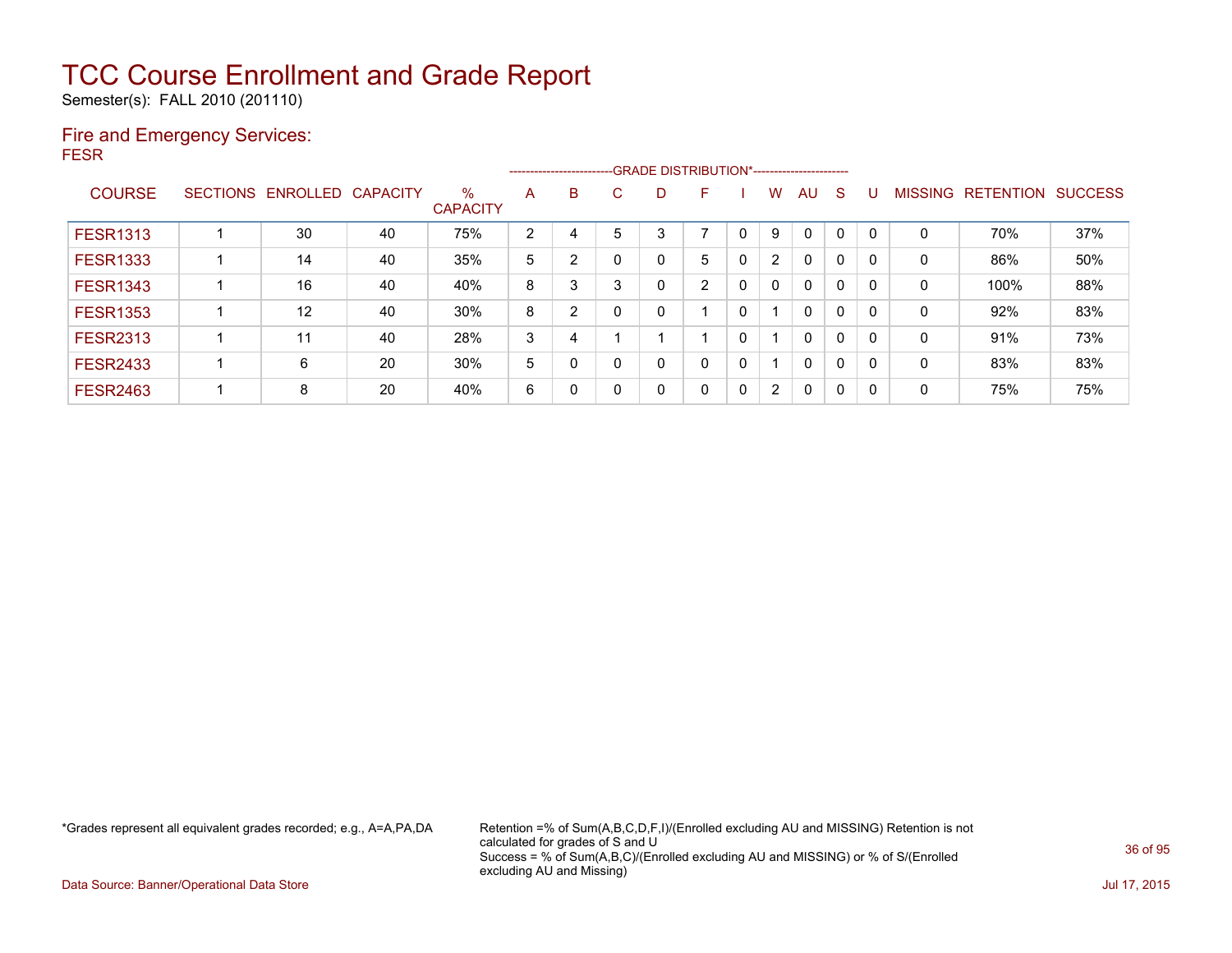Semester(s): FALL 2010 (201110)

### French: FREN

|                 |                 |                 |          |                         |                | ------------------------- |        |                |              |              |              |                |              |              |              |                   |                |
|-----------------|-----------------|-----------------|----------|-------------------------|----------------|---------------------------|--------|----------------|--------------|--------------|--------------|----------------|--------------|--------------|--------------|-------------------|----------------|
| <b>COURSE</b>   | <b>SECTIONS</b> | <b>ENROLLED</b> | CAPACITY | $\%$<br><b>CAPACITY</b> | A              | B                         | ⌒<br>U | D              | F            |              | w            | AU             | <sub>S</sub> | U            |              | MISSING RETENTION | <b>SUCCESS</b> |
| <b>FREN1001</b> |                 | 9               | 15       | 60%                     | 4              | 3                         | 0      | 0              | $\Omega$     | 0            | 2            | $\mathbf{0}$   | $\Omega$     | $\Omega$     | 0            | 78%               | 78%            |
| <b>FREN1103</b> | 5               | 91              | 116      | 78%                     | 20             | 14                        | 4      | 3              | 15           | 0            | 33           |                | 0            | $\mathbf{0}$ | $\mathbf{0}$ | 62%               | 42%            |
| <b>FREN1213</b> | 3               | 21              | 50       | 42%                     | 4              | 4                         | 3      | $\overline{2}$ | $\mathbf{0}$ | 0            | 8            | $\mathbf{0}$   | 0            | $\Omega$     | $\mathbf{0}$ | 62%               | 52%            |
| <b>FREN1301</b> |                 |                 | 0        |                         | $\mathbf{0}$   | 0                         | 0      | 0              | 0            | 0            | 0            | 0              | 0            | $\mathbf{0}$ | -1           |                   |                |
| <b>FREN1313</b> | $\overline{2}$  | 16              | 40       | 40%                     | 8              | 2                         |        | 0              | $\mathbf{0}$ | 0            | 2            | $\overline{2}$ | 0            | $\mathbf{0}$ |              | 85%               | 85%            |
| <b>FREN1413</b> |                 |                 | 20       | 35%                     | 2              | 4                         |        | 0              | $\mathbf{0}$ | 0            | $\mathbf{0}$ | $\mathbf{0}$   | 0            | $\Omega$     | $\mathbf{0}$ | 100%              | 100%           |
| <b>FREN2113</b> |                 | 11              | 20       | 55%                     | 3              | 2                         | 0      | 0              | $\mathbf{0}$ | $\mathbf{0}$ | 4            | 2              | 0            | $\Omega$     | $\mathbf{0}$ | 56%               | 56%            |
| <b>FREN2433</b> |                 | 8               | 20       | 40%                     | $\overline{2}$ |                           | 0      | 0              | $\mathbf{0}$ | 0            | 2            | 3              | 0            | $\mathbf{0}$ | 0            | 60%               | 60%            |

\*Grades represent all equivalent grades recorded; e.g., A=A,PA,DA Retention =% of Sum(A,B,C,D,F,I)/(Enrolled excluding AU and MISSING) Retention is not calculated for grades of S and U Success = % of Sum(A,B,C)/(Enrolled excluding AU and MISSING) or % of S/(Enrolled excluding AU and Missing)

Data Source: Banner/Operational Data Store Jul 17, 2015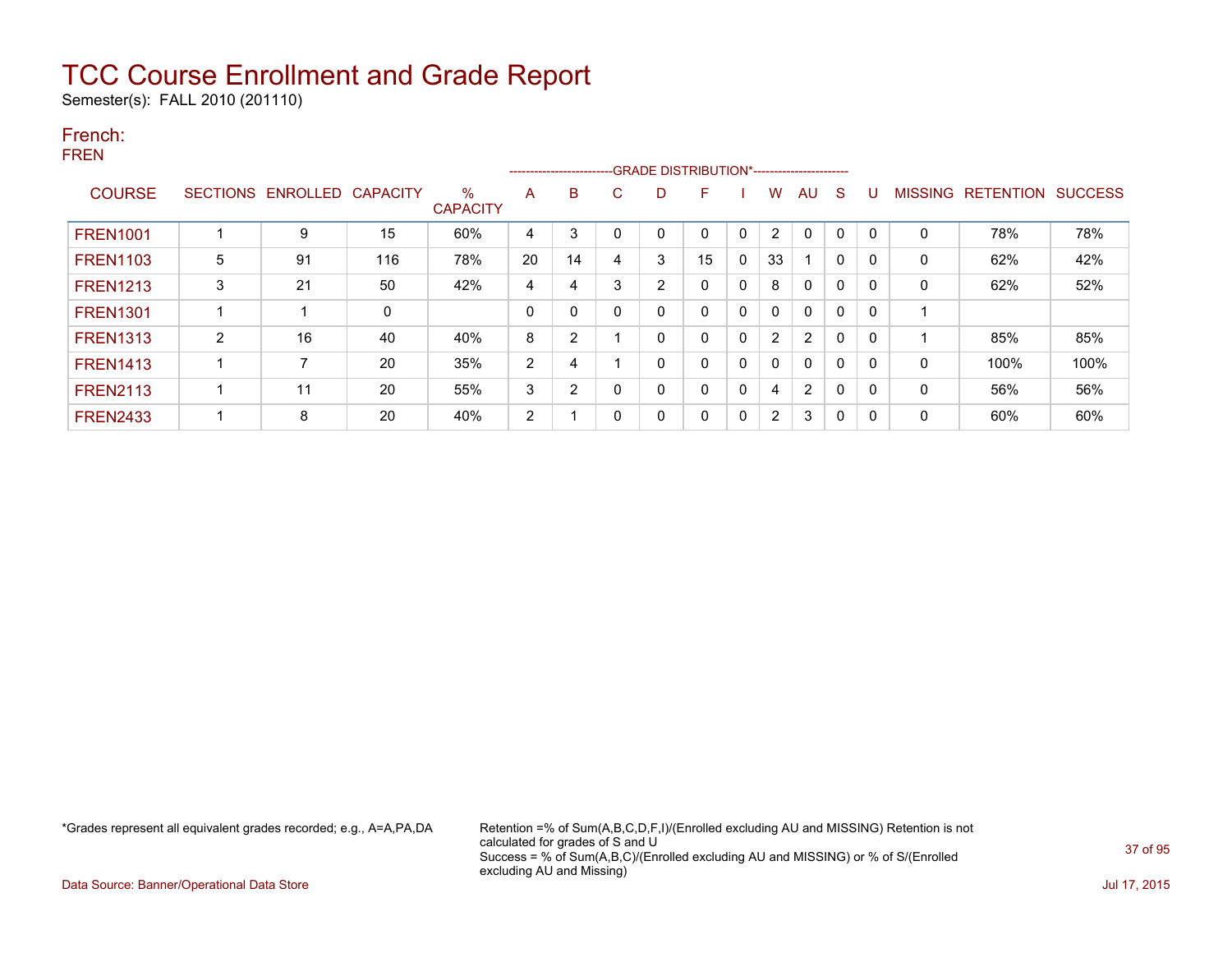Semester(s): FALL 2010 (201110)

### Geography:

| <b>GEOG</b>     |                 |                   |     |                         | --------------------- |     |    | -GRADE DISTRIBUTION*----------------------- |    |              |                |              |              |              |                |                  |                |
|-----------------|-----------------|-------------------|-----|-------------------------|-----------------------|-----|----|---------------------------------------------|----|--------------|----------------|--------------|--------------|--------------|----------------|------------------|----------------|
| <b>COURSE</b>   | <b>SECTIONS</b> | ENROLLED CAPACITY |     | $\%$<br><b>CAPACITY</b> | A                     | B.  | C  | D.                                          | F  |              | W              | AU           | -S           |              | <b>MISSING</b> | <b>RETENTION</b> | <b>SUCCESS</b> |
| GEOG1014        | 3               | 46                | 88  | 52%                     | 4                     | 11  | 14 | 2                                           | 9  | 0            | 6              | 0            | 0            | $\Omega$     | 0              | 87%              | 63%            |
| <b>GEOG1043</b> | 23              | 465               | 609 | 76%                     | 140                   | 143 | 80 | 29                                          | 21 | $\mathbf{0}$ | 52             | $\mathbf{0}$ | 0            | 0            | 0              | 89%              | 78%            |
| GEOG2013        | 3               | 42                | 66  | 64%                     | 23                    | 6   |    | $\overline{2}$                              |    |              | 6              | 0            | 0            | 0            | 0              | 86%              | 76%            |
| GEOG2033        | 3               | 59                | 75  | 79%                     | 25                    | 15  | 13 |                                             | 3  | 0            | $\overline{2}$ | $\mathbf{0}$ | 0            | $\mathbf{0}$ | 0              | 97%              | 90%            |
| GEOG2153        | 6               | 21                | 47  | 45%                     | 7                     | 5   | 3  |                                             |    | 0            | 4              | $\mathbf{0}$ | $\mathbf{0}$ | $\Omega$     | 0              | 81%              | 71%            |
| <b>GEOG2354</b> |                 | 5                 | 20  | 25%                     | 3                     |     |    | 0                                           | 0  | 0            |                | 0            | 0            | 0            | 0              | 80%              | 80%            |

\*Grades represent all equivalent grades recorded; e.g., A=A,PA,DA Retention =% of Sum(A,B,C,D,F,I)/(Enrolled excluding AU and MISSING) Retention is not calculated for grades of S and U Success = % of Sum(A,B,C)/(Enrolled excluding AU and MISSING) or % of S/(Enrolled excluding AU and Missing)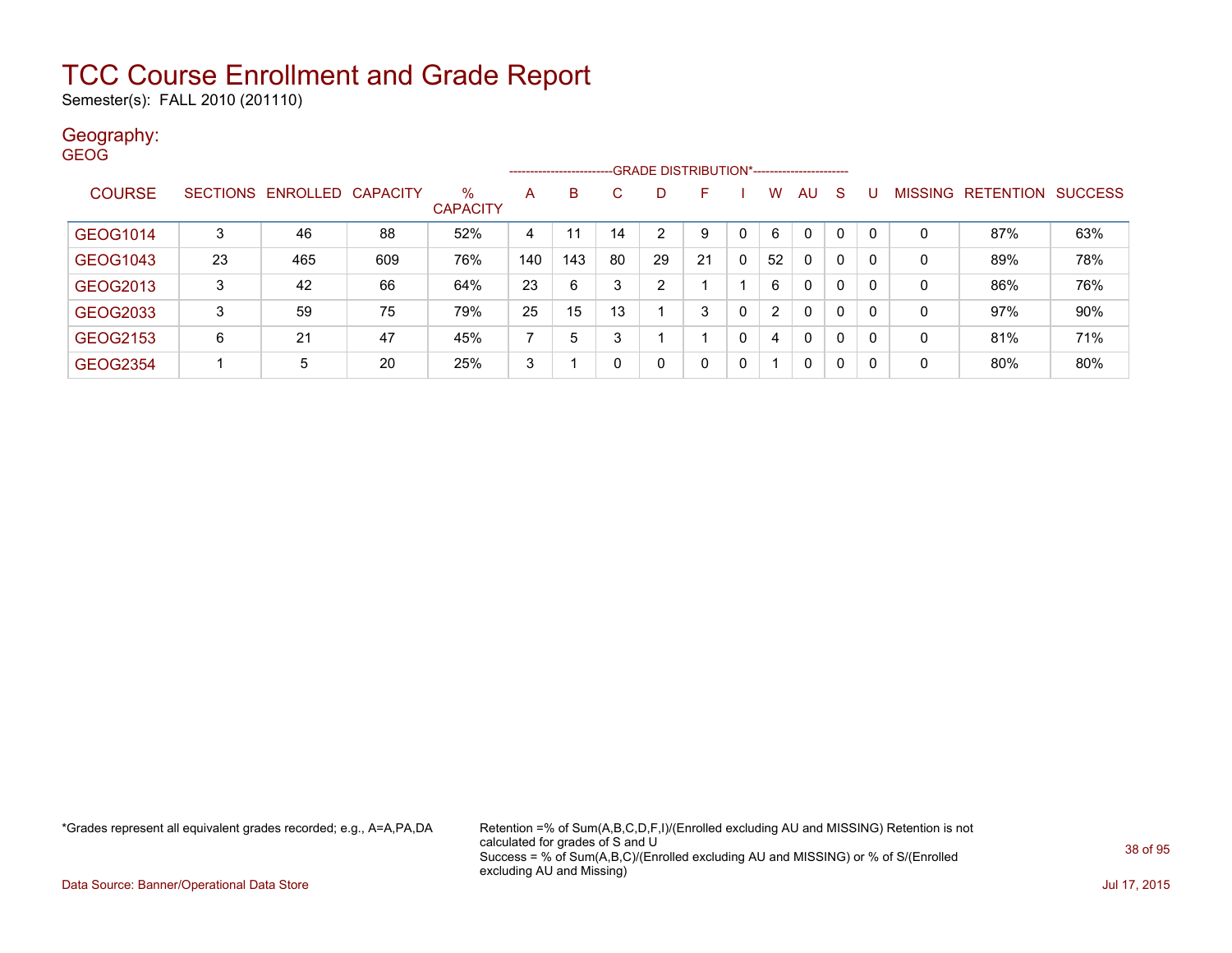Semester(s): FALL 2010 (201110)

### Geology:

| <b>GEOL</b>     |                            |    |                      |    |                   |      | -GRADE DISTRIBUTION*----------------------- |              |    |                |  |   |                           |     |
|-----------------|----------------------------|----|----------------------|----|-------------------|------|---------------------------------------------|--------------|----|----------------|--|---|---------------------------|-----|
| <b>COURSE</b>   | SECTIONS ENROLLED CAPACITY |    | %<br><b>CAPACITY</b> | A  | -B                | $-C$ | - F                                         |              |    | W AU S         |  |   | MISSING RETENTION SUCCESS |     |
| <b>GEOL1014</b> | 59                         | 64 | 92%                  | 31 | $12 \overline{ }$ | 6    | $\Omega$                                    | $\mathbf{0}$ | 8  | $\overline{0}$ |  |   | 86%                       | 83% |
| <b>GEOL1113</b> | 44                         | 74 | 59%                  |    |                   |      |                                             |              | 15 |                |  | 0 | 66%                       | 50% |

\*Grades represent all equivalent grades recorded; e.g., A=A,PA,DA Retention =% of Sum(A,B,C,D,F,I)/(Enrolled excluding AU and MISSING) Retention is not calculated for grades of S and U Success = % of Sum(A,B,C)/(Enrolled excluding AU and MISSING) or % of S/(Enrolled excluding AU and Missing)

Data Source: Banner/Operational Data Store Jul 17, 2015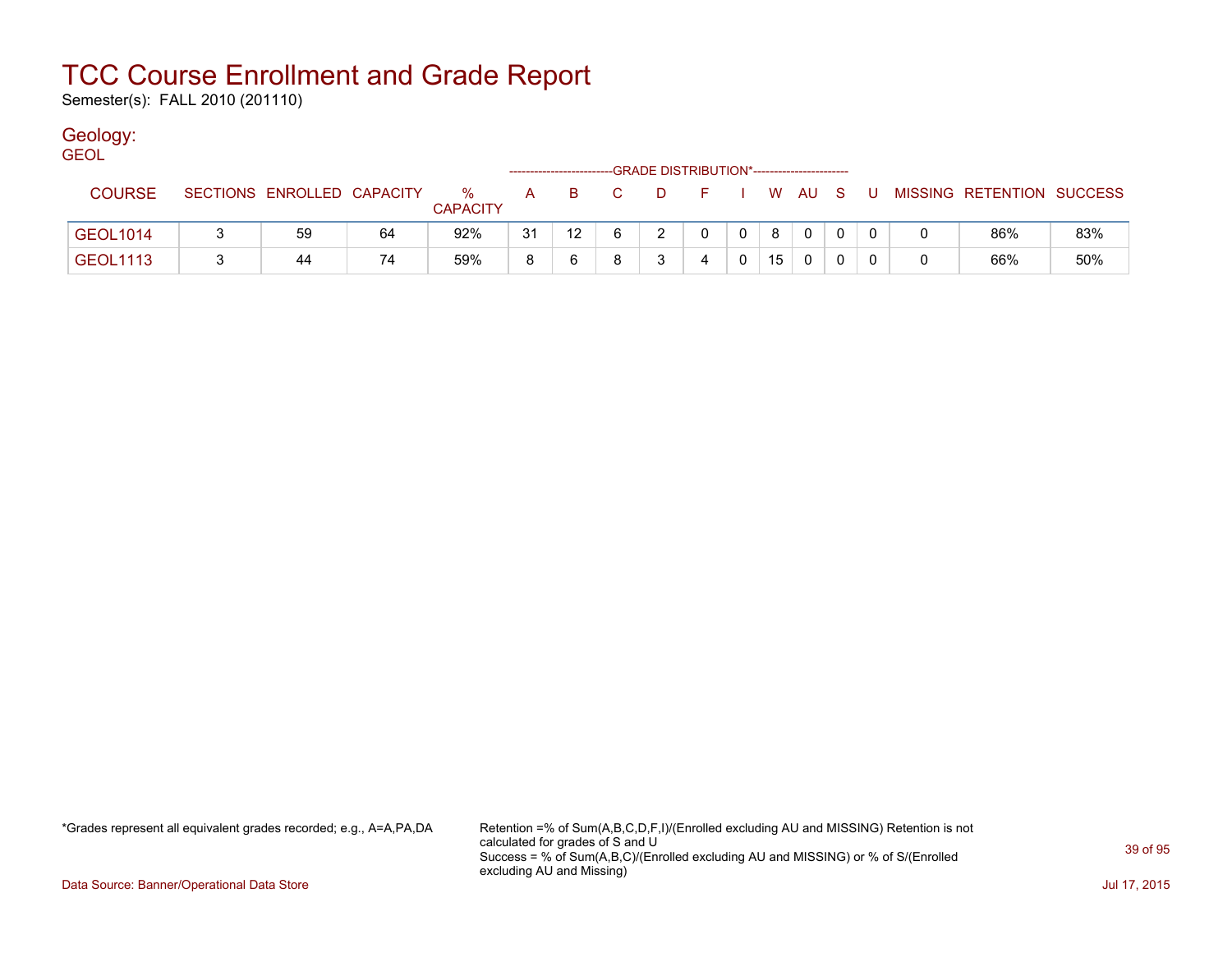Semester(s): FALL 2010 (201110)

### Geographical Information Sys:

**GIS** 

|                |                            |    |                         |   | ------------------------ | -GRADE DISTRIBUTION*----------------------- |  |   |    |    |   |   |                          |                |
|----------------|----------------------------|----|-------------------------|---|--------------------------|---------------------------------------------|--|---|----|----|---|---|--------------------------|----------------|
| <b>COURSE</b>  | SECTIONS ENROLLED CAPACITY |    | $\%$<br><b>CAPACITY</b> | A | B.                       |                                             |  | W | AU | S. |   |   | <b>MISSING RETENTION</b> | <b>SUCCESS</b> |
| <b>GIS2344</b> | 11                         | 12 | 92%                     | 4 |                          |                                             |  | 5 | 0  | 0  | 0 | 0 | 55%                      | 45%            |
| <b>GIS2373</b> |                            | 20 | 5%                      |   |                          |                                             |  | 0 | 0  |    | 0 | 0 | 100%                     | 100%           |
| <b>GIS2383</b> |                            | 20 | 35%                     | 5 |                          | 0                                           |  |   |    |    | 0 | 0 | 86%                      | 86%            |
| GIS2393        |                            | 10 | 10%                     | 0 |                          |                                             |  | 0 | 0  |    |   | 0 | 100%                     | 100%           |

\*Grades represent all equivalent grades recorded; e.g., A=A,PA,DA Retention =% of Sum(A,B,C,D,F,I)/(Enrolled excluding AU and MISSING) Retention is not calculated for grades of S and U Success = % of Sum(A,B,C)/(Enrolled excluding AU and MISSING) or % of S/(Enrolled excluding AU and Missing)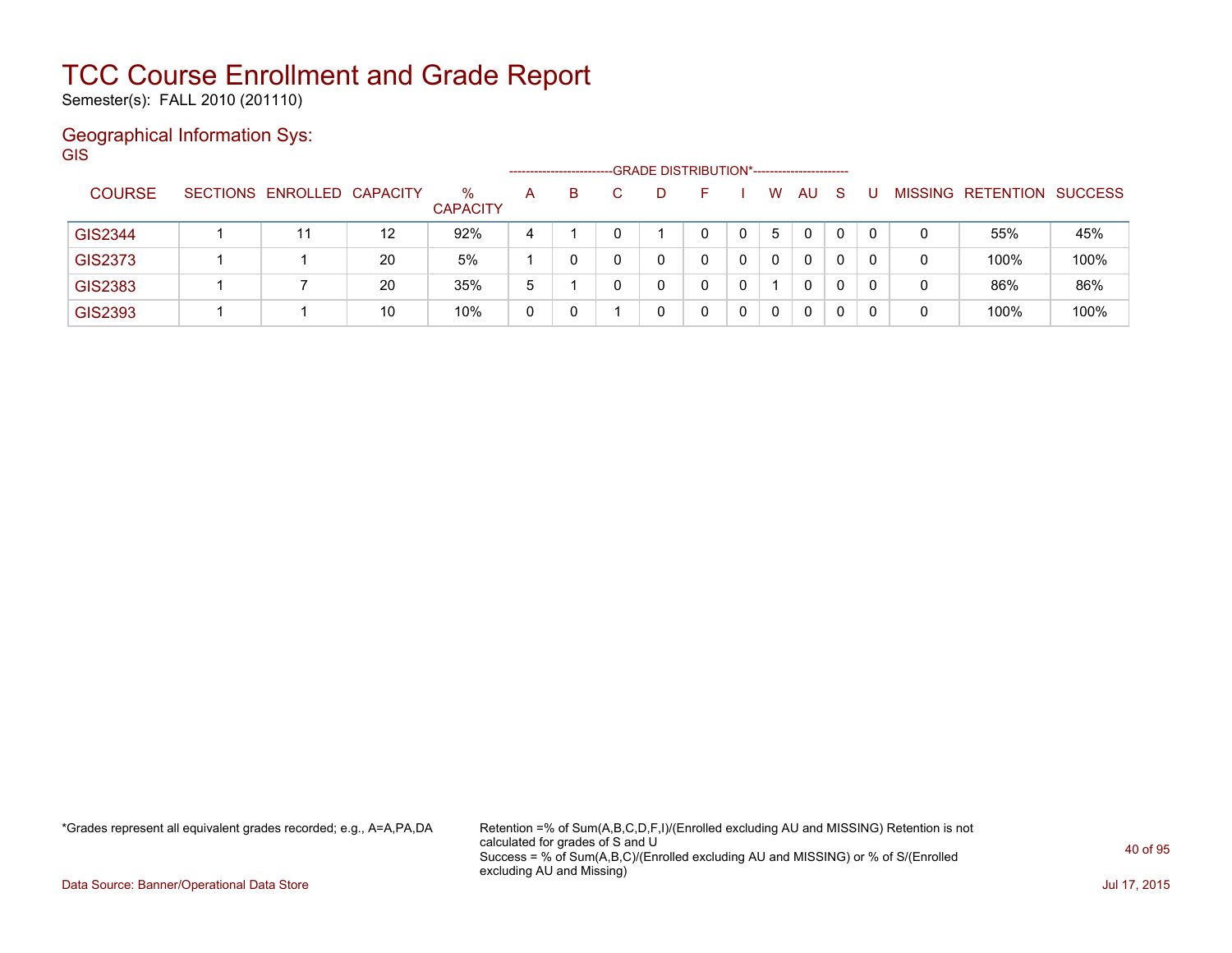Semester(s): FALL 2010 (201110)

### Gaming Operations:

| <b>GMOP</b>     |                            |    |                         |             | ----------------------- | -GRADE DISTRIBUTION*----------------------- |       |          |              |     |   |                           |     |
|-----------------|----------------------------|----|-------------------------|-------------|-------------------------|---------------------------------------------|-------|----------|--------------|-----|---|---------------------------|-----|
| <b>COURSE</b>   | SECTIONS ENROLLED CAPACITY |    | $\%$<br><b>CAPACITY</b> | A           | B.                      | D.                                          | . E 1 |          | W AU         | - S | U | MISSING RETENTION SUCCESS |     |
| <b>GMOP1113</b> |                            | 20 | 65%                     | $\mathbf b$ | 6                       |                                             |       | $\Omega$ | $\mathbf{0}$ |     |   | 100%                      | 92% |
| <b>GMOP1213</b> | 14                         | 20 | 70%                     | 9           |                         |                                             |       | $\Omega$ | 0            |     |   | 100%                      | 86% |

\*Grades represent all equivalent grades recorded; e.g., A=A,PA,DA Retention =% of Sum(A,B,C,D,F,I)/(Enrolled excluding AU and MISSING) Retention is not calculated for grades of S and U Success = % of Sum(A,B,C)/(Enrolled excluding AU and MISSING) or % of S/(Enrolled excluding AU and Missing)

Data Source: Banner/Operational Data Store Jul 17, 2015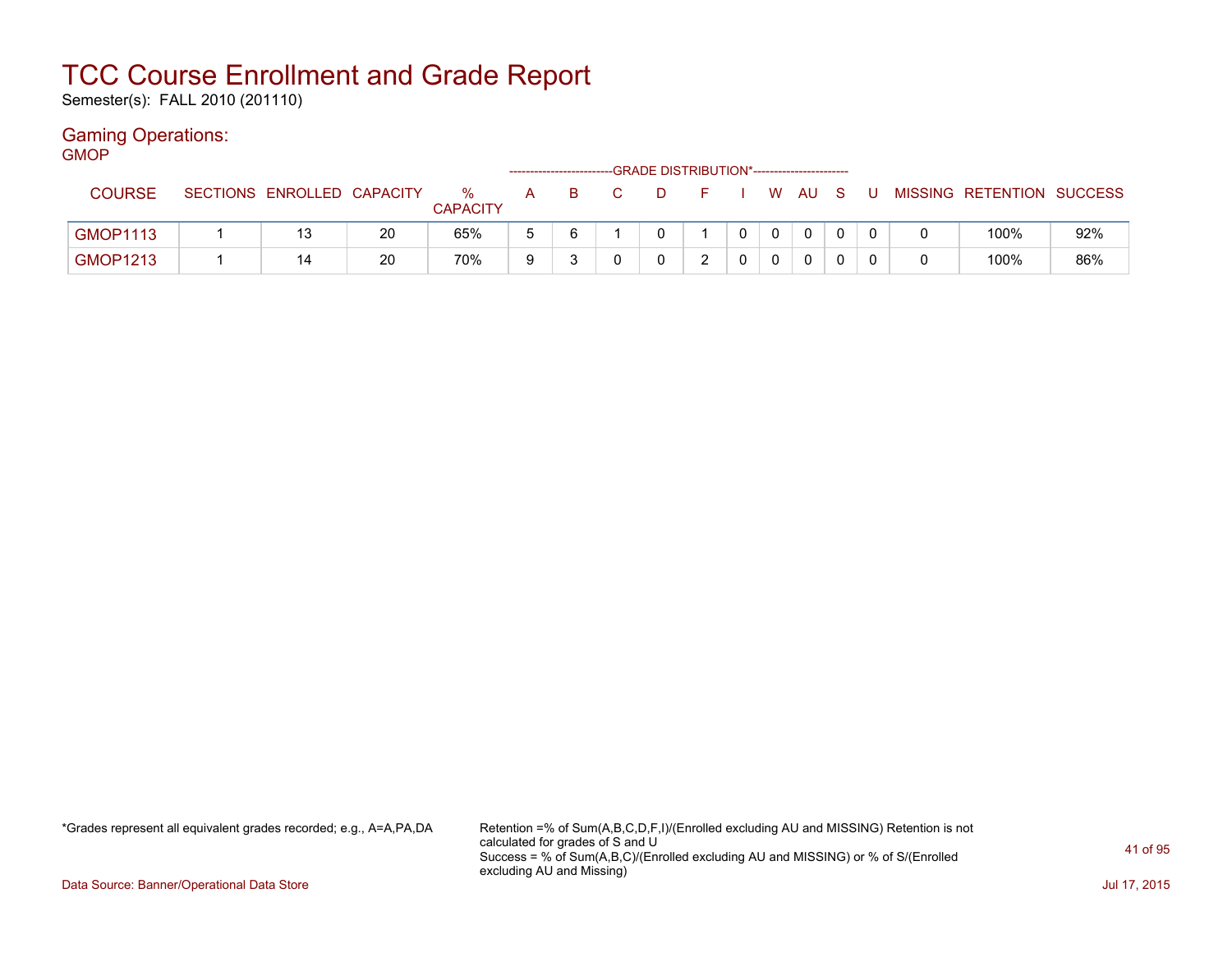Semester(s): FALL 2010 (201110)

### German: GRMN

| -------         |   |                            |    |                         | --------------------- |   |   | -GRADE DISTRIBUTION*----------------------- |   |          |                |    |              |          |   |                                  |     |
|-----------------|---|----------------------------|----|-------------------------|-----------------------|---|---|---------------------------------------------|---|----------|----------------|----|--------------|----------|---|----------------------------------|-----|
| <b>COURSE</b>   |   | SECTIONS ENROLLED CAPACITY |    | $\%$<br><b>CAPACITY</b> | A                     | B |   | D                                           |   |          | W              | AU | <sub>S</sub> |          |   | <b>MISSING RETENTION SUCCESS</b> |     |
| <b>GRMN1103</b> | ົ | 36                         | 50 | 72%                     | 11                    | 8 | 3 |                                             | 5 |          | 6              | 2  | 0            | $\Gamma$ | 0 | 82%                              | 65% |
| <b>GRMN1201</b> |   | 8                          | 25 | 32%                     | 6                     |   |   | 0                                           | 0 | 0        | 2              | 0  | 0            | -0       | 0 | 75%                              | 75% |
| <b>GRMN1213</b> | ົ | 12                         | 50 | 24%                     |                       |   |   | ∩                                           | 0 | $\Omega$ | 3              | 0  | 0            | - 0      | 0 | 75%                              | 75% |
| <b>GRMN1313</b> |   | 15                         | 25 | 60%                     | 6                     | 2 |   | ົ                                           | ົ |          | $\overline{2}$ | 0  | 0            | -0       | 0 | 87%                              | 60% |
| <b>GRMN2113</b> |   | 11                         | 25 | 44%                     | 6                     |   |   | 0                                           |   | 0        | 4              |    | 0            |          | 0 | 60%                              | 60% |

\*Grades represent all equivalent grades recorded; e.g., A=A,PA,DA Retention =% of Sum(A,B,C,D,F,I)/(Enrolled excluding AU and MISSING) Retention is not calculated for grades of S and U Success = % of Sum(A,B,C)/(Enrolled excluding AU and MISSING) or % of S/(Enrolled excluding AU and Missing)

Data Source: Banner/Operational Data Store Jul 17, 2015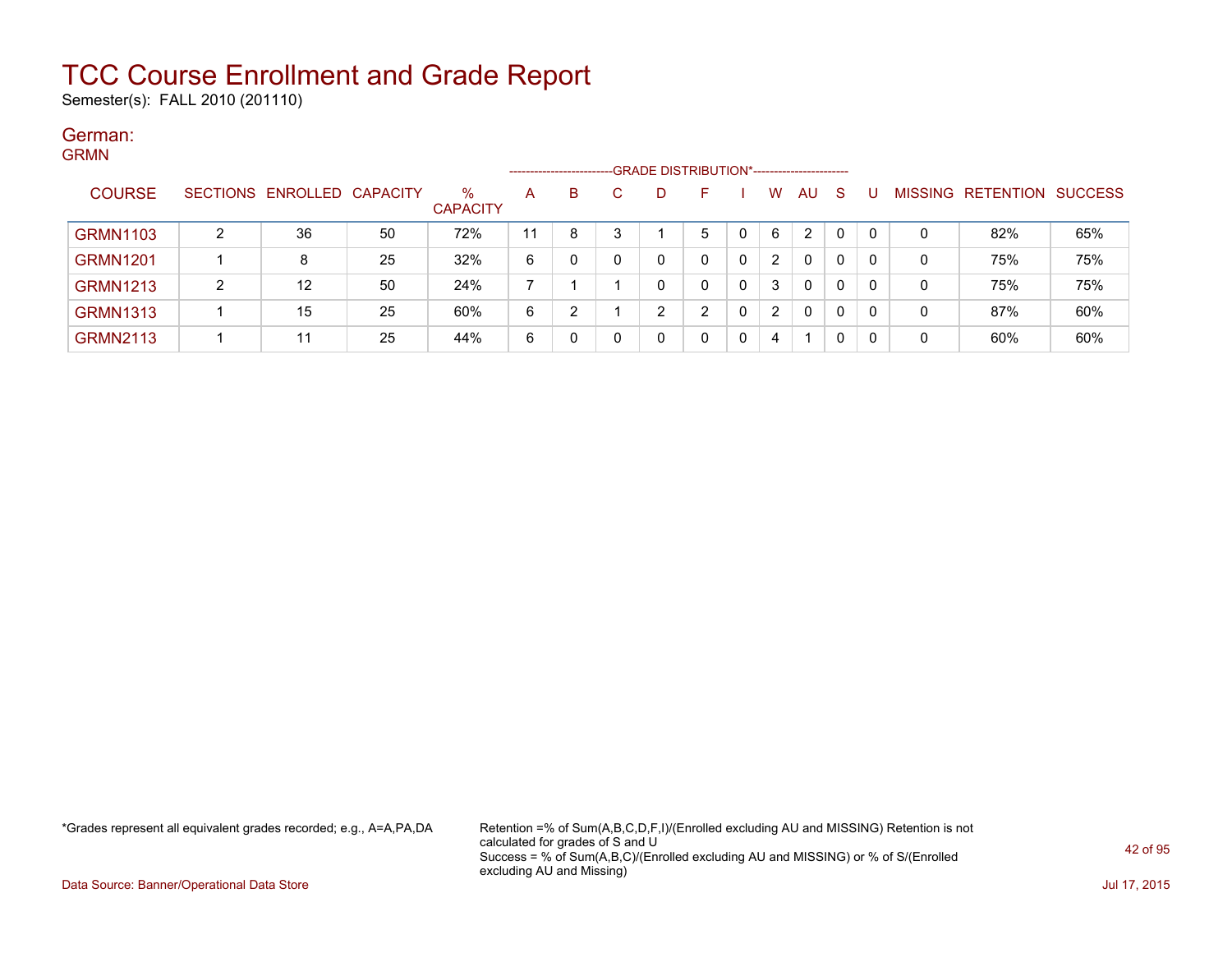Semester(s): FALL 2010 (201110)

### Graphics and Imaging Tech: GRPH

|                 |                            |   |                      |   | --------------------- | -GRADE DISTRIBUTION*----------------------- |    |   |          |              |    |          |   |                   |                |
|-----------------|----------------------------|---|----------------------|---|-----------------------|---------------------------------------------|----|---|----------|--------------|----|----------|---|-------------------|----------------|
| <b>COURSE</b>   | SECTIONS ENROLLED CAPACITY |   | %<br><b>CAPACITY</b> | A | B                     | D                                           | н. |   | W        | AU           | -S |          |   | MISSING RETENTION | <b>SUCCESS</b> |
| <b>GRPH1011</b> | 2                          | 0 |                      |   |                       |                                             | 0  | 0 | $\Omega$ | $\mathbf{0}$ | 0  | $\Omega$ | 0 | 100%              | 100%           |
| <b>GRPH1143</b> | 2                          | 0 |                      |   |                       |                                             |    |   | 0        | $\Omega$     | 0  | 0        | 0 | 100%              | 100%           |
| <b>GRPH1223</b> |                            | 0 |                      |   | $\mathbf{0}$          |                                             | 0  | 0 | $\Omega$ | $\mathbf{0}$ | 0  | $\Omega$ | 0 | 100%              | 100%           |
| <b>GRPH1413</b> |                            | 0 |                      |   |                       | <sup>n</sup>                                | 0  | 0 | $\Omega$ | 0            | 0  | 0        | 0 | 100%              | 100%           |
| <b>GRPH2124</b> | 2                          | 0 |                      |   |                       |                                             | 0  | 0 | 0        | 0            | 0  | -0       | 0 | 100%              | 100%           |

\*Grades represent all equivalent grades recorded; e.g., A=A,PA,DA Retention =% of Sum(A,B,C,D,F,I)/(Enrolled excluding AU and MISSING) Retention is not calculated for grades of S and U Success = % of Sum(A,B,C)/(Enrolled excluding AU and MISSING) or % of S/(Enrolled excluding AU and Missing)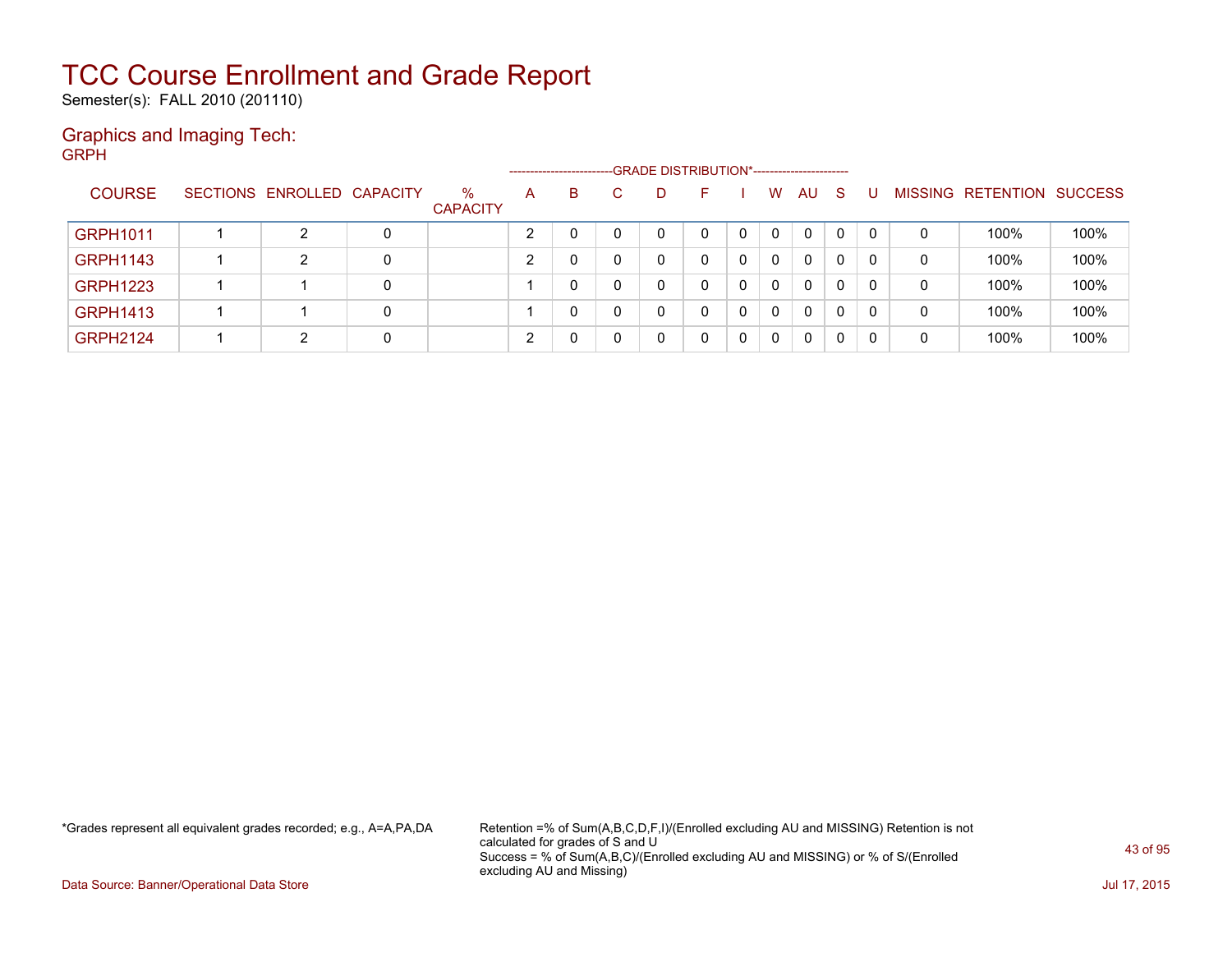Semester(s): FALL 2010 (201110)

### Hospitality and Food Services: **HFSV**

|                 |                            |    |                         |   |    |  | -GRADE DISTRIBUTION*----------------------- |   |              |              |  |                           |     |
|-----------------|----------------------------|----|-------------------------|---|----|--|---------------------------------------------|---|--------------|--------------|--|---------------------------|-----|
| <b>COURSE</b>   | SECTIONS ENROLLED CAPACITY |    | $\%$<br><b>CAPACITY</b> | A | B. |  | н.                                          | W | AU           | <sub>S</sub> |  | MISSING RETENTION SUCCESS |     |
| <b>HFSV1413</b> |                            | 25 | 36%                     | 6 |    |  |                                             |   | $\mathbf{0}$ |              |  | 89%                       | 89% |
| <b>HFSV2021</b> | 15                         | 35 | 43%                     |   |    |  |                                             | 3 | 0            |              |  | 80%                       | 67% |
| <b>HFSV2312</b> | 15                         | 35 | 43%                     | 8 |    |  |                                             | 3 | 0            |              |  | 80%                       | 67% |

\*Grades represent all equivalent grades recorded; e.g., A=A,PA,DA Retention =% of Sum(A,B,C,D,F,I)/(Enrolled excluding AU and MISSING) Retention is not calculated for grades of S and U Success = % of Sum(A,B,C)/(Enrolled excluding AU and MISSING) or % of S/(Enrolled excluding AU and Missing)

Data Source: Banner/Operational Data Store Jul 17, 2015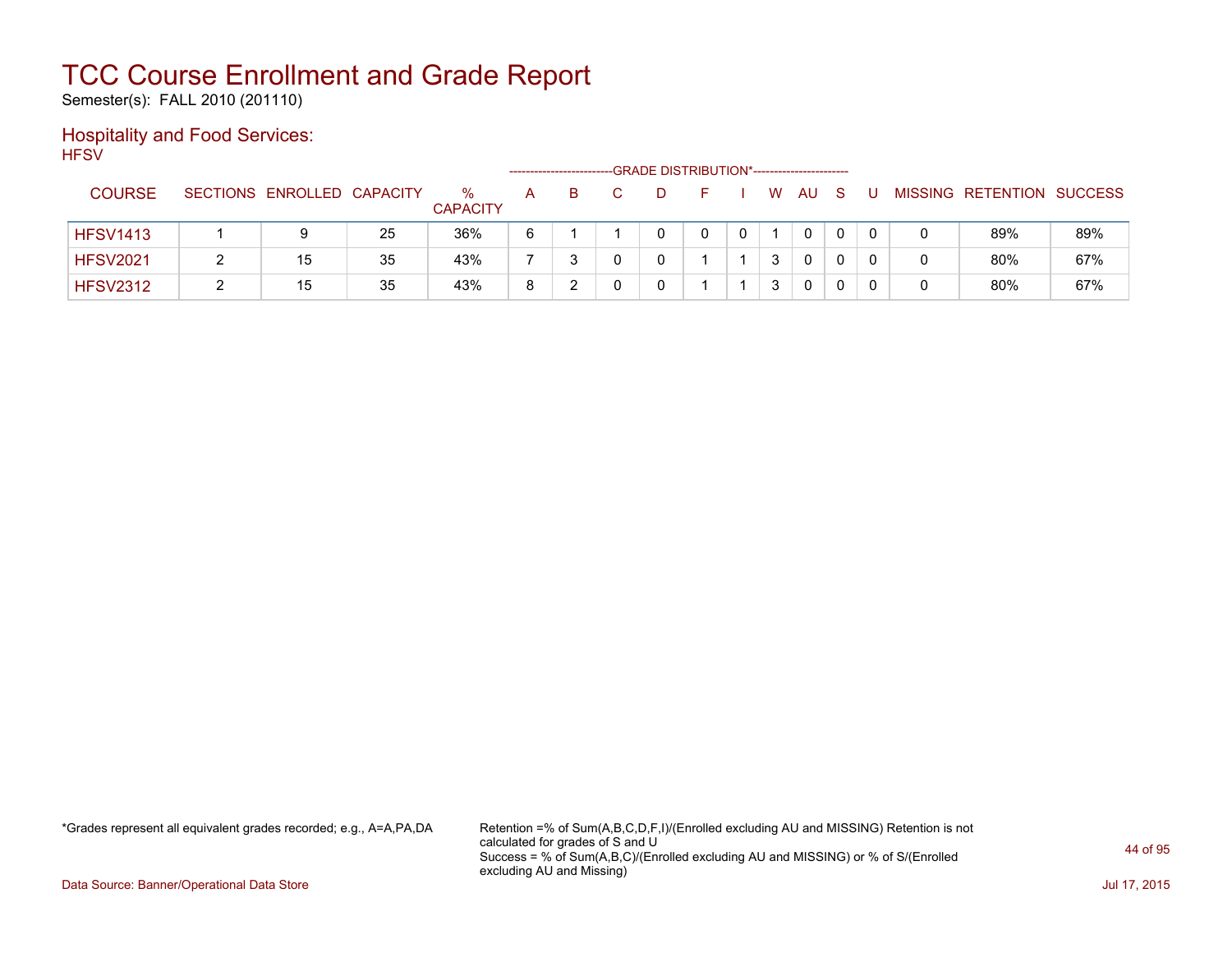Semester(s): FALL 2010 (201110)

### History:

|    |       |       | $\%$<br><b>CAPACITY</b>    | A   | B   | С   | D              | F            |          | W   | AU.            | <sub>S</sub> | U                                                                                |              |     |                           |
|----|-------|-------|----------------------------|-----|-----|-----|----------------|--------------|----------|-----|----------------|--------------|----------------------------------------------------------------------------------|--------------|-----|---------------------------|
| 4  | 65    | 100   | 65%                        | 6   | 4   | 5   | 2              | 30           | 0        | 18  | $\mathbf{0}$   | $\mathbf{0}$ | 0                                                                                | $\mathbf{0}$ | 72% | 23%                       |
| 4  | 107   | 130   | 82%                        | 30  | 22  | 21  | $\overline{2}$ | 13           | 0        | 19  | $\Omega$       | 0            | 0                                                                                | $\mathbf{0}$ | 82% | 68%                       |
| 5  | 106   | 138   | 77%                        | 28  | 21  | 13  | 7              | 5            | $\Omega$ | 31  | $\Omega$       | $\mathbf{0}$ | 0                                                                                |              | 70% | 59%                       |
| 38 | 1,082 | 1,233 | 88%                        | 251 | 209 | 148 | 71             | 169          |          | 230 | $\overline{2}$ | $\mathbf{0}$ | 0                                                                                |              | 79% | 56%                       |
| 74 | 2,166 | 2,487 | 87%                        | 483 | 496 | 338 | 133            | 256          | $\Omega$ | 456 | 4              | 0            | 0                                                                                | $\mathbf{0}$ | 79% | 61%                       |
|    | 13    | 35    | 37%                        | 7   | 3   |     | 0              | $\mathbf{0}$ | 0        | 2   | $\mathbf{0}$   | $\mathbf{0}$ | 0                                                                                | $\Omega$     | 85% | 85%                       |
| 2  | 38    | 60    | 63%                        | 7   | 13  | 3   | 3              | 6            |          | 5   | 0              | $\Omega$     | 0                                                                                | 0            | 87% | 61%                       |
|    |       |       | SECTIONS ENROLLED CAPACITY |     |     |     |                |              |          |     |                |              | ------------------------GRADE                DISTRIBUTION*---------------------- |              |     | MISSING RETENTION SUCCESS |

\*Grades represent all equivalent grades recorded; e.g., A=A,PA,DA Retention =% of Sum(A,B,C,D,F,I)/(Enrolled excluding AU and MISSING) Retention is not calculated for grades of S and U Success = % of Sum(A,B,C)/(Enrolled excluding AU and MISSING) or % of S/(Enrolled excluding AU and Missing)

Data Source: Banner/Operational Data Store Jul 17, 2015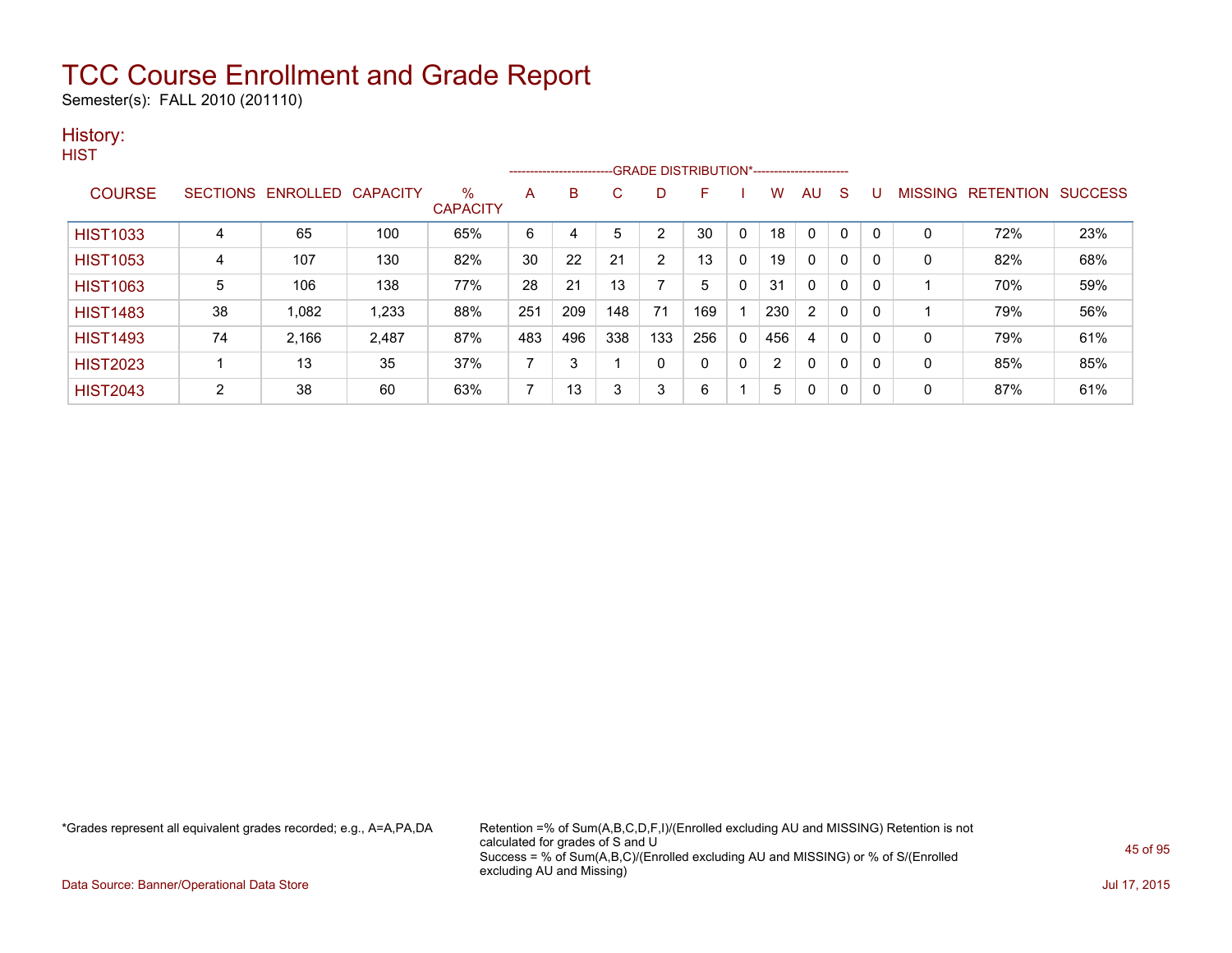Semester(s): FALL 2010 (201110)

### Health Information Technology: **HITC**

|                 |                |                   |                 |                         |    |    |   | --------------------------GRADE DISTRIBUTION*----------------------- |   |              |                |              |              |          |                |                          |      |
|-----------------|----------------|-------------------|-----------------|-------------------------|----|----|---|----------------------------------------------------------------------|---|--------------|----------------|--------------|--------------|----------|----------------|--------------------------|------|
| <b>COURSE</b>   |                | SECTIONS ENROLLED | <b>CAPACITY</b> | $\%$<br><b>CAPACITY</b> | A  | B. | C | D                                                                    | F |              | W              | AU.          | <sub>S</sub> |          | <b>MISSING</b> | <b>RETENTION SUCCESS</b> |      |
| <b>HITC1113</b> | $\overline{2}$ | 29                | 36              | 81%                     | 10 | 11 | 5 |                                                                      | 0 |              | 2              | 0            | 0            |          | 0              | 93%                      | 90%  |
| <b>HITC1131</b> | 2              | 29                | 36              | 81%                     | 15 | 8  | 3 |                                                                      | 0 | $\mathbf{0}$ | $\overline{2}$ | $\mathbf{0}$ | $\mathbf 0$  |          | 0              | 93%                      | 90%  |
| <b>HITC1223</b> |                | 14                | 18              | 78%                     | 6  | 5  |   | 0                                                                    |   | 0            |                | $\mathbf{0}$ | $\mathbf 0$  |          | 0              | 93%                      | 86%  |
| <b>HITC1242</b> | 2              | 27                | 36              | 75%                     | 16 | 5  | 5 | 0                                                                    |   | 0            | $\mathbf{0}$   | $\mathbf{0}$ | 0            |          | 0              | 100%                     | 96%  |
| <b>HITC1333</b> |                |                   | 18              | 39%                     | 6  | 0  | 0 | 0                                                                    | 0 | 0            | 0              | 1            | 0            |          | 0              | 100%                     | 100% |
| <b>HITC1363</b> |                | 9                 | 18              | 50%                     | 3  | 2  | C | 0                                                                    | 0 | $\mathbf{0}$ |                | ۸            | $\mathbf{0}$ | $\Omega$ | 0              | 88%                      | 88%  |
| <b>HITC2153</b> |                | 12                | 18              | 67%                     | 4  | 3  | 2 | 0                                                                    |   | $\Omega$     | $\overline{2}$ | $\mathbf{0}$ | 0            |          | 0              | 83%                      | 75%  |
| <b>HITC2213</b> |                | 13                | 15              | 87%                     | 8  | 3  |   |                                                                      | 0 | 0            | 0              | 0            | 0            | -C       | 0              | 100%                     | 92%  |

\*Grades represent all equivalent grades recorded; e.g., A=A,PA,DA Retention =% of Sum(A,B,C,D,F,I)/(Enrolled excluding AU and MISSING) Retention is not calculated for grades of S and U Success = % of Sum(A,B,C)/(Enrolled excluding AU and MISSING) or % of S/(Enrolled excluding AU and Missing)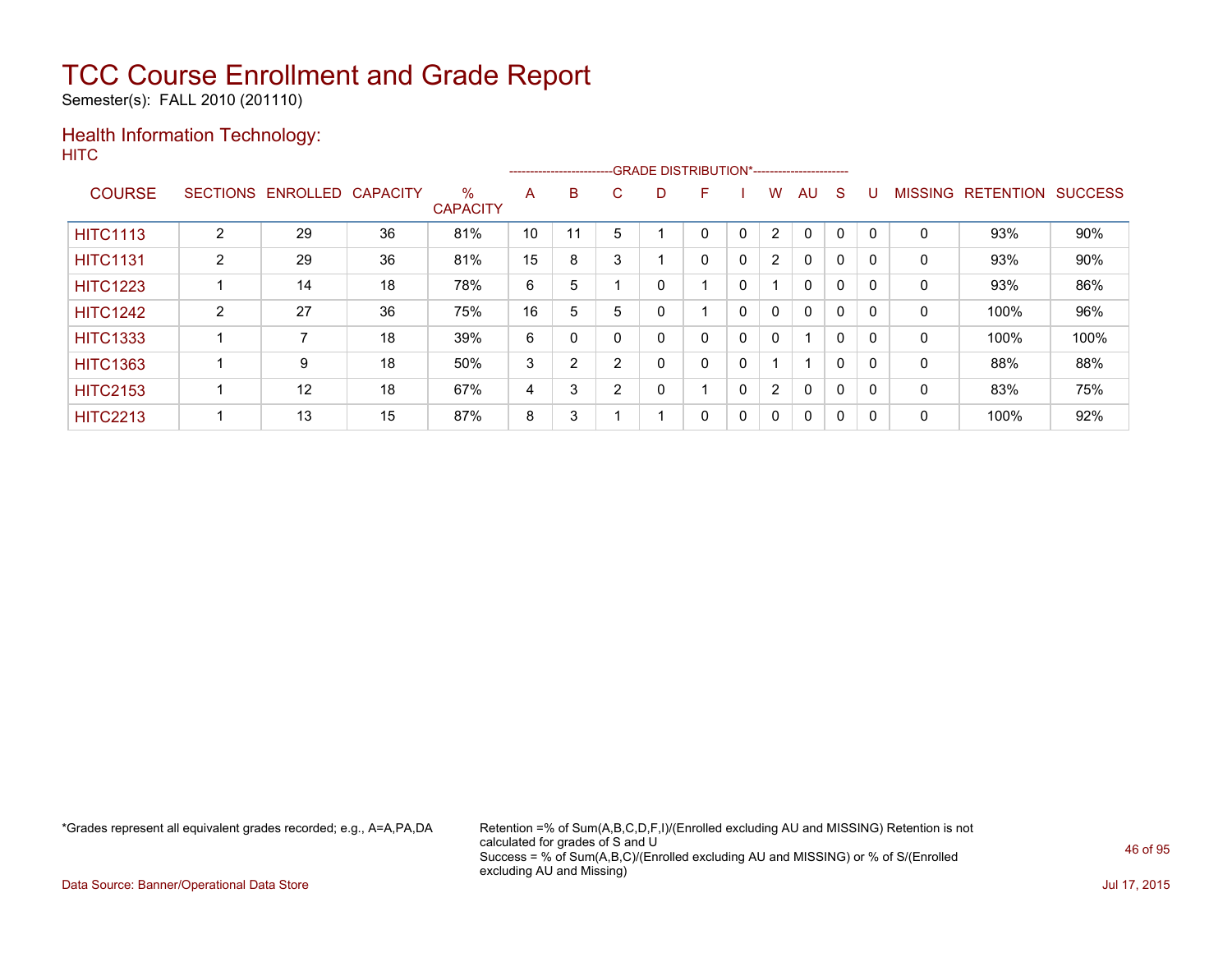Semester(s): FALL 2010 (201110)

### Horticulture Technology:

**HORT** 

| .               |                 |          |                 |                         |              | ---------------------- |                |   | -- GRADE DISTRIBUTION*------------------------- |   |                |              |              |              |                |                  |                |
|-----------------|-----------------|----------|-----------------|-------------------------|--------------|------------------------|----------------|---|-------------------------------------------------|---|----------------|--------------|--------------|--------------|----------------|------------------|----------------|
| <b>COURSE</b>   | <b>SECTIONS</b> | ENROLLED | <b>CAPACITY</b> | $\%$<br><b>CAPACITY</b> | A            | B                      | С              | D | F                                               |   | w              | AU           | S            |              | <b>MISSING</b> | <b>RETENTION</b> | <b>SUCCESS</b> |
| <b>HORT1303</b> | $\overline{2}$  | 24       | 45              | 53%                     | 6            | 8                      |                | 0 | 0                                               |   | $\overline{2}$ | $\mathbf 0$  | $\mathbf{0}$ | $\mathbf{0}$ | 0              | 92%              | 88%            |
| <b>HORT1313</b> |                 | 8        | 20              | 40%                     | 5            |                        |                | 0 |                                                 | 0 |                | $\Omega$     | $\Omega$     | 0            | 0              | 88%              | 75%            |
| <b>HORT1343</b> |                 |          | 20              | 35%                     | 5            |                        |                | 0 | 0                                               | 0 |                | 0            | 0            | $\Omega$     | 0              | 86%              | 86%            |
| <b>HORT1363</b> |                 | 12       | 20              | 60%                     | 6            | 5                      |                | 0 | 0                                               | 0 |                | $\mathbf{0}$ | $\Omega$     | $\Omega$     | 0              | 92%              | 92%            |
| <b>HORT2251</b> |                 |          | 10              | 10%                     | $\mathbf{0}$ | $\Omega$               |                | 0 | 0                                               |   | 0              | $\mathbf{0}$ | $\Omega$     | $\mathbf{0}$ | 0              | 100%             | 0%             |
| <b>HORT2353</b> |                 | 11       | 20              | 55%                     | 8            | 2                      |                | 0 | 0                                               | 0 |                | $\Omega$     | 0            | 0            | 0              | 91%              | 91%            |
| <b>HORT2413</b> |                 | 11       | 20              | 55%                     | 6            | $\overline{2}$         | $\overline{2}$ | 0 | 0                                               | 0 |                | $\mathbf{0}$ | $\Omega$     | $\Omega$     | 0              | 91%              | 91%            |
| <b>HORT2423</b> |                 | 5        | 30              | 17%                     | 3            |                        |                | 0 | $\Omega$                                        | 0 | 4              | $\mathbf{0}$ | $\Omega$     | $\Omega$     | 0              | 80%              | 80%            |
| <b>HORT2433</b> |                 | 4        | 15              | 27%                     |              |                        |                | 0 | 0                                               | 0 |                | 0            | 0            | 0            | 0              | 75%              | 75%            |

\*Grades represent all equivalent grades recorded; e.g., A=A,PA,DA Retention =% of Sum(A,B,C,D,F,I)/(Enrolled excluding AU and MISSING) Retention is not calculated for grades of S and U Success = % of Sum(A,B,C)/(Enrolled excluding AU and MISSING) or % of S/(Enrolled excluding AU and Missing)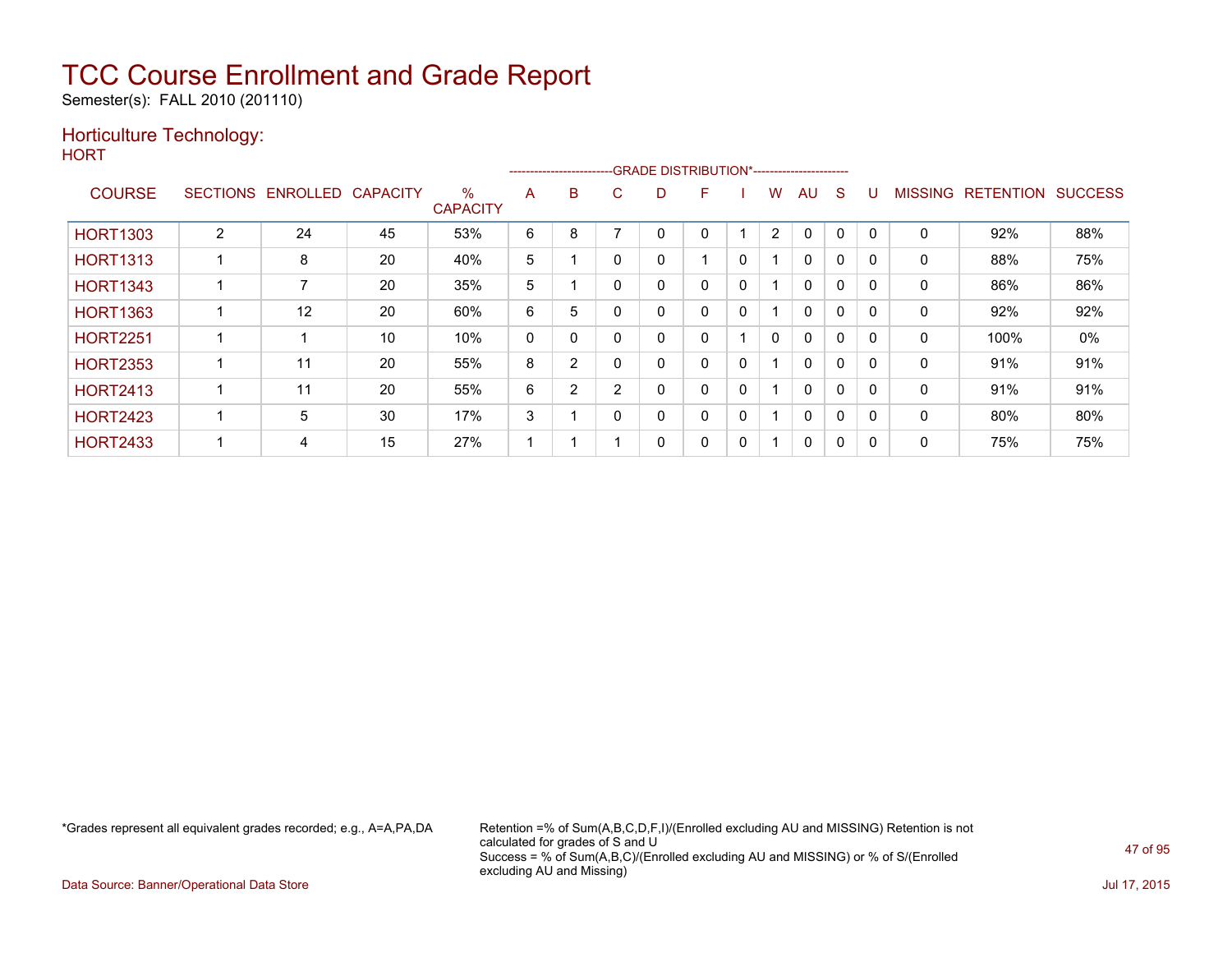Semester(s): FALL 2010 (201110)

### Human Resources: HRES

| .  .__          |                            |    |                         |    | ----------------------- |    | -GRADE DISTRIBUTION*----------------------- |   |                      |              |              |   |                           |     |
|-----------------|----------------------------|----|-------------------------|----|-------------------------|----|---------------------------------------------|---|----------------------|--------------|--------------|---|---------------------------|-----|
| <b>COURSE</b>   | SECTIONS ENROLLED CAPACITY |    | $\%$<br><b>CAPACITY</b> | A  | B                       | D. |                                             |   | W                    | AU.          | <sub>S</sub> |   | MISSING RETENTION SUCCESS |     |
| <b>HRES1313</b> | 25                         | 42 | 60%                     | 15 |                         |    | 0                                           |   | 9                    | $\mathbf{0}$ | 0            |   | 64%                       | 64% |
| <b>HRES1333</b> | 16                         | 40 | 40%                     | 15 |                         |    |                                             |   |                      | 0            |              |   | 94%                       | 94% |
| <b>HRES2313</b> | 14                         | 25 | 56%                     | 4  |                         |    |                                             | 0 | $\mathbf{2}^{\circ}$ | $\Omega$     | $\mathbf{0}$ | 0 | 86%                       | 86% |
| <b>HRES2343</b> | 16                         | 40 | 40%                     | 15 |                         |    |                                             |   |                      | 0            | 0            |   | 94%                       | 94% |

\*Grades represent all equivalent grades recorded; e.g., A=A,PA,DA Retention =% of Sum(A,B,C,D,F,I)/(Enrolled excluding AU and MISSING) Retention is not calculated for grades of S and U Success = % of Sum(A,B,C)/(Enrolled excluding AU and MISSING) or % of S/(Enrolled excluding AU and Missing)

Data Source: Banner/Operational Data Store Jul 17, 2015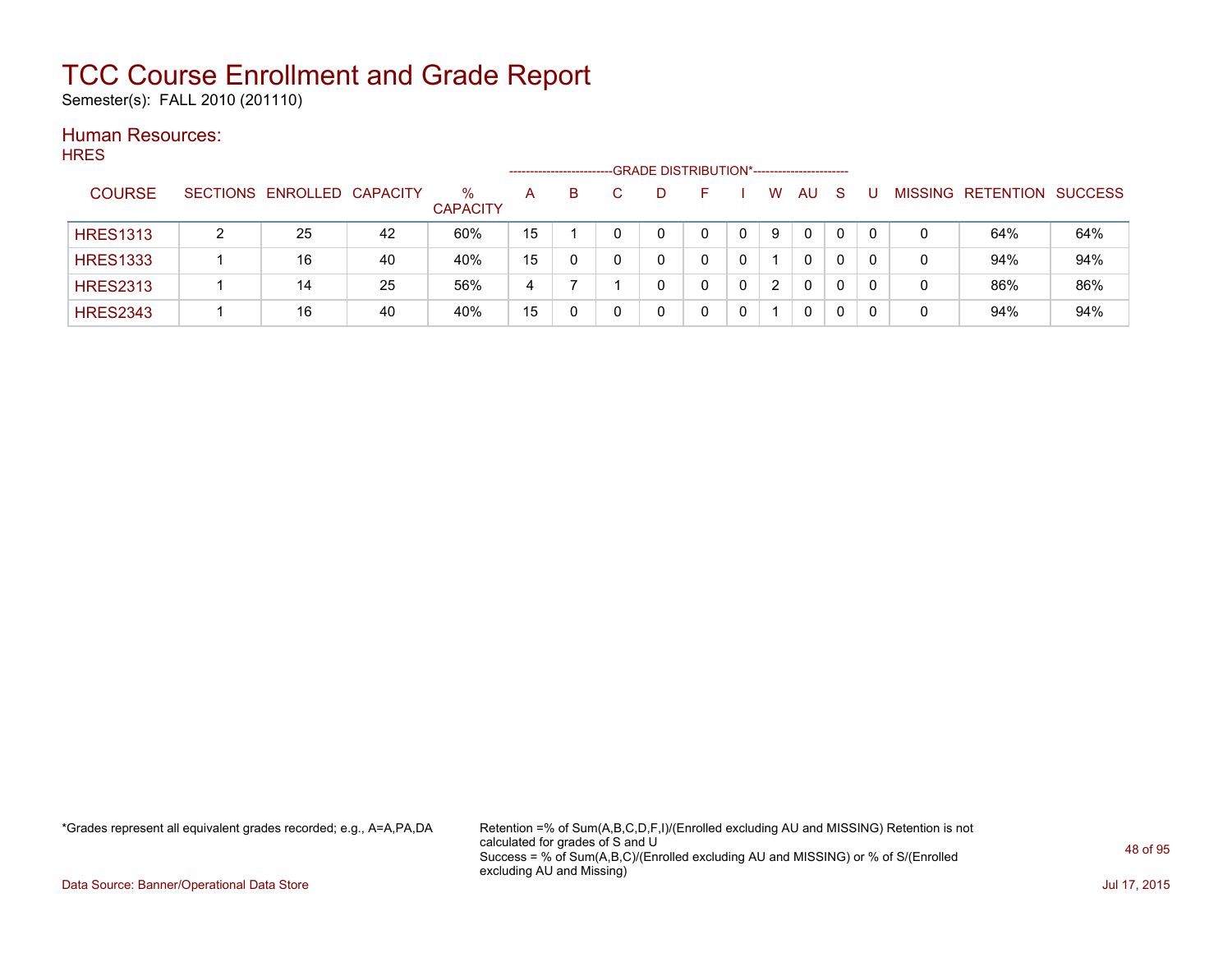Semester(s): FALL 2010 (201110)

### Human Services:

**HSVC** 

| .               |                |                            |                |                                  |              |                |                | -GRADE DISTRIBUTION*---------------------- |   |                |              |              |              |              |                |                                  |      |
|-----------------|----------------|----------------------------|----------------|----------------------------------|--------------|----------------|----------------|--------------------------------------------|---|----------------|--------------|--------------|--------------|--------------|----------------|----------------------------------|------|
| <b>COURSE</b>   |                | SECTIONS ENROLLED CAPACITY |                | $\frac{0}{0}$<br><b>CAPACITY</b> | A            | в              | C              | D                                          | F |                | W            | <b>AU</b>    | S            | U            |                | <b>MISSING RETENTION SUCCESS</b> |      |
| <b>HSVC1021</b> | 3              | 33                         | $\mathbf{0}$   |                                  | 29           | 1              | $\overline{2}$ | 0                                          | 0 | $\mathbf{0}$   | $\mathbf{1}$ | $\mathbf 0$  | $\mathbf{0}$ | $\Omega$     | $\mathbf{0}$   | 97%                              | 97%  |
| <b>HSVC1032</b> | 4              | 42                         | $\mathbf{0}$   |                                  | 37           | 3              | $\overline{2}$ | 0                                          | 0 | $\mathbf{0}$   | $\mathbf{0}$ | $\mathbf{0}$ | $\mathbf{0}$ | $\mathbf{0}$ | $\Omega$       | 100%                             | 100% |
| <b>HSVC1042</b> | 1              | 11                         | $\mathbf{0}$   |                                  | 11           | 0              | 0              | 0                                          | 0 | $\mathbf{0}$   | 0            | $\mathbf{0}$ | $\Omega$     | $\Omega$     | $\mathbf{0}$   | 100%                             | 100% |
| <b>HSVC1113</b> | 4              | 71                         | 120            | 59%                              | 28           | 10             | $\overline{7}$ | 1                                          | 3 | $\mathbf{0}$   | 22           | 0            | 0            | $\Omega$     | $\mathbf{0}$   | 69%                              | 63%  |
| <b>HSVC1213</b> | 3              | 59                         | 85             | 69%                              | 32           | 13             | $\Omega$       | $\Omega$                                   | 0 | $\overline{2}$ | 12           | $\Omega$     | $\mathbf{0}$ | $\Omega$     | 0              | 80%                              | 76%  |
| <b>HSVC1313</b> | 3              | 36                         | 90             | 40%                              | 10           | 8              | 3              | 4                                          | 5 |                | 5            | $\mathbf{0}$ | $\Omega$     | $\Omega$     | 0              | 86%                              | 58%  |
| <b>HSVC1413</b> | $\mathbf{1}$   | 14                         | 20             | 70%                              | 3            | $\overline{2}$ | $\Omega$       | $\mathbf{0}$                               | 0 | $\mathbf{0}$   | 9            | 0            | $\mathbf{0}$ | $\Omega$     | 0              | 36%                              | 36%  |
| <b>HSVC1423</b> | $\mathbf{1}$   | 11                         | 20             | 55%                              | 6            | $\overline{2}$ | 1              | 0                                          | 0 | $\Omega$       | $\Omega$     | $\mathbf{0}$ | $\mathbf{0}$ | $\Omega$     | $\overline{2}$ | 100%                             | 100% |
| <b>HSVC1443</b> | 1              | 1                          | $\mathbf 1$    | 100%                             | $\mathbf{0}$ | $\Omega$       | $\Omega$       | $\Omega$                                   | 0 |                | $\mathbf{0}$ | $\Omega$     | $\Omega$     | $\Omega$     | 0              | 100%                             | 0%   |
| <b>HSVC1453</b> | $\mathbf{1}$   | 1                          | 10             | 10%                              | $\mathbf{0}$ | $\Omega$       | $\Omega$       | $\mathbf{0}$                               | 0 | $\mathbf{0}$   | $\Omega$     | $\mathbf{0}$ | $\Omega$     | $\Omega$     | $\mathbf{1}$   |                                  |      |
| <b>HSVC2003</b> | $\mathbf{1}$   | 11                         | 30             | 37%                              | 3            | 4              | 1              | 0                                          | 0 | $\Omega$       | 3            | $\mathbf{0}$ | $\Omega$     | $\Omega$     | 0              | 73%                              | 73%  |
| <b>HSVC2023</b> | 2              | 41                         | 60             | 68%                              | 16           | 8              | $\overline{2}$ | 3                                          | 1 | $\Omega$       | 11           | $\mathbf{0}$ | $\Omega$     | $\Omega$     | $\mathbf{0}$   | 73%                              | 63%  |
| <b>HSVC2053</b> | $\overline{2}$ | 28                         | 55             | 51%                              | 13           | 9              | 1              | $\Omega$                                   | 0 | $\Omega$       | 5            | $\mathbf{0}$ | $\Omega$     | $\Omega$     | 0              | 82%                              | 82%  |
| <b>HSVC2073</b> | $\mathbf 1$    | 3                          | 30             | 10%                              | 3            | 0              | 0              | 0                                          | 0 | $\Omega$       | $\Omega$     | 0            | $\Omega$     | $\Omega$     | 0              | 100%                             | 100% |
| <b>HSVC2113</b> | 1              | 9                          | 20             | 45%                              | 5            | 3              | $\Omega$       | 0                                          | 0 |                | 0            | $\mathbf{0}$ | $\Omega$     | $\Omega$     | $\mathbf{0}$   | 100%                             | 89%  |
| <b>HSVC2153</b> | 1              | 3                          | $\overline{2}$ | 150%                             | 3            | $\Omega$       | 0              | $\Omega$                                   | 0 | $\Omega$       | $\Omega$     | $\mathbf{0}$ | $\Omega$     | $\Omega$     | 0              | 100%                             | 100% |
| <b>HSVC2433</b> | $\mathbf 1$    | 6                          | 10             | 60%                              | 4            | 0              | 1              | 0                                          | 0 | $\mathbf{0}$   | 1            | 0            | $\Omega$     | $\Omega$     | $\mathbf{0}$   | 83%                              | 83%  |
| <b>HSVC2513</b> | 1              | $\overline{2}$             | 2              | 100%                             | $\mathbf{0}$ |                |                | 0                                          | 0 | $\mathbf{0}$   | 0            | 0            | $\mathbf{0}$ | $\Omega$     | $\mathbf{0}$   | 100%                             | 100% |
| <b>HSVC2701</b> | $\mathbf{1}$   | 8                          | 30             | 27%                              | 6            | 0              | 0              | 0                                          | 0 | $\mathbf{0}$   | 1            | $\mathbf{0}$ | $\mathbf{0}$ | $\mathbf{0}$ | $\mathbf{1}$   | 86%                              | 86%  |
| <b>HSVC2991</b> | $\overline{2}$ | 20                         | 50             | 40%                              | 16           | 1              | 0              | 0                                          | 0 | $\mathbf{0}$   | 3            | $\mathbf{0}$ | $\mathbf{0}$ | $\Omega$     | $\mathbf 0$    | 85%                              | 85%  |

\*Grades represent all equivalent grades recorded; e.g., A=A,PA,DA Retention =% of Sum(A,B,C,D,F,I)/(Enrolled excluding AU and MISSING) Retention is not calculated for grades of S and U Success = % of Sum(A,B,C)/(Enrolled excluding AU and MISSING) or % of S/(Enrolled excluding AU and Missing) Data Source: Banner/Operational Data Store Jul 17, 2015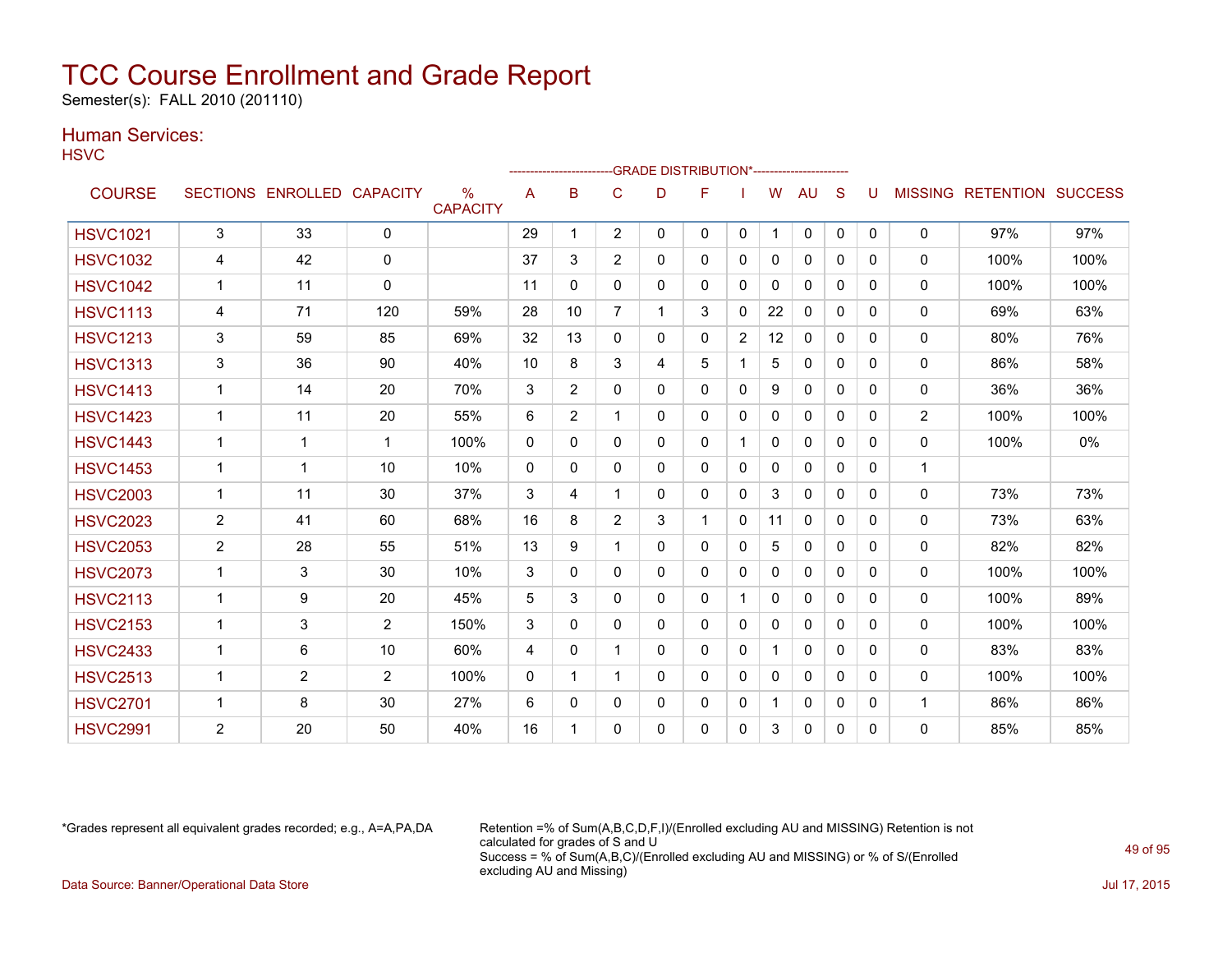Semester(s): FALL 2010 (201110)

### Humanities:

|                 |                 |                   |       |                      |     |     |     |             | --------------------------GRADE DISTRIBUTION*----------------------- |                |     |    |              |          |         |                  |                |
|-----------------|-----------------|-------------------|-------|----------------------|-----|-----|-----|-------------|----------------------------------------------------------------------|----------------|-----|----|--------------|----------|---------|------------------|----------------|
| <b>COURSE</b>   | <b>SECTIONS</b> | ENROLLED CAPACITY |       | %<br><b>CAPACITY</b> | A   | B   | C   | D           | F                                                                    |                | W   | AU | S            |          | MISSING | <b>RETENTION</b> | <b>SUCCESS</b> |
| <b>HUMN2113</b> | 52              | 1,272             | 1,505 | 85%                  | 442 | 270 | 164 | 64          | 133                                                                  | $\overline{2}$ | 196 | 0  | 0            | $\Omega$ |         | 85%              | 69%            |
| <b>HUMN2223</b> | 24              | 457               | 669   | 68%                  | 207 | 89  | 48  | 13          | 24                                                                   | 2              | 74  | 0  | 0            | 0        | 0       | 84%              | 75%            |
| <b>HUMN2323</b> |                 | 25                | 30    | 83%                  | 18  | 2   |     |             | 0                                                                    | $\mathbf{0}$   | 3   | 0  | 0            | 0        | 0       | 88%              | 84%            |
| <b>HUMN2333</b> |                 | 34                | 40    | 85%                  | 4   | 13  | 2   | $\mathbf 0$ | 8                                                                    | $\mathbf{0}$   |     | 0  | $\Omega$     | 0        | 0       | 79%              | 56%            |
| <b>HUMN2443</b> | 4               | 138               | 150   | 92%                  | 39  | 37  | 23  | 6           | 16                                                                   | $\mathbf{0}$   | 17  | 0  | $\mathbf{0}$ | $\Omega$ | 0       | 88%              | 72%            |
| <b>HUMN2553</b> | 3               | 38                | 60    | 63%                  | 13  | 6   | 5   |             | 2                                                                    |                | 10  | 0  | 0            | 0        | 0       | 74%              | 63%            |
| <b>HUMN2613</b> | 1               | 19                | 20    | 95%                  | 8   | 3   | 3   |             | 0                                                                    | $\mathbf{0}$   | 4   | 0  | 0            | $\Omega$ | 0       | 79%              | 74%            |
| <b>HUMN2663</b> | 3               | 87                | 90    | 97%                  | 22  | 21  | 17  |             | 9                                                                    | 0              | 17  | 0  | $\Omega$     | 0        | 0       | 80%              | 69%            |
| <b>HUMN2883</b> | ۰               | 5                 | 20    | 25%                  | 4   | 0   | 0   | 0           |                                                                      | $\mathbf{0}$   | 0   | 0  | 0            | $\Omega$ | 0       | 100%             | 80%            |

\*Grades represent all equivalent grades recorded; e.g., A=A,PA,DA Retention =% of Sum(A,B,C,D,F,I)/(Enrolled excluding AU and MISSING) Retention is not calculated for grades of S and U Success = % of Sum(A,B,C)/(Enrolled excluding AU and MISSING) or % of S/(Enrolled excluding AU and Missing)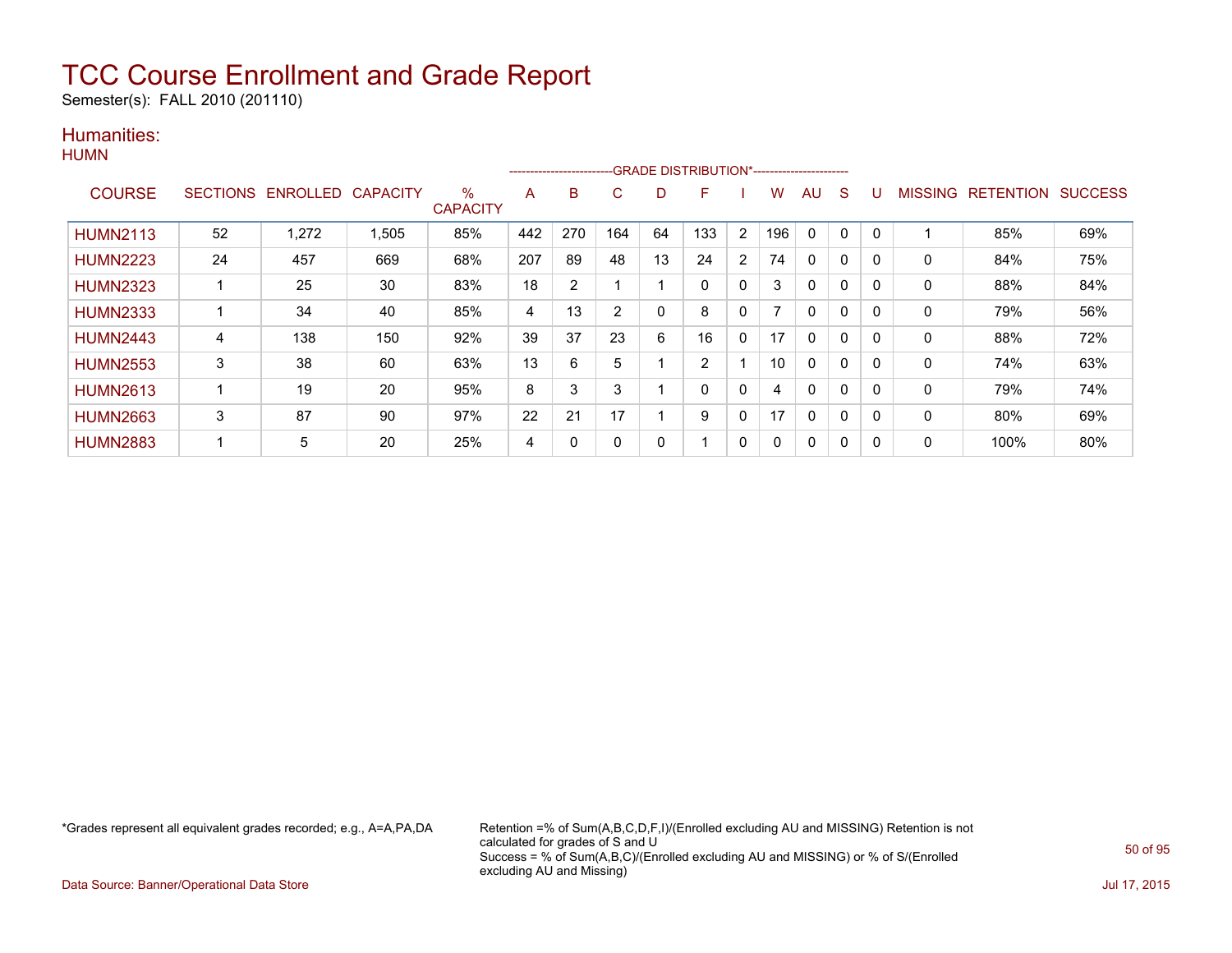Semester(s): FALL 2010 (201110)

### Independent Study:

INDP

|                 |                            |                      |        | -------------------------- | -GRADE DISTRIBUTION*----------------------- |  |    |      |  |                           |      |
|-----------------|----------------------------|----------------------|--------|----------------------------|---------------------------------------------|--|----|------|--|---------------------------|------|
| <b>COURSE</b>   | SECTIONS ENROLLED CAPACITY | %<br><b>CAPACITY</b> | A      | в                          |                                             |  | W. | - AU |  | MISSING RETENTION SUCCESS |      |
| <b>INDP2991</b> |                            | 100%                 |        |                            |                                             |  |    |      |  | 100%                      | 100% |
| <b>INDP2993</b> |                            | 300%                 | $\sim$ |                            |                                             |  |    |      |  | 100%                      | 100% |

\*Grades represent all equivalent grades recorded; e.g., A=A,PA,DA Retention =% of Sum(A,B,C,D,F,I)/(Enrolled excluding AU and MISSING) Retention is not calculated for grades of S and U Success = % of Sum(A,B,C)/(Enrolled excluding AU and MISSING) or % of S/(Enrolled excluding AU and Missing)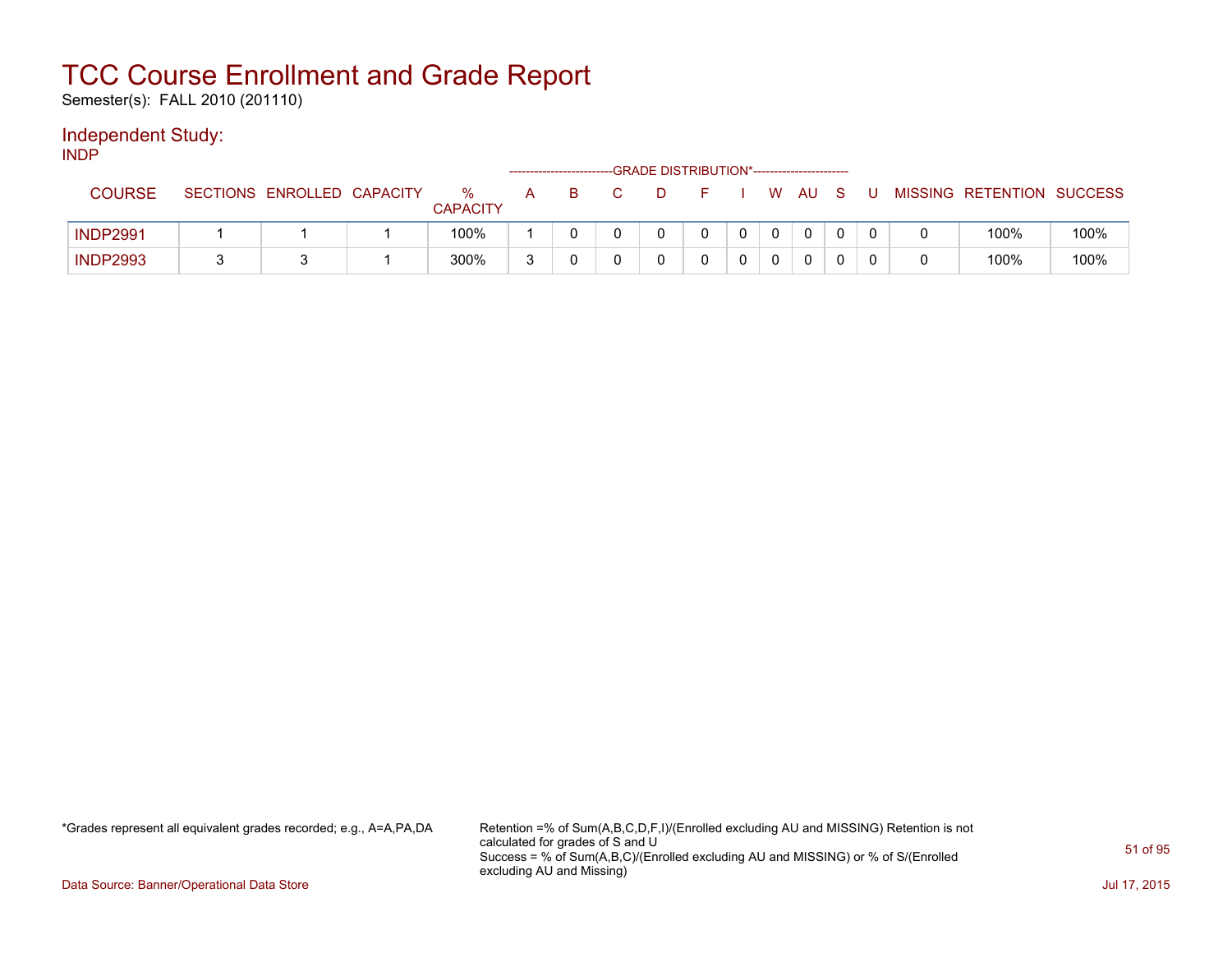Semester(s): FALL 2010 (201110)

### Interpreter Education:

INED

|                 |                 |          |                 |                         |                |    |   |                | -----------------------GRADE DISTRIBUTION*----------------------- |              |                          |              |          |              |                |                  |                |
|-----------------|-----------------|----------|-----------------|-------------------------|----------------|----|---|----------------|-------------------------------------------------------------------|--------------|--------------------------|--------------|----------|--------------|----------------|------------------|----------------|
| <b>COURSE</b>   | <b>SECTIONS</b> | ENROLLED | <b>CAPACITY</b> | $\%$<br><b>CAPACITY</b> | A              | B  | С | D              | F                                                                 |              | w                        | AU           | S        |              | <b>MISSING</b> | <b>RETENTION</b> | <b>SUCCESS</b> |
| <b>INED1363</b> | 7               | 84       | 105             | 80%                     | 26             | 20 | 8 | 5              | 14                                                                | $\mathbf{0}$ | 10                       |              | $\Omega$ | $\mathbf{0}$ | 0              | 88%              | 65%            |
| <b>INED1373</b> | 3               | 31       | 45              | 69%                     | 9              | 5  | 3 | 2              | 3                                                                 | 0            | $\overline{\phantom{a}}$ | 2            | $\Omega$ | 0            | 0              | 76%              | 59%            |
| <b>INED1413</b> |                 | 11       | 15              | 73%                     | 4              | 2  |   |                |                                                                   | 0            | 3                        | $\mathbf{0}$ | 0        | 0            | 0              | 73%              | 55%            |
| <b>INED1423</b> | $\overline{2}$  | 17       | 30              | 57%                     | 5              | 2  | 2 | $\overline{2}$ | 4                                                                 | 0            | $\overline{2}$           | $\Omega$     | 0        | 0            | 0              | 88%              | 53%            |
| <b>INED2213</b> | $\overline{2}$  | 18       | 30              | 60%                     | 4              |    | 3 |                | $\overline{ }$                                                    | $\Omega$     | $\overline{2}$           | $\Omega$     | 0        | $\Omega$     | 0              | 89%              | 78%            |
| <b>INED2393</b> |                 | 16       | 15              | 107%                    | 5              | 5  | 3 |                |                                                                   | 0            |                          | $\Omega$     | 0        | 0            | 0              | 94%              | 81%            |
| <b>INED2414</b> | $\overline{2}$  | 21       | 30              | 70%                     | 4              | 5  | 3 | 3              | 0                                                                 | 0            | $\overline{2}$           | 4            | 0        | $\Omega$     | 0              | 88%              | 71%            |
| <b>INED2613</b> |                 | 10       | 15              | 67%                     | $\overline{ }$ | 2  |   | 0              | 0                                                                 | 0            | 0                        | $\mathbf{0}$ | 0        | $\Omega$     | 0              | 100%             | 100%           |
| <b>INED2643</b> |                 | 10       | 15              | 67%                     | 8              |    |   | 0              | 0                                                                 |              | 0                        | $\Omega$     | 0        | 0            | 0              | 100%             | 90%            |

\*Grades represent all equivalent grades recorded; e.g., A=A,PA,DA Retention =% of Sum(A,B,C,D,F,I)/(Enrolled excluding AU and MISSING) Retention is not calculated for grades of S and U Success = % of Sum(A,B,C)/(Enrolled excluding AU and MISSING) or % of S/(Enrolled excluding AU and Missing)

Data Source: Banner/Operational Data Store Jul 17, 2015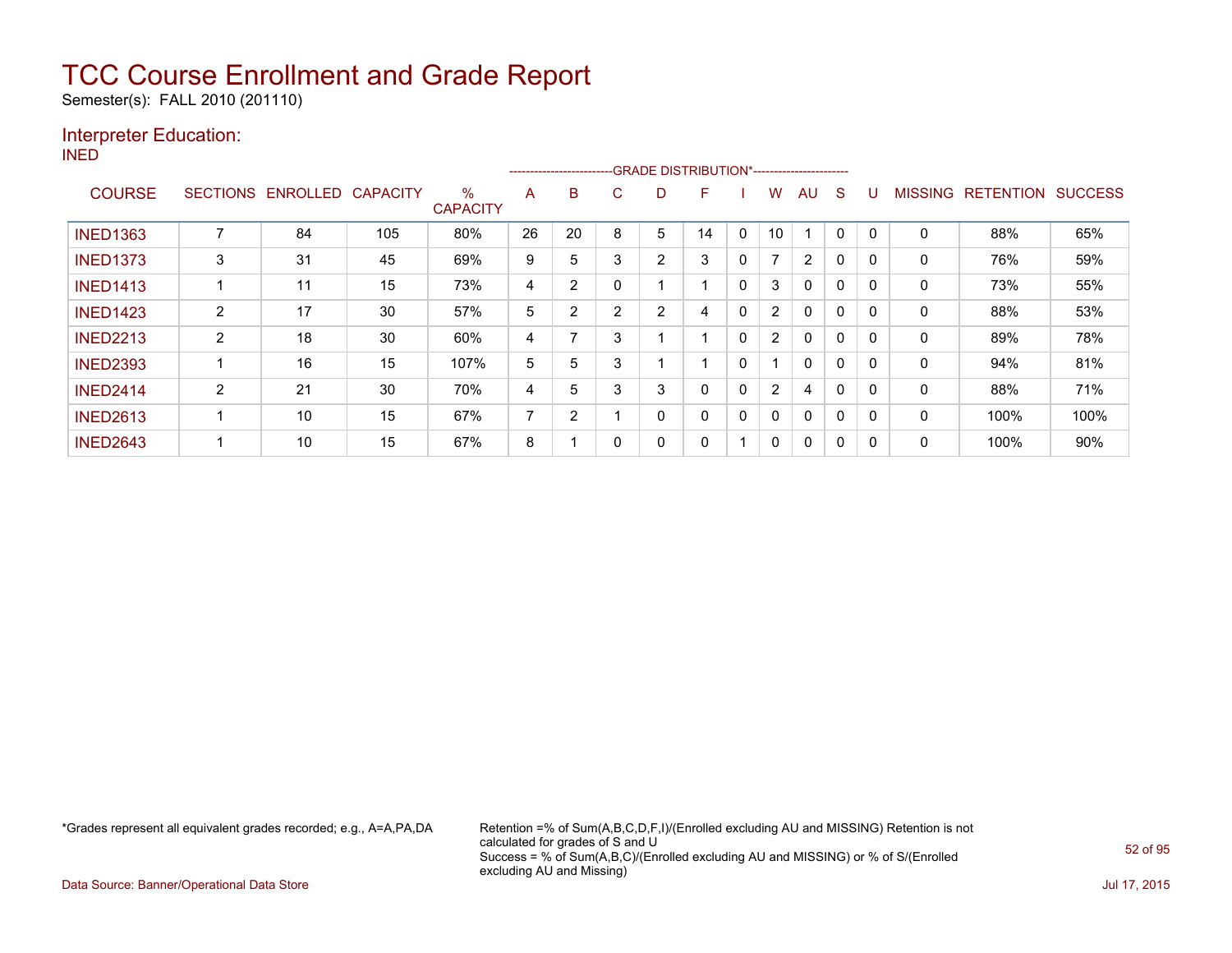Semester(s): FALL 2010 (201110)

### Interior Design:

INTD

|                 |                |                   |                 |                         |    | --------------------- |                | -GRADE DISTRIBUTION*---------------------- |   |              |                |              |              |          |                |                  |                |
|-----------------|----------------|-------------------|-----------------|-------------------------|----|-----------------------|----------------|--------------------------------------------|---|--------------|----------------|--------------|--------------|----------|----------------|------------------|----------------|
| <b>COURSE</b>   |                | SECTIONS ENROLLED | <b>CAPACITY</b> | $\%$<br><b>CAPACITY</b> | A  | B                     | C              | D                                          | F |              | W              | AU           | S            |          | <b>MISSING</b> | <b>RETENTION</b> | <b>SUCCESS</b> |
| <b>INTD1313</b> | 2              | 39                | 40              | 98%                     | 19 | 11                    |                |                                            |   | $\mathbf{0}$ | 6              |              | 0            | 0        | 0              | 84%              | 79%            |
| <b>INTD1333</b> | $\overline{2}$ | 13                | 23              | 57%                     | 5  | 4                     | $\overline{2}$ |                                            | 0 | 0            |                | 0            | $\Omega$     |          | 0              | 92%              | 85%            |
| <b>INTD1343</b> |                | 15                | 15              | 100%                    | 11 |                       |                | 0                                          | 0 | 0            | $\overline{2}$ | $\mathbf{0}$ | 0            | $\Omega$ | 0              | 87%              | 87%            |
| <b>INTD1353</b> |                | 14                | 15              | 93%                     | 10 | 3                     |                |                                            | 0 | 0            | 0              | $\mathbf{0}$ | $\mathbf{0}$ | $\Omega$ | 0              | 100%             | 93%            |
| <b>INTD1373</b> |                | 10                | 15              | 67%                     | 7  | 3                     | O              | 0                                          | 0 | 0            | $\mathbf{0}$   | $\mathbf{0}$ | 0            | $\Omega$ | $\mathbf{0}$   | 100%             | 100%           |
| <b>INTD1413</b> |                | 20                | 20              | 100%                    | 11 | 3                     |                |                                            |   | 0            | 4              | $\mathbf{0}$ | $\Omega$     | $\Omega$ | 0              | 80%              | 70%            |
| <b>INTD2313</b> |                | 16                | 20              | 80%                     | 3  | 8                     | $\overline{2}$ | 0                                          | 3 | $\mathbf{0}$ | 0              | 0            | 0            | 0        | 0              | 100%             | 81%            |
| <b>INTD2323</b> |                | 13                | 15              | 87%                     | 6  | 5                     |                | 0                                          |   | 0            | 0              | $\mathbf{0}$ | 0            | $\Omega$ | 0              | 100%             | 92%            |
| <b>INTD2343</b> |                | -1                | 20              | 5%                      |    | $\Omega$              |                | 0                                          | 0 | $\mathbf{0}$ | 0              | $\mathbf{0}$ | $\mathbf{0}$ | $\Omega$ | 0              | 100%             | 100%           |
| <b>INTD2383</b> | $\overline{2}$ | 14                | 30              | 47%                     | 8  | 5                     |                | 0                                          |   | 0            | 0              | $\mathbf{0}$ | $\Omega$     | $\Omega$ | 0              | 100%             | 93%            |
| <b>INTD2403</b> |                | 8                 | 20              | 40%                     | 8  | 0                     |                | 0                                          | 0 | 0            | 0              | $\mathbf{0}$ | 0            | $\Omega$ | 0              | 100%             | 100%           |

\*Grades represent all equivalent grades recorded; e.g., A=A,PA,DA Retention =% of Sum(A,B,C,D,F,I)/(Enrolled excluding AU and MISSING) Retention is not calculated for grades of S and U Success = % of Sum(A,B,C)/(Enrolled excluding AU and MISSING) or % of S/(Enrolled excluding AU and Missing)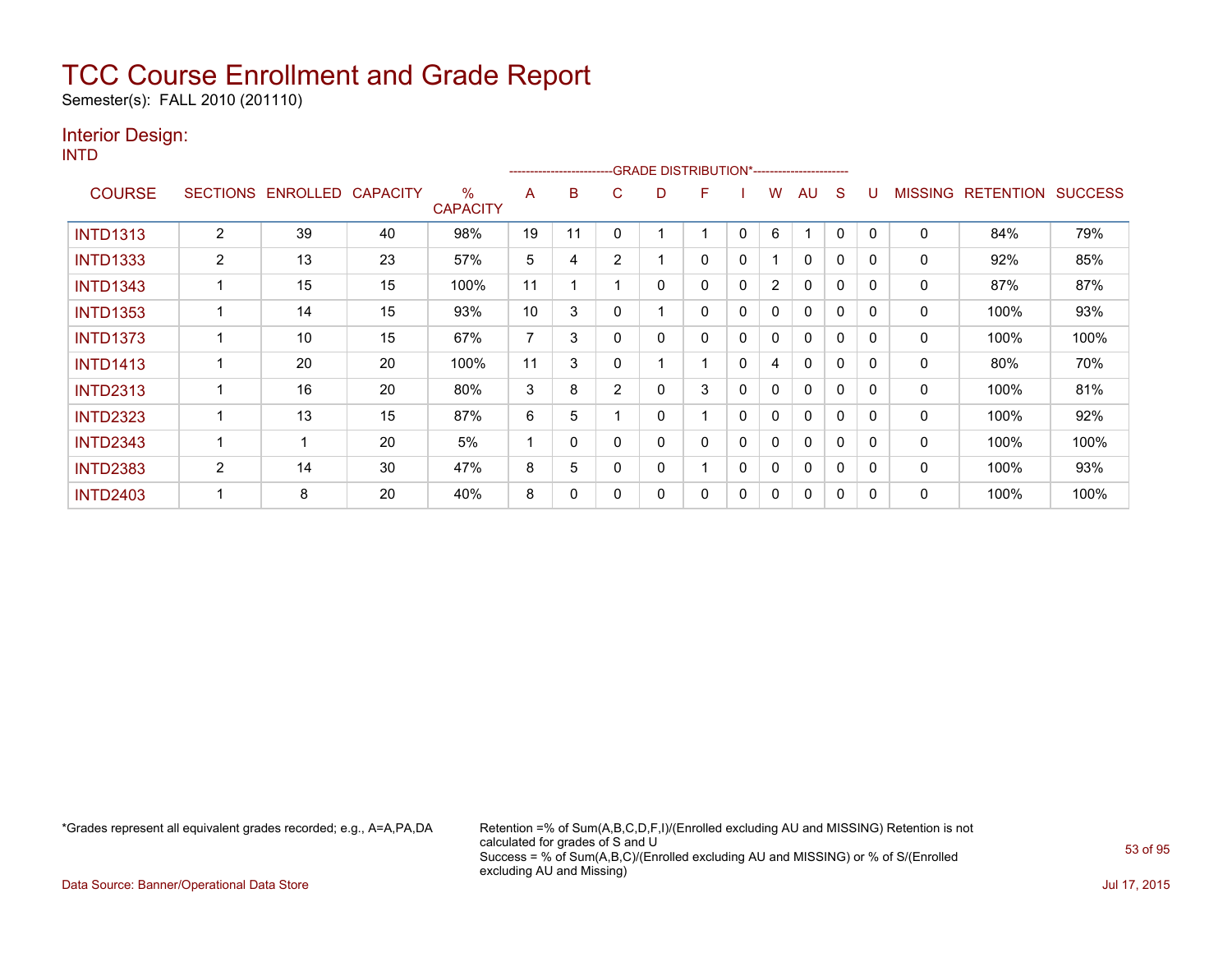Semester(s): FALL 2010 (201110)

### Italian:

|                 |   |                            |    |                         |             | --------------------- |   | -GRADE DISTRIBUTION*---------------------- |   |   |                |              |              |   |                   |                |
|-----------------|---|----------------------------|----|-------------------------|-------------|-----------------------|---|--------------------------------------------|---|---|----------------|--------------|--------------|---|-------------------|----------------|
| <b>COURSE</b>   |   | SECTIONS ENROLLED CAPACITY |    | $\%$<br><b>CAPACITY</b> | A           | B                     | D | н.                                         |   | w | AU.            | <sub>S</sub> |              |   | MISSING RETENTION | <b>SUCCESS</b> |
| <b>ITAL1001</b> |   |                            | 20 | 5%                      | $\mathbf 0$ |                       |   | 0                                          |   | 0 | $\mathbf{0}$   | $\Omega$     | $\mathbf{0}$ |   |                   |                |
| <b>ITAL1103</b> | 3 | 15                         | 35 | 43%                     |             | 6                     |   |                                            |   | 0 | $\mathbf{0}$   | 0            | 0            | 0 | 100%              | 100%           |
| <b>ITAL1213</b> |   | 12                         | 15 | 80%                     | 3           | 3                     | ົ | 0                                          |   |   | 3              | 0            | 0            | 0 | 89%               | 67%            |
| <b>ITAL1313</b> | ົ | 10                         | 55 | 18%                     | 3           |                       |   | 0                                          | 0 |   | 4              | 0            | 0            | 0 | 83%               | 67%            |
| <b>ITAL2263</b> |   | 9                          | 15 | 60%                     |             |                       |   | 0                                          |   | 0 | $\overline{2}$ | 0            |              | 0 | 100%              | 100%           |

\*Grades represent all equivalent grades recorded; e.g., A=A,PA,DA Retention =% of Sum(A,B,C,D,F,I)/(Enrolled excluding AU and MISSING) Retention is not calculated for grades of S and U Success = % of Sum(A,B,C)/(Enrolled excluding AU and MISSING) or % of S/(Enrolled excluding AU and Missing)

Data Source: Banner/Operational Data Store Jul 17, 2015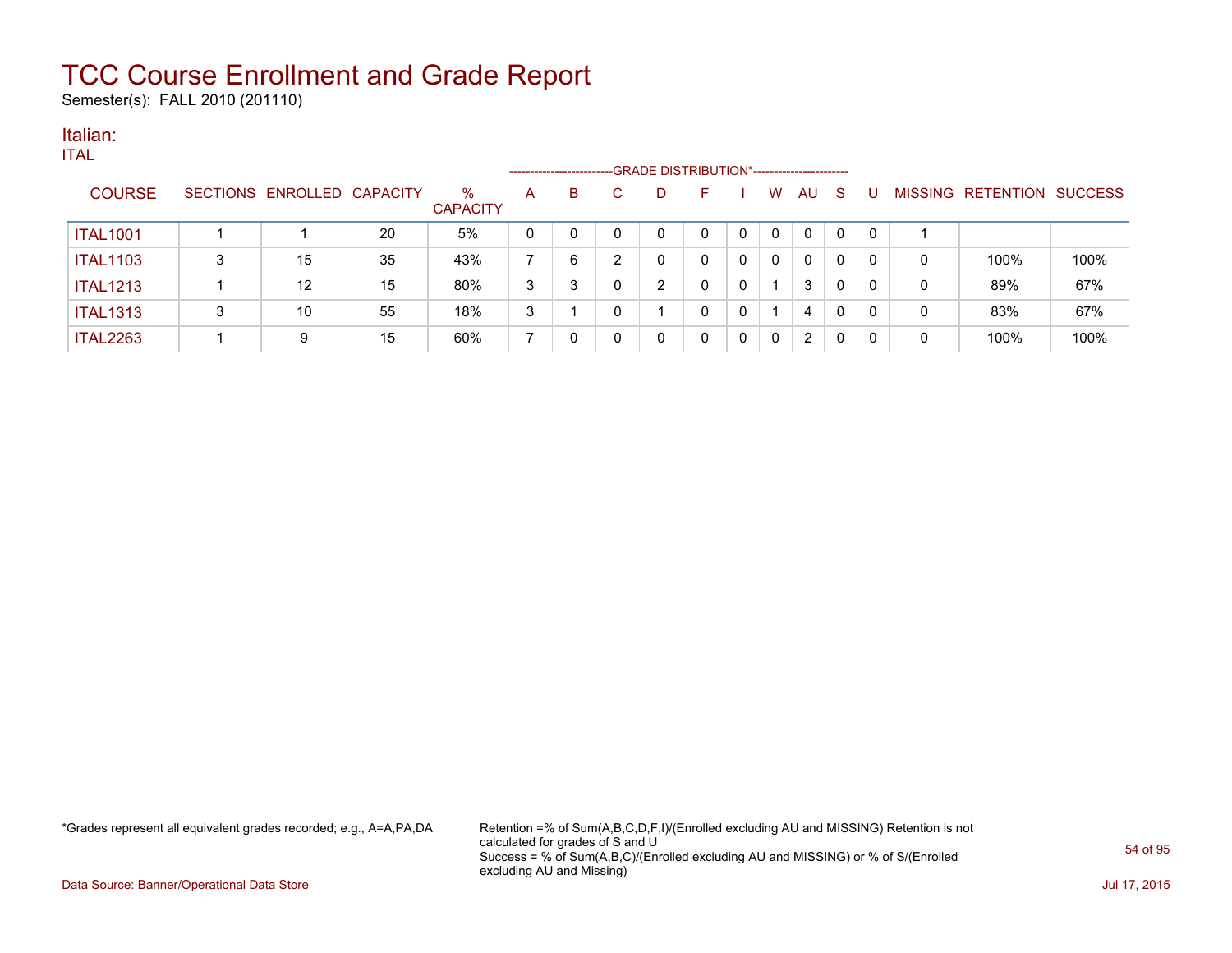Semester(s): FALL 2010 (201110)

### Information Tech Convergence: **ITCV**

|                 |                            |    |                         |    |    |    | -GRADE DISTRIBUTION*----------------------- |          |              |              |  |                           |      |
|-----------------|----------------------------|----|-------------------------|----|----|----|---------------------------------------------|----------|--------------|--------------|--|---------------------------|------|
| <b>COURSE</b>   | SECTIONS ENROLLED CAPACITY |    | $\%$<br><b>CAPACITY</b> | A  | B. | D. | н.                                          | W        | AU           | <sub>S</sub> |  | MISSING RETENTION SUCCESS |      |
| <b>ITCV2023</b> | 10                         | 16 | 62%                     |    |    |    |                                             | $\Omega$ | $\mathbf{0}$ |              |  | 100%                      | 70%  |
| <b>ITCV2063</b> | 27                         | 16 | 169%                    | 19 |    |    |                                             | 3        | 0            |              |  | 89%                       | 85%  |
| <b>ITCV2203</b> |                            | 20 | 55%                     |    |    |    |                                             | 0        | $\Omega$     |              |  | 100%                      | 100% |

\*Grades represent all equivalent grades recorded; e.g., A=A,PA,DA Retention =% of Sum(A,B,C,D,F,I)/(Enrolled excluding AU and MISSING) Retention is not calculated for grades of S and U Success = % of Sum(A,B,C)/(Enrolled excluding AU and MISSING) or % of S/(Enrolled excluding AU and Missing)

Data Source: Banner/Operational Data Store Jul 17, 2015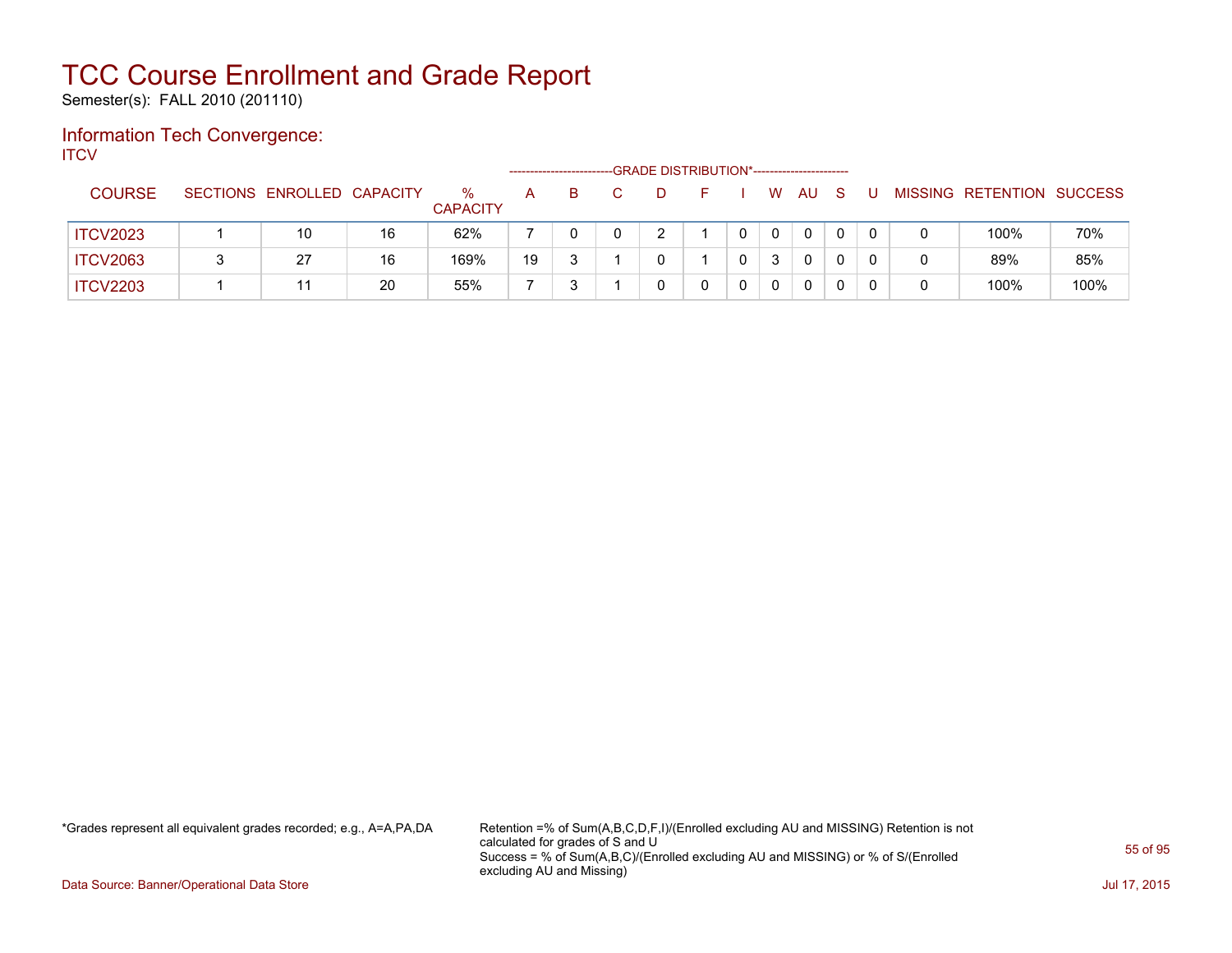Semester(s): FALL 2010 (201110)

### Japanese:

**JAPN** 

|                 |   |                            |    |                         |    |    |   |                | ------------------------GRADE DISTRIBUTION*----------------------- |   |                |          |          |          |   |                                  |     |
|-----------------|---|----------------------------|----|-------------------------|----|----|---|----------------|--------------------------------------------------------------------|---|----------------|----------|----------|----------|---|----------------------------------|-----|
| <b>COURSE</b>   |   | SECTIONS ENROLLED CAPACITY |    | $\%$<br><b>CAPACITY</b> | A  | B  | C | D              |                                                                    |   | w              | AU       | -S       |          |   | <b>MISSING RETENTION SUCCESS</b> |     |
| <b>JAPN1001</b> |   | 10                         | 15 | 67%                     | 8  |    |   | 0              |                                                                    | 0 | $\overline{2}$ | $\Omega$ |          | $\Omega$ | 0 | 80%                              | 80% |
| <b>JAPN1103</b> | 4 | 53                         | 65 | 82%                     | 22 | 8  | 5 | $\overline{2}$ |                                                                    |   | 8              |          | 0        | $\Omega$ | 0 | 85%                              | 67% |
| <b>JAPN1213</b> |   | 11                         | 20 | 55%                     | 6  |    | ົ |                | $\Omega$                                                           | 0 | $\overline{2}$ | $\Omega$ | 0        | 0        | 0 | 82%                              | 82% |
| <b>JAPN1313</b> | ົ | 15                         | 25 | 60%                     | 3  |    |   | 0              | 4                                                                  |   | 3              | $\Omega$ | $\Omega$ | $\Omega$ | 0 | 80%                              | 53% |
| <b>JAPN2113</b> | 2 | 17                         | 25 | 68%                     | 8  | C. | ົ | 3              | $\Omega$                                                           |   |                | $\Omega$ | 0        | 0        | 0 | 94%                              | 71% |
| <b>JAPN2993</b> |   | 11                         | 11 | 100%                    | 6  |    |   | 0              | $\mathbf{0}$                                                       | 0 | $\overline{2}$ | $\Omega$ | $\Omega$ | $\Omega$ | 0 | 82%                              | 82% |

\*Grades represent all equivalent grades recorded; e.g., A=A,PA,DA Retention =% of Sum(A,B,C,D,F,I)/(Enrolled excluding AU and MISSING) Retention is not calculated for grades of S and U Success = % of Sum(A,B,C)/(Enrolled excluding AU and MISSING) or % of S/(Enrolled excluding AU and Missing)

Data Source: Banner/Operational Data Store Jul 17, 2015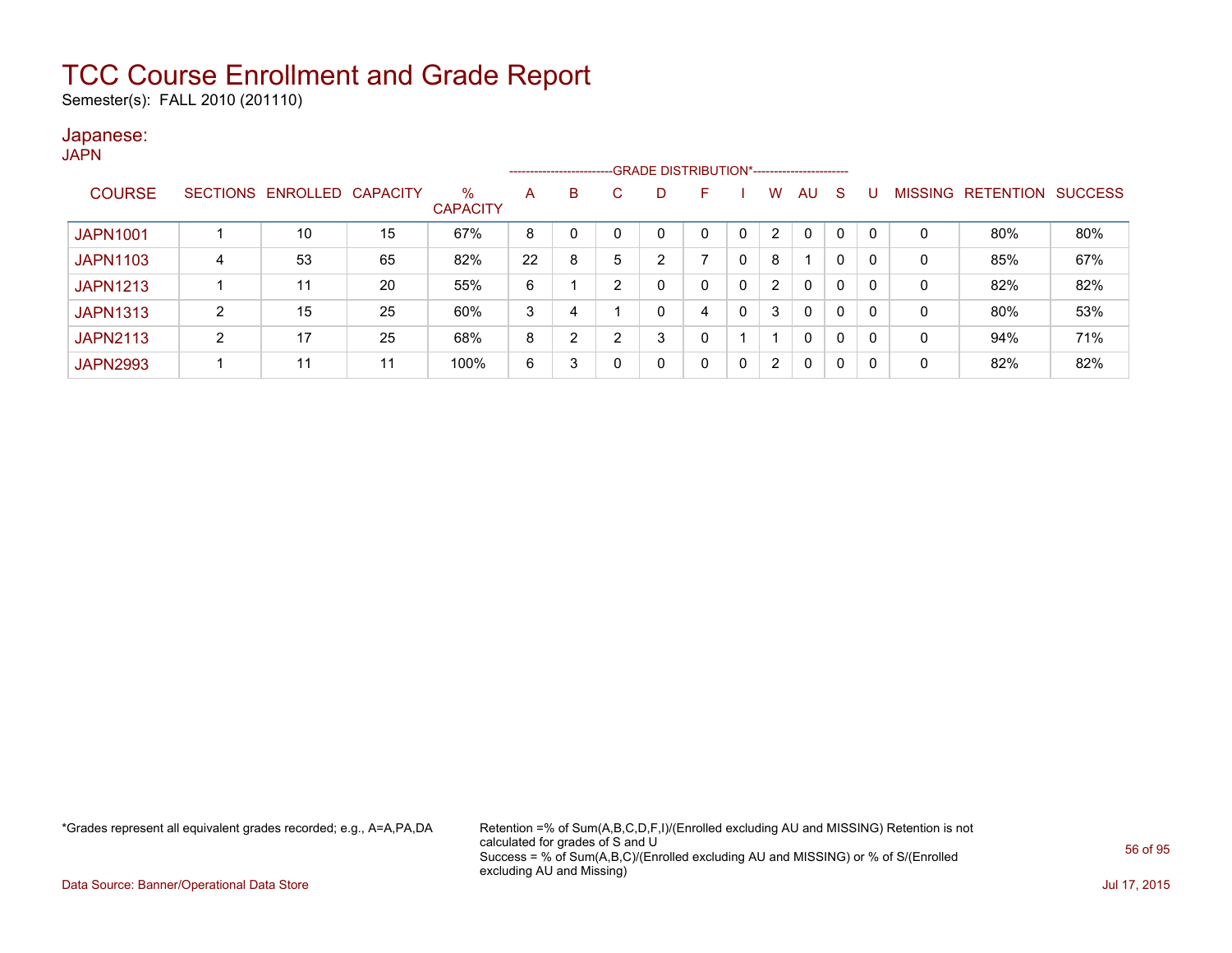Semester(s): FALL 2010 (201110)

### Journalism Mass Communications: JRMC

|                 |                 |                   |    |                                  |    |                |                |                | <b>GRADE DISTRIBUTION*-----------------------</b> |             |                |              |   |              |                |                  |                |
|-----------------|-----------------|-------------------|----|----------------------------------|----|----------------|----------------|----------------|---------------------------------------------------|-------------|----------------|--------------|---|--------------|----------------|------------------|----------------|
| <b>COURSE</b>   | <b>SECTIONS</b> | ENROLLED CAPACITY |    | $\frac{0}{0}$<br><b>CAPACITY</b> | A  | в              | C              | D              | F                                                 |             | W              | AU           | S |              | <b>MISSING</b> | <b>RETENTION</b> | <b>SUCCESS</b> |
| <b>JRMC1013</b> | 3               | 63                | 85 | 74%                              | 17 | 13             | 11             | $\overline{7}$ | 6                                                 | $\Omega$    | 9              | $\mathbf{0}$ | 0 | $\mathbf{0}$ | 0              | 86%              | 65%            |
| <b>JRMC1103</b> | 1               | 15                | 15 | 100%                             | 5  | 3              | 6              | 0              |                                                   | 0           | 0              | 0            | 0 | 0            | 0              | 100%             | 93%            |
| <b>JRMC1113</b> | 2               | 16                | 30 | 53%                              | 5  | 7              | $\overline{2}$ | 0              | 0                                                 | 0           | $\overline{2}$ | $\mathbf{0}$ | 0 | $\Omega$     | 0              | 88%              | 88%            |
| <b>JRMC1123</b> |                 | 9                 | 15 | 60%                              | 2  | 3              | 0              | 0              | 0                                                 | 0           | 4              | 0            | 0 | 0            | 0              | 56%              | 56%            |
| <b>JRMC1613</b> |                 | $\overline{7}$    | 8  | 88%                              | 2  |                |                |                | 0                                                 | 0           | 2              | 0            | 0 | 0            | 0              | 71%              | 57%            |
| <b>JRMC2013</b> |                 | 15                | 20 | 75%                              | 5  | $\overline{2}$ | 3              | 0              |                                                   | 0           | 4              | 0            | 0 | 0            | 0              | 73%              | 67%            |
| <b>JRMC2173</b> |                 | 6                 | 15 | 40%                              | 2  | 3              | 0              | 0              | 0                                                 | 0           |                | $\mathbf{0}$ | 0 | 0            | 0              | 83%              | 83%            |
| <b>JRMC2183</b> | $\overline{2}$  | 22                | 35 | 63%                              | 6  | 6              | $\overline{2}$ |                |                                                   | 0           | 6              | 0            | 0 | 0            | 0              | 73%              | 64%            |
| <b>JRMC2263</b> | 1               | 6                 | 5  | 120%                             | 3  | $\overline{2}$ | $\mathbf{0}$   | 0              | 0                                                 | 0           | 0              | 1            | 0 | 0            | 0              | 100%             | 100%           |
| <b>JRMC2433</b> |                 | 6                 | 15 | 40%                              | 2  | 3              | 0              | 0              | 0                                                 | 0           |                | 0            | 0 | 0            | 0              | 83%              | 83%            |
| <b>JRMC2513</b> |                 | $\overline{2}$    | 20 | 10%                              | 2  | 0              | 0              | 0              | 0                                                 | 0           | 0              | 0            | 0 | 0            | 0              | 100%             | 100%           |
| <b>JRMC2573</b> | 2               | 9                 | 22 | 41%                              | 3  | 3              | $\mathbf{0}$   | 0              |                                                   | $\mathbf 0$ | $\overline{2}$ | 0            | 0 | 0            | 0              | 78%              | 67%            |
| <b>JRMC2853</b> | 3               | 10                | 17 | 59%                              | 3  | $\overline{2}$ | 0              | 0              |                                                   | 0           |                | $\mathbf{0}$ | 0 | $\mathbf{0}$ | 3              | 86%              | 71%            |
| <b>JRMC2973</b> |                 | $\overline{2}$    | 20 | 10%                              |    |                | 0              | 0              | 0                                                 | 0           | 0              | 0            | 0 | 0            | 0              | 100%             | 100%           |
| <b>JRMC2991</b> |                 | 1                 | 1  | 100%                             | 1  | $\mathbf{0}$   | 0              | 0              | 0                                                 | 0           | 0              | 0            | 0 | 0            | 0              | 100%             | 100%           |

\*Grades represent all equivalent grades recorded; e.g., A=A,PA,DA Retention =% of Sum(A,B,C,D,F,I)/(Enrolled excluding AU and MISSING) Retention is not calculated for grades of S and U Success = % of Sum(A,B,C)/(Enrolled excluding AU and MISSING) or % of S/(Enrolled excluding AU and Missing)

Data Source: Banner/Operational Data Store Jul 17, 2015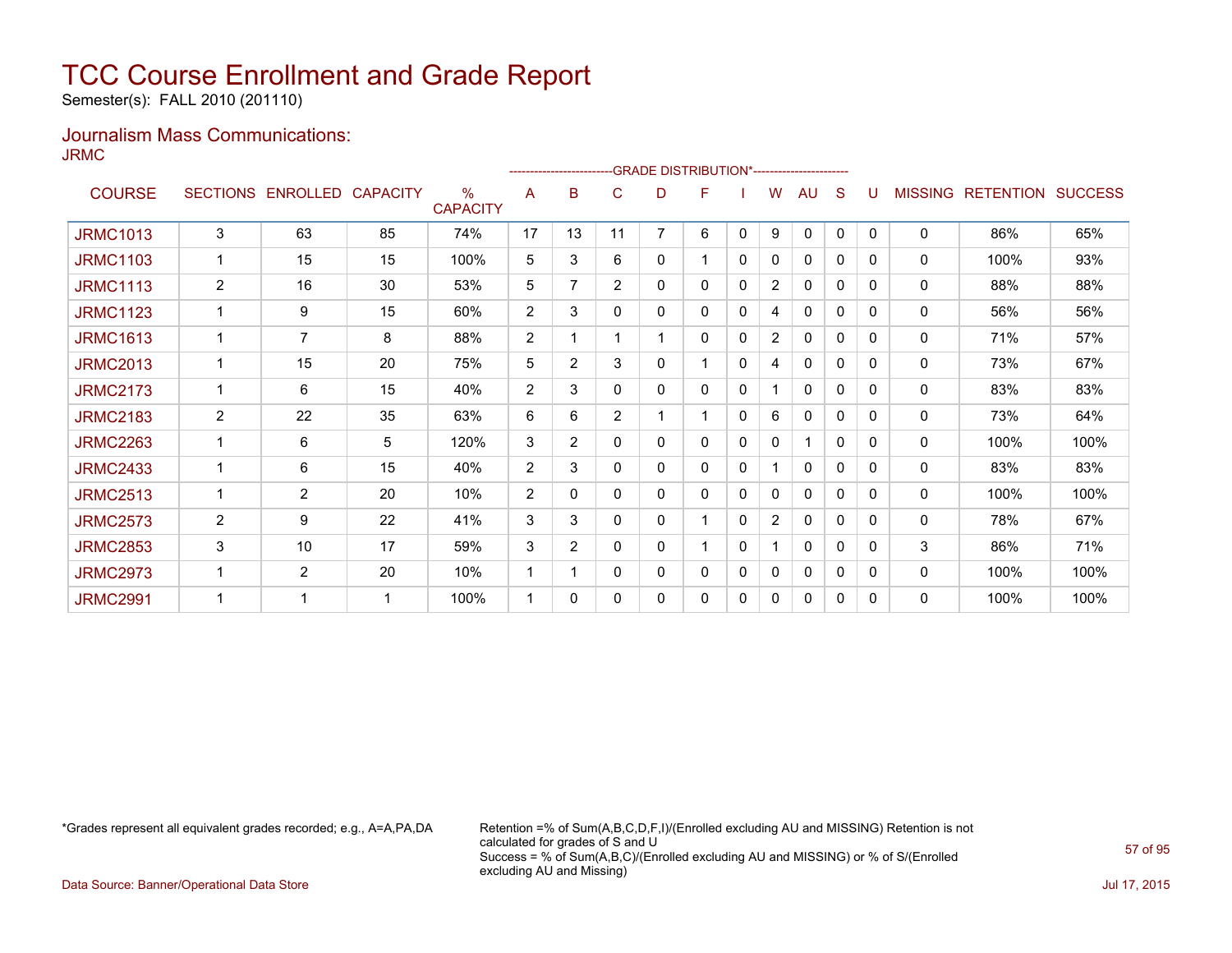Semester(s): FALL 2010 (201110)

### Latin:

| -----<br><b>LATN</b> |                            |    |                      |    | ------------------------ |                | -GRADE DISTRIBUTION*----------------------- |          |                |   |                |          |    |   |                           |     |
|----------------------|----------------------------|----|----------------------|----|--------------------------|----------------|---------------------------------------------|----------|----------------|---|----------------|----------|----|---|---------------------------|-----|
| <b>COURSE</b>        | SECTIONS ENROLLED CAPACITY |    | %<br><b>CAPACITY</b> | A  | B.                       | $\overline{C}$ | $\Box$                                      | FIWAUS   |                |   |                |          | -U |   | MISSING RETENTION SUCCESS |     |
| <b>LATN1103</b>      | 24                         | 26 | 92%                  | 14 |                          |                |                                             | $\Omega$ | 0 <sup>1</sup> | 6 | $\overline{0}$ | $\Omega$ |    |   | 75%                       | 75% |
| <b>LATN1213</b>      | 15                         | 25 | 60%                  | 8  | 4                        |                |                                             |          |                |   | $\mathbf{0}$   |          |    | 0 | 80%                       | 80% |

\*Grades represent all equivalent grades recorded; e.g., A=A,PA,DA Retention =% of Sum(A,B,C,D,F,I)/(Enrolled excluding AU and MISSING) Retention is not calculated for grades of S and U Success = % of Sum(A,B,C)/(Enrolled excluding AU and MISSING) or % of S/(Enrolled excluding AU and Missing)

Data Source: Banner/Operational Data Store Jul 17, 2015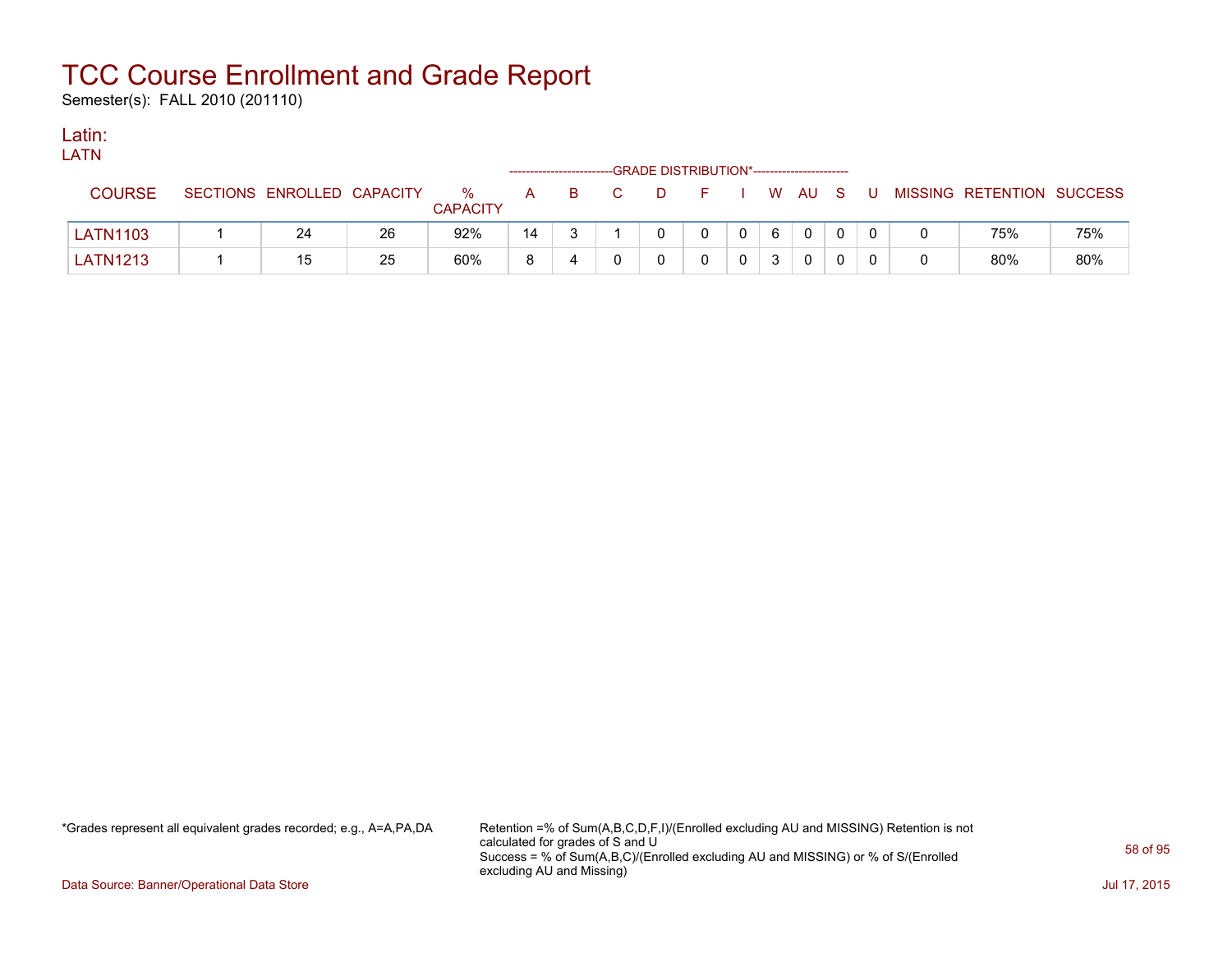Semester(s): FALL 2010 (201110)

### Mathematics:

MATH

|                 |                |                            |       |                         |                |     |              | -GRADE DISTRIBUTION*----------------------- |                |                |                |                |              |              |              |                           |      |
|-----------------|----------------|----------------------------|-------|-------------------------|----------------|-----|--------------|---------------------------------------------|----------------|----------------|----------------|----------------|--------------|--------------|--------------|---------------------------|------|
| <b>COURSE</b>   |                | SECTIONS ENROLLED CAPACITY |       | $\%$<br><b>CAPACITY</b> | A              | B   | $\mathsf{C}$ | D                                           | F              |                | W              | <b>AU</b>      | S            | U            |              | MISSING RETENTION SUCCESS |      |
| <b>MATH0003</b> | 67             | 1.306                      | 1.385 | 94%                     | 235            | 233 | 191          | 105                                         | 213            | 4              | 321            | 4              | $\mathbf{0}$ | $\mathbf{0}$ | 0            | 75%                       | 51%  |
| <b>MATH0013</b> | 56             | 1.110                      | 1,194 | 93%                     | 190            | 211 | 166          | 84                                          | 196            | $\mathbf{0}$   | 262            | $\mathbf{1}$   | $\Omega$     | $\Omega$     | $\Omega$     | 76%                       | 51%  |
| <b>MATH0055</b> | 19             | 407                        | 423   | 96%                     | 85             | 59  | 69           | 31                                          | 95             | 3              | 65             | 0              | $\mathbf{0}$ | $\mathbf{0}$ | 0            | 84%                       | 52%  |
| <b>MATH0095</b> | 1              | 13                         | 20    | 65%                     | 5              | 3   | $\Omega$     | $\Omega$                                    | $\mathbf{0}$   | $\overline{2}$ | 3              | 0              | $\mathbf{0}$ | 0            | 0            | 77%                       | 62%  |
| <b>MATH0105</b> | 34             | 680                        | 725   | 94%                     | 100            | 144 | 118          | 52                                          | 117            | $\mathbf{0}$   | 146            | 3              | $\mathbf{0}$ | 0            | 0            | 78%                       | 53%  |
| <b>MATH0123</b> | 57             | 1,020                      | 1,230 | 83%                     | 139            | 161 | 191          | 89                                          | 188            | 3              | 246            | 3              | $\Omega$     | $\Omega$     | 0            | 76%                       | 48%  |
| <b>MATH0803</b> | $\mathbf{1}$   | 3                          | 20    | 15%                     | $\mathbf{0}$   | 2   | $\mathbf 1$  | $\Omega$                                    | $\Omega$       | $\mathbf{0}$   | $\Omega$       | $\Omega$       | $\Omega$     | $\Omega$     | 0            | 100%                      | 100% |
| <b>MATH1454</b> | $\overline{2}$ | 16                         | 40    | 40%                     | 4              | 2   | 3            | $\Omega$                                    | 4              | $\mathbf{0}$   | 3              | 0              | $\Omega$     | $\Omega$     | 0            | 81%                       | 56%  |
| <b>MATH1473</b> | 12             | 157                        | 305   | 51%                     | 30             | 34  | 37           | 12                                          | 21             | 0              | 23             | 0              | $\Omega$     | 0            | 0            | 85%                       | 64%  |
| <b>MATH1483</b> | 1              | 10                         | 20    | 50%                     | 2              | 2   | 0            | $\overline{2}$                              | 0              | $\mathbf{0}$   | 4              | 0              | 0            | 0            | 0            | 60%                       | 40%  |
| <b>MATH1513</b> | 81             | 1.859                      | 2,463 | 75%                     | 412            | 390 | 365          | 128                                         | 189            | 5              | 363            | $\overline{7}$ | $\Omega$     | 0            | $\mathbf{0}$ | 80%                       | 63%  |
| <b>MATH1613</b> | 13             | 217                        | 442   | 49%                     | 48             | 47  | 33           | 6                                           | 12             | 0              | 70             | $\mathbf{1}$   | $\mathbf{0}$ | $\mathbf{0}$ | 0            | 68%                       | 59%  |
| <b>MATH1715</b> | 5              | 72                         | 140   | 51%                     | $\overline{7}$ | 11  | 14           | 5                                           | 20             | $\mathbf{1}$   | 13             | $\mathbf{1}$   | $\Omega$     | $\Omega$     | 0            | 82%                       | 45%  |
| <b>MATH2114</b> | 12             | 261                        | 289   | 90%                     | 68             | 70  | 42           | $\overline{7}$                              | 23             | $\mathbf{1}$   | 46             | 3              | $\Omega$     | $\Omega$     | 0            | 82%                       | 70%  |
| <b>MATH2124</b> | 8              | 128                        | 184   | 70%                     | 28             | 34  | 23           | 4                                           | 9              | $\mathbf{0}$   | 29             | $\mathbf{1}$   | $\Omega$     | $\Omega$     | 0            | 77%                       | 67%  |
| <b>MATH2134</b> | $\overline{7}$ | 108                        | 169   | 64%                     | 35             | 27  | 14           | 7                                           | 6              | $\mathbf{0}$   | 18             | $\mathbf{1}$   | $\Omega$     | 0            | 0            | 83%                       | 71%  |
| <b>MATH2193</b> | 29             | 583                        | 755   | 77%                     | 163            | 119 | 86           | 34                                          | 63             | 0              | 117            | $\mathbf{1}$   | $\Omega$     | $\Omega$     | 0            | 80%                       | 63%  |
| <b>MATH2423</b> | $\overline{2}$ | 15                         | 20    | 75%                     | 3              | 6   | 2            | -1                                          | -1             | 0              | $\overline{2}$ | $\mathbf{0}$   | $\Omega$     | 0            | 0            | 87%                       | 73%  |
| <b>MATH2513</b> | $\mathbf{1}$   | 12                         | 20    | 60%                     | 8              | 1   | $\Omega$     | 1                                           | $\Omega$       | $\mathbf{0}$   | $\overline{2}$ | $\mathbf{0}$   | $\Omega$     | $\Omega$     | 0            | 83%                       | 75%  |
| <b>MATH2523</b> | 11             | 225                        | 372   | 60%                     | 54             | 54  | 36           | 14                                          | 20             | $\mathbf{1}$   | 46             | $\mathbf{0}$   | $\Omega$     | $\Omega$     | 0            | 80%                       | 64%  |
| <b>MATH2553</b> | $\overline{2}$ | 20                         | 40    | 50%                     | 14             | 4   | 0            | $\Omega$                                    | 1              | $\mathbf{0}$   |                | 0              | $\mathbf{0}$ | 0            | 0            | 95%                       | 90%  |
| <b>MATH2613</b> | 5              | 54                         | 128   | 42%                     | 24             | 8   | 6            | 2                                           | $\overline{2}$ | $\overline{2}$ | 9              | $\mathbf{1}$   | 0            | 0            | 0            | 83%                       | 72%  |

\*Grades represent all equivalent grades recorded; e.g., A=A,PA,DA Retention =% of Sum(A,B,C,D,F,I)/(Enrolled excluding AU and MISSING) Retention is not calculated for grades of S and U Success = % of Sum(A,B,C)/(Enrolled excluding AU and MISSING) or % of S/(Enrolled excluding AU and Missing)

Data Source: Banner/Operational Data Store Jul 17, 2015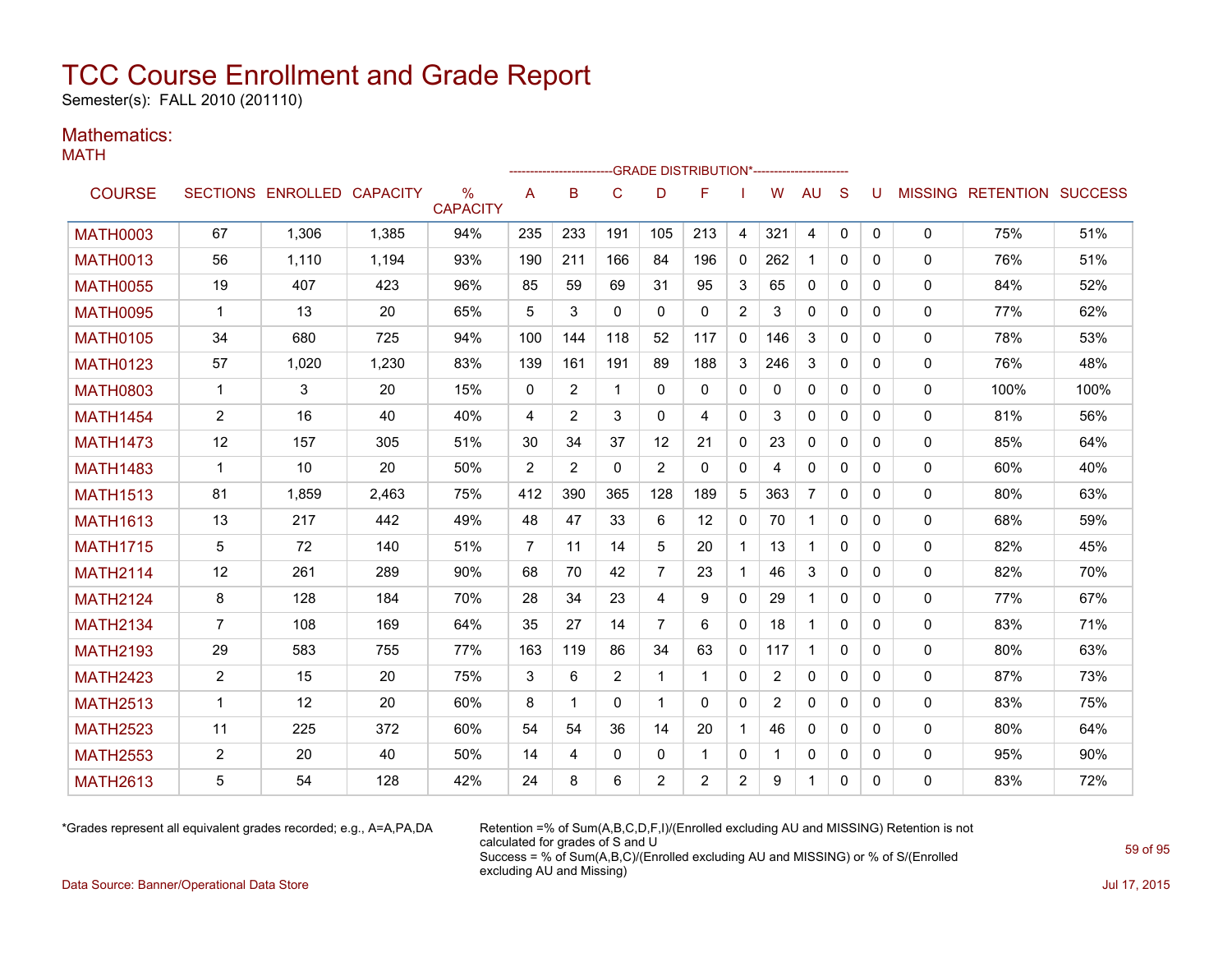Semester(s): FALL 2010 (201110)

### Medical Assistant:

MDAS

|                 |                            |    |                         | -------------------- |             | -GRADE DISTRIBUTION*----------------------- |    |   |           |              |   |                           |     |
|-----------------|----------------------------|----|-------------------------|----------------------|-------------|---------------------------------------------|----|---|-----------|--------------|---|---------------------------|-----|
| <b>COURSE</b>   | SECTIONS ENROLLED CAPACITY |    | $\%$<br><b>CAPACITY</b> | A                    | B           | Ð                                           | н. | W | <b>AU</b> | <sub>S</sub> |   | MISSING RETENTION SUCCESS |     |
| <b>MDAS1315</b> |                            | 10 | 70%                     | 5                    |             |                                             |    |   | 0         | 0            |   | 100%                      | 86% |
| <b>MDAS1343</b> | 9                          | 10 | 90%                     | 5                    |             |                                             |    | 0 | 0         |              |   | 100%                      | 89% |
| <b>MDAS2234</b> | 14                         | 20 | 70%                     | 6                    | $\mathbf b$ |                                             |    |   | 0         |              |   | 93%                       | 86% |
| <b>MDAS2993</b> |                            |    | 100%                    | 0                    |             |                                             |    | 0 | 0         |              | 0 | 100%                      | 0%  |

\*Grades represent all equivalent grades recorded; e.g., A=A,PA,DA Retention =% of Sum(A,B,C,D,F,I)/(Enrolled excluding AU and MISSING) Retention is not calculated for grades of S and U Success = % of Sum(A,B,C)/(Enrolled excluding AU and MISSING) or % of S/(Enrolled excluding AU and Missing)

Data Source: Banner/Operational Data Store Jul 17, 2015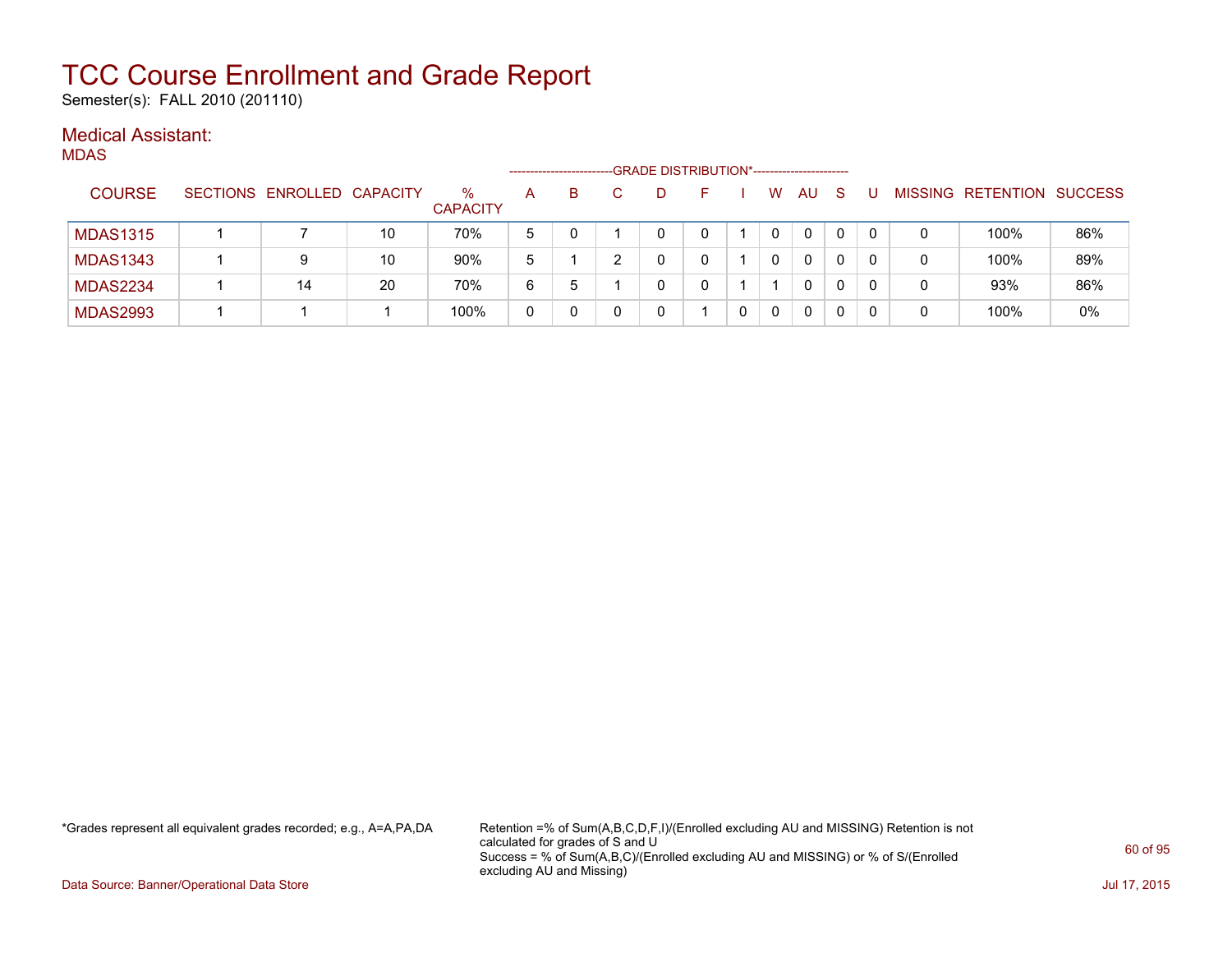Semester(s): FALL 2010 (201110)

### Medical Laboratory Technology: MDLT

|                 |   |                   |          |                      |    |    |    | ------------------------GRADE                DISTRIBUTION*---------------------- |                |              |                |              |   |              |                |                  |                |
|-----------------|---|-------------------|----------|----------------------|----|----|----|----------------------------------------------------------------------------------|----------------|--------------|----------------|--------------|---|--------------|----------------|------------------|----------------|
| <b>COURSE</b>   |   | SECTIONS ENROLLED | CAPACITY | %<br><b>CAPACITY</b> | A  | B  | C. | D                                                                                | F              |              | W              | AU           | S |              | <b>MISSING</b> | <b>RETENTION</b> | <b>SUCCESS</b> |
| <b>MDLT1203</b> |   | 25                | 27       | 93%                  | 14 | 5  |    |                                                                                  |                |              | 4              | $\mathbf 0$  | 0 | $\Omega$     | 0              | 84%              | 76%            |
| <b>MDLT1212</b> | 2 | 25                | 27       | 93%                  | 7  | 6  | 6  | 0                                                                                | $\overline{2}$ | 0            | 4              | $\mathbf{0}$ | 0 | <sup>0</sup> | 0              | 84%              | 76%            |
| <b>MDLT1222</b> | 3 | 25                | 27       | 93%                  | 19 | 0  |    | 0                                                                                | 0              | $\mathbf{0}$ | 6              | $\mathbf{0}$ | 0 |              | 0              | 76%              | 76%            |
| <b>MDLT2305</b> |   | 16                | 16       | 100%                 | 4  | 8  |    |                                                                                  | 0              | $\mathbf{0}$ | $\overline{2}$ | $\mathbf{0}$ | 0 | $\Omega$     | 0              | 88%              | 88%            |
| MDLT2344        |   | 16                | 16       | 100%                 | 2  | 9  | 3  | 0                                                                                | 0              | $\mathbf{0}$ | $\overline{2}$ | $\mathbf{0}$ | 0 | - 0          | 0              | 88%              | 88%            |
| MDLT2426        |   | 16                | 16       | 100%                 | 2  | 12 |    | 0                                                                                | 0              | $\mathbf{0}$ | $\overline{2}$ | $\mathbf{0}$ | 0 | $\Omega$     | 0              | 88%              | 88%            |
| <b>MDLT2991</b> |   | 16                | 16       | 100%                 | 14 |    |    | 0                                                                                | 0              | $\mathbf 0$  |                | 0            | 0 | 0            | 0              | 94%              | 94%            |

\*Grades represent all equivalent grades recorded; e.g., A=A,PA,DA Retention =% of Sum(A,B,C,D,F,I)/(Enrolled excluding AU and MISSING) Retention is not calculated for grades of S and U Success = % of Sum(A,B,C)/(Enrolled excluding AU and MISSING) or % of S/(Enrolled excluding AU and Missing)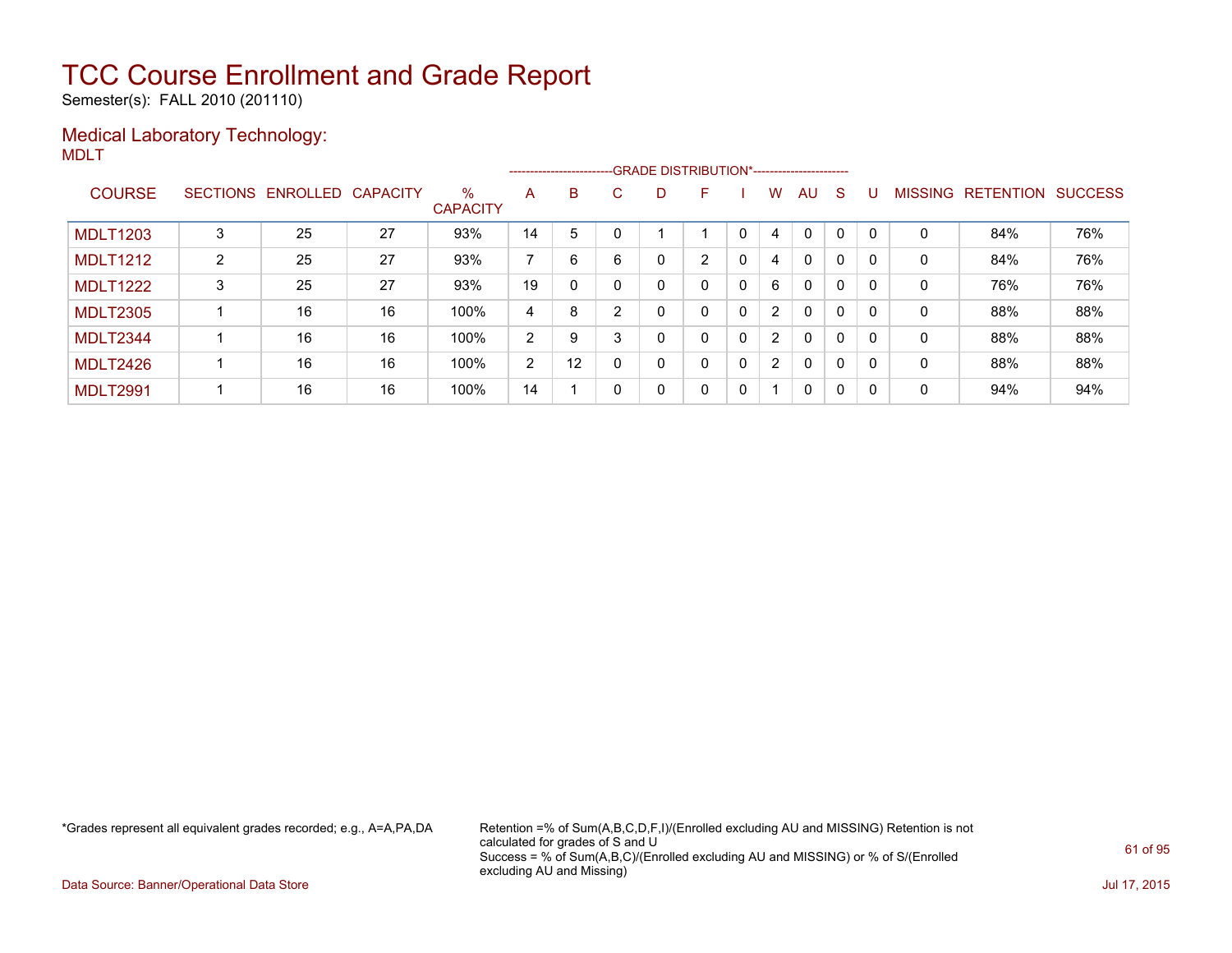Semester(s): FALL 2010 (201110)

### Medical Transcription:

MDTR

| .               |                            |    |                      |    |     | ------------------------GRADE DISTRIBUTION*----------------------- |  |  |  |                                          |     |
|-----------------|----------------------------|----|----------------------|----|-----|--------------------------------------------------------------------|--|--|--|------------------------------------------|-----|
| COURSE          | SECTIONS ENROLLED CAPACITY |    | %<br><b>CAPACITY</b> | A. | BC. |                                                                    |  |  |  | D F I W AU S U MISSING RETENTION SUCCESS |     |
| <b>MDTR2305</b> |                            | 10 | 80%                  | -  |     |                                                                    |  |  |  | 88%                                      | 88% |

\*Grades represent all equivalent grades recorded; e.g., A=A,PA,DA Retention =% of Sum(A,B,C,D,F,I)/(Enrolled excluding AU and MISSING) Retention is not calculated for grades of S and U Success = % of Sum(A,B,C)/(Enrolled excluding AU and MISSING) or % of S/(Enrolled excluding AU and Missing)

Data Source: Banner/Operational Data Store Jul 17, 2015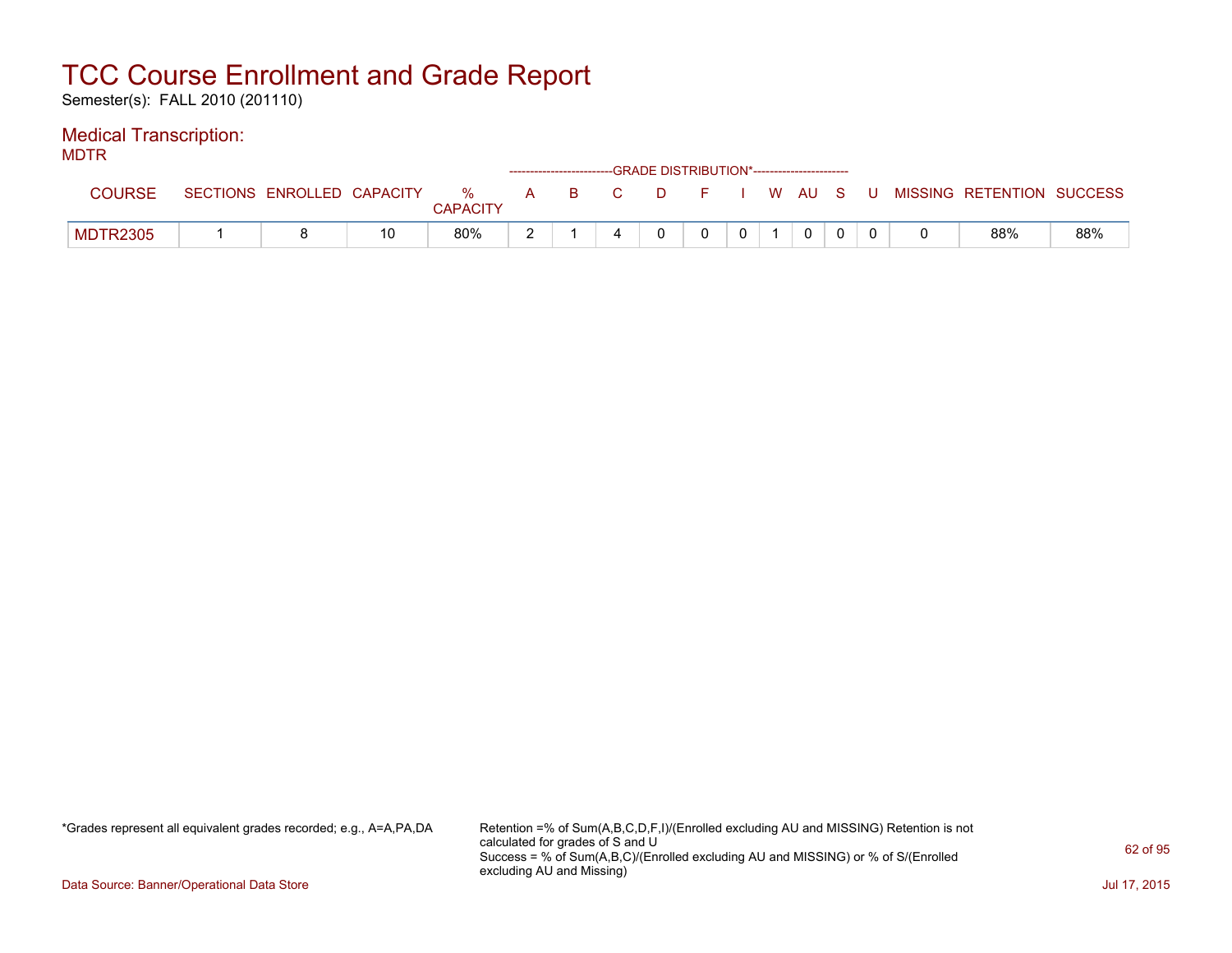Semester(s): FALL 2010 (201110)

### Management: MGMT

|                 |                |                            |     |                      |     |                |                |                | -------------------------GRADE DISTRIBUTION*---------------------- |              |          |             |              |   |   |                           |      |
|-----------------|----------------|----------------------------|-----|----------------------|-----|----------------|----------------|----------------|--------------------------------------------------------------------|--------------|----------|-------------|--------------|---|---|---------------------------|------|
| <b>COURSE</b>   |                | SECTIONS ENROLLED CAPACITY |     | %<br><b>CAPACITY</b> | A   | B              | C.             |                | E                                                                  |              | W        | AU          | <sub>S</sub> | U |   | MISSING RETENTION SUCCESS |      |
| <b>MGMT1343</b> |                |                            | 10  | 10%                  | 1   | 0              | 0              | $\Omega$       |                                                                    | $\Omega$     |          | $\mathbf 0$ | 0            | 0 | 0 | 100%                      | 100% |
| <b>MGMT1353</b> |                | 24                         | 40  | 60%                  | 7   | 4              |                |                | 3                                                                  | 0            | 8        | 0           | 0            | 0 | 0 | 67%                       | 50%  |
| <b>MGMT1373</b> |                | 13                         | 20  | 65%                  | 3   | $\overline{2}$ | $\overline{2}$ | 0              | 3                                                                  | 0            | 3        | 0           | 0            | 0 | 0 | 77%                       | 54%  |
| <b>MGMT2103</b> |                | 3                          | 10  | 30%                  | 3   | 0              | 0              | $\mathbf{0}$   | $\Omega$                                                           | $\mathbf{0}$ | $\Omega$ | 0           | 0            | 0 | 0 | 100%                      | 100% |
| <b>MGMT2123</b> | $\overline{2}$ | 13                         | 34  | 38%                  | 9   | $\overline{2}$ | 0              | $\mathbf{0}$   |                                                                    | 0            |          | 0           | 0            | 0 | 0 | 92%                       | 85%  |
| <b>MGMT2323</b> | 1              |                            |     | 100%                 | -1  | 0              | $\mathbf{0}$   | $\mathbf{0}$   |                                                                    | $\Omega$     | $\Omega$ | 0           | 0            | 0 | 0 | 100%                      | 100% |
| <b>MGMT2363</b> | 11             | 238                        | 301 | 79%                  | 113 | 41             | 21             | 6              | 17                                                                 | $\mathbf{0}$ | 40       | 0           | 0            | 0 | 0 | 83%                       | 74%  |
| <b>MGMT2993</b> | 1              | 14                         | 0   |                      | 7   | 4              |                | $\overline{2}$ |                                                                    | 0            | $\Omega$ | 0           | 0            | 0 | 0 | 100%                      | 86%  |

\*Grades represent all equivalent grades recorded; e.g., A=A,PA,DA Retention =% of Sum(A,B,C,D,F,I)/(Enrolled excluding AU and MISSING) Retention is not calculated for grades of S and U Success = % of Sum(A,B,C)/(Enrolled excluding AU and MISSING) or % of S/(Enrolled excluding AU and Missing)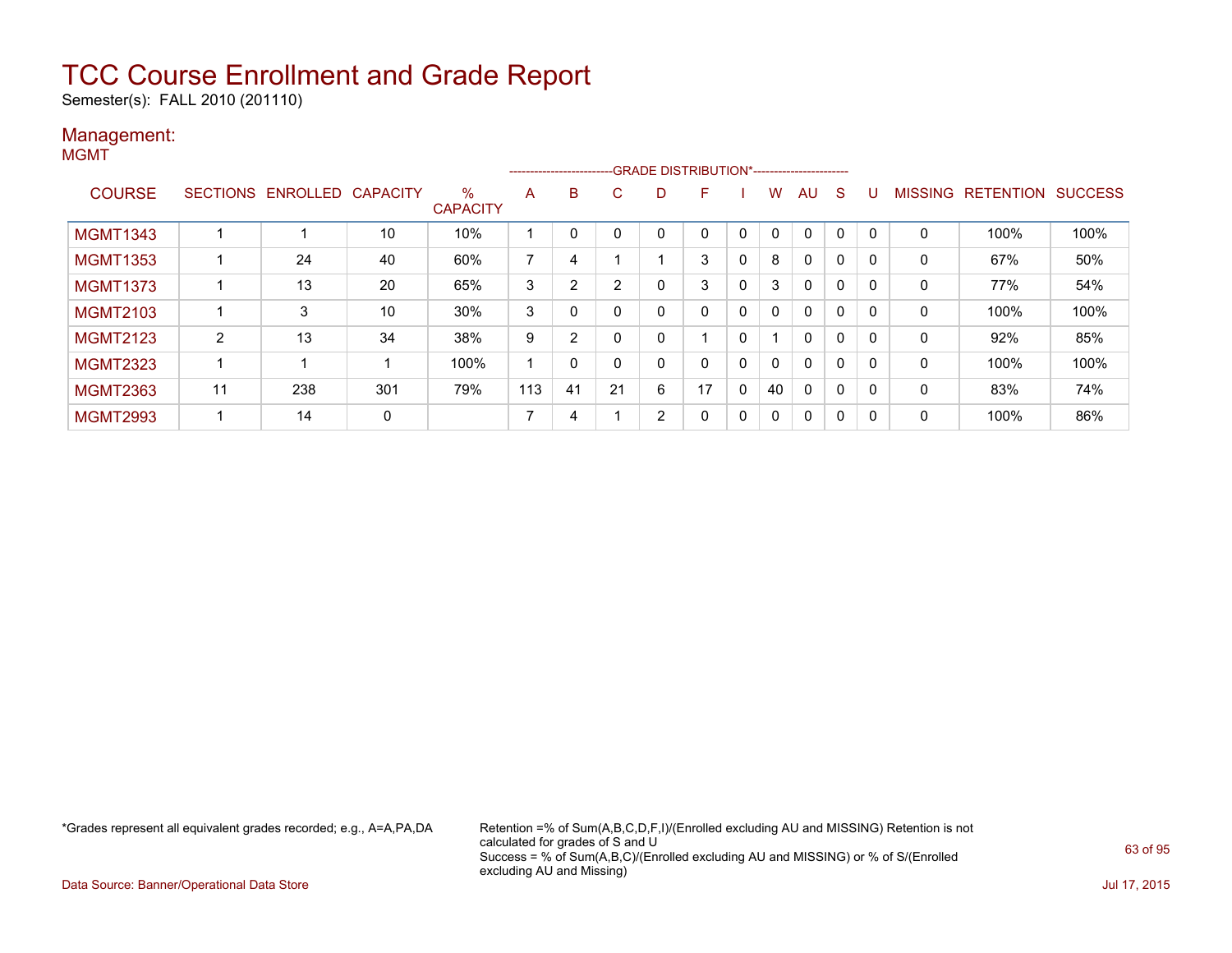Semester(s): FALL 2010 (201110)

### **Military Sciences:** MILS

|                  |   |                            |    |                         |                | --------------------- |   | -GRADE DISTRIBUTION*---------------------- |    |          |   |    |    |          |   |                   |                |
|------------------|---|----------------------------|----|-------------------------|----------------|-----------------------|---|--------------------------------------------|----|----------|---|----|----|----------|---|-------------------|----------------|
| <b>COURSE</b>    |   | SECTIONS ENROLLED CAPACITY |    | $\%$<br><b>CAPACITY</b> | A              | B                     |   | D.                                         | F. |          | W | AU | -S |          |   | MISSING RETENTION | <b>SUCCESS</b> |
| <b>MILS1011</b>  |   | 3                          | 40 | 8%                      | 3              |                       |   |                                            |    |          |   | 0  | 0  | $\Omega$ | 0 | 100%              | 100%           |
| <b>MILS1011L</b> | 3 | 3                          | 41 | 7%                      | 0              |                       | 0 |                                            |    |          | 0 | 0  | 0  | 0        | 3 |                   |                |
| <b>MILS1081</b>  |   | 2                          | 20 | 10%                     | $\overline{2}$ |                       |   |                                            |    |          | 0 | 0  | 0  | 0        | 0 | 100%              | 100%           |
| <b>MILS2012</b>  | 2 |                            | 40 | 18%                     |                |                       |   |                                            |    | $\Omega$ | 0 | 0  | 0  | 0        | 0 | 100%              | 100%           |
| <b>MILS2012L</b> | 2 |                            | 40 | 18%                     | 0              |                       |   |                                            |    |          |   | 0  | 0  | $\Omega$ |   |                   |                |

\*Grades represent all equivalent grades recorded; e.g., A=A,PA,DA Retention =% of Sum(A,B,C,D,F,I)/(Enrolled excluding AU and MISSING) Retention is not calculated for grades of S and U Success = % of Sum(A,B,C)/(Enrolled excluding AU and MISSING) or % of S/(Enrolled excluding AU and Missing)

Data Source: Banner/Operational Data Store Jul 17, 2015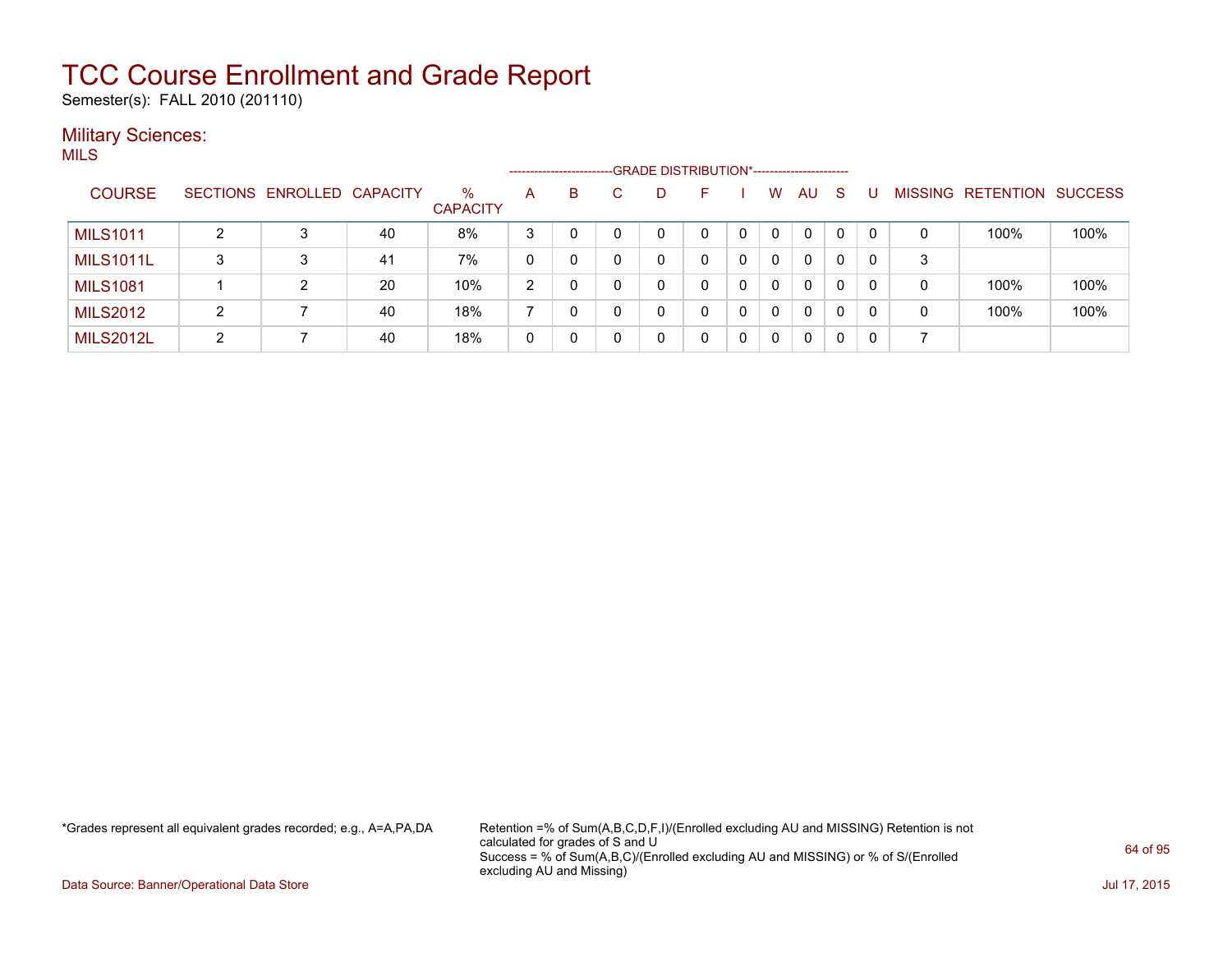Semester(s): FALL 2010 (201110)

### Marketing:

**MKTG** 

|                 |                |                   |                 |                         |                |                |                |                | -------------------------GRADE                DISTRIBUTION*---------------------- |              |              |              |              |          |                |                  |                |
|-----------------|----------------|-------------------|-----------------|-------------------------|----------------|----------------|----------------|----------------|-----------------------------------------------------------------------------------|--------------|--------------|--------------|--------------|----------|----------------|------------------|----------------|
| <b>COURSE</b>   |                | SECTIONS ENROLLED | <b>CAPACITY</b> | $\%$<br><b>CAPACITY</b> | A              | B              | C              | D              | F                                                                                 |              | w            | AU           | S            |          | <b>MISSING</b> | <b>RETENTION</b> | <b>SUCCESS</b> |
| <b>MKTG1313</b> | $\overline{2}$ | 33                | 40              | 82%                     | 17             |                | 2              |                | 3                                                                                 | 0            | 3            | $\Omega$     | 0            |          | 0              | 91%              | 79%            |
| <b>MKTG1393</b> | 2              | 12                | 23              | 52%                     | $\overline{2}$ |                | $\overline{2}$ | 0              | 4                                                                                 | 0            | 3            | $\mathbf{0}$ | $\Omega$     | $\Omega$ | 0              | 75%              | 42%            |
| <b>MKTG1403</b> |                | 11                | 10              | 110%                    | 11             | 0              | O              | 0              | 0                                                                                 | 0            | $\mathbf{0}$ | $\mathbf{0}$ | $\mathbf{0}$ | $\Omega$ | 0              | 100%             | 100%           |
| <b>MKTG1423</b> |                | 3                 | 10              | 30%                     | 3              | 0              |                | 0              | 0                                                                                 | $\mathbf{0}$ | $\mathbf{0}$ | $\mathbf{0}$ | $\mathbf{0}$ | $\Omega$ | 0              | 100%             | 100%           |
| <b>MKTG1433</b> |                | $\overline{2}$    | 10              | 20%                     | 2              | 0              |                | 0              | 0                                                                                 | 0            | 0            | $\mathbf{0}$ | $\mathbf{0}$ | $\Omega$ | 0              | 100%             | 100%           |
| <b>MKTG1443</b> |                | $\overline{2}$    | 8               | 25%                     | 0              | $\overline{2}$ |                | 0              | 0                                                                                 | 0            | 0            | $\mathbf{0}$ | 0            |          | 0              | 100%             | 100%           |
| <b>MKTG2343</b> | 2              | 40                | 40              | 100%                    | 24             | 3              | 6              |                | 3                                                                                 | 0            | 3            | $\mathbf{0}$ | $\Omega$     | $\Omega$ | 0              | 92%              | 82%            |
| <b>MKTG2363</b> |                | 12                | 20              | 60%                     | 3              |                | 3              | 0              | 4                                                                                 | $\mathbf{0}$ |              | $\mathbf{0}$ | $\Omega$     |          | 0              | 92%              | 58%            |
| <b>MKTG2393</b> |                | 17                | 20              | 85%                     | 5              | 3              | 3              |                | $\overline{2}$                                                                    | $\mathbf{0}$ | 3            | $\mathbf{0}$ | $\Omega$     | $\Omega$ | 0              | 82%              | 65%            |
| <b>MKTG2423</b> | 6              | 100               | 120             | 83%                     | 47             | 22             | 14             | $\overline{2}$ | 3                                                                                 | $\mathbf{0}$ | 12           | $\mathbf{0}$ | $\mathbf{0}$ | $\Omega$ | $\Omega$       | 88%              | 83%            |
| <b>MKTG2993</b> |                | 3                 | 10              | 30%                     | 3              | 0              |                | 0              | 0                                                                                 | 0            | 0            | $\mathbf{0}$ | 0            |          | 0              | 100%             | 100%           |

\*Grades represent all equivalent grades recorded; e.g., A=A,PA,DA Retention =% of Sum(A,B,C,D,F,I)/(Enrolled excluding AU and MISSING) Retention is not calculated for grades of S and U Success = % of Sum(A,B,C)/(Enrolled excluding AU and MISSING) or % of S/(Enrolled excluding AU and Missing)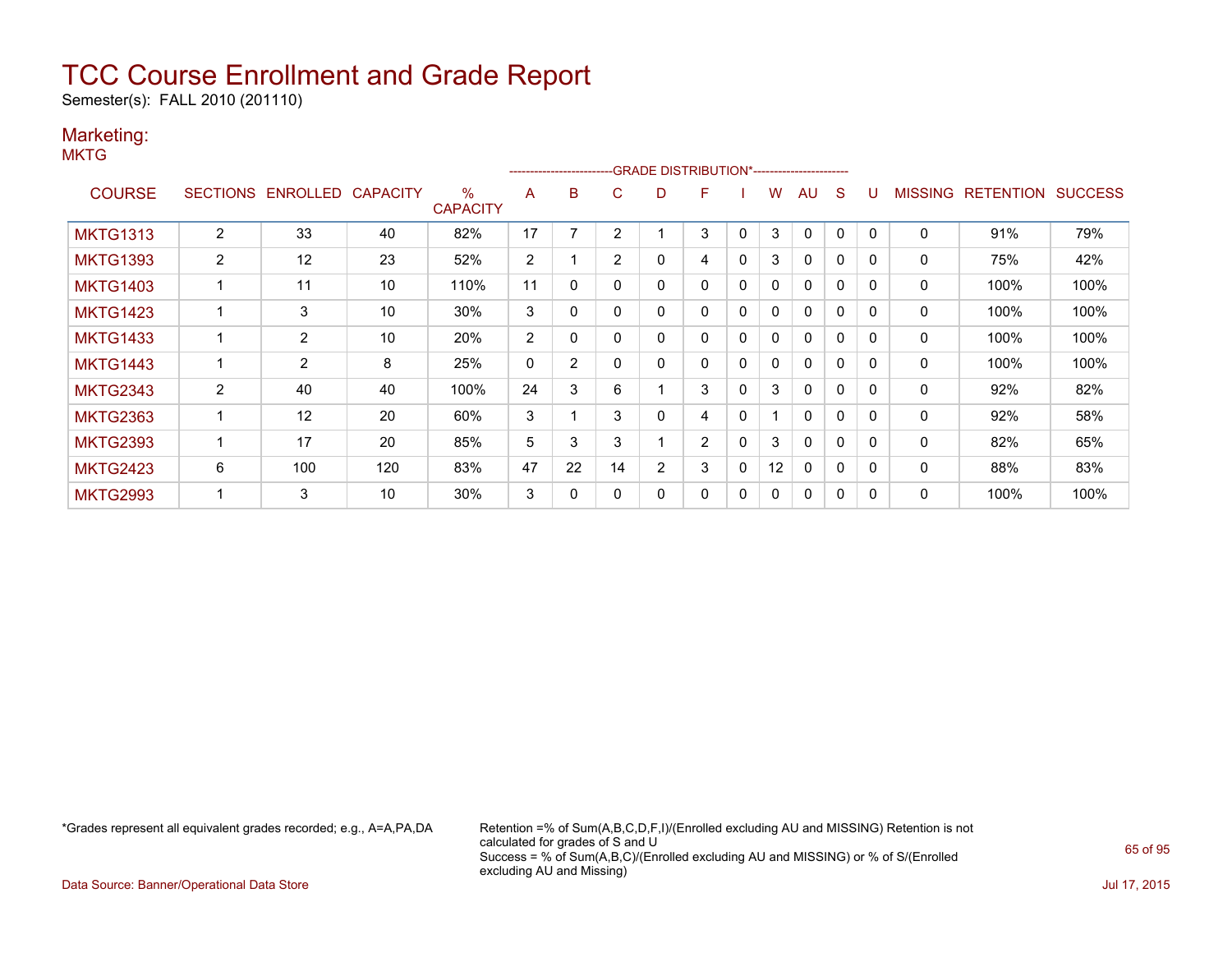Semester(s): FALL 2010 (201110)

### Music: **MUSC**

|                 |                         |                            |     |                                  |                |                |                | -GRADE DISTRIBUTION*---------------------- |                |              |                |                |              |              |              |                                  |      |
|-----------------|-------------------------|----------------------------|-----|----------------------------------|----------------|----------------|----------------|--------------------------------------------|----------------|--------------|----------------|----------------|--------------|--------------|--------------|----------------------------------|------|
| <b>COURSE</b>   |                         | SECTIONS ENROLLED CAPACITY |     | $\frac{0}{0}$<br><b>CAPACITY</b> | Α              | B              | C              | D                                          | F              |              | W              | <b>AU</b>      | S            | U            |              | <b>MISSING RETENTION SUCCESS</b> |      |
| <b>MUSC1002</b> | $\overline{c}$          | 48                         | 54  | 89%                              | 22             | 10             | $\overline{2}$ | $\mathbf 1$                                | 4              | $\mathbf{0}$ | 9              | 0              | 0            | $\mathbf{0}$ | 0            | 81%                              | 71%  |
| <b>MUSC1013</b> | $\overline{\mathbf{c}}$ | 44                         | 64  | 69%                              | 19             | 8              | 5              | 1                                          | 6              | 0            | 5              | $\mathbf{0}$   | $\mathbf{0}$ | 0            | $\mathbf{0}$ | 89%                              | 73%  |
| <b>MUSC1030</b> | $\mathbf 1$             | 84                         | 140 | 60%                              | 0              | 0              | 0              | 0                                          | 0              | 0            | 33             | 0              | 35           | 16           | 0            |                                  | 42%  |
| <b>MUSC1053</b> | 3                       | 44                         | 48  | 92%                              | 23             | 3              | 6              | -1                                         | 5              | 0            | 6              | 0              | 0            | 0            | 0            | 86%                              | 73%  |
| <b>MUSC1062</b> | 3                       | 33                         | 37  | 89%                              | 12             | 6              | 4              | 2                                          | 1              | 0            | $\overline{7}$ | 1              | 0            | 0            | 0            | 78%                              | 69%  |
| <b>MUSC1113</b> | $\overline{7}$          | 150                        | 194 | 77%                              | 53             | 40             | 18             | 5                                          | 8              | 0            | 26             | $\mathbf{0}$   | $\mathbf{0}$ | $\mathbf{0}$ | $\mathbf{0}$ | 83%                              | 74%  |
| <b>MUSC1153</b> | $\mathbf{1}$            | 24                         | 24  | 100%                             | $\overline{2}$ | 8              | 3              | $\overline{2}$                             | 5              | 0            | 4              | 0              | $\mathbf{0}$ | 0            | 0            | 83%                              | 54%  |
| <b>MUSC1171</b> | $\overline{c}$          | 19                         | 32  | 59%                              | $\overline{7}$ | $\overline{2}$ | $\Omega$       | $\Omega$                                   | 0              | 0            | 10             | $\Omega$       | $\mathbf{0}$ | 0            | 0            | 47%                              | 47%  |
| <b>MUSC1181</b> | $\mathbf{1}$            | 3                          | 10  | 30%                              | $\overline{c}$ | 0              | $\Omega$       | 0                                          | $\mathbf 1$    | 0            | $\mathbf{0}$   | $\Omega$       | $\mathbf{0}$ | $\Omega$     | 0            | 100%                             | 67%  |
| <b>MUSC1191</b> | 22                      | 55                         | 212 | 26%                              | 41             | 4              | $\mathbf{1}$   | -1                                         | 1              | 0            | 4              | 3              | $\mathbf{0}$ | $\Omega$     | 0            | 92%                              | 88%  |
| <b>MUSC1192</b> | 19                      | 75                         | 191 | 39%                              | 58             | 2              | 1              | 0                                          | $\overline{c}$ | 0            | 5              | $\overline{7}$ | 0            | 0            | 0            | 93%                              | 90%  |
| <b>MUSC1202</b> | 3                       | 11                         | 30  | 37%                              | 9              | 1              | $\mathbf{0}$   | $\Omega$                                   | 0              | 0            | 1              | 0              | $\mathbf{0}$ | 0            | 0            | 91%                              | 91%  |
| <b>MUSC1241</b> | 2                       | 5                          | 20  | 25%                              | 3              | 0              | $\mathbf{0}$   | 0                                          | 0              | 0            | 2              | 0              | $\mathbf{0}$ | 0            | 0            | 60%                              | 60%  |
| <b>MUSC1242</b> | 4                       | 19                         | 45  | 42%                              | 13             | 3              | $\mathbf{0}$   | 0                                          | 1              | 0            | $\overline{2}$ | $\mathbf{0}$   | $\mathbf{0}$ | 0            | 0            | 89%                              | 84%  |
| <b>MUSC1251</b> | $\overline{c}$          | 3                          | 12  | 25%                              | 3              | 0              | $\Omega$       | $\Omega$                                   | $\mathbf{0}$   | 0            | $\mathbf{0}$   | $\Omega$       | $\mathbf{0}$ | $\Omega$     | 0            | 100%                             | 100% |
| <b>MUSC1252</b> | 3                       | 15                         | 22  | 68%                              | 13             | 1              | 1              | 0                                          | 0              | 0            | 0              | 0              | 0            | 0            | 0            | 100%                             | 100% |
| <b>MUSC1312</b> | $\mathbf{1}$            | $\overline{7}$             | 10  | 70%                              | 6              | $\mathbf{1}$   | $\mathbf{0}$   | $\Omega$                                   | $\mathbf{0}$   | 0            | $\mathbf{0}$   | $\Omega$       | $\mathbf{0}$ | $\Omega$     | 0            | 100%                             | 100% |
| <b>MUSC1331</b> | 1                       | $\mathbf{1}$               | 10  | 10%                              | $\mathbf{1}$   | 0              | $\mathbf{0}$   | $\mathbf{0}$                               | $\mathbf{0}$   | 0            | $\mathbf{0}$   | $\mathbf{0}$   | $\mathbf{0}$ | $\Omega$     | 0            | 100%                             | 100% |
| <b>MUSC1332</b> | 2                       | 5                          | 20  | 25%                              | 5              | 0              | $\mathbf{0}$   | 0                                          | 0              | 0            | 0              | 0              | 0            | 0            | $\mathbf{0}$ | 100%                             | 100% |
| <b>MUSC1342</b> | $\mathbf{1}$            | 1                          | 10  | 10%                              | $\Omega$       | 1              | $\mathbf{0}$   | $\Omega$                                   | $\mathbf{0}$   | 0            | 0              | 0              | $\mathbf{0}$ | 0            | 0            | 100%                             | 100% |
| <b>MUSC1351</b> | 1                       | 1                          | 10  | 10%                              | 0              | 1              | 0              | 0                                          | 0              | 0            | 0              | 0              | 0            | 0            | 0            | 100%                             | 100% |
| <b>MUSC1352</b> | 1                       | 1                          | 10  | 10%                              | 1              | 0              | $\Omega$       | $\Omega$                                   | 0              | 0            | $\mathbf{0}$   | $\Omega$       | 0            | 0            | 0            | 100%                             | 100% |

\*Grades represent all equivalent grades recorded; e.g., A=A,PA,DA Retention =% of Sum(A,B,C,D,F,I)/(Enrolled excluding AU and MISSING) Retention is not calculated for grades of S and U Success = % of Sum(A,B,C)/(Enrolled excluding AU and MISSING) or % of S/(Enrolled excluding AU and Missing)

Data Source: Banner/Operational Data Store Jul 17, 2015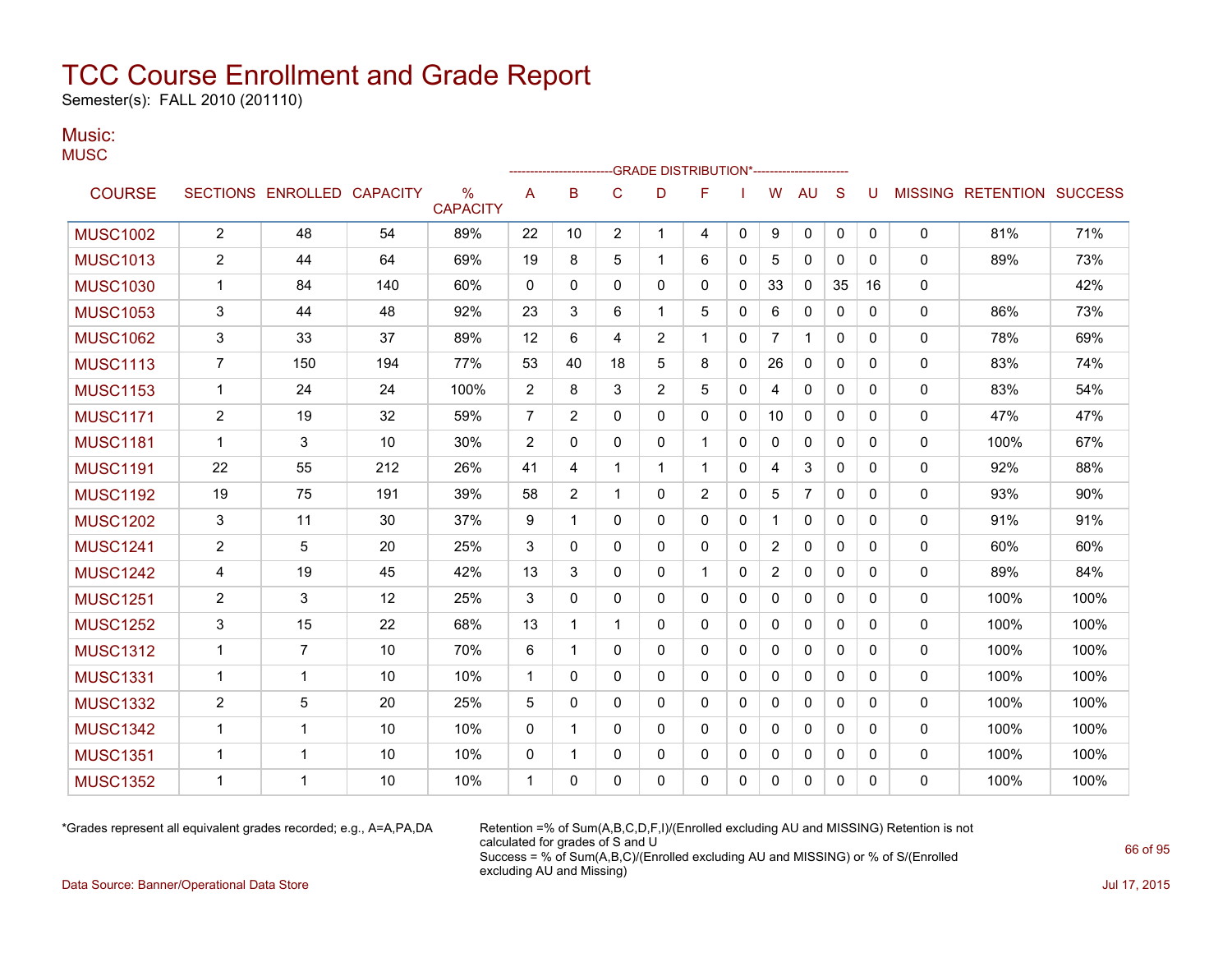Semester(s): FALL 2010 (201110)

### Music: **MUSC**

|                 |                |                            |    |                      |                |                |              | -GRADE DISTRIBUTION*---------------------- |              |              |                |              |              |              |              |                                  |      |
|-----------------|----------------|----------------------------|----|----------------------|----------------|----------------|--------------|--------------------------------------------|--------------|--------------|----------------|--------------|--------------|--------------|--------------|----------------------------------|------|
| <b>COURSE</b>   |                | SECTIONS ENROLLED CAPACITY |    | %<br><b>CAPACITY</b> | A              | B              | $\mathsf{C}$ | D                                          | F            |              | W              | <b>AU</b>    | S            | U            |              | <b>MISSING RETENTION SUCCESS</b> |      |
| <b>MUSC1371</b> | $\mathbf{1}$   | 3                          | 10 | 30%                  | $\mathbf 1$    | $\overline{2}$ | $\Omega$     | $\mathbf{0}$                               | $\mathbf{0}$ | $\mathbf{0}$ | 0              | 0            | 0            | 0            | $\mathbf 0$  | 100%                             | 100% |
| <b>MUSC1372</b> | $\mathbf{1}$   | $\overline{c}$             | 10 | 20%                  | 0              | 1              | 0            | 0                                          | $\mathbf{0}$ | 0            | 1              | 0            | 0            | 0            | 0            | 50%                              | 50%  |
| <b>MUSC1382</b> | 1              | $\mathbf 1$                | 10 | 10%                  | 0              | 1              | $\mathbf{0}$ | $\mathbf{0}$                               | $\mathbf{0}$ | 0            | 0              | 0            | 0            | 0            | 0            | 100%                             | 100% |
| <b>MUSC1392</b> | $\mathbf 1$    | 2                          | 10 | 20%                  | 2              | 0              | 0            | 0                                          | 0            | 0            | 0              | 0            | 0            | 0            | 0            | 100%                             | 100% |
| <b>MUSC1412</b> | 2              | 4                          | 20 | 20%                  | 4              | $\Omega$       | $\mathbf{0}$ | $\mathbf{0}$                               | $\mathbf{0}$ | $\mathbf{0}$ | 0              | $\mathbf{0}$ | 0            | 0            | $\mathbf{0}$ | 100%                             | 100% |
| <b>MUSC1422</b> | $\mathbf{1}$   | 3                          | 10 | 30%                  | 2              | 1              | $\mathbf{0}$ | $\mathbf{0}$                               | $\mathbf{0}$ | $\mathbf{0}$ | 0              | $\mathbf{0}$ | $\mathbf{0}$ | $\mathbf{0}$ | $\mathbf{0}$ | 100%                             | 100% |
| <b>MUSC1452</b> | $\mathbf{1}$   | $\mathbf{1}$               | 10 | 10%                  | $\mathbf{1}$   | $\Omega$       | $\mathbf{0}$ | $\mathbf{0}$                               | $\mathbf{0}$ | $\mathbf{0}$ | 0              | 0            | $\mathbf{0}$ | $\mathbf{0}$ | $\mathbf{0}$ | 100%                             | 100% |
| <b>MUSC1461</b> | $\mathbf{1}$   | $\mathbf{1}$               | 10 | 10%                  | $\mathbf{1}$   | $\Omega$       | $\Omega$     | 0                                          | $\mathbf{0}$ | $\mathbf 0$  | $\mathbf{0}$   | $\mathbf{0}$ | $\mathbf{0}$ | $\Omega$     | $\mathbf 0$  | 100%                             | 100% |
| <b>MUSC1462</b> | $\mathbf{1}$   | 2                          | 10 | 20%                  | 2              | 0              | 0            | $\mathbf{0}$                               | $\mathbf{0}$ | 0            | 0              | 0            | 0            | 0            | $\mathbf 0$  | 100%                             | 100% |
| <b>MUSC1491</b> | $\mathbf{1}$   | $\overline{c}$             | 10 | 20%                  | $\overline{c}$ | 0              | $\mathbf{0}$ | 0                                          | $\mathbf{0}$ | 0            | 0              | 0            | 0            | 0            | 0            | 100%                             | 100% |
| <b>MUSC1492</b> | $\mathbf{1}$   | 4                          | 10 | 40%                  | 1              | 3              | 0            | 0                                          | $\mathbf{0}$ | 0            | 0              | 0            | 0            | 0            | 0            | 100%                             | 100% |
| <b>MUSC1512</b> | $\mathbf{1}$   | 6                          | 12 | 50%                  | 3              | 1              | $\mathbf{0}$ | $\mathbf{0}$                               |              | $\mathbf{0}$ | 1              | $\Omega$     | 0            | $\Omega$     | $\Omega$     | 83%                              | 67%  |
| <b>MUSC1541</b> | $\mathbf 1$    | 15                         | 30 | 50%                  | 13             | 1              | $\mathbf 1$  | 0                                          | $\mathbf{0}$ | 0            | 0              | $\mathbf{0}$ | 0            | $\mathbf{0}$ | $\mathbf{0}$ | 100%                             | 100% |
| <b>MUSC1551</b> | $\mathbf 1$    | 49                         | 50 | 98%                  | 38             | 5              | $\mathbf{0}$ | 0                                          | 0            | 0            | 4              | 2            | 0            | 0            | $\mathbf{0}$ | 91%                              | 91%  |
| <b>MUSC1612</b> | 8              | 48                         | 56 | 86%                  | 22             | 11             | $\mathbf 1$  | 0                                          | 5            | 0            | 9              | 0            | 0            | $\mathbf{0}$ | $\mathbf{0}$ | 81%                              | 71%  |
| <b>MUSC1622</b> | $\overline{7}$ | 12                         | 16 | 75%                  | 9              | 2              | 0            | 0                                          | 1            | 0            | 0              | 0            | 0            | $\mathbf{0}$ | $\mathbf 0$  | 100%                             | 92%  |
| <b>MUSC1632</b> | 7              | 17                         | 18 | 94%                  | $\overline{7}$ | 3              | 0            | 0                                          | 2            | 0            | 5              | 0            | 0            | $\mathbf{0}$ | $\mathbf 0$  | 71%                              | 59%  |
| <b>MUSC1642</b> | 5              | 5                          | 5  | 100%                 | 3              | 0              | 0            | 0                                          | $\mathbf{1}$ | 0            | $\mathbf 1$    | 0            | 0            | 0            | 0            | 80%                              | 60%  |
| <b>MUSC1651</b> | $\mathbf{1}$   | 64                         | 70 | 91%                  | 56             | 1              | $\mathbf{0}$ | $\Omega$                                   | $\mathbf{0}$ | $\mathbf{0}$ | $\overline{7}$ | $\mathbf{0}$ | $\Omega$     | $\Omega$     | $\mathbf{0}$ | 89%                              | 89%  |
| <b>MUSC1661</b> | $\mathbf{1}$   | 20                         | 22 | 91%                  | 20             | 0              | $\mathbf{0}$ | $\mathbf{0}$                               | $\mathbf{0}$ | $\mathbf{0}$ | 0              | $\mathbf{0}$ | $\Omega$     | 0            | $\Omega$     | 100%                             | 100% |
| <b>MUSC1731</b> | $\mathbf{1}$   | 4                          | 5  | 80%                  | 3              | 0              | $\mathbf{0}$ | 0                                          | 0            | 0            | 1              | 0            | 0            | 0            | 0            | 75%                              | 75%  |
| <b>MUSC1771</b> | 1              | 3                          | 10 | 30%                  | 3              | 0              | 0            | 0                                          | 0            | 0            | 0              | 0            | 0            | 0            | 0            | 100%                             | 100% |
|                 |                |                            |    |                      |                |                |              |                                            |              |              |                |              |              |              |              |                                  |      |

\*Grades represent all equivalent grades recorded; e.g., A=A,PA,DA Retention =% of Sum(A,B,C,D,F,I)/(Enrolled excluding AU and MISSING) Retention is not calculated for grades of S and U Success = % of Sum(A,B,C)/(Enrolled excluding AU and MISSING) or % of S/(Enrolled excluding AU and Missing)

Data Source: Banner/Operational Data Store Jul 17, 2015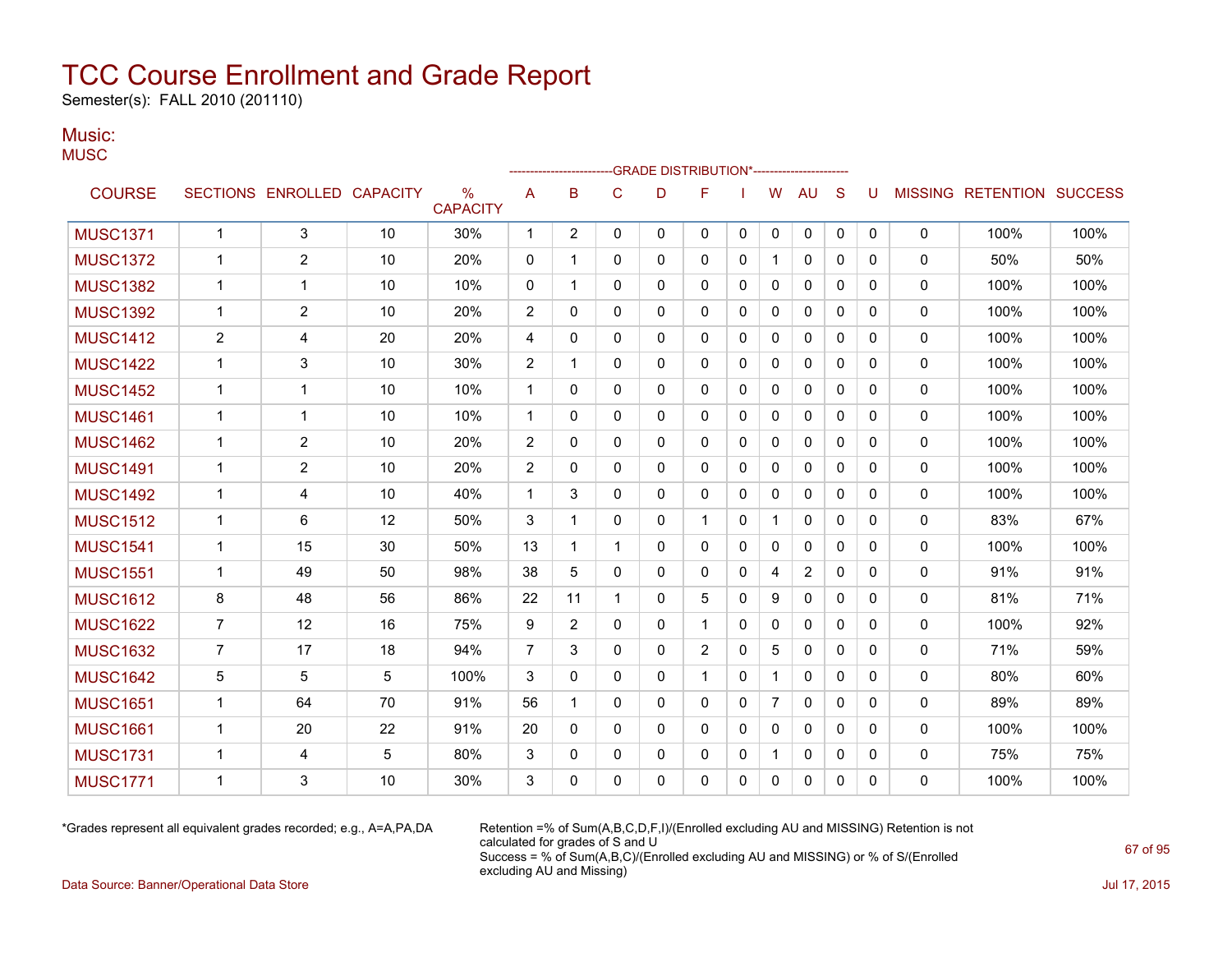Semester(s): FALL 2010 (201110)

### Music:

**MUSC** 

|                 |                |                   |                 |                         |                | --------------------- |                | -GRADE DISTRIBUTION*---------------------- |   |              |   |              |              |          |                |                  |                |
|-----------------|----------------|-------------------|-----------------|-------------------------|----------------|-----------------------|----------------|--------------------------------------------|---|--------------|---|--------------|--------------|----------|----------------|------------------|----------------|
| <b>COURSE</b>   |                | SECTIONS ENROLLED | <b>CAPACITY</b> | $\%$<br><b>CAPACITY</b> | A              | B                     | С              | D                                          | F |              | w | AU           | S            |          | <b>MISSING</b> | <b>RETENTION</b> | <b>SUCCESS</b> |
| <b>MUSC1781</b> | $\overline{2}$ | 7                 | 10              | 70%                     | 6              |                       |                |                                            | 0 | 0            |   | $\mathbf{0}$ | 0            | 0        | 0              | 86%              | 86%            |
| <b>MUSC1791</b> |                | 6                 | 10              | 60%                     | 6              | 0                     |                | 0                                          | 0 | 0            | 0 | $\Omega$     | 0            |          | 0              | 100%             | 100%           |
| <b>MUSC1801</b> |                | 4                 | 20              | 20%                     | 3              |                       | 0              | 0                                          | 0 | 0            | 0 | $\mathbf{0}$ | $\mathbf{0}$ | $\Omega$ | 0              | 100%             | 100%           |
| <b>MUSC2013</b> |                | 25                | 26              | 96%                     | 7              | 5                     | $\overline{2}$ | 3                                          | 4 | $\mathbf{0}$ | 4 | $\mathbf{0}$ | $\mathbf{0}$ | $\Omega$ | 0              | 84%              | 56%            |
| <b>MUSC2062</b> |                | 23                | 25              | 92%                     | 3              | 5                     | 6              |                                            | 5 | 0            | 3 | $\mathbf{0}$ | $\mathbf{0}$ | $\Omega$ | $\mathbf{0}$   | 87%              | 61%            |
| <b>MUSC2161</b> |                | 8                 | 30              | 27%                     | $\overline{7}$ | 0                     |                | 0                                          | 0 | 0            | 0 | 1            | $\mathbf{0}$ | $\Omega$ | 0              | 100%             | 100%           |
| <b>MUSC2181</b> |                | 17                | 20              | 85%                     | 16             | 0                     |                |                                            | 0 | $\mathbf{0}$ | 0 | $\mathbf{0}$ | 0            | 0        | 0              | 100%             | 94%            |
| <b>MUSC2202</b> |                |                   | 10              | 10%                     | 0              | 0                     |                | 0                                          | 0 | 0            |   | $\mathbf{0}$ | 0            | $\Omega$ | 0              | 0%               | 0%             |
| <b>MUSC2223</b> |                | 7                 | 8               | 88%                     | 5              |                       | $\Omega$       | 0                                          | 0 | $\mathbf{0}$ |   | $\mathbf{0}$ | $\mathbf{0}$ | $\Omega$ | $\mathbf 0$    | 86%              | 86%            |
| <b>MUSC2242</b> |                | 3                 | 10              | 30%                     | $\overline{2}$ |                       |                | 0                                          | 0 | 0            | 0 | $\Omega$     | $\Omega$     | $\Omega$ | 0              | 100%             | 100%           |
| <b>MUSC2993</b> |                |                   |                 | 100%                    |                | 0                     |                | 0                                          | 0 | 0            | 0 | $\mathbf{0}$ | 0            | $\Omega$ | 0              | 100%             | 100%           |

\*Grades represent all equivalent grades recorded; e.g., A=A,PA,DA Retention =% of Sum(A,B,C,D,F,I)/(Enrolled excluding AU and MISSING) Retention is not calculated for grades of S and U Success = % of Sum(A,B,C)/(Enrolled excluding AU and MISSING) or % of S/(Enrolled excluding AU and Missing)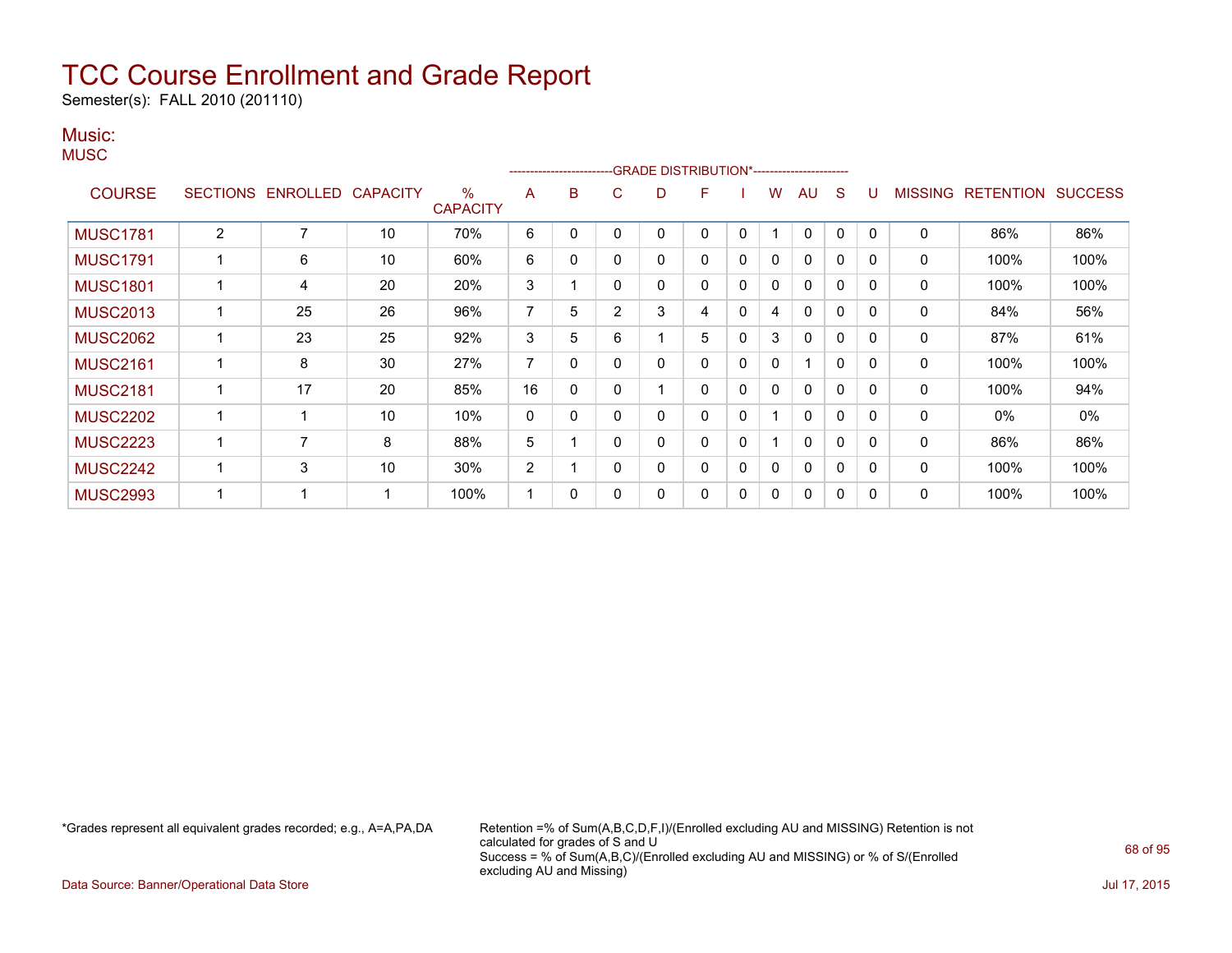Semester(s): FALL 2010 (201110)

### Native American Studies:

NAMS

|                 |                            |    |                         |    | ------------------------ | -GRADE DISTRIBUTION*----------------------- |   |          |              |          |  |                           |      |
|-----------------|----------------------------|----|-------------------------|----|--------------------------|---------------------------------------------|---|----------|--------------|----------|--|---------------------------|------|
| <b>COURSE</b>   | SECTIONS ENROLLED CAPACITY |    | $\%$<br><b>CAPACITY</b> | A  | B                        |                                             |   | W        | AU           | <b>S</b> |  | MISSING RETENTION SUCCESS |      |
| <b>NAMS1013</b> | 9                          | 25 | 36%                     |    |                          |                                             |   | $\Omega$ |              |          |  | 100%                      | 100% |
| <b>NAMS1023</b> |                            | 25 | 12%                     | 3  |                          |                                             |   | $\Omega$ | $\mathbf{0}$ |          |  | 100%                      | 100% |
| <b>NAMS2113</b> | 29                         | 30 | 97%                     | 26 |                          |                                             | 0 | 3        | 0            |          |  | 90%                       | 90%  |

\*Grades represent all equivalent grades recorded; e.g., A=A,PA,DA Retention =% of Sum(A,B,C,D,F,I)/(Enrolled excluding AU and MISSING) Retention is not calculated for grades of S and U Success = % of Sum(A,B,C)/(Enrolled excluding AU and MISSING) or % of S/(Enrolled excluding AU and Missing)

Data Source: Banner/Operational Data Store Jul 17, 2015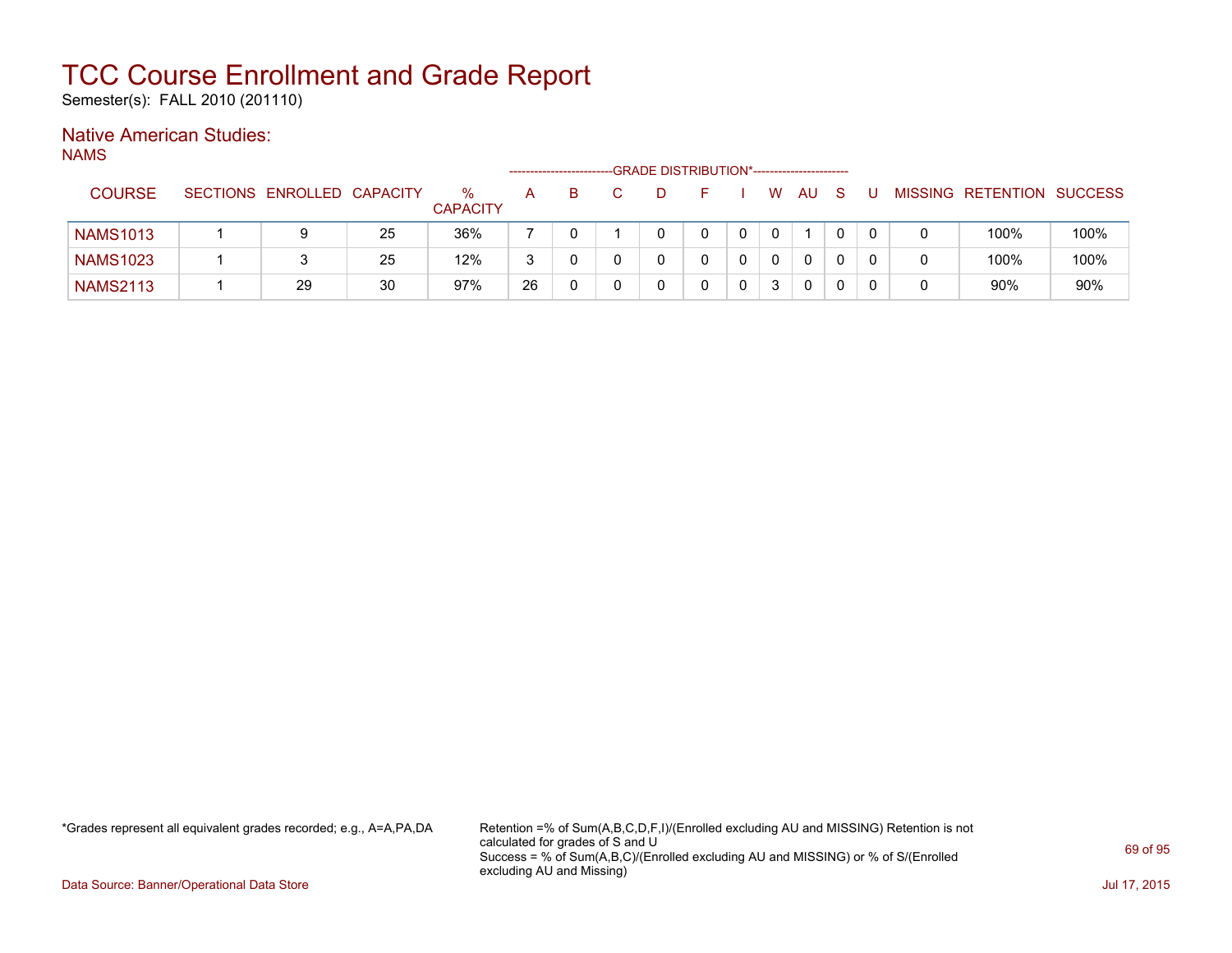Semester(s): FALL 2010 (201110)

### Nursing:

NURS

|                 |                |                            |     |                                  |    |              |                | <b>GRADE DISTRIBUTION*-----------------------</b> |              |              |                |                |              |          |              |                           |      |
|-----------------|----------------|----------------------------|-----|----------------------------------|----|--------------|----------------|---------------------------------------------------|--------------|--------------|----------------|----------------|--------------|----------|--------------|---------------------------|------|
| <b>COURSE</b>   |                | SECTIONS ENROLLED CAPACITY |     | $\frac{0}{0}$<br><b>CAPACITY</b> | A  | B            | C              | D                                                 | F            |              | W              | <b>AU</b>      | S            | U        |              | MISSING RETENTION SUCCESS |      |
| <b>NURS1013</b> | $\mathbf{1}$   | 26                         | 30  | 87%                              | 6  | 10           | 1              | 0                                                 | 2            | 0            | $\overline{7}$ | 0              | 0            | 0        | 0            | 73%                       | 65%  |
| <b>NURS1033</b> | $\mathbf{1}$   | 15                         | 20  | 75%                              | 13 | 1            | $\mathbf 1$    | $\Omega$                                          | $\mathbf{0}$ | 0            | $\mathbf{0}$   | $\mathbf{0}$   | $\Omega$     | 0        | $\mathbf{0}$ | 100%                      | 100% |
| <b>NURS1043</b> | $\mathbf{1}$   | 12                         | 30  | 40%                              | 4  | $\mathbf 1$  | $\overline{2}$ | 0                                                 | $\mathbf{0}$ | 0            | 5              | $\mathbf{0}$   | $\mathbf{0}$ | 0        | 0            | 58%                       | 58%  |
| <b>NURS1073</b> | $\mathbf{1}$   | $\overline{7}$             | 20  | 35%                              | 5  | 2            | $\mathbf{0}$   | $\Omega$                                          | $\mathbf{0}$ | $\Omega$     | $\Omega$       | $\mathbf{0}$   | $\Omega$     | 0        | $\Omega$     | 100%                      | 100% |
| <b>NURS1133</b> | 6              | 77                         | 80  | 96%                              | 31 | 35           | 1              | 0                                                 | 4            | $\mathbf 1$  | 5              | $\mathbf{0}$   | $\Omega$     | 0        | 0            | 94%                       | 87%  |
| <b>NURS1142</b> | $\overline{2}$ | 15                         | 22  | 68%                              | 10 | 4            | $\mathbf{0}$   | $\Omega$                                          | $\mathbf{1}$ | 0            | $\Omega$       | $\mathbf{0}$   | $\mathbf{0}$ | 0        | $\mathbf{0}$ | 100%                      | 93%  |
| <b>NURS1154</b> | $\mathbf{1}$   | 13                         | 15  | 87%                              | 5  | 8            | $\mathbf{0}$   | 0                                                 | $\mathbf{0}$ | 0            | $\mathbf{0}$   | 0              | $\mathbf{0}$ | 0        | 0            | 100%                      | 100% |
| <b>NURS1207</b> | $\mathbf{1}$   | 33                         | 33  | 100%                             | 4  | 14           | $\overline{7}$ | $\overline{c}$                                    | $\mathbf{0}$ | 0            | 4              | $\overline{2}$ | $\mathbf{0}$ | 0        | 0            | 87%                       | 81%  |
| <b>NURS1393</b> | $\overline{2}$ | 31                         | 45  | 69%                              | 3  | 22           | 0              | 5                                                 | $\mathbf{0}$ | 0            |                | $\mathbf{0}$   | $\mathbf{0}$ | 0        | 0            | 97%                       | 81%  |
| <b>NURS1401</b> | 3              | 75                         | 90  | 83%                              | 26 | 20           | 5              | 1                                                 | 0            | 0            | 23             | 0              | 0            | 0        | 0            | 69%                       | 68%  |
| <b>NURS1421</b> | $\overline{2}$ | 67                         | 102 | 66%                              | 64 | 3            | $\mathbf{0}$   | 0                                                 | $\mathbf{0}$ | $\mathbf{0}$ | $\mathbf{0}$   | $\mathbf{0}$   | $\Omega$     | 0        | 0            | 100%                      | 100% |
| <b>NURS1431</b> | $\mathbf{1}$   | 47                         | 90  | 52%                              | 13 | 29           | $\mathbf 1$    | 0                                                 | $\mathbf{1}$ | $\Omega$     | 3              | $\mathbf{0}$   | $\mathbf{0}$ | 0        | $\mathbf{0}$ | 94%                       | 91%  |
| <b>NURS1446</b> | $\overline{2}$ | 110                        | 120 | 92%                              | 3  | 54           | 6              | 9                                                 | $\Omega$     | $\Omega$     | 37             | $\mathbf{1}$   | $\Omega$     | $\Omega$ | $\Omega$     | 66%                       | 58%  |
| NURS1446L       | 5              | 110                        | 126 | 87%                              | 0  | $\mathbf{0}$ | $\mathbf 0$    | 0                                                 | 0            | $\mathbf{0}$ | 0              | 0              | $\mathbf{0}$ | 0        | 110          |                           |      |
| <b>NURS1453</b> | $\mathbf{1}$   | 8                          | 15  | 53%                              | 2  | 3            | $\mathbf{0}$   | $\mathbf 1$                                       | $\mathbf{0}$ | 0            | $\overline{2}$ | $\mathbf{0}$   | $\mathbf{0}$ | 0        | 0            | 75%                       | 62%  |
| <b>NURS1457</b> | $\mathbf 1$    | 71                         | 78  | 91%                              | 13 | 49           | $\overline{c}$ | 4                                                 | $\mathbf{0}$ | 0            | 3              | $\mathbf{0}$   | $\mathbf{0}$ | 0        | 0            | 96%                       | 90%  |
| <b>NURS2303</b> | $\mathbf{1}$   | 31                         | 30  | 103%                             | 13 | 11           | 3              | $\overline{2}$                                    | $\mathbf{0}$ | $\Omega$     | $\overline{2}$ | $\mathbf{0}$   | $\Omega$     | 0        | 0            | 94%                       | 87%  |
| <b>NURS2403</b> | $\mathbf{1}$   | 32                         | 35  | 91%                              | 15 | 9            | $\mathbf 1$    | $\overline{2}$                                    | $\Omega$     | $\Omega$     | 5              | $\mathbf{0}$   | $\Omega$     | 0        | 0            | 84%                       | 78%  |
| <b>NURS2423</b> | 3              | 90                         | 85  | 106%                             | 19 | 51           | 4              | 14                                                | 0            | 0            | $\overline{2}$ | $\mathbf{0}$   | $\mathbf{0}$ | 0        | 0            | 98%                       | 82%  |
| <b>NURS2433</b> | $\overline{2}$ | 86                         | 80  | 108%                             | 28 | 50           | 1              | 4                                                 | $\Omega$     | 0            | $\overline{2}$ | $\mathbf 1$    | $\Omega$     | $\Omega$ | $\mathbf{0}$ | 98%                       | 93%  |
| <b>NURS2453</b> | $\overline{2}$ | 58                         | 60  | 97%                              | 13 | 37           | 1              | 3                                                 | $\mathbf{0}$ | 0            | 4              | $\mathbf{0}$   | $\Omega$     | 0        | 0            | 93%                       | 88%  |
| <b>NURS2512</b> | 3              | 52                         | 91  | 57%                              | 12 | 38           | $\Omega$       | 1                                                 | $\Omega$     | $\Omega$     | $\mathbf{1}$   | $\mathbf{0}$   | $\Omega$     | 0        | 0            | 98%                       | 96%  |

\*Grades represent all equivalent grades recorded; e.g., A=A,PA,DA Retention =% of Sum(A,B,C,D,F,I)/(Enrolled excluding AU and MISSING) Retention is not calculated for grades of S and U Success = % of Sum(A,B,C)/(Enrolled excluding AU and MISSING) or % of S/(Enrolled excluding AU and Missing)

Data Source: Banner/Operational Data Store Jul 17, 2015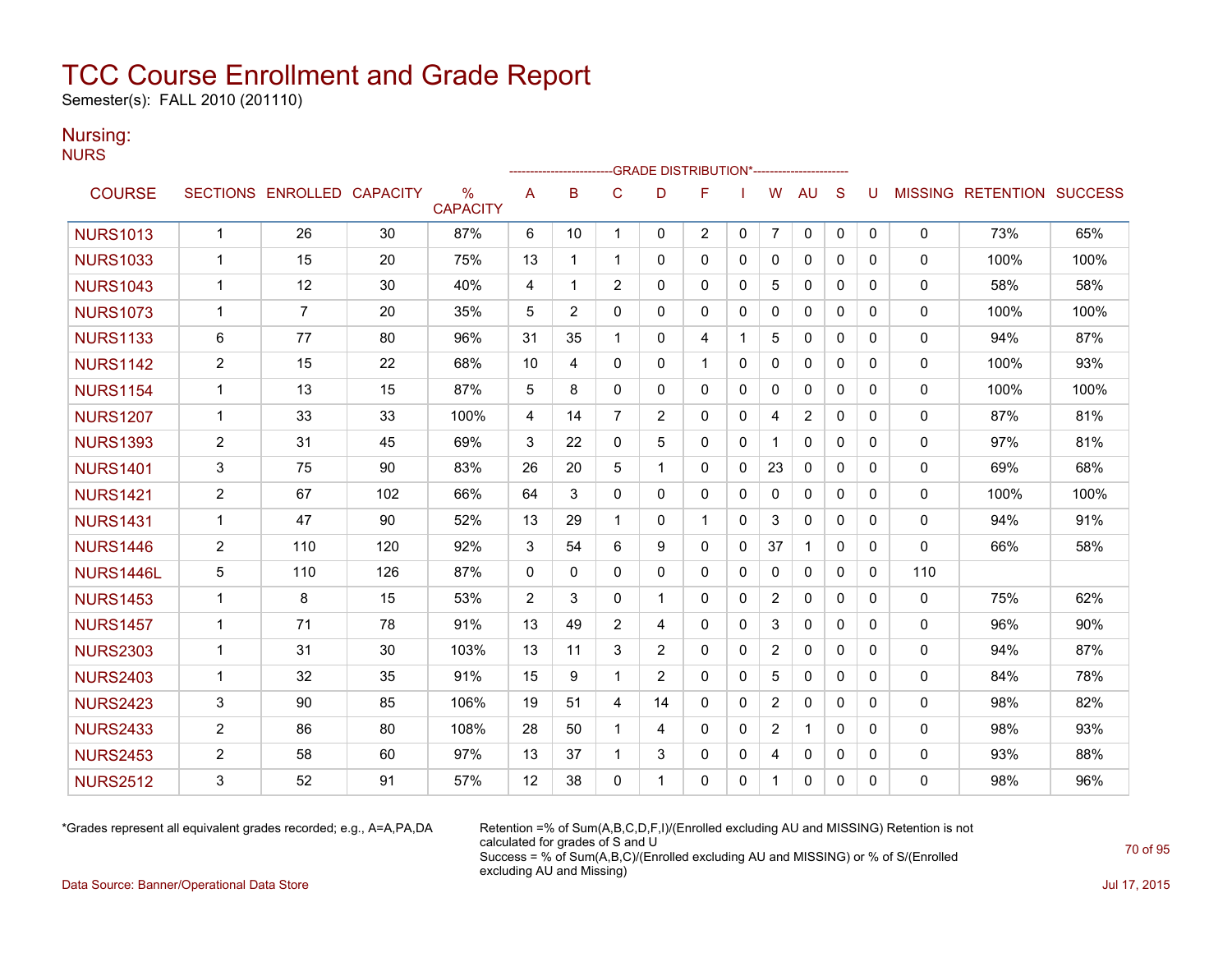Semester(s): FALL 2010 (201110)

### Nursing:

| <b>NURS</b> |                 |                                                                    |                            |    |                 |    |    |   |   |  |  |              |    |    |   |   |                   |                |
|-------------|-----------------|--------------------------------------------------------------------|----------------------------|----|-----------------|----|----|---|---|--|--|--------------|----|----|---|---|-------------------|----------------|
|             |                 | -GRADE DISTRIBUTION*-----------------------<br>------------------- |                            |    |                 |    |    |   |   |  |  |              |    |    |   |   |                   |                |
|             | <b>COURSE</b>   |                                                                    | SECTIONS ENROLLED CAPACITY |    | $\%$            | A  | B. |   |   |  |  | W            | AU | -S | U |   | MISSING RETENTION | <b>SUCCESS</b> |
|             |                 |                                                                    |                            |    | <b>CAPACITY</b> |    |    |   |   |  |  |              |    |    |   |   |                   |                |
|             | <b>NURS2543</b> |                                                                    | 74                         | 90 | 82%             | 14 | 49 | 8 | ◠ |  |  | 0            | 0  | 0  |   |   | 100%              | 96%            |
|             | <b>NURS2564</b> | ົ                                                                  | 77                         | 90 | 86%             | 12 | 54 |   | 4 |  |  | 2            | 0  | 0  |   |   | 97%               | 92%            |
|             | <b>NURS2991</b> |                                                                    |                            | 15 | 60%             | 0  |    |   |   |  |  | $\mathbf{0}$ | 0  | 9  |   | 0 |                   | 100%           |
|             | <b>NURS2993</b> |                                                                    | 17                         | 20 | 85%             | 14 | 2  |   |   |  |  | 0            | 0  | 0  |   |   | 100%              | 100%           |

\*Grades represent all equivalent grades recorded; e.g., A=A,PA,DA Retention =% of Sum(A,B,C,D,F,I)/(Enrolled excluding AU and MISSING) Retention is not calculated for grades of S and U Success = % of Sum(A,B,C)/(Enrolled excluding AU and MISSING) or % of S/(Enrolled excluding AU and Missing)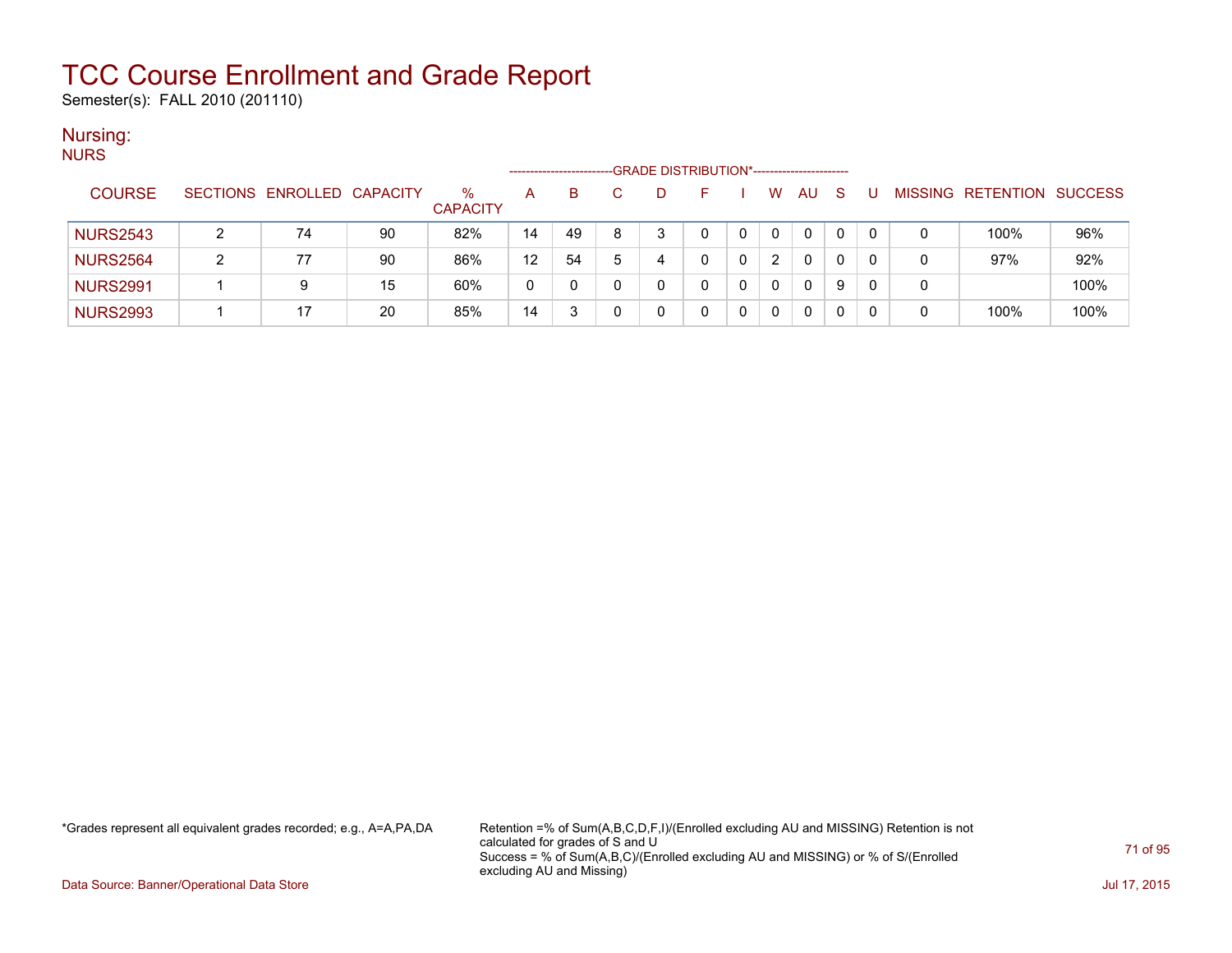Semester(s): FALL 2010 (201110)

### Occupational Therapy Assistant: OCTA<sup>'</sup>

|                 | ------------------------GRADE                DISTRIBUTION*---------------------- |                   |          |                      |    |   |    |   |   |              |              |              |              |          |                |                  |                |
|-----------------|----------------------------------------------------------------------------------|-------------------|----------|----------------------|----|---|----|---|---|--------------|--------------|--------------|--------------|----------|----------------|------------------|----------------|
| <b>COURSE</b>   |                                                                                  | SECTIONS ENROLLED | CAPACITY | %<br><b>CAPACITY</b> | A  | B | C. | D | F |              | W            | AU           | S            |          | <b>MISSING</b> | <b>RETENTION</b> | <b>SUCCESS</b> |
| <b>OCTA1203</b> |                                                                                  | 24                | 25       | 96%                  | 12 | 3 |    |   | 3 | 0            | 4            | 0            | 0            |          | 0              | 83%              | 71%            |
| <b>OCTA1303</b> |                                                                                  | 20                | 20       | 100%                 | 10 |   |    |   | 0 | 0            |              | 0            | 0            | $\Omega$ |                | 95%              | 89%            |
| OCTA1352        |                                                                                  | 20                | 20       | 100%                 | 13 | 5 |    |   | 0 | 0            |              | $\mathbf{0}$ | 0            | $\Omega$ | 0              | 95%              | 90%            |
| OCTA1363        |                                                                                  | 21                | 20       | 105%                 | 13 | 4 |    |   |   | $\mathbf{0}$ |              | $\mathbf{0}$ | 0            | 0        | 0              | 95%              | 86%            |
| OCTA2203        |                                                                                  | 14                | 20       | 70%                  | 11 | 3 |    | 0 | 0 | 0            | $\Omega$     | $\mathbf{0}$ | 0            | $\Omega$ | 0              | 100%             | 100%           |
| <b>OCTA2233</b> |                                                                                  | 14                | 20       | 70%                  | 10 | 3 |    | 0 | 0 | 0            | $\Omega$     | $\mathbf{0}$ | 0            | $\Omega$ | 0              | 100%             | 100%           |
| OCTA2263        |                                                                                  | 14                | 20       | 70%                  | 12 | 2 |    | 0 | 0 | $\mathbf{0}$ | $\mathbf{0}$ | $\mathbf{0}$ | $\mathbf{0}$ | $\Omega$ | 0              | 100%             | 100%           |

\*Grades represent all equivalent grades recorded; e.g., A=A,PA,DA Retention =% of Sum(A,B,C,D,F,I)/(Enrolled excluding AU and MISSING) Retention is not calculated for grades of S and U Success = % of Sum(A,B,C)/(Enrolled excluding AU and MISSING) or % of S/(Enrolled excluding AU and Missing)

Data Source: Banner/Operational Data Store Jul 17, 2015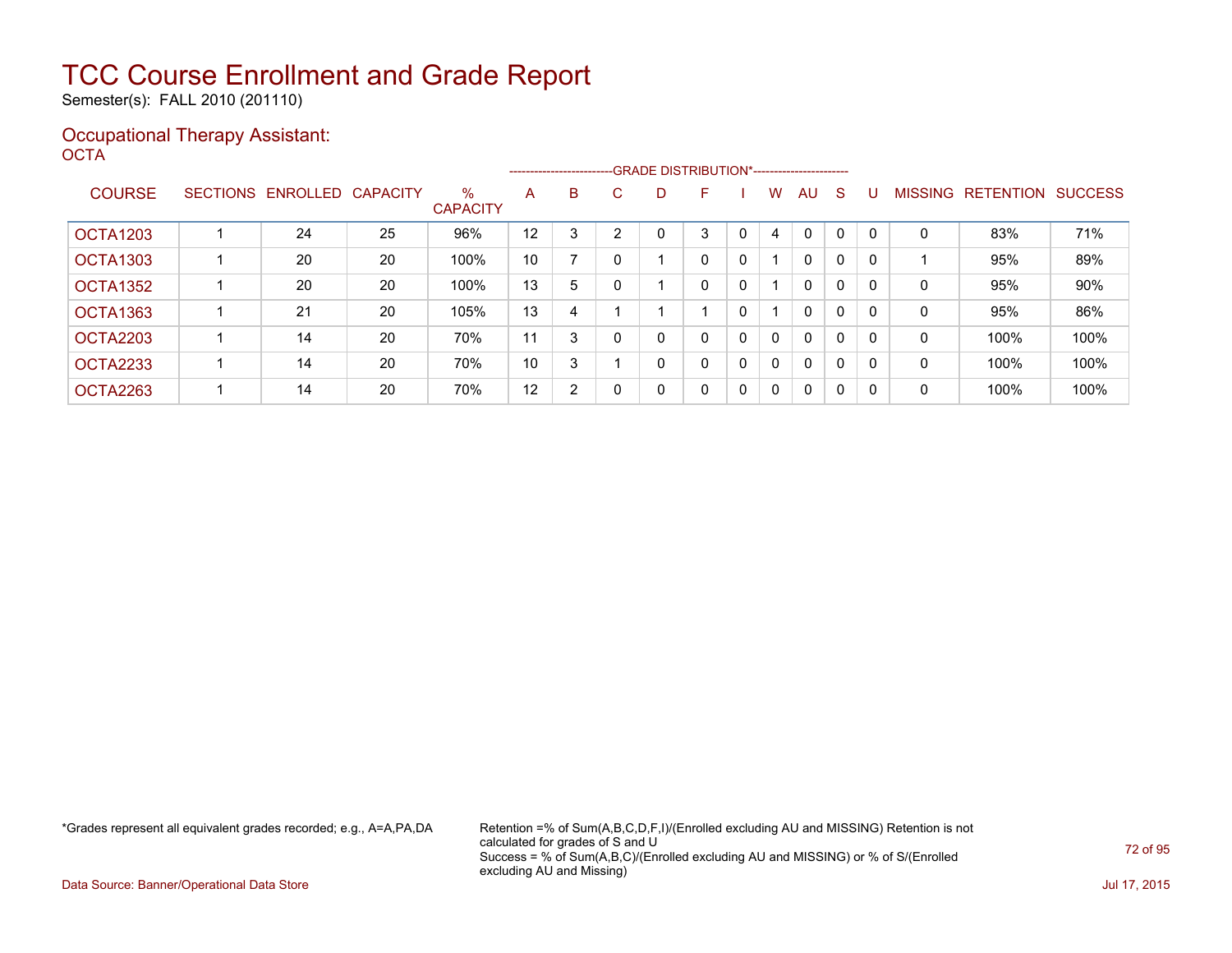Semester(s): FALL 2010 (201110)

#### Physical Education:

PHED

|                 |                |                            |     |                      |             |                |                |                | -GRADE DISTRIBUTION*---------------------- |          |                |              |              |              |              |                           |      |
|-----------------|----------------|----------------------------|-----|----------------------|-------------|----------------|----------------|----------------|--------------------------------------------|----------|----------------|--------------|--------------|--------------|--------------|---------------------------|------|
| <b>COURSE</b>   |                | SECTIONS ENROLLED CAPACITY |     | %<br><b>CAPACITY</b> | A           | B              | C              | D              | F                                          |          | W              | <b>AU</b>    | S            | U            |              | MISSING RETENTION SUCCESS |      |
| <b>PHED1002</b> | $\mathbf{1}$   | $\overline{2}$             | 20  | 10%                  | 2           | $\Omega$       | 0              | $\mathbf{0}$   | 0                                          | 0        | 0              | 0            | $\mathbf{0}$ | $\mathbf{0}$ | $\mathbf{0}$ | 100%                      | 100% |
| <b>PHED1092</b> | $\mathbf 1$    | $\overline{7}$             | 20  | 35%                  | 5           | $\Omega$       | $\Omega$       | $\Omega$       | $\Omega$                                   | $\Omega$ | $\overline{2}$ | $\mathbf{0}$ | $\Omega$     | 0            | $\mathbf{0}$ | 71%                       | 71%  |
| <b>PHED1113</b> | 5              | 75                         | 108 | 69%                  | 29          | 16             | 9              | $\overline{7}$ | 9                                          | 0        | 5              | $\mathbf{0}$ | $\mathbf{0}$ | 0            | 0            | 93%                       | 72%  |
| <b>PHED1143</b> | $\mathbf{1}$   | 3                          | 20  | 15%                  | $\mathbf 1$ | $\Omega$       | 1              | $\mathbf{0}$   | 0                                          | 0        | $\mathbf{1}$   | $\mathbf{0}$ | $\Omega$     | 0            | $\mathbf{0}$ | 67%                       | 67%  |
| <b>PHED1202</b> | $\mathbf{1}$   | 6                          | 10  | 60%                  | 3           | $\Omega$       | $\mathbf{1}$   | $\mathbf{0}$   | $\mathbf{0}$                               | 0        | $\overline{2}$ | $\mathbf{0}$ | $\Omega$     | 0            | 0            | 67%                       | 67%  |
| <b>PHED1252</b> | 3              | 27                         | 34  | 79%                  | 12          | $\overline{7}$ | 3              | 1              | 0                                          | $\Omega$ | 4              | $\Omega$     | $\Omega$     | 0            | $\mathbf{0}$ | 85%                       | 81%  |
| <b>PHED1282</b> | 2              | 12                         | 20  | 60%                  | 10          | $\mathbf{0}$   | $\mathbf{1}$   | $\Omega$       | $\mathbf{0}$                               | 0        |                | $\mathbf{0}$ | $\mathbf{0}$ | 0            | 0            | 92%                       | 92%  |
| <b>PHED1292</b> | $\overline{2}$ | 6                          | 20  | 30%                  | 6           | $\Omega$       | 0              | $\mathbf{0}$   | 0                                          | 0        | 0              | $\mathbf{0}$ | 0            | 0            | 0            | 100%                      | 100% |
| <b>PHED1302</b> | $\mathbf 1$    | 9                          | 10  | 90%                  | 8           | $\Omega$       | $\Omega$       | $\mathbf{0}$   | $\mathbf{0}$                               | 0        | 1              | $\mathbf{0}$ | $\Omega$     | 0            | $\mathbf{0}$ | 89%                       | 89%  |
| <b>PHED1341</b> | $\overline{2}$ | 23                         | 24  | 96%                  | 15          | 1              | 3              | 1              | 1                                          | 0        | $\overline{2}$ | $\mathbf{0}$ | $\Omega$     | 0            | 0            | 91%                       | 83%  |
| <b>PHED1401</b> | $\overline{2}$ | 12                         | 60  | 20%                  | 11          | $\Omega$       | 0              | 0              | 0                                          | 0        | $\mathbf{1}$   | $\mathbf{0}$ | $\Omega$     | 0            | 0            | 92%                       | 92%  |
| <b>PHED1412</b> | 4              | 68                         | 71  | 96%                  | 47          | 3              | $\mathbf{0}$   | 1              | 3                                          | 0        | 14             | $\mathbf{0}$ | 0            | 0            | 0            | 79%                       | 74%  |
| <b>PHED1422</b> | 3              | 16                         | 37  | 43%                  | 14          | $\overline{2}$ | $\Omega$       | $\Omega$       | $\Omega$                                   | 0        | $\mathbf{0}$   | $\mathbf{0}$ | $\Omega$     | 0            | $\mathbf{0}$ | 100%                      | 100% |
| <b>PHED1552</b> | $\mathbf{1}$   | 6                          | 12  | 50%                  | 5           | 1              | 0              | 0              | $\mathbf{0}$                               | 0        | 0              | $\mathbf{0}$ | $\mathbf{0}$ | 0            | 0            | 100%                      | 100% |
| <b>PHED1632</b> | $\overline{2}$ | 24                         | 32  | 75%                  | 13          | 1              | 2              | 2              | 3                                          | 0        | 3              | $\mathbf{0}$ | $\mathbf{0}$ | 0            | 0            | 88%                       | 67%  |
| <b>PHED1652</b> | 6              | 57                         | 68  | 84%                  | 42          | $\overline{2}$ | 1              | $\mathbf{0}$   | 3                                          | 0        | 9              | $\mathbf{0}$ | $\Omega$     | $\Omega$     | 0            | 84%                       | 79%  |
| <b>PHED2042</b> | $\mathbf{1}$   | $\overline{2}$             | 10  | 20%                  | 2           | $\Omega$       | $\Omega$       | $\Omega$       | 0                                          | $\Omega$ | $\Omega$       | $\Omega$     | $\Omega$     | 0            | $\mathbf{0}$ | 100%                      | 100% |
| <b>PHED2111</b> | 1              | $\overline{7}$             | 20  | 35%                  | 6           | $\Omega$       | $\mathbf{0}$   | $\mathbf{0}$   | $\mathbf{0}$                               | 0        | $\mathbf 1$    | $\mathbf{0}$ | $\Omega$     | 0            | 0            | 86%                       | 86%  |
| <b>PHED2142</b> | 1              | 3                          | 15  | 20%                  | 3           | $\Omega$       | 0              | $\mathbf{0}$   | 0                                          | 0        | 0              | $\mathbf{0}$ | 0            | 0            | 0            | 100%                      | 100% |
| <b>PHED2212</b> | 8              | 114                        | 168 | 68%                  | 81          | 13             | $\overline{7}$ | 4              | 3                                          |          | 5              | $\mathbf{0}$ | $\Omega$     | 0            | 0            | 96%                       | 89%  |
| <b>PHED2252</b> | $\mathbf 1$    | 1                          | 12  | 8%                   | $\mathbf 1$ | $\Omega$       | $\Omega$       | $\Omega$       | 0                                          | 0        | 0              | $\mathbf{0}$ | $\Omega$     | 0            | $\mathbf{0}$ | 100%                      | 100% |
| <b>PHED2263</b> | 1              | 21                         | 30  | 70%                  | 11          | 3              | $\Omega$       | 0              | 2                                          | 0        | 5              | $\mathbf{0}$ | 0            | 0            | $\Omega$     | 76%                       | 67%  |

\*Grades represent all equivalent grades recorded; e.g., A=A,PA,DA Retention =% of Sum(A,B,C,D,F,I)/(Enrolled excluding AU and MISSING) Retention is not calculated for grades of S and U Success = % of Sum(A,B,C)/(Enrolled excluding AU and MISSING) or % of S/(Enrolled excluding AU and Missing)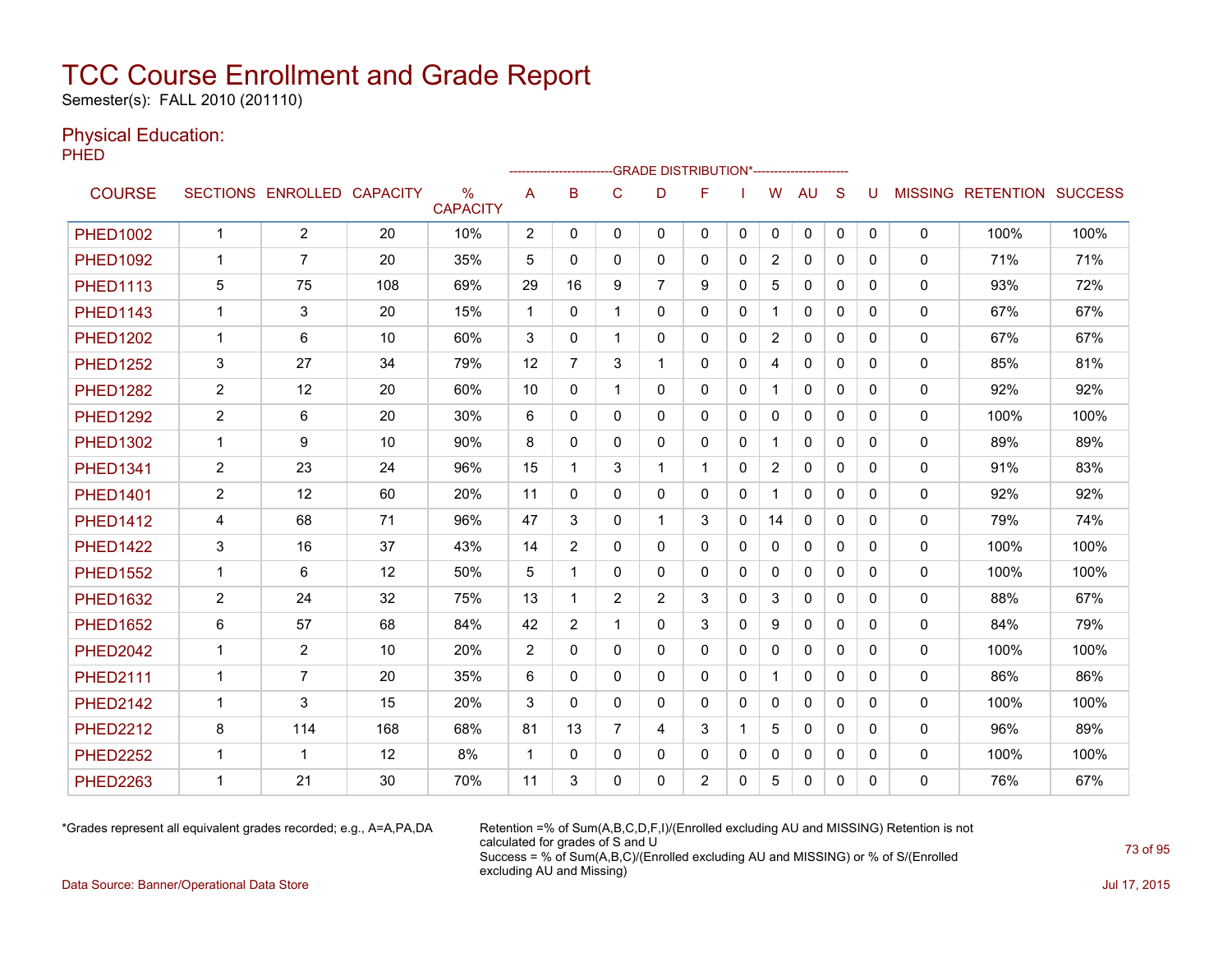Semester(s): FALL 2010 (201110)

#### Physical Education:

PHED

|                 |                 |          |                 |                         | ------------------------- |          |        | -GRADE DISTRIBUTION*----------------------- |                |              |              |              |              |          |                |                  |                |
|-----------------|-----------------|----------|-----------------|-------------------------|---------------------------|----------|--------|---------------------------------------------|----------------|--------------|--------------|--------------|--------------|----------|----------------|------------------|----------------|
| <b>COURSE</b>   | <b>SECTIONS</b> | ENROLLED | <b>CAPACITY</b> | $\%$<br><b>CAPACITY</b> | A                         | B        | C      | D                                           | F              |              | W            | AU           | S            |          | <b>MISSING</b> | <b>RETENTION</b> | <b>SUCCESS</b> |
| <b>PHED2312</b> | 2               | 21       | 22              | 95%                     | 16                        | 2        |        |                                             | 0              | $\Omega$     | 2            | 0            | 0            |          | 0              | 90%              | 86%            |
| <b>PHED2322</b> | 3               | 50       | 65              | 77%                     | 41                        | 4        |        |                                             | $\overline{2}$ | 0            |              | $\mathbf{0}$ | $\mathbf 0$  |          | 0              | 98%              | 92%            |
| <b>PHED2332</b> |                 | 15       | 15              | 100%                    | 11                        |          |        |                                             |                | $\mathbf{0}$ | $\mathbf{0}$ | $\mathbf{0}$ | $\mathbf{0}$ | $\Omega$ | $\mathbf{0}$   | 100%             | 87%            |
| <b>PHED2422</b> |                 | 3        | 12              | 25%                     | 3                         | 0        |        | 0                                           | 0              | 0            | $\mathbf{0}$ | 0            | 0            |          | 0              | 100%             | 100%           |
| <b>PHED2432</b> |                 |          | 12              | 8%                      |                           | $\Omega$ |        | 0                                           | 0              | 0            | $\mathbf{0}$ | $\mathbf{0}$ | $\mathbf 0$  |          | 0              | 100%             | 100%           |
| <b>PHED2603</b> |                 | 24       | 40              | 60%                     | 23                        | 0        | 0      | 0                                           | 0              | $\Omega$     |              | $\mathbf{0}$ | 0            |          | 0              | 96%              | 96%            |
| <b>PHED2653</b> |                 | 18       | 20              | 90%                     | 6                         | 8        |        | $\overline{2}$                              |                | $\Omega$     |              | $\mathbf{0}$ | $\mathbf{0}$ | $\Omega$ | 0              | 94%              | 78%            |
| <b>PHED2662</b> |                 |          | 25              | 28%                     | 6                         | 0        | 0      | 0                                           | 0              | 0            |              | $\mathbf{0}$ | $\mathbf 0$  |          | 0              | 86%              | 86%            |
| <b>PHED2992</b> |                 | 73       | 102             | 72%                     | 51                        | 9        | $\sim$ |                                             |                | 4            | 5            | 0            | 0            |          | 0              | 93%              | 85%            |

\*Grades represent all equivalent grades recorded; e.g., A=A,PA,DA Retention =% of Sum(A,B,C,D,F,I)/(Enrolled excluding AU and MISSING) Retention is not calculated for grades of S and U Success = % of Sum(A,B,C)/(Enrolled excluding AU and MISSING) or % of S/(Enrolled excluding AU and Missing)

Data Source: Banner/Operational Data Store Jul 17, 2015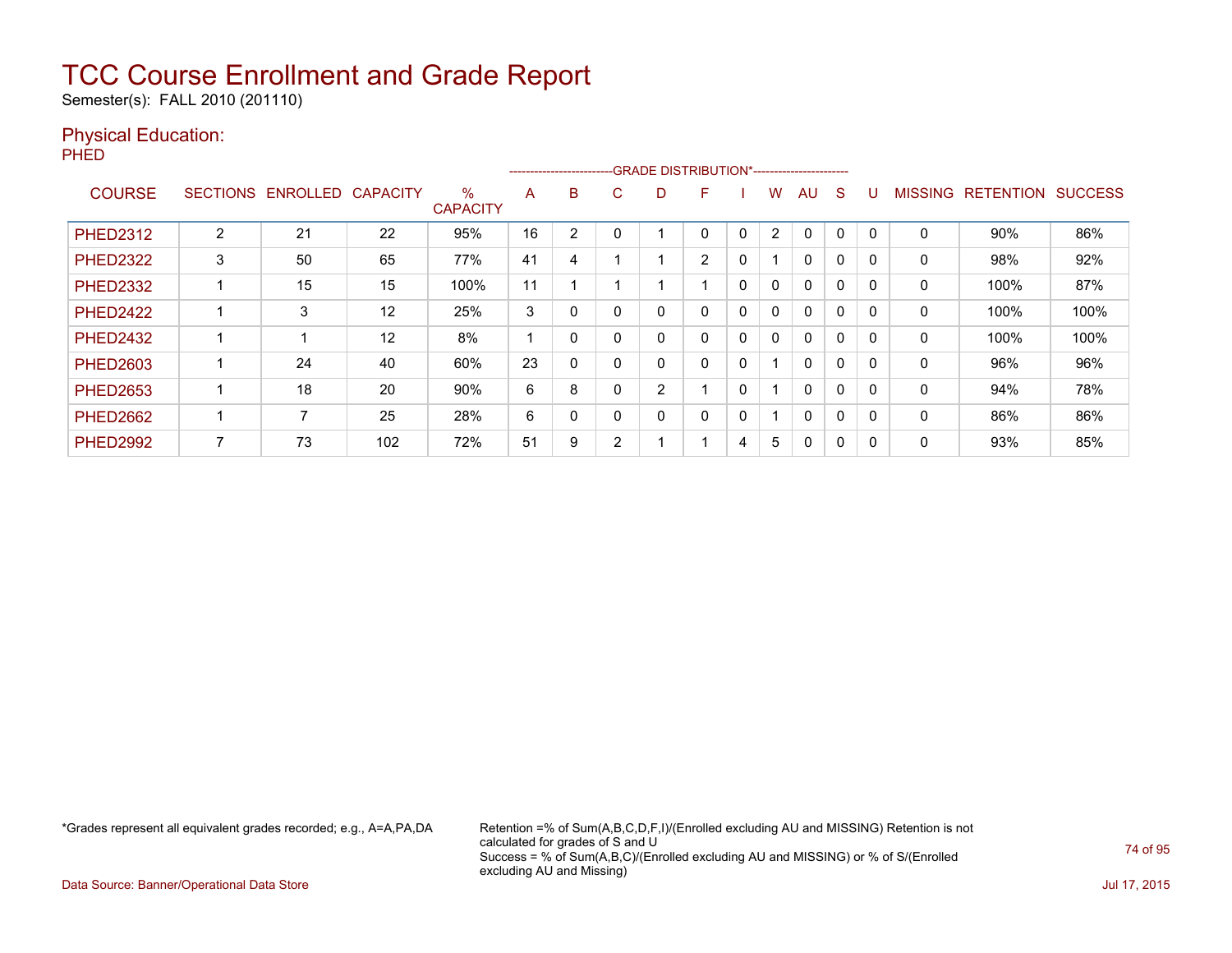Semester(s): FALL 2010 (201110)

#### Philosophy:

PHIL

|                 |                 |          |                 |                      |     |                |    |    | --------------------------GRADE DISTRIBUTION*----------------------- |              |                   |              |             |          |                |                  |                |
|-----------------|-----------------|----------|-----------------|----------------------|-----|----------------|----|----|----------------------------------------------------------------------|--------------|-------------------|--------------|-------------|----------|----------------|------------------|----------------|
| <b>COURSE</b>   | <b>SECTIONS</b> | ENROLLED | <b>CAPACITY</b> | %<br><b>CAPACITY</b> | Α   | B              | C. | D  | F                                                                    |              | w                 | AU           | S           |          | <b>MISSING</b> | <b>RETENTION</b> | <b>SUCCESS</b> |
| <b>PHIL1113</b> | 16              | 386      | 520             | 74%                  | 102 | 70             | 61 | 24 | 66                                                                   | $\mathbf{0}$ | 63                | $\Omega$     |             | $\Omega$ | 0              | 84%              | 60%            |
| <b>PHIL1143</b> | 6               | 46       | 180             | 26%                  | 20  | 5              | າ  | 4  | 3                                                                    | 0            | $12 \overline{ }$ | 0            |             | 0        | 0              | 74%              | 59%            |
| <b>PHIL1213</b> | C               | 34       | 60              | 57%                  | 2   | 5              | 3  |    | 10                                                                   | 0            | 13                | $\Omega$     | $\Omega$    | 0        | 0              | 62%              | 29%            |
| <b>PHIL1223</b> | C               | 26       | 25              | 104%                 | 8   | 10             | ົ  | 2  |                                                                      | $\Omega$     | 3                 | 0            | 0           | 0        | 0              | 88%              | 77%            |
| <b>PHIL2113</b> |                 | 13       | 20              | 65%                  | 2   | $\overline{2}$ | 3  |    | 3                                                                    | 0            | $\overline{2}$    | 0            | $\mathbf 0$ | 0        | 0              | 85%              | 54%            |
| <b>PHIL2133</b> |                 | 28       | 30              | 93%                  | 18  | 4              |    | 0  | 5                                                                    | 0            |                   | $\mathbf{0}$ | $\mathbf 0$ | $\Omega$ | 0              | 96%              | 79%            |
| <b>PHIL2153</b> | $\mathcal{P}$   | 44       | 60              | 73%                  | 2   | 6              | 4  | 3  | 12                                                                   | 0            | 17                | $\mathbf{0}$ | $\Omega$    | $\Omega$ | 0              | 61%              | 27%            |

\*Grades represent all equivalent grades recorded; e.g., A=A,PA,DA Retention =% of Sum(A,B,C,D,F,I)/(Enrolled excluding AU and MISSING) Retention is not calculated for grades of S and U Success = % of Sum(A,B,C)/(Enrolled excluding AU and MISSING) or % of S/(Enrolled excluding AU and Missing)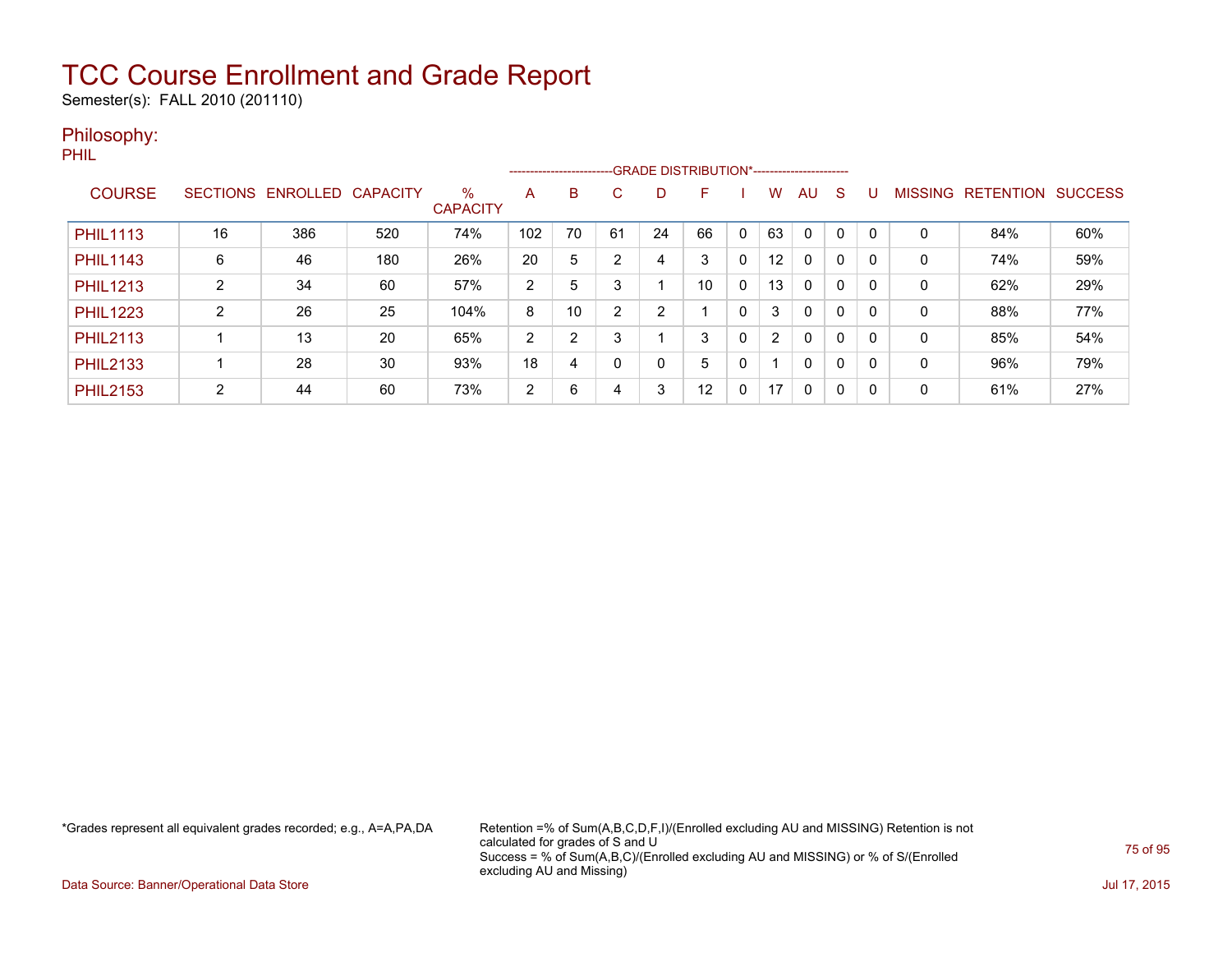Semester(s): FALL 2010 (201110)

### Pharmacy Technology:

PHMT

|                 |                            |    |                      |    | ---------------------- | -GRADE DISTRIBUTION*----------------------- |  |   |    |  |                           |      |
|-----------------|----------------------------|----|----------------------|----|------------------------|---------------------------------------------|--|---|----|--|---------------------------|------|
| <b>COURSE</b>   | SECTIONS ENROLLED CAPACITY |    | %<br><b>CAPACITY</b> | A  |                        |                                             |  | W | AU |  | MISSING RETENTION SUCCESS |      |
| <b>PHMT1318</b> | 14                         | 18 | 78%                  | 12 |                        |                                             |  |   | 0  |  | 100%                      | 100% |
| <b>PHMT1414</b> | 14                         | 30 | 47%                  | 9  |                        |                                             |  |   | 0  |  | 100%                      | 100% |
| <b>PHMT1524</b> | 14                         | 30 | 47%                  | 13 |                        |                                             |  |   | 0  |  | 100%                      | 93%  |

\*Grades represent all equivalent grades recorded; e.g., A=A,PA,DA Retention =% of Sum(A,B,C,D,F,I)/(Enrolled excluding AU and MISSING) Retention is not calculated for grades of S and U Success = % of Sum(A,B,C)/(Enrolled excluding AU and MISSING) or % of S/(Enrolled excluding AU and Missing)

Data Source: Banner/Operational Data Store Jul 17, 2015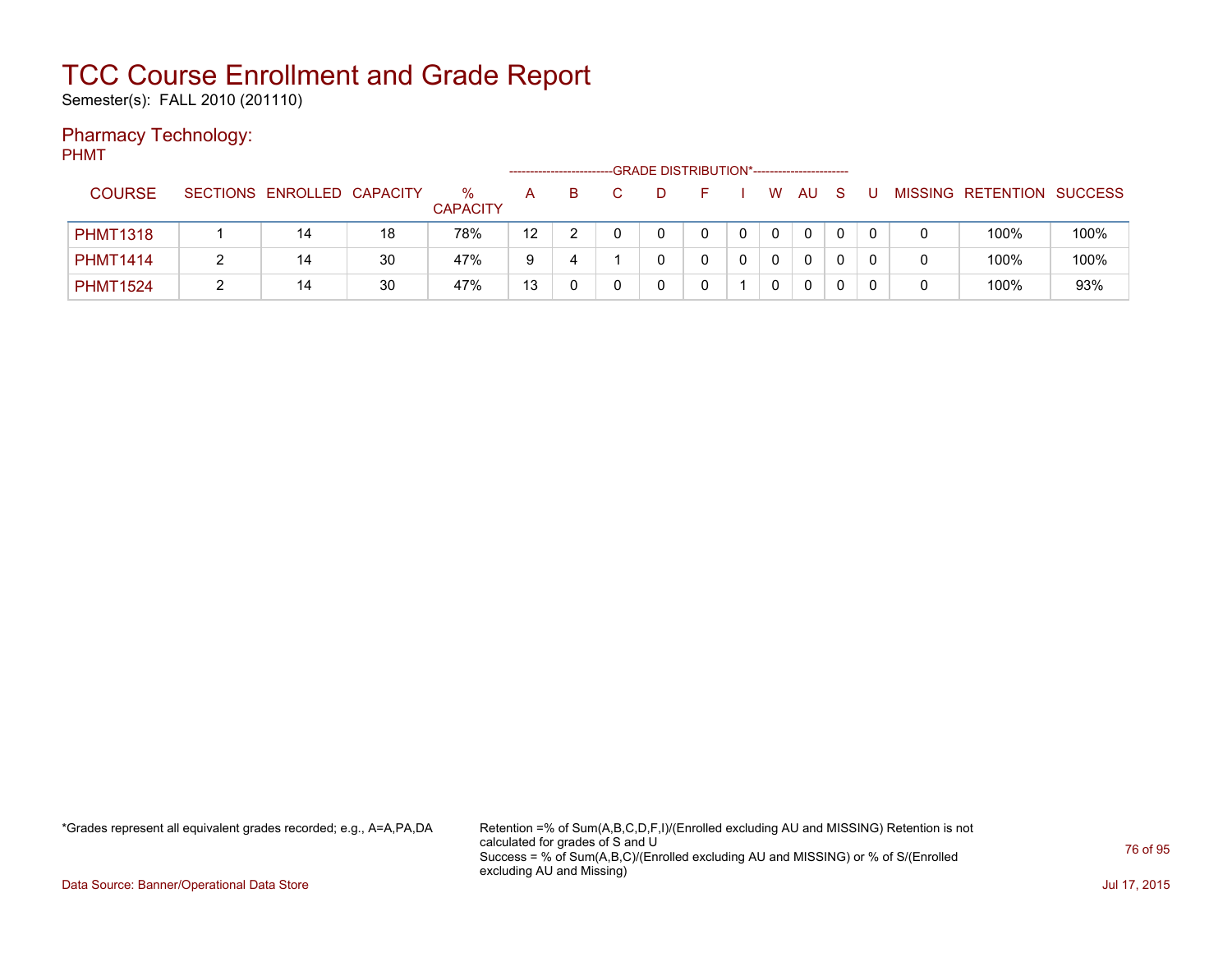Semester(s): FALL 2010 (201110)

#### Physical Science:

PH<sub>SC</sub>

|                 |                 |                |                 |                         |                | ------------------------ |              |    | -GRADE DISTRIBUTION*----------------------- |          |                |              |             |              |                |                  |                |
|-----------------|-----------------|----------------|-----------------|-------------------------|----------------|--------------------------|--------------|----|---------------------------------------------|----------|----------------|--------------|-------------|--------------|----------------|------------------|----------------|
| <b>COURSE</b>   | <b>SECTIONS</b> | ENROLLED       | <b>CAPACITY</b> | $\%$<br><b>CAPACITY</b> | A              | B                        | C            | D  | F                                           |          | w              | AU           | S           |              | <b>MISSING</b> | <b>RETENTION</b> | <b>SUCCESS</b> |
| <b>PHSC1114</b> | 18              | 218            | 400             | 54%                     | 47             | 61                       | 50           | 16 | 17                                          | $\Omega$ | 27             | 0            | 0           | $\Omega$     | 0              | 88%              | 72%            |
| <b>PHSC2111</b> | $\overline{2}$  | 14             | 40              | 35%                     | 12             | 0                        |              | 0  | 0                                           | 0        | $\overline{2}$ | 0            | $\Omega$    |              | 0              | 86%              | 86%            |
| <b>PHSC2121</b> | 2               | 8              | 40              | 20%                     | ⇁              | $\Omega$                 | <sup>0</sup> | 0  | 0                                           | $\Omega$ |                | 0            | $\mathbf 0$ | $\Omega$     | 0              | 88%              | 88%            |
| <b>PHSC2131</b> |                 | 6              | 24              | 25%                     | 6              | 0                        |              | 0  | 0                                           | 0        | 0              | 0            | $\mathbf 0$ | $\Omega$     | 0              | 100%             | 100%           |
| <b>PHSC2141</b> |                 | 6              | 10              | 60%                     | 6              | 0                        |              | 0  | 0                                           | 0        | $\mathbf{0}$   | $\mathbf{0}$ | 0           |              | 0              | 100%             | 100%           |
| <b>PHSC2151</b> |                 | 11             | 20              | 55%                     | 4              | $\overline{2}$           |              | 0  |                                             | 0        | 0              | 0            | 0           | <sup>0</sup> | 0              | 100%             | 91%            |
| <b>PHSC2161</b> |                 | 8              | 20              | 40%                     | 8              | 0                        |              | 0  | 0                                           | 0        | 0              | 0            | 0           | $\Omega$     | 0              | 100%             | 100%           |
| <b>PHSC2181</b> |                 | $\overline{2}$ | 10              | 20%                     | $\overline{2}$ | 0                        | 0            | 0  | 0                                           | 0        | $\mathbf{0}$   | 0            | 0           | <sup>0</sup> | 0              | 100%             | 100%           |
| <b>PHSC2991</b> |                 | 5              | 24              | 21%                     | 5              |                          |              | 0  | 0                                           | 0        | 0              | 0            | 0           |              | 0              | 100%             | 100%           |

\*Grades represent all equivalent grades recorded; e.g., A=A,PA,DA Retention =% of Sum(A,B,C,D,F,I)/(Enrolled excluding AU and MISSING) Retention is not calculated for grades of S and U Success = % of Sum(A,B,C)/(Enrolled excluding AU and MISSING) or % of S/(Enrolled excluding AU and Missing)

Data Source: Banner/Operational Data Store **July 17, 2015**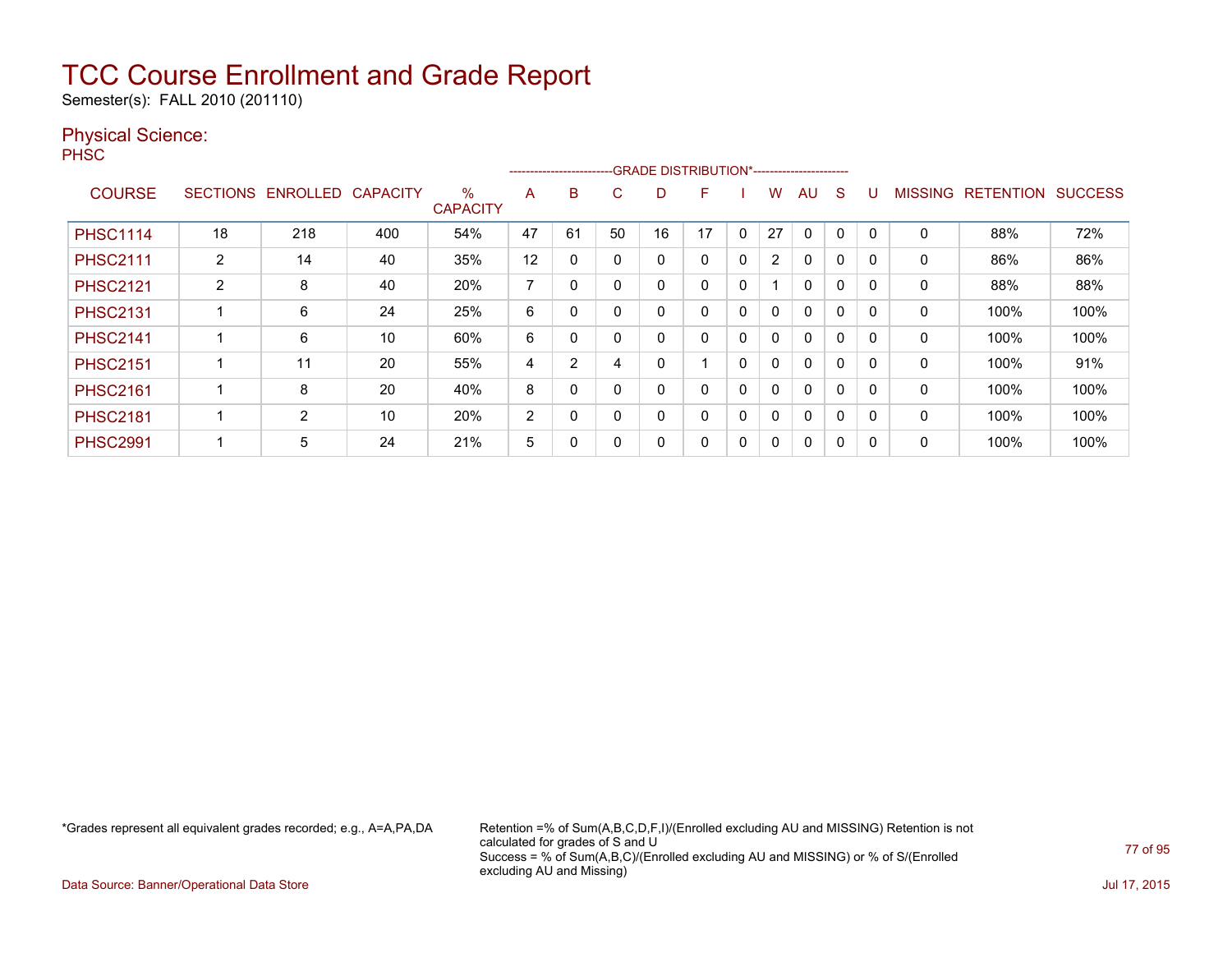Semester(s): FALL 2010 (201110)

#### Physical Therapist Assistant: PHTA

|                 |   |                   |                 |                         |                          |    | -------------------------GRADE DISTRIBUTION*----------------------- |   |   |              |              |              |              |          |                |                  |                |
|-----------------|---|-------------------|-----------------|-------------------------|--------------------------|----|---------------------------------------------------------------------|---|---|--------------|--------------|--------------|--------------|----------|----------------|------------------|----------------|
| <b>COURSE</b>   |   | SECTIONS ENROLLED | <b>CAPACITY</b> | $\%$<br><b>CAPACITY</b> | A                        | B  | C.                                                                  | D | F |              | W            | <b>AU</b>    | <sub>S</sub> |          | <b>MISSING</b> | <b>RETENTION</b> | <b>SUCCESS</b> |
| <b>PHTA1203</b> | 3 | 34                | 44              | 77%                     | 8                        | 9  | 12                                                                  |   |   |              | 0            | 0            | 0            |          | 0              | 100%             | 85%            |
| <b>PHTA1242</b> |   | 32                | 36              | 89%                     | 29                       | 2  |                                                                     |   | 0 | 0            | $\mathbf{0}$ | $\mathbf{0}$ | $\Omega$     |          | 0              | 100%             | 100%           |
| <b>PHTA1303</b> | 3 | 32                | 46              | 70%                     | $\overline{\phantom{a}}$ | 22 |                                                                     | ი | 0 | 0            | $\mathbf{0}$ | $\mathbf{0}$ | $\Omega$     | $\Omega$ | 0              | 100%             | 100%           |
| <b>PHTA2332</b> | 3 | 27                | 39              | 69%                     | 22                       | 3  | $\sim$                                                              |   | 0 | 0            | 0            | $\mathbf{0}$ | 0            |          | 0              | 100%             | 100%           |
| <b>PHTA2343</b> | 3 | 27                | 38              | 71%                     | 9                        | 16 | ົ                                                                   | 0 | 0 | 0            | 0            | $\mathbf{0}$ | 0            | $\Omega$ | $\Omega$       | 100%             | 100%           |
| <b>PHTA2373</b> | 3 | 27                | 38              | 71%                     | 8                        | 18 |                                                                     |   | 0 | 0            | $\mathbf{0}$ | $\mathbf{0}$ | $\Omega$     |          | 0              | 100%             | 100%           |
| <b>PHTA2442</b> |   | 27                | 35              | 77%                     | 27                       | 0  |                                                                     | 0 | 0 | $\mathbf{0}$ | $\mathbf{0}$ | $\mathbf{0}$ | $\Omega$     |          | 0              | 100%             | 100%           |
| <b>PHTA2543</b> |   | 28                | 35              | 80%                     | 5                        | 18 | 5                                                                   | 0 | 0 | 0            | 0            | 0            | 0            |          | 0              | 100%             | 100%           |

\*Grades represent all equivalent grades recorded; e.g., A=A,PA,DA Retention =% of Sum(A,B,C,D,F,I)/(Enrolled excluding AU and MISSING) Retention is not calculated for grades of S and U Success = % of Sum(A,B,C)/(Enrolled excluding AU and MISSING) or % of S/(Enrolled excluding AU and Missing)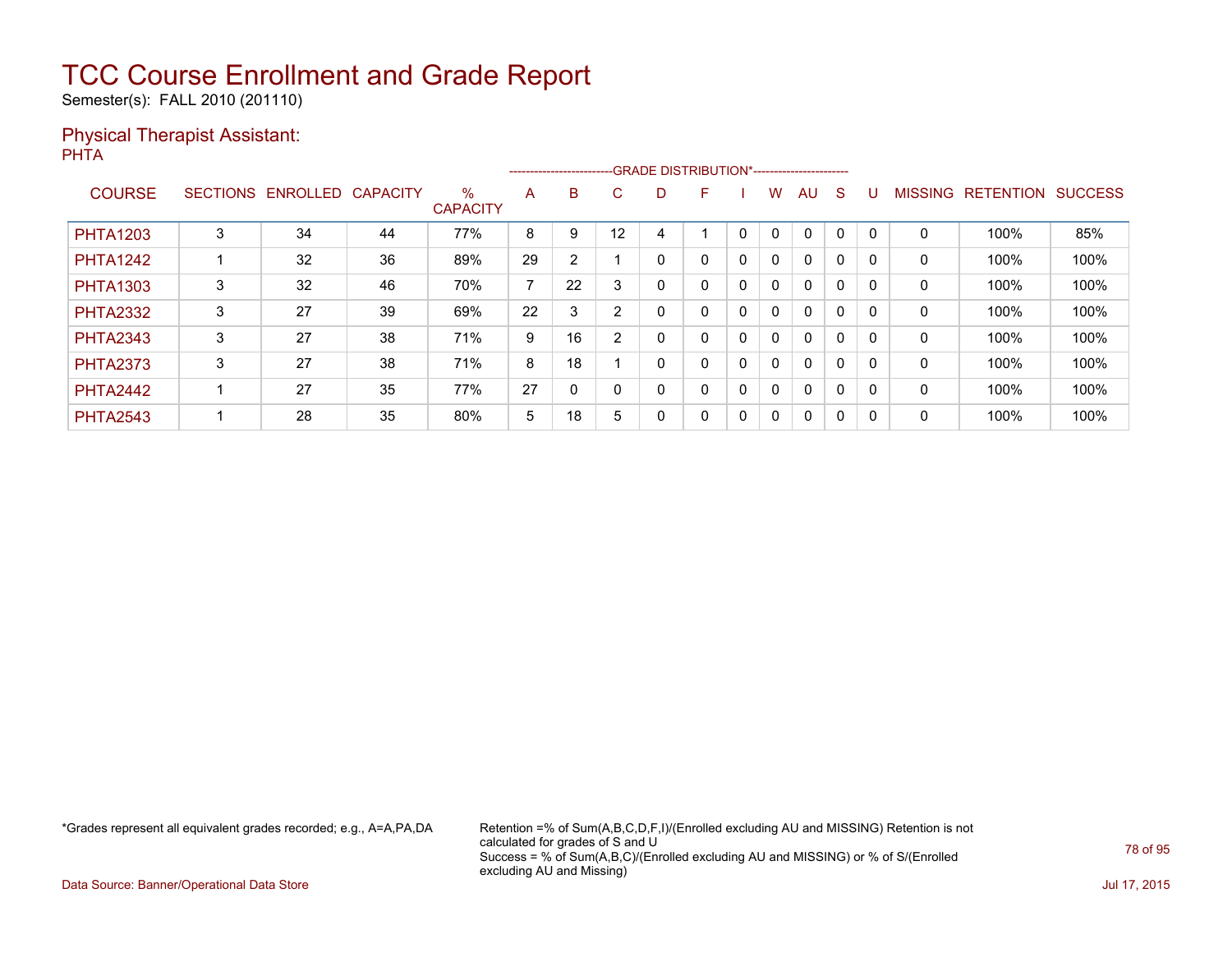Semester(s): FALL 2010 (201110)

#### Physics:

**PHYS** 

|                 |    |                   |                 |                         |    |    |    |        | -------------------------GRADE DISTRIBUTION*----------------------- |   |              |              |              |          |                |                  |                |
|-----------------|----|-------------------|-----------------|-------------------------|----|----|----|--------|---------------------------------------------------------------------|---|--------------|--------------|--------------|----------|----------------|------------------|----------------|
| <b>COURSE</b>   |    | SECTIONS ENROLLED | <b>CAPACITY</b> | $\%$<br><b>CAPACITY</b> | A  | B  | C. | D      | F                                                                   |   | W            | AU           | <sub>S</sub> |          | <b>MISSING</b> | <b>RETENTION</b> | <b>SUCCESS</b> |
| <b>PHYS1003</b> |    | 8                 | 20              | 40%                     | 2  | っ  |    |        |                                                                     |   | 2            | $\Omega$     | 0            |          | 0              | 75%              | 50%            |
| <b>PHYS1014</b> |    | 19                | 20              | 95%                     | 4  | 5  |    |        | 0                                                                   | 0 | 6            | $\mathbf{0}$ | 0            |          | 0              | 68%              | 68%            |
| <b>PHYS1114</b> | 11 | 219               | 266             | 82%                     | 72 | 51 | 30 | 10     | 10                                                                  | 0 | 46           | $\mathbf{0}$ | 0            |          | 0              | 79%              | 70%            |
| <b>PHYS1214</b> | 4  | 57                | 78              | 73%                     | 14 | 13 | 14 | າ<br>∠ | 3                                                                   | 0 | 10           |              | 0            | 0        | 0              | 82%              | 73%            |
| <b>PHYS2034</b> | 3  | 70                | 71              | 99%                     | 33 | 19 |    | 4      | 0                                                                   | 0 | 10           | 1            | 0            |          | 0              | 86%              | 80%            |
| <b>PHYS2124</b> | ົ  | 45                | 48              | 94%                     | 6  | 22 | 11 |        | 0                                                                   | 0 | 5            | $\mathbf{0}$ | 0            | $\Omega$ | 0              | 89%              | 87%            |
| <b>PHYS2992</b> |    | 3                 | 8               | 38%                     | 3  | 0  |    | 0      | 0                                                                   | 0 | $\mathbf{0}$ | $\mathbf{0}$ | 0            | $\Omega$ | 0              | 100%             | 100%           |

\*Grades represent all equivalent grades recorded; e.g., A=A,PA,DA Retention =% of Sum(A,B,C,D,F,I)/(Enrolled excluding AU and MISSING) Retention is not calculated for grades of S and U Success = % of Sum(A,B,C)/(Enrolled excluding AU and MISSING) or % of S/(Enrolled excluding AU and Missing)

Data Source: Banner/Operational Data Store Jul 17, 2015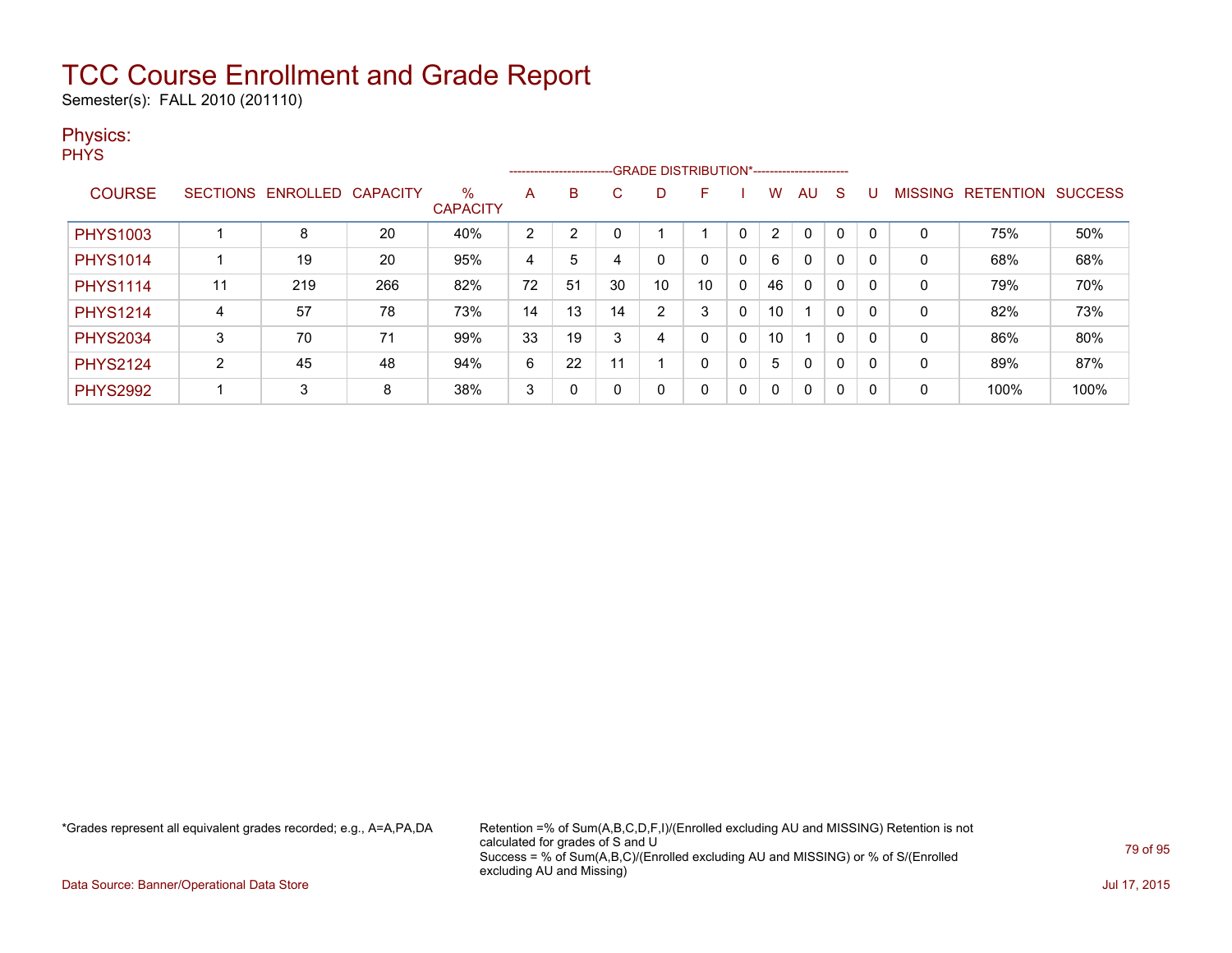Semester(s): FALL 2010 (201110)

#### Paralegal:

PLGL

|                 |                 |                 |                 |                         |    |                |   |   | ------------------------GRADE DISTRIBUTION*----------------------- |          |                |              |             |              |                |                  |                |
|-----------------|-----------------|-----------------|-----------------|-------------------------|----|----------------|---|---|--------------------------------------------------------------------|----------|----------------|--------------|-------------|--------------|----------------|------------------|----------------|
| <b>COURSE</b>   | <b>SECTIONS</b> | <b>ENROLLED</b> | <b>CAPACITY</b> | $\%$<br><b>CAPACITY</b> | A  | B              | C | D | F                                                                  |          | W              | AU           | S           |              | <b>MISSING</b> | <b>RETENTION</b> | <b>SUCCESS</b> |
| <b>PLGL1213</b> |                 | 41              | 60              | 68%                     | 10 |                | 2 | 0 | 12                                                                 | 0        | 10             | 0            | 0           | $\Omega$     | 0              | 76%              | 46%            |
| <b>PLGL1313</b> |                 | 23              | 30              | 77%                     | 11 | 3              |   |   | 2                                                                  | 0        | 6              | $\mathbf 0$  | $\mathbf 0$ |              | 0              | 74%              | 61%            |
| <b>PLGL2303</b> |                 |                 | 20              | 35%                     | 4  |                | 0 | 0 | 0                                                                  | $\Omega$ | $\overline{2}$ | 0            | 0           | $\Omega$     | 0              | 71%              | 71%            |
| <b>PLGL2333</b> |                 | 19              | 25              | 76%                     | 15 |                |   | 0 | 0                                                                  |          |                | 0            | $\mathbf 0$ |              | 0              | 95%              | 89%            |
| <b>PLGL2343</b> |                 | 15              | 20              | 75%                     | 10 | 3              | 2 | 0 | 0                                                                  | 0        | $\mathbf{0}$   | 0            | 0           | $\Omega$     | $\mathbf{0}$   | 100%             | 100%           |
| <b>PLGL2353</b> |                 | 11              | 25              | 44%                     | 5  | 5              |   | 0 | 0                                                                  | $\Omega$ | 0              | $\mathbf{0}$ | 0           |              | 0              | 100%             | 100%           |
| <b>PLGL2363</b> |                 |                 | 25              | 28%                     | 6  |                |   | 0 | 0                                                                  | 0        | 0              | 0            | $\mathbf 0$ | <sup>0</sup> | $\mathbf{0}$   | 100%             | 100%           |
| <b>PLGL2403</b> |                 | 12              | 20              | 60%                     | 6  | 5              | ი | 0 | 0                                                                  | 0        |                | $\mathbf{0}$ | $\Omega$    | $\Omega$     | 0              | 92%              | 92%            |
| <b>PLGL2473</b> |                 |                 | 20              | 35%                     |    | $\overline{2}$ | 3 | 0 |                                                                    | 0        | $\Omega$       | $\mathbf{0}$ | 0           |              | 0              | 100%             | 86%            |

\*Grades represent all equivalent grades recorded; e.g., A=A,PA,DA Retention =% of Sum(A,B,C,D,F,I)/(Enrolled excluding AU and MISSING) Retention is not calculated for grades of S and U Success = % of Sum(A,B,C)/(Enrolled excluding AU and MISSING) or % of S/(Enrolled excluding AU and Missing)

Data Source: Banner/Operational Data Store Jul 17, 2015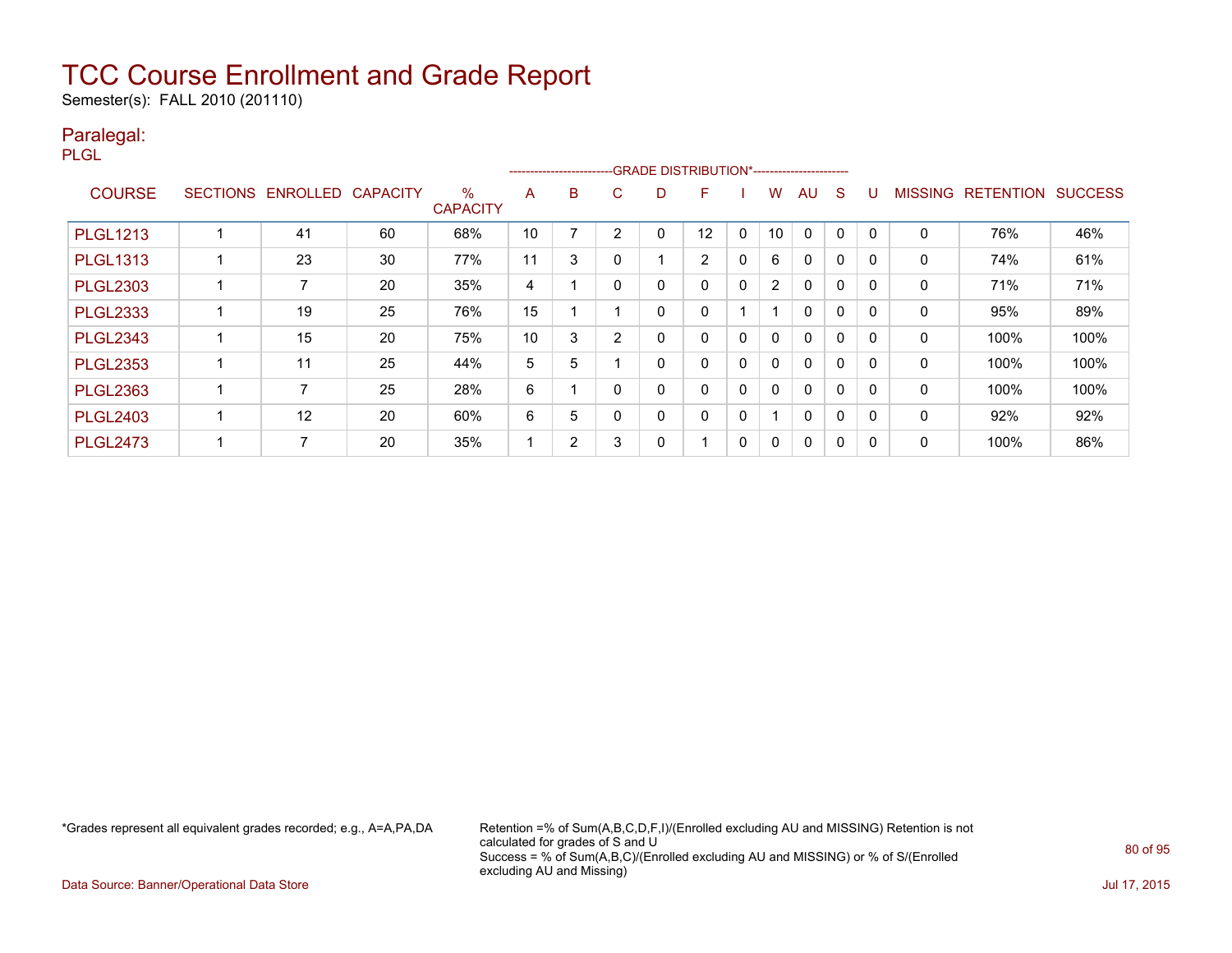Semester(s): FALL 2010 (201110)

#### Political Science: POLS

|                 |    |                            |       |                      |     | ---------------------- |              | -GRADE DISTRIBUTION*----------------------- |               |   |              |              |    |          |   |                   |                |
|-----------------|----|----------------------------|-------|----------------------|-----|------------------------|--------------|---------------------------------------------|---------------|---|--------------|--------------|----|----------|---|-------------------|----------------|
| <b>COURSE</b>   |    | SECTIONS ENROLLED CAPACITY |       | %<br><b>CAPACITY</b> | А   | B                      | C            |                                             | F.            |   | W            | AU           | -S |          |   | MISSING RETENTION | <b>SUCCESS</b> |
| <b>POLS1113</b> | 87 | 2,638                      | 3,008 | 88%                  | 917 | 619                    | 352          | 129                                         | 284           | 3 | 333          | $\Omega$     | 0  | $\Omega$ |   | 87%               | 72%            |
| <b>POLS2013</b> |    | 2                          | 2     | 100%                 | 2   |                        | $\mathbf{0}$ | 0                                           |               | 0 | <sup>n</sup> | $\mathbf{0}$ | 0  |          | 0 | 100%              | 100%           |
| <b>POLS2023</b> |    | 15                         | 30    | 50%                  | 4   | 3                      | 4            |                                             | $\mathcal{P}$ | 0 |              | 0            | 0  |          | 0 | 93%               | 73%            |
| <b>POLS2153</b> |    | 20                         | 30    | 67%                  | 12  | ◠                      |              |                                             |               | 0 |              | $\mathbf{0}$ | 0  |          | 0 | 80%               | 75%            |
| <b>POLS2203</b> | ົ  | 33                         | 50    | 66%                  | 11  | 12 <sup>°</sup>        | 6            |                                             |               | 0 |              | $\mathbf{0}$ | 0  |          | 0 | 94%               | 88%            |

\*Grades represent all equivalent grades recorded; e.g., A=A,PA,DA Retention =% of Sum(A,B,C,D,F,I)/(Enrolled excluding AU and MISSING) Retention is not calculated for grades of S and U Success = % of Sum(A,B,C)/(Enrolled excluding AU and MISSING) or % of S/(Enrolled excluding AU and Missing)

Data Source: Banner/Operational Data Store **July 17, 2015**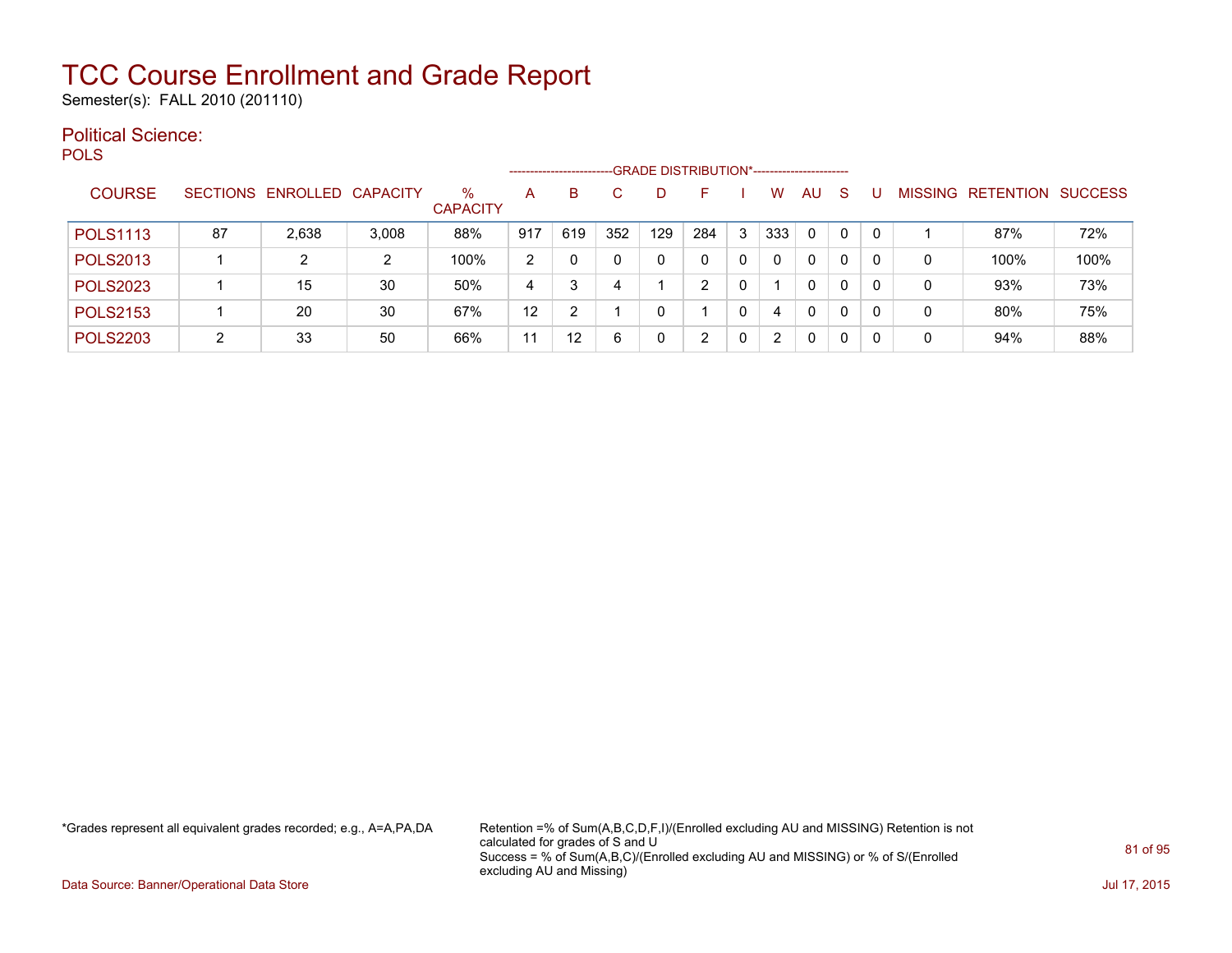Semester(s): FALL 2010 (201110)

#### Portuguese:

| PORT            |                            |    |                         | ------------------------- |       | -GRADE DISTRIBUTION*----------------------- |                |                |          |  |                             |     |
|-----------------|----------------------------|----|-------------------------|---------------------------|-------|---------------------------------------------|----------------|----------------|----------|--|-----------------------------|-----|
| <b>COURSE</b>   | SECTIONS ENROLLED CAPACITY |    | $\%$<br><b>CAPACITY</b> |                           | A B C | DFIWAUS                                     |                |                |          |  | U MISSING RETENTION SUCCESS |     |
| <b>PORT1103</b> |                            | 20 | 60%                     |                           |       | $\Omega$                                    | 0 <sup>1</sup> | $\overline{4}$ | $\Omega$ |  | 67%                         | 67% |
| <b>PORT1213</b> |                            | 20 | 55%                     |                           |       |                                             |                | 3              | $\Omega$ |  | 73%                         | 73% |

\*Grades represent all equivalent grades recorded; e.g., A=A,PA,DA Retention =% of Sum(A,B,C,D,F,I)/(Enrolled excluding AU and MISSING) Retention is not calculated for grades of S and U Success = % of Sum(A,B,C)/(Enrolled excluding AU and MISSING) or % of S/(Enrolled excluding AU and Missing)

Data Source: Banner/Operational Data Store Jul 17, 2015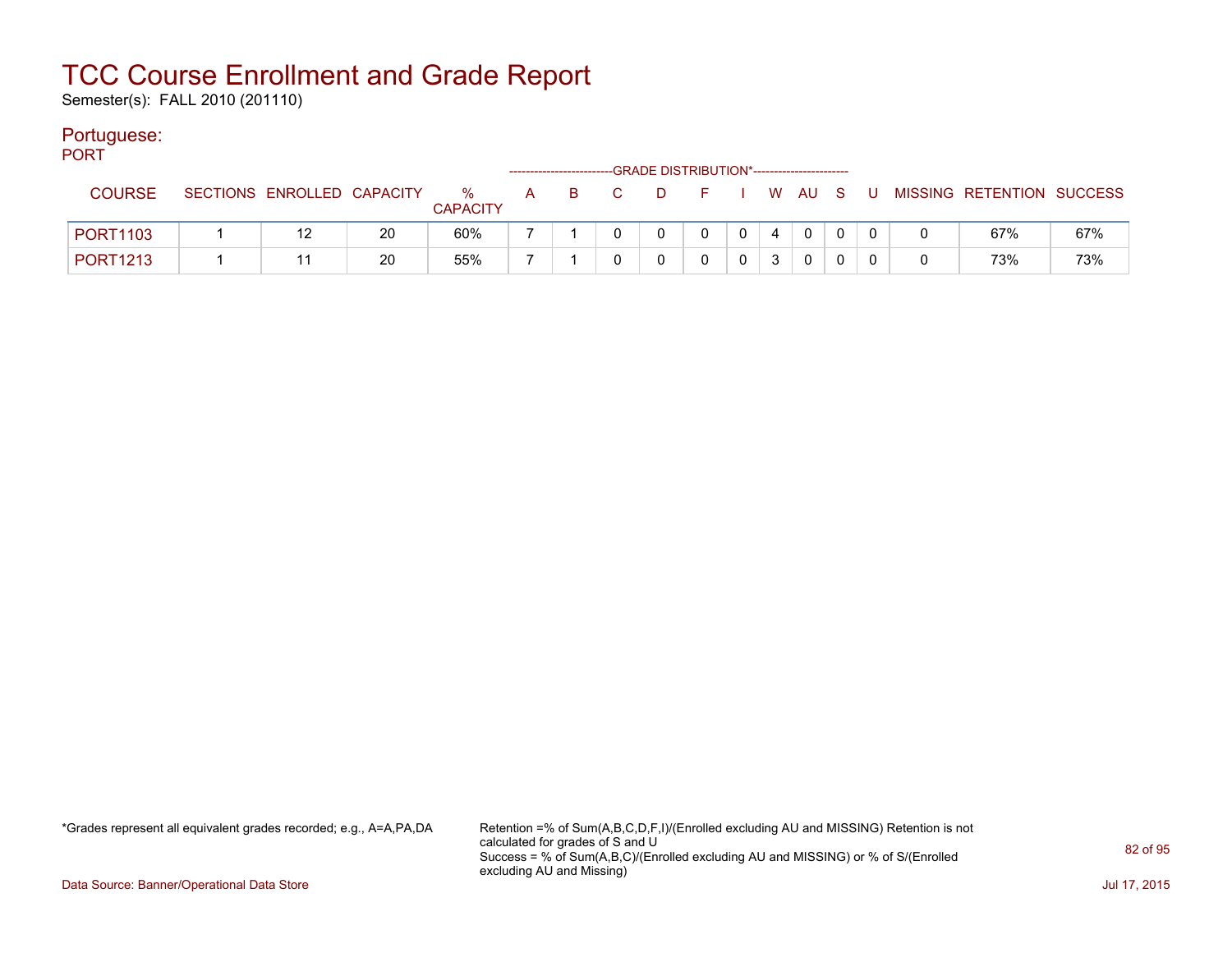Semester(s): FALL 2010 (201110)

#### Psychology:

PSYC

|                 |                |                            |       |                         |                | ----------------------- |                |              | -GRADE DISTRIBUTION*---------------------- |              |                |              |              |   |              |                                  |     |
|-----------------|----------------|----------------------------|-------|-------------------------|----------------|-------------------------|----------------|--------------|--------------------------------------------|--------------|----------------|--------------|--------------|---|--------------|----------------------------------|-----|
| <b>COURSE</b>   |                | SECTIONS ENROLLED CAPACITY |       | $\%$<br><b>CAPACITY</b> | A              | B                       | C              | D            | F                                          |              | W              | AU           | S            |   |              | <b>MISSING RETENTION SUCCESS</b> |     |
| <b>PSYC1113</b> | 82             | 2,204                      | 2,516 | 88%                     | 638            | 542                     | 333            | 138          | 192                                        | 9            | 350            |              | $\mathbf{0}$ | 0 |              | 84%                              | 69% |
| <b>PSYC1313</b> | 7              | 155                        | 190   | 82%                     | 53             | 38                      | 25             | 9            | 10                                         |              | 19             | $\mathbf{0}$ | 0            | 0 | 0            | 88%                              | 75% |
| <b>PSYC2023</b> | 23             | 688                        | 736   | 93%                     | 282            | 167                     | 77             | 36           | 30                                         |              | 94             |              | $\Omega$     | 0 | 0            | 86%                              | 77% |
| <b>PSYC2053</b> | 4              | 56                         | 63    | 89%                     | 13             | 18                      | 9              |              | 6                                          | 2            |                | 0            | 0            | 0 | 0            | 88%                              | 71% |
| <b>PSYC2133</b> |                | 7                          | 15    | 47%                     | 5              |                         | $\mathbf{0}$   | $\mathbf{0}$ |                                            | $\mathbf{0}$ | 0              | $\Omega$     | 0            | 0 | 0            | 100%                             | 86% |
| <b>PSYC2193</b> | 3              | 64                         | 85    | 75%                     | 29             | 14                      | 6              | $\mathbf{0}$ | 6                                          | $\mathbf{0}$ | 9              | 0            | $\mathbf{0}$ | 0 | 0            | 86%                              | 77% |
| <b>PSYC2213</b> | 1              | 14                         | 15    | 93%                     | $\overline{2}$ | $\overline{2}$          | 2              | 3            |                                            | $\mathbf{0}$ | 4              | $\Omega$     | $\mathbf{0}$ | 0 | $\mathbf{0}$ | 71%                              | 43% |
| <b>PSYC2223</b> | $\overline{2}$ | 20                         | 32    | 62%                     | 11             | 4                       | $\overline{2}$ |              |                                            | $\mathbf{0}$ |                | $\Omega$     | 0            | 0 | 0            | 95%                              | 85% |
| <b>PSYC2423</b> | 3              | 86                         | 90    | 96%                     | 27             | 23                      | 8              | 7            | 5                                          | $\mathbf{0}$ | 16             | 0            | 0            | 0 | 0            | 81%                              | 67% |
| <b>PSYC2523</b> | 3              | 92                         | 110   | 84%                     | 38             | 19                      | 8              | 3            | 5                                          |              | 18             | 0            | 0            | 0 | 0            | 80%                              | 71% |
| <b>PSYC2533</b> |                | 38                         | 40    | 95%                     | 19             | 11                      | 3              | 0            | 0                                          | $\mathbf{0}$ | 5              | 0            | 0            | 0 | 0            | 87%                              | 87% |
| <b>PSYC2613</b> | 1              | 24                         | 40    | 60%                     | 9              | 6                       |                |              | 3                                          | $\mathbf{0}$ | 4              | 0            | 0            | 0 | 0            | 83%                              | 67% |
| <b>PSYC2713</b> | 1              | 13                         | 20    | 65%                     | $\overline{2}$ | 3                       | $\mathbf{0}$   | 0            | $\Omega$                                   | $\mathbf{0}$ | 8              | 0            | 0            | 0 | $\mathbf{0}$ | 38%                              | 38% |
| <b>PSYC2813</b> | 6              | 102                        | 109   | 94%                     | 27             | 34                      | 12             | $\Omega$     | 13                                         | 0            | 16             | 0            | 0            | 0 | 0            | 84%                              | 72% |
| <b>PSYC2991</b> |                | 6                          | 20    | 30%                     | 4              | $\Omega$                | $\Omega$       | $\Omega$     | 0                                          | 0            | $\overline{2}$ | 0            | 0            | 0 | 0            | 67%                              | 67% |

\*Grades represent all equivalent grades recorded; e.g., A=A,PA,DA Retention =% of Sum(A,B,C,D,F,I)/(Enrolled excluding AU and MISSING) Retention is not calculated for grades of S and U Success = % of Sum(A,B,C)/(Enrolled excluding AU and MISSING) or % of S/(Enrolled excluding AU and Missing)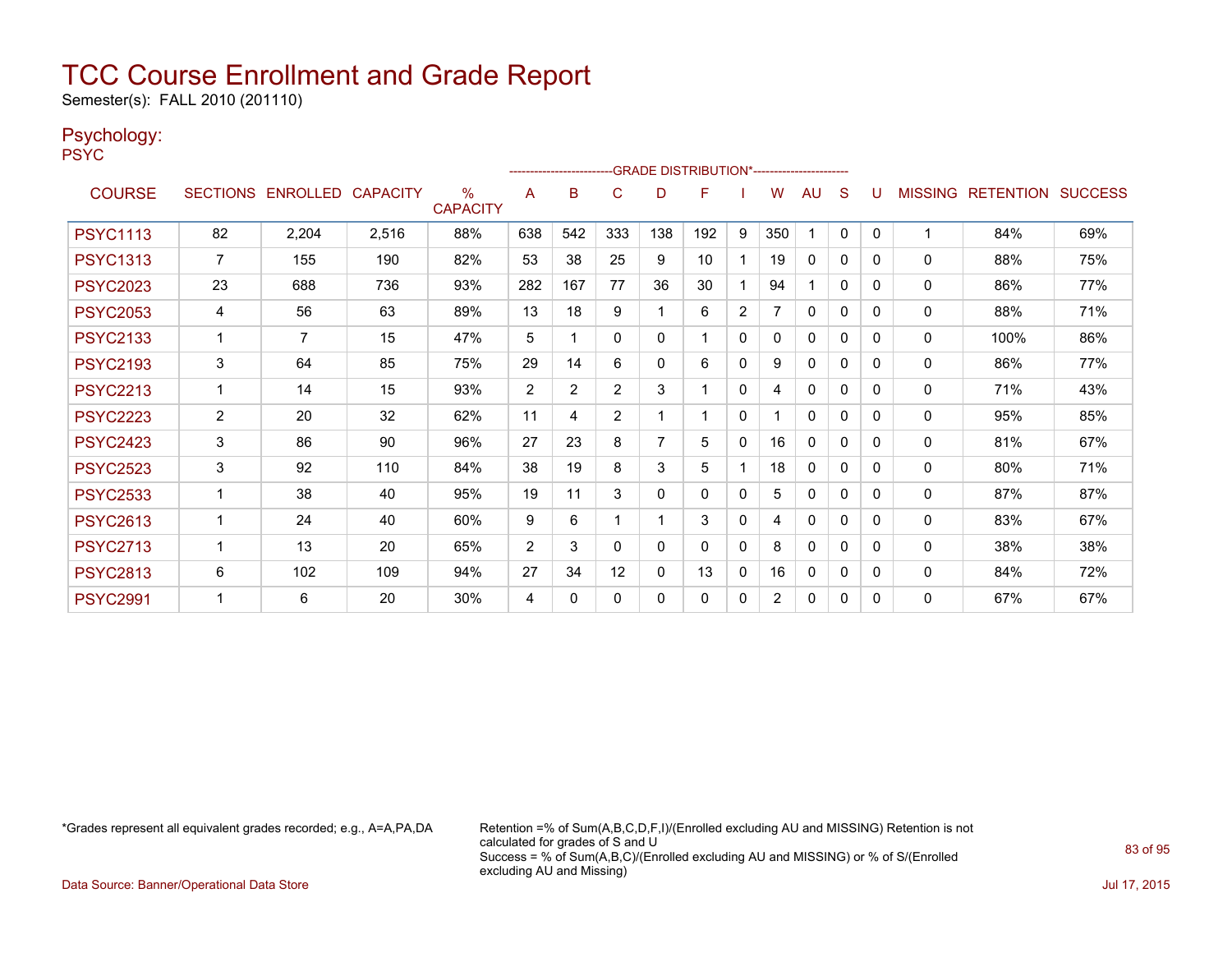Semester(s): FALL 2010 (201110)

#### Quality Control Technology: **QCTT**

|               |    |                            |    |                         |    |    |    | ------------------------GRADE DISTRIBUTION*----------------------- |   |              |                      |              |              |          |   |                                  |      |
|---------------|----|----------------------------|----|-------------------------|----|----|----|--------------------------------------------------------------------|---|--------------|----------------------|--------------|--------------|----------|---|----------------------------------|------|
| <b>COURSE</b> |    | SECTIONS ENROLLED CAPACITY |    | $\%$<br><b>CAPACITY</b> | A  | B. | C. | D                                                                  | F |              | W                    | AU           | <sub>S</sub> |          |   | <b>MISSING RETENTION SUCCESS</b> |      |
| QCTT1223      | 2  | 28                         | 36 | 78%                     | 11 | 8  | 5  |                                                                    | 0 |              | 4                    | 0            | $\mathbf{0}$ | -0       | 0 | 86%                              | 86%  |
| QCTT1313      |    | 8                          | 18 | 44%                     | 8  |    |    | 0                                                                  | 0 | $\mathbf{0}$ | $\Omega$             | $\mathbf{0}$ | 0            |          | 0 | 100%                             | 100% |
| QCTT1443      | 2  | 9                          | 30 | 30%                     | 4  | 2  |    | 0                                                                  | 0 | $\mathbf{0}$ | 3                    | $\mathbf{0}$ | 0            | $\Omega$ | 0 | 67%                              | 67%  |
| QCTT2333      |    | 11                         | 15 | 73%                     | 8  | 2  |    | 0                                                                  | 0 | 0            |                      | $\mathbf{0}$ | $\mathbf{0}$ | $\Omega$ | 0 | 91%                              | 91%  |
| QCTT2373      | 2  | 8                          | 15 | 53%                     | 6  | 0  |    | 0                                                                  | 0 | 0            | $\mathbf{2}^{\circ}$ | $\mathbf{0}$ | $\mathbf{0}$ | -0       | 0 | 75%                              | 75%  |
| QCTT2413      | C. | 4                          | 16 | 25%                     | 4  |    |    | 0                                                                  | 0 | 0            | $\mathbf{0}$         | 0            | 0            | 0        | 0 | 100%                             | 100% |

\*Grades represent all equivalent grades recorded; e.g., A=A,PA,DA Retention =% of Sum(A,B,C,D,F,I)/(Enrolled excluding AU and MISSING) Retention is not calculated for grades of S and U Success = % of Sum(A,B,C)/(Enrolled excluding AU and MISSING) or % of S/(Enrolled excluding AU and Missing)

Data Source: Banner/Operational Data Store Jul 17, 2015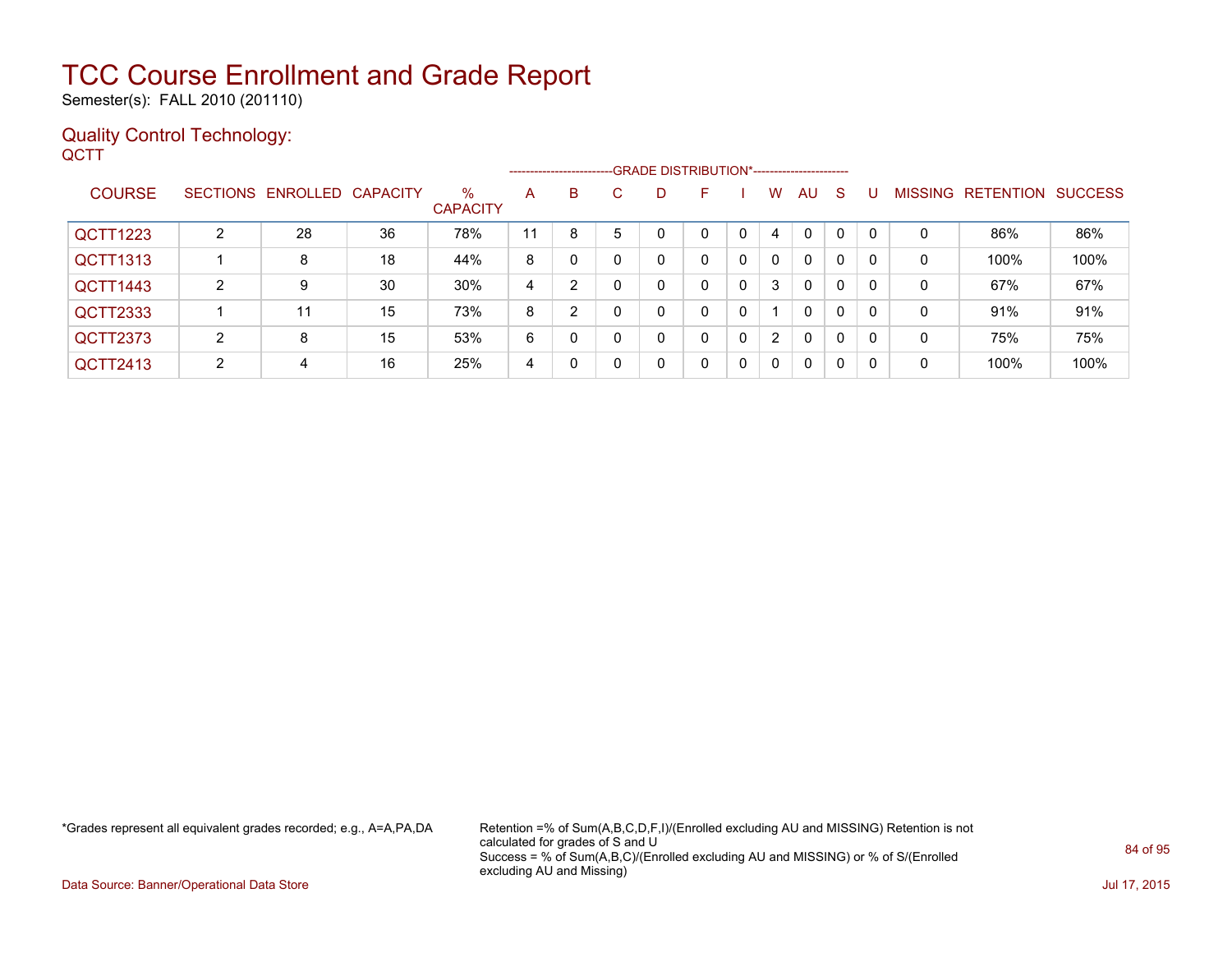Semester(s): FALL 2010 (201110)

#### Radiography:

RADT

|                 |   |                            |    |                         |    |    |         |   | --------------------------GRADE DISTRIBUTION*----------------------- |             |              |              |              |          |                |                  |                |
|-----------------|---|----------------------------|----|-------------------------|----|----|---------|---|----------------------------------------------------------------------|-------------|--------------|--------------|--------------|----------|----------------|------------------|----------------|
| <b>COURSE</b>   |   | SECTIONS ENROLLED CAPACITY |    | $\%$<br><b>CAPACITY</b> | A  | B  | C.      | D | F                                                                    |             | w            | AU           | <sub>S</sub> |          | <b>MISSING</b> | <b>RETENTION</b> | <b>SUCCESS</b> |
| <b>RADT1212</b> |   |                            | 0  |                         |    |    |         |   |                                                                      |             | $\mathbf{0}$ | $\Omega$     | $\Omega$     |          | 0              | 100%             | 100%           |
| <b>RADT1313</b> | 3 | 26                         | 36 | 72%                     | 8  | 16 |         |   |                                                                      | 0           | $\mathbf{0}$ | $\mathbf{0}$ | 0            |          | 0              | 100%             | 96%            |
| <b>RADT1324</b> | 3 | 26                         | 36 | 72%                     | 20 | 5  |         |   | 0                                                                    | 0           | $\mathbf{0}$ | $\mathbf{0}$ | $\mathbf{0}$ |          | 0              | 100%             | 100%           |
| <b>RADT1372</b> | 3 | 26                         | 36 | 72%                     | 6  | 14 |         |   | 2                                                                    | 0           | $\mathbf{0}$ | $\mathbf{0}$ | 0            |          | 0              | 100%             | 92%            |
| <b>RADT2336</b> | 2 | 27                         | 33 | 82%                     | 17 |    |         | 0 | 0                                                                    |             |              | $\mathbf{0}$ | 0            |          | 0              | 96%              | 96%            |
| <b>RADT2343</b> | ົ | 27                         | 35 | 77%                     | 3  | 16 |         |   | 0                                                                    | 0           |              | $\mathbf{0}$ | 0            | 0        | 0              | 96%              | 96%            |
| <b>RADT2383</b> |   | 28                         | 35 | 80%                     | 5  | 10 | $12 \,$ | 0 | 0                                                                    | $\mathbf 0$ |              | 0            | 0            | $\Omega$ | 0              | 96%              | 96%            |

\*Grades represent all equivalent grades recorded; e.g., A=A,PA,DA Retention =% of Sum(A,B,C,D,F,I)/(Enrolled excluding AU and MISSING) Retention is not calculated for grades of S and U Success = % of Sum(A,B,C)/(Enrolled excluding AU and MISSING) or % of S/(Enrolled excluding AU and Missing)

Data Source: Banner/Operational Data Store Jul 17, 2015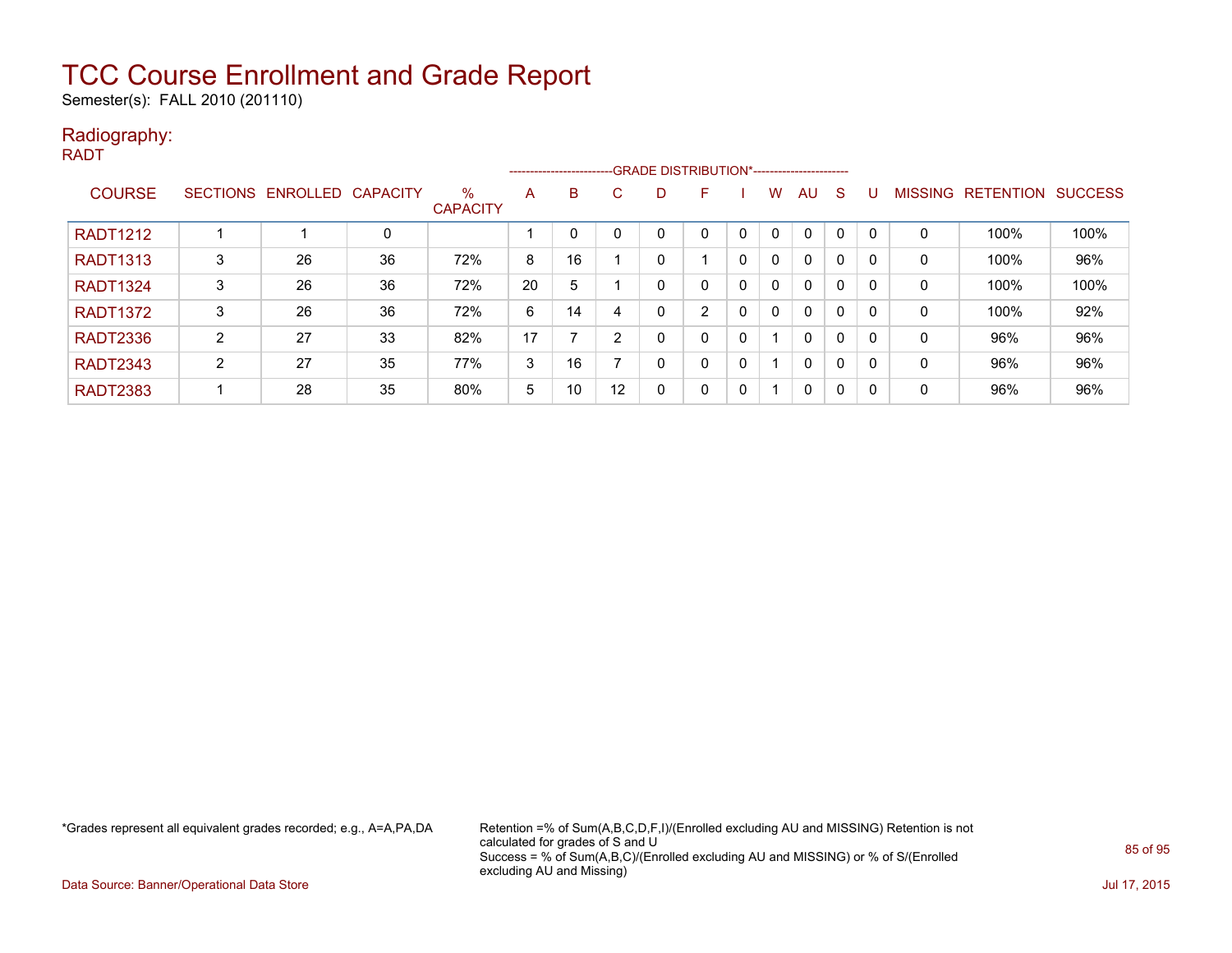Semester(s): FALL 2010 (201110)

#### Religious Studies:

RELG

|                 |                 |          |                 |                         |    |    |    |   | --------------------------GRADE DISTRIBUTION*----------------------- |              |                      |              |              |   |                |                  |                |
|-----------------|-----------------|----------|-----------------|-------------------------|----|----|----|---|----------------------------------------------------------------------|--------------|----------------------|--------------|--------------|---|----------------|------------------|----------------|
| <b>COURSE</b>   | <b>SECTIONS</b> | ENROLLED | <b>CAPACITY</b> | $\%$<br><b>CAPACITY</b> | A  | B. | C. | D | F                                                                    |              | w                    | AU           | S            |   | <b>MISSING</b> | <b>RETENTION</b> | <b>SUCCESS</b> |
| <b>RELG1113</b> | 2               | 46       | 70              | 66%                     | 11 |    |    |   | 8                                                                    | $\mathbf{0}$ | 15                   | $\mathbf 0$  | $\mathbf 0$  |   | 0              | 67%              | 50%            |
| <b>RELG1213</b> | 2               | 33       | 60              | 55%                     |    | 10 | ົ  | 5 | 12                                                                   | 0            | 3                    | 0            | $\mathbf 0$  |   | 0              | 91%              | 39%            |
| <b>RELG1223</b> | $\overline{2}$  | 32       | 35              | 91%                     | 12 | 13 | ົ  | 0 | C.                                                                   | 0            | 3                    | $\mathbf{0}$ | $\mathbf{0}$ |   | 0              | 91%              | 84%            |
| <b>RELG2113</b> | 3               | 66       | 115             | 57%                     | 16 | 14 | 6  | 4 | 3                                                                    | 0            | 23                   | $\mathbf{0}$ | $\mathbf 0$  |   | 0              | 65%              | 55%            |
| <b>RELG2123</b> | 3               | 61       | 105             | 58%                     | 16 | 28 |    |   |                                                                      | 0            | 10                   | $\mathbf{0}$ | 0            | 0 |                | 83%              | 80%            |
| <b>RELG2173</b> | C               | 27       | 35              | 77%                     | 17 | 5  | ົ  | 0 |                                                                      | 0            | $\mathbf{2}^{\circ}$ | $\mathbf{0}$ | 0            | 0 | 0              | 93%              | 89%            |
| <b>RELG2233</b> |                 | 10       | 20              | 50%                     | 6  |    |    | 0 |                                                                      | $\mathbf{0}$ | $\mathbf{0}$         | $\mathbf 0$  | 0            | 0 |                | 100%             | 89%            |

\*Grades represent all equivalent grades recorded; e.g., A=A,PA,DA Retention =% of Sum(A,B,C,D,F,I)/(Enrolled excluding AU and MISSING) Retention is not calculated for grades of S and U Success = % of Sum(A,B,C)/(Enrolled excluding AU and MISSING) or % of S/(Enrolled excluding AU and Missing)

Data Source: Banner/Operational Data Store Jul 17, 2015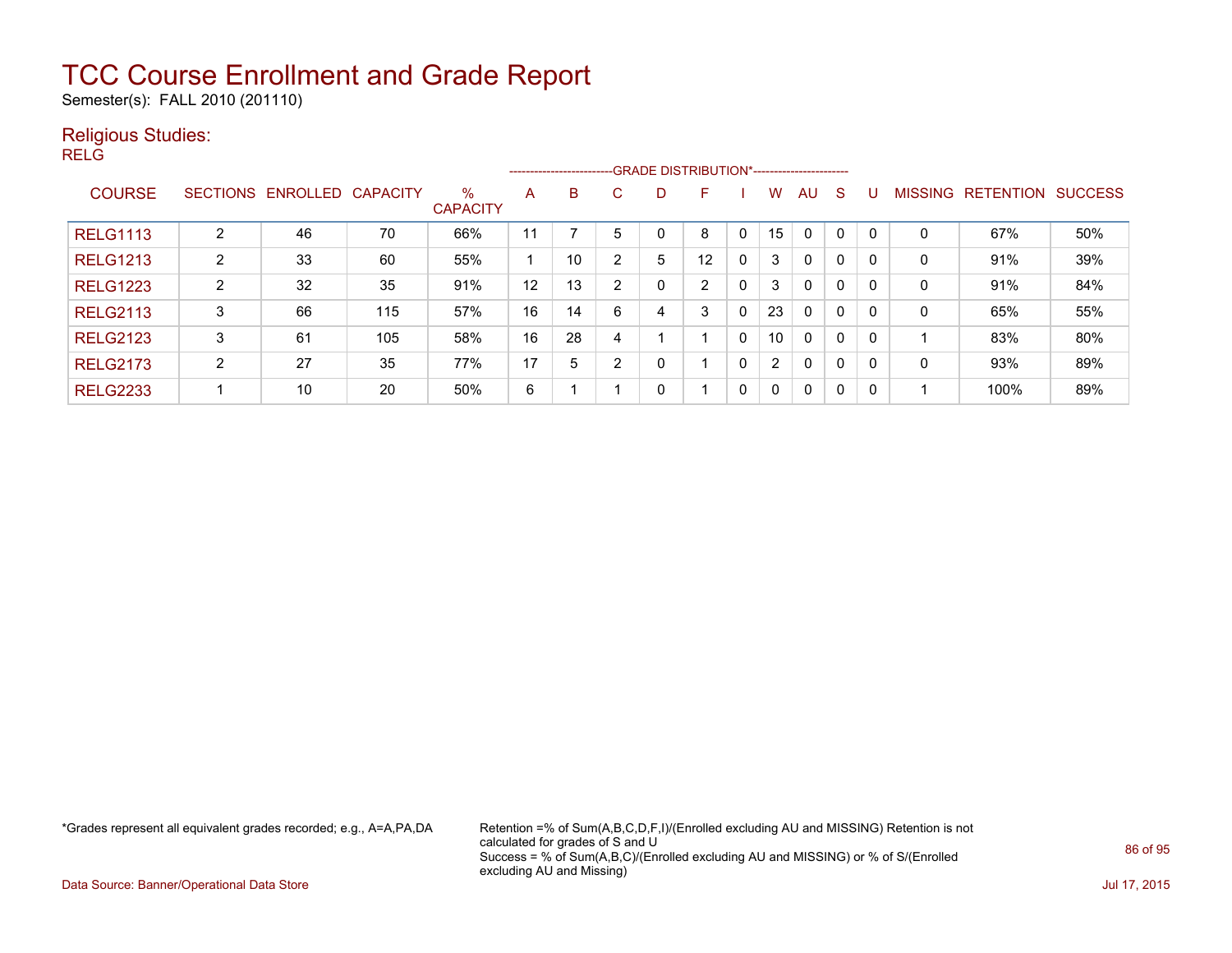Semester(s): FALL 2010 (201110)

#### Respiratory Care:

RESP

|                 |                 |                 |                 |                      |    | ------------------------ |              | -GRADE DISTRIBUTION*----------------------- |   |              |   |              |             |              |                |                  |                |
|-----------------|-----------------|-----------------|-----------------|----------------------|----|--------------------------|--------------|---------------------------------------------|---|--------------|---|--------------|-------------|--------------|----------------|------------------|----------------|
| <b>COURSE</b>   | <b>SECTIONS</b> | <b>ENROLLED</b> | <b>CAPACITY</b> | %<br><b>CAPACITY</b> | A  | B                        | C            | D                                           | F |              | w | AU           | S           |              | <b>MISSING</b> | <b>RETENTION</b> | <b>SUCCESS</b> |
| <b>RESP1213</b> |                 | 23              | 25              | 92%                  | 17 | 6                        |              |                                             | ი | $\Omega$     | 0 | 0            | $\Omega$    |              | $\mathbf{0}$   | 100%             | 100%           |
| <b>RESP1233</b> |                 | 20              | 25              | 80%                  | 11 | 3                        | 4            |                                             | 0 | 0            |   | 0            | $\mathbf 0$ | $\Omega$     | 0              | 95%              | 90%            |
| <b>RESP1242</b> |                 | 20              | 25              | 80%                  | 3  | 10                       | <sup>o</sup> | 3                                           |   | $\mathbf{0}$ |   | $\Omega$     | $\Omega$    | $\Omega$     | 0              | 95%              | 75%            |
| <b>RESP1251</b> | 9               | 20              | 45              | 44%                  | 17 |                          |              | 0                                           | 0 | $\mathbf{0}$ |   | 0            | $\Omega$    | <sup>0</sup> | 0              | 95%              | 95%            |
| <b>RESP1313</b> |                 | 20              | 25              | 80%                  | 4  | $\overline{2}$           | 10           | 3                                           | 0 | $\mathbf{0}$ |   | $\mathbf{0}$ | $\Omega$    | $\Omega$     | 0              | 95%              | 80%            |
| <b>RESP1353</b> |                 | 20              | 25              | 80%                  | 6  | 4                        |              | 2                                           | 0 | 0            |   | 0            | $\Omega$    | ∩            | 0              | 95%              | 85%            |
| <b>RESP1511</b> | $\overline{2}$  | 20              | 26              | 77%                  | 19 | 0                        |              | 0                                           | 0 | $\Omega$     |   | 0            | $\mathbf 0$ | O            | 0              | 95%              | 95%            |
| <b>RESP2203</b> | 9               | 22              | 45              | 49%                  | 14 | 8                        |              | 0                                           | 0 | 0            | 0 | 0            | $\Omega$    | O            | 0              | 100%             | 100%           |
| <b>RESP2323</b> |                 | 23              | 25              | 92%                  | 10 | 10                       | 3            | 0                                           | 0 | 0            | 0 | 0            | 0           | O            | 0              | 100%             | 100%           |
| <b>RESP2392</b> | 9               | 22              | 45              | 49%                  | 18 | 4                        |              | 0                                           | 0 | 0            | 0 | 0            | 0           |              | 0              | 100%             | 100%           |

\*Grades represent all equivalent grades recorded; e.g., A=A,PA,DA Retention =% of Sum(A,B,C,D,F,I)/(Enrolled excluding AU and MISSING) Retention is not calculated for grades of S and U Success = % of Sum(A,B,C)/(Enrolled excluding AU and MISSING) or % of S/(Enrolled excluding AU and Missing)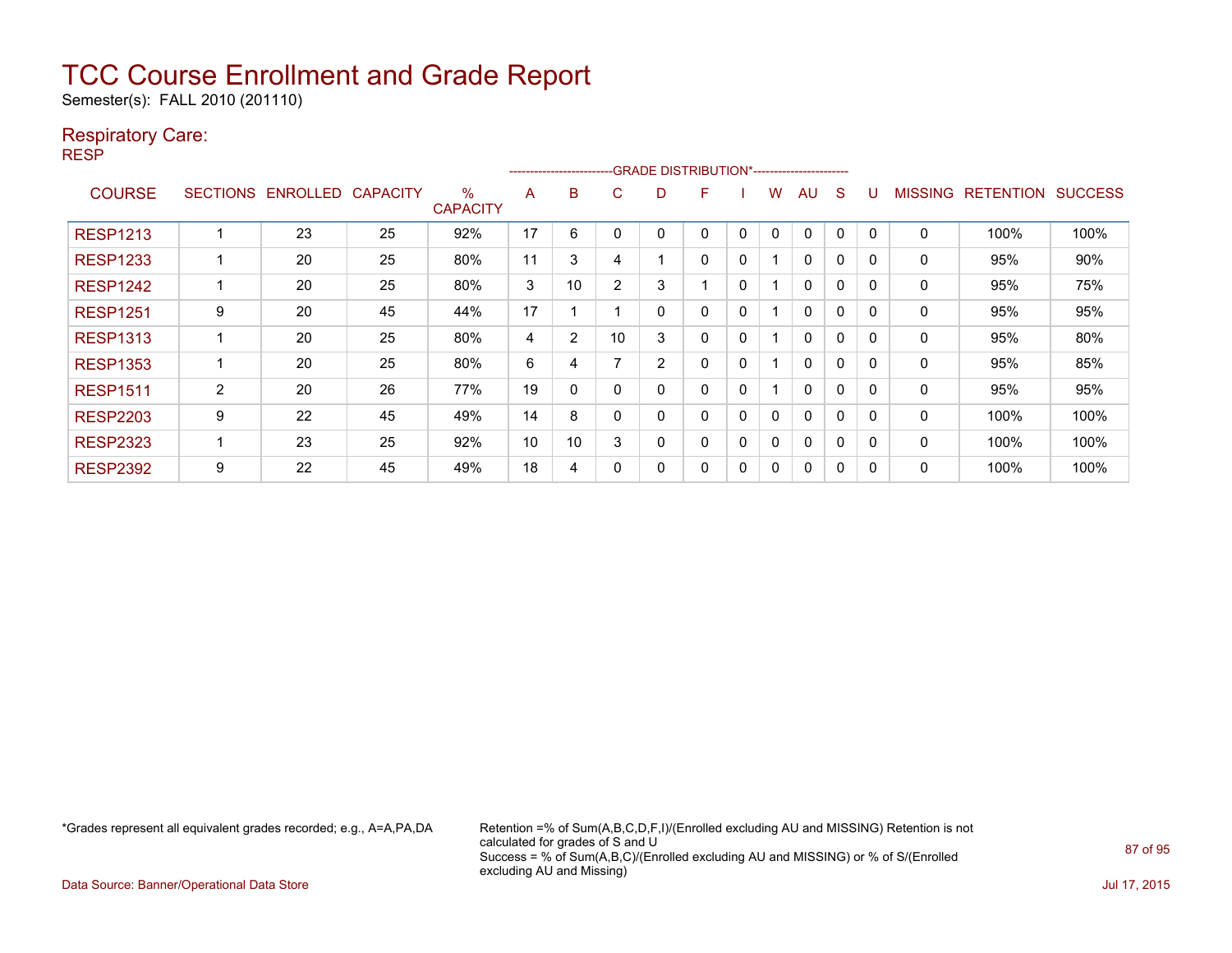Semester(s): FALL 2010 (201110)

#### Russian: RUSS

| <b>RUSS</b>     |                            |    |                 |    | ------------------------GRADE DISTRIBUTION*----------------------- |          |   |  |              |  |                                                  |     |
|-----------------|----------------------------|----|-----------------|----|--------------------------------------------------------------------|----------|---|--|--------------|--|--------------------------------------------------|-----|
| COURSE          | SECTIONS ENROLLED CAPACITY |    | <b>CAPACITY</b> |    |                                                                    |          |   |  |              |  | % A B C D F I W AU S U MISSING RETENTION SUCCESS |     |
| <b>RUSS1103</b> |                            | 20 | 85%             | R. | $\mathbf{r}$                                                       | $\Omega$ | 0 |  | $\mathbf{0}$ |  | 76%                                              | 71% |

\*Grades represent all equivalent grades recorded; e.g., A=A,PA,DA Retention =% of Sum(A,B,C,D,F,I)/(Enrolled excluding AU and MISSING) Retention is not calculated for grades of S and U Success = % of Sum(A,B,C)/(Enrolled excluding AU and MISSING) or % of S/(Enrolled excluding AU and Missing)

Data Source: Banner/Operational Data Store Jul 17, 2015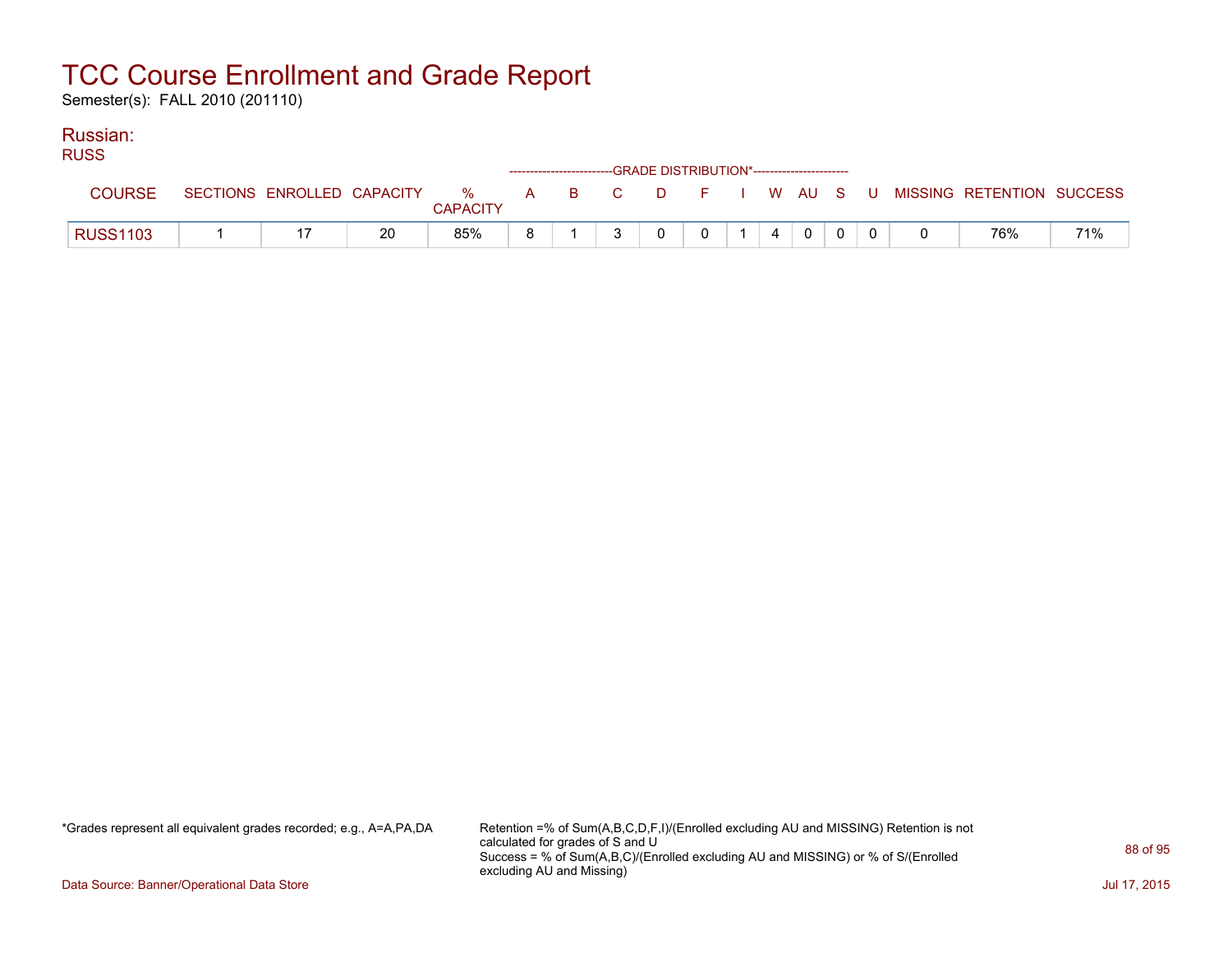Semester(s): FALL 2010 (201110)

### Sociology:

**SOCI** 

|                 |                 |                   |                |                      |                | ------------------------- |                | -- GRADE DISTRIBUTION*------------------------ |                |              |                       |              |          |              |                |                          |     |
|-----------------|-----------------|-------------------|----------------|----------------------|----------------|---------------------------|----------------|------------------------------------------------|----------------|--------------|-----------------------|--------------|----------|--------------|----------------|--------------------------|-----|
| <b>COURSE</b>   | <b>SECTIONS</b> | ENROLLED CAPACITY |                | %<br><b>CAPACITY</b> | A              | B                         | C              | D                                              | F              |              | W                     | AU           | S        | U            | <b>MISSING</b> | <b>RETENTION SUCCESS</b> |     |
| <b>SOCI1113</b> | 32              | 746               | 1,027          | 73%                  | 302            | 162                       | 83             | 23                                             | 49             |              | 125                   | $\mathbf{0}$ | $\Omega$ | $\mathbf{0}$ |                | 83%                      | 73% |
| SOCI1133        |                 | 5                 | 15             | 33%                  | 3              |                           | $\Omega$       | 0                                              | 0              | 0            |                       | $\mathbf{0}$ | $\Omega$ | $\Omega$     | 0              | 80%                      | 80% |
| <b>SOCI2013</b> |                 | 18                | 40             | 45%                  | 3              | 3                         |                | 5                                              |                | 0            | 5                     | $\mathbf{0}$ | 0        | $\Omega$     | 0              | 72%                      | 39% |
| <b>SOCI2043</b> | $\overline{2}$  | 31                | 40             | 78%                  | 6              | 10                        |                |                                                | $\Omega$       | 0            |                       | $\mathbf{0}$ | 0        | $\Omega$     | 0              | 77%                      | 74% |
| <b>SOCI2053</b> | 4               | 17                | 32             | 53%                  | 4              | 4                         |                | 2                                              |                |              | 4                     | $\mathbf{0}$ | 0        | $\Omega$     | 0              | 76%                      | 53% |
| <b>SOCI2113</b> | $\overline{2}$  | 36                | 65             | 55%                  | 11             | 7                         | $\overline{2}$ | 2                                              | 8              | 0            | 6                     | 0            | $\Omega$ | $\Omega$     | 0              | 83%                      | 56% |
| <b>SOCI2123</b> | $\overline{2}$  | 40                | 65             | 62%                  | 10             | 5                         | 4              | 3                                              | $\overline{2}$ | $\mathbf{0}$ | 16                    | $\mathbf{0}$ | 0        | $\Omega$     | 0              | 60%                      | 48% |
| <b>SOCI2143</b> |                 | 12                | 25             | 48%                  | 6              | 5                         | $\Omega$       | $\Omega$                                       | $\Omega$       | $\mathbf{0}$ |                       | $\mathbf{0}$ | $\Omega$ | $\Omega$     | $\mathbf{0}$   | 92%                      | 92% |
| <b>SOCI2173</b> | 2               | 4                 | 20             | 20%                  | 3              | $\Omega$                  | $\Omega$       | 0                                              | 0              | 0            |                       | $\mathbf{0}$ | 0        | $\Omega$     | 0              | 75%                      | 75% |
| <b>SOCI2223</b> |                 | 4                 | $\overline{7}$ | 57%                  | 3              | 0                         | $\Omega$       | 0                                              | 0              | 0            |                       | $\mathbf{0}$ | 0        | $\Omega$     | $\mathbf{0}$   | 75%                      | 75% |
| <b>SOCI2243</b> |                 | 4                 | 30             | 13%                  | $\overline{2}$ | 0                         | 0              | 0                                              | 0              | 0            | $\mathbf{2}^{\prime}$ | 0            | 0        | 0            | 0              | 50%                      | 50% |
| <b>SOCI2713</b> |                 | 4                 | 20             | 20%                  | $\overline{2}$ | 0                         | 0              | 0                                              | 0              | 0            | $\overline{2}$        | 0            | 0        | $\Omega$     | $\mathbf 0$    | 50%                      | 50% |
| <b>SOCI2813</b> | 6               | 44                | 73             | 60%                  | 16             | 9                         | 4              | 4                                              | 0              | 0            | 10 <sup>1</sup>       | 1            | 0        | 0            | $\mathbf 0$    | 77%                      | 67% |

\*Grades represent all equivalent grades recorded; e.g., A=A,PA,DA Retention =% of Sum(A,B,C,D,F,I)/(Enrolled excluding AU and MISSING) Retention is not calculated for grades of S and U Success = % of Sum(A,B,C)/(Enrolled excluding AU and MISSING) or % of S/(Enrolled excluding AU and Missing)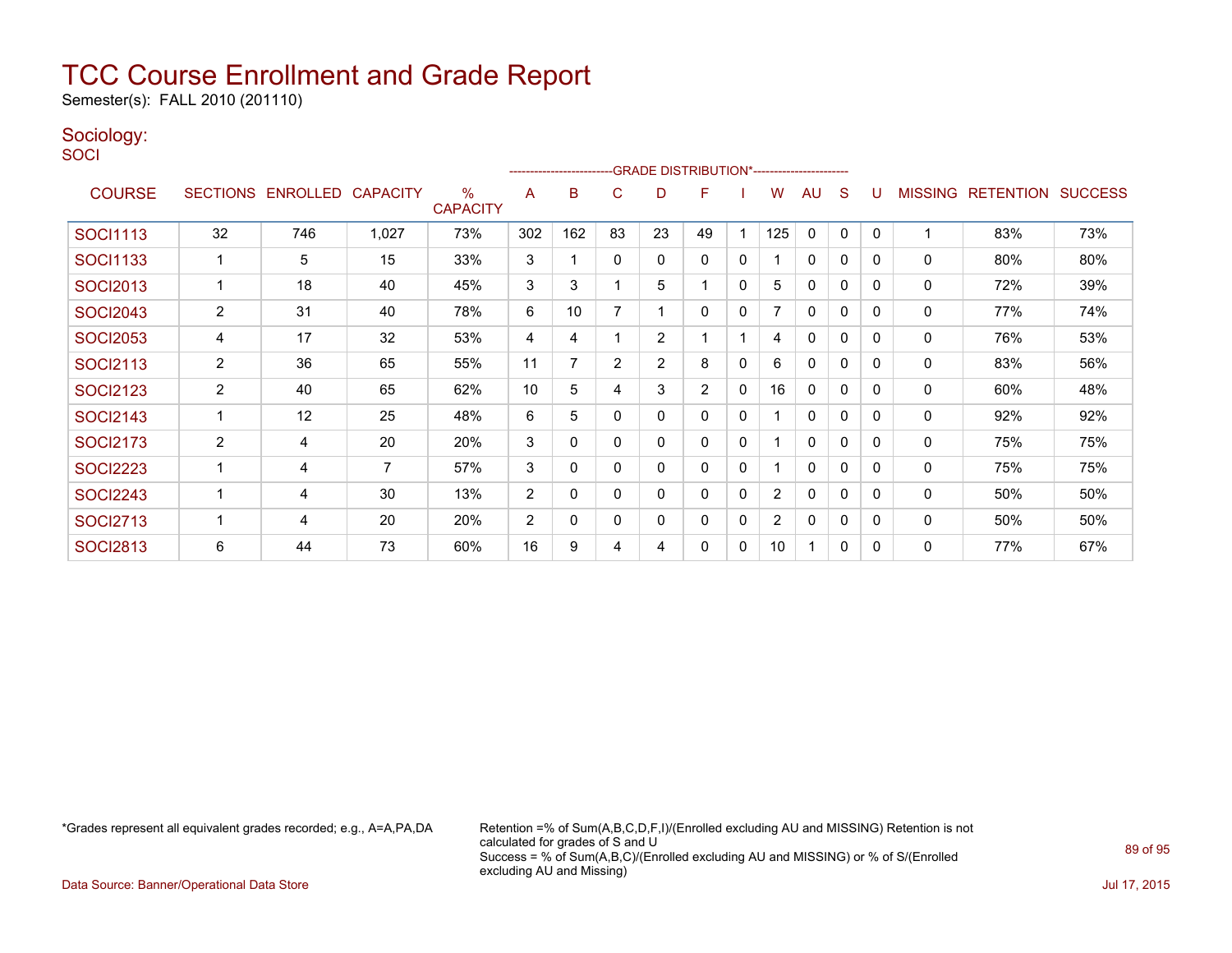Semester(s): FALL 2010 (201110)

#### Spanish:

SPAN

|                 |                |                            |     |                                  |                |                |              | ------------------------GRADE                DISTRIBUTION*---------------------- |    |                |                |                |          |          |                |                  |                |
|-----------------|----------------|----------------------------|-----|----------------------------------|----------------|----------------|--------------|----------------------------------------------------------------------------------|----|----------------|----------------|----------------|----------|----------|----------------|------------------|----------------|
| <b>COURSE</b>   |                | SECTIONS ENROLLED CAPACITY |     | $\frac{0}{0}$<br><b>CAPACITY</b> | A              | в              | С            | D                                                                                | F  |                | w              | AU             | S        | U        | <b>MISSING</b> | <b>RETENTION</b> | <b>SUCCESS</b> |
| <b>SPAN1001</b> |                | 9                          | 15  | 60%                              | 6              | 0              | 0            | 0                                                                                | 0  | 0              | 3              | $\mathbf{0}$   | 0        | $\Omega$ | 0              | 67%              | 67%            |
| <b>SPAN1003</b> | 2              | 22                         | 50  | 44%                              | 17             | 4              | 0            | 0                                                                                | 0  | 0              |                | $\Omega$       | 0        | 0        | 0              | 95%              | 95%            |
| <b>SPAN1061</b> |                | 8                          | 15  | 53%                              | 7              | 0              | $\Omega$     | 0                                                                                |    | $\mathbf 0$    | 0              | $\mathbf{0}$   | 0        | 0        | 0              | 100%             | 88%            |
| <b>SPAN1103</b> | 28             | 479                        | 656 | 73%                              | 193            | 107            | 58           | 16                                                                               | 26 | $\overline{2}$ | 74             | 3              | 0        | 0        | 0              | 84%              | 75%            |
| <b>SPAN1213</b> | 12             | 153                        | 261 | 59%                              | 63             | 36             | 22           | 0                                                                                | 4  | 0              | 24             | 4              | 0        | 0        | 0              | 84%              | 81%            |
| <b>SPAN1313</b> | 5              | 61                         | 105 | 58%                              | 34             | 16             | 3            | 0                                                                                |    | 0              | 5              | 2              | 0        | $\Omega$ | 0              | 92%              | 90%            |
| <b>SPAN1413</b> | $\overline{2}$ | 23                         | 40  | 58%                              | $\overline{7}$ | 5              | 7            | 0                                                                                | 0  | 0              | 4              | $\Omega$       | 0        | 0        | 0              | 83%              | 83%            |
| <b>SPAN2113</b> | $\overline{2}$ | 17                         | 45  | 38%                              | 9              | 3              | 3            | 0                                                                                | 0  | 0              | 0              | $\overline{2}$ | 0        | 0        | 0              | 100%             | 100%           |
| <b>SPAN2143</b> |                | 8                          | 20  | 40%                              | 5              | $\overline{2}$ | $\Omega$     |                                                                                  | 0  | $\mathbf 0$    | 0              | $\mathbf{0}$   | $\Omega$ | 0        | 0              | 100%             | 88%            |
| <b>SPAN2213</b> |                | 11                         | 20  | 55%                              | 3              | $\overline{ }$ |              | 0                                                                                | 0  | 0              | 0              | $\mathbf{0}$   | 0        | 0        | 0              | 100%             | 100%           |
| <b>SPAN2473</b> |                | 9                          | 20  | 45%                              | 9              | 0              | $\Omega$     | 0                                                                                | 0  | 0              | 0              | $\mathbf{0}$   | 0        | 0        | 0              | 100%             | 100%           |
| <b>SPAN2543</b> |                | 9                          | 20  | 45%                              | 6              |                | $\mathbf{0}$ | 0                                                                                | 0  | 0              |                | 1              | 0        | $\Omega$ | 0              | 88%              | 88%            |
| <b>SPAN2663</b> |                | 8                          | 20  | 40%                              | 5              | 0              | 0            | 0                                                                                | 0  | 0              |                | $\mathbf 1$    | 0        | 0        |                | 83%              | 83%            |
| <b>SPAN2993</b> | $\overline{2}$ | 14                         | 40  | 35%                              | 9              | $\overline{2}$ |              | 0                                                                                | 0  | 0              | $\overline{2}$ | $\Omega$       | 0        | $\Omega$ | 0              | 86%              | 86%            |

\*Grades represent all equivalent grades recorded; e.g., A=A,PA,DA Retention =% of Sum(A,B,C,D,F,I)/(Enrolled excluding AU and MISSING) Retention is not calculated for grades of S and U Success = % of Sum(A,B,C)/(Enrolled excluding AU and MISSING) or % of S/(Enrolled excluding AU and Missing)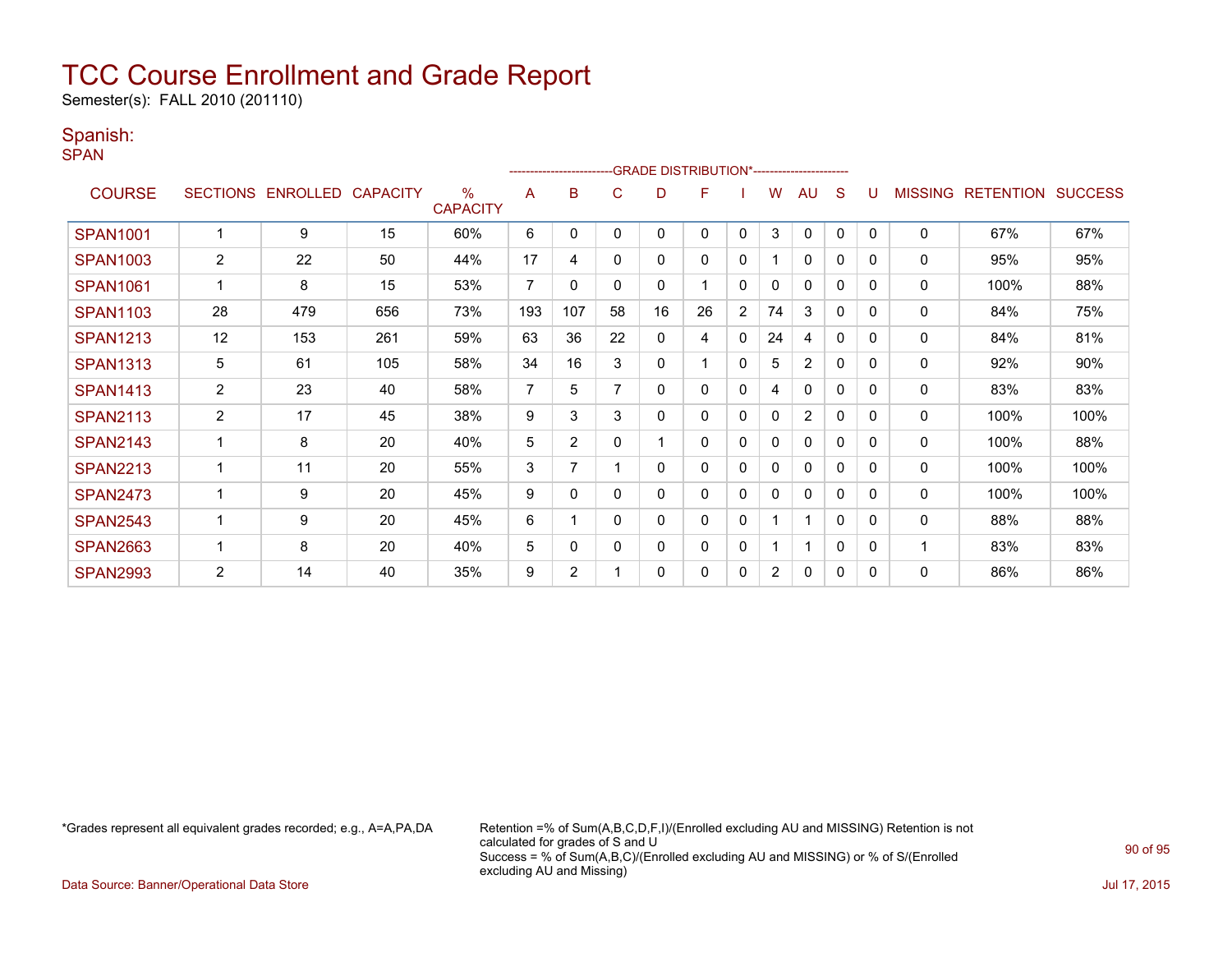Semester(s): FALL 2010 (201110)

#### Speech:

SPCH

|                 |    |                            |       |                         |     |     |                |    | ------------------------GRADE DISTRIBUTION*----------------------- |              |     |              |   |          |                |                  |                |
|-----------------|----|----------------------------|-------|-------------------------|-----|-----|----------------|----|--------------------------------------------------------------------|--------------|-----|--------------|---|----------|----------------|------------------|----------------|
| <b>COURSE</b>   |    | SECTIONS ENROLLED CAPACITY |       | $\%$<br><b>CAPACITY</b> | A   | B   | C.             | D  | F                                                                  |              | w   | AU           | S |          | <b>MISSING</b> | <b>RETENTION</b> | <b>SUCCESS</b> |
| <b>SPCH1013</b> |    | 13                         | 25    | 52%                     | 3   |     | 0              |    |                                                                    |              | 8   | $\Omega$     | 0 | $\Omega$ | 0              | 38%              | 31%            |
| <b>SPCH1113</b> | 54 | 1,088                      | 1,382 | 79%                     | 405 | 245 | 129            | 40 | 84                                                                 | 0            | 185 | $\mathbf{0}$ | 0 | 0        | 0              | 83%              | 72%            |
| <b>SPCH2053</b> | 5  | 39                         | 120   | 32%                     | 12  | 10  | $\overline{2}$ | 3  | 2                                                                  | 0            | 10  | $\mathbf{0}$ | 0 | 0        | 0              | 74%              | 62%            |
| <b>SPCH2103</b> | 3  | 39                         | 66    | 59%                     | 11  | 9   | 4              | 4  | າ                                                                  | $\mathbf{0}$ | 9   | $\mathbf{0}$ | 0 | $\Omega$ | 0              | 77%              | 62%            |
| <b>SPCH2333</b> | 2  | 6                          | 50    | 12%                     | 3   | ◠   | 0              | 0  |                                                                    | 0            |     | 0            | 0 | 0        | 0              | 83%              | 83%            |
| <b>SPCH2343</b> | 2  | 2                          | 45    | 4%                      | 0   |     |                | 0  |                                                                    | 0            |     | 0            | 0 | 0        | 0              | 50%              | 50%            |

\*Grades represent all equivalent grades recorded; e.g., A=A,PA,DA Retention =% of Sum(A,B,C,D,F,I)/(Enrolled excluding AU and MISSING) Retention is not calculated for grades of S and U Success = % of Sum(A,B,C)/(Enrolled excluding AU and MISSING) or % of S/(Enrolled excluding AU and Missing)

Data Source: Banner/Operational Data Store Jul 17, 2015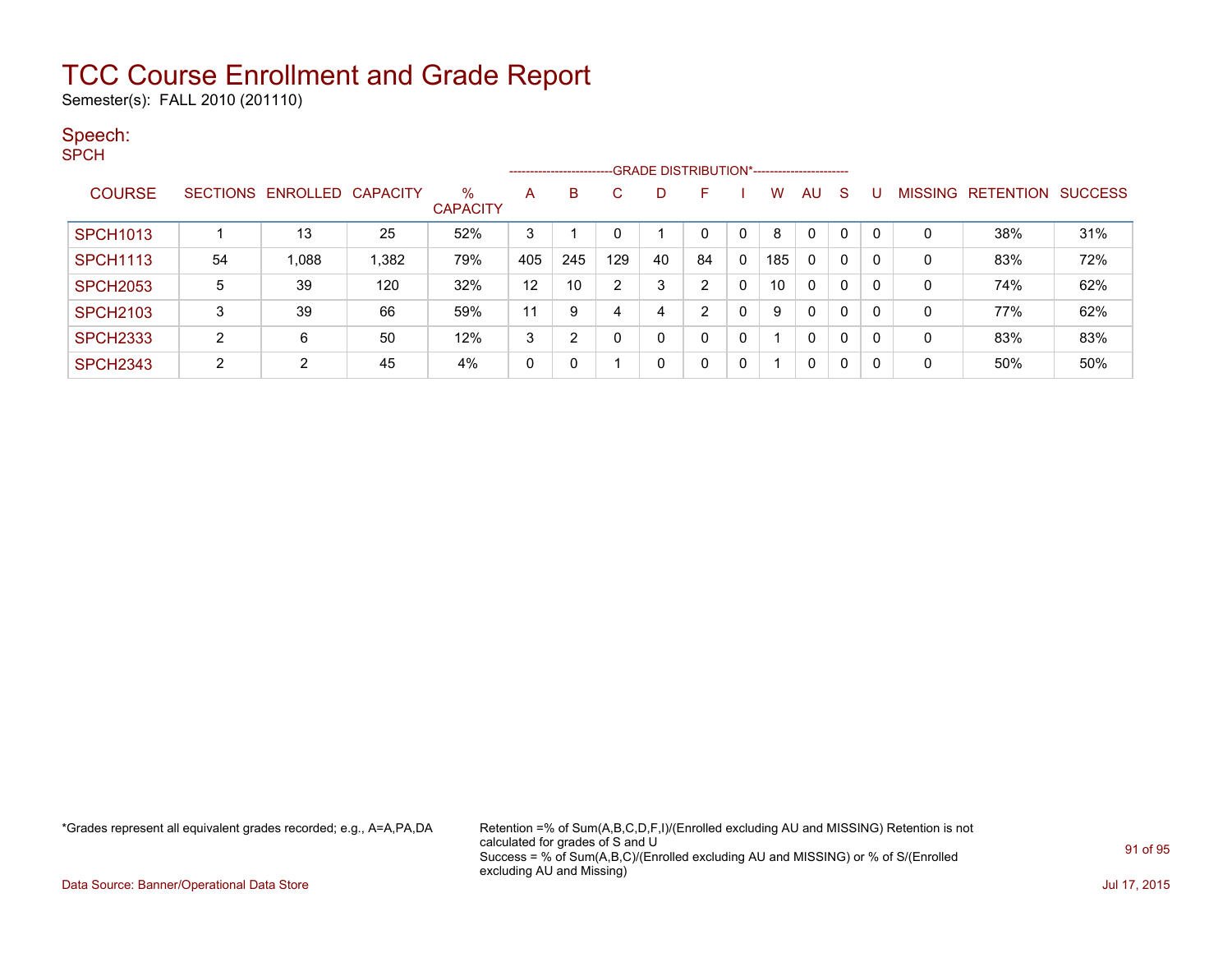Semester(s): FALL 2010 (201110)

### Surgical Technology:

**SRGT** 

|                 |                   |                 |                         |   |                |          | -------------------------GRADE                DISTRIBUTION*---------------------- |   |          |              |              |              |              |                |                  |                |
|-----------------|-------------------|-----------------|-------------------------|---|----------------|----------|-----------------------------------------------------------------------------------|---|----------|--------------|--------------|--------------|--------------|----------------|------------------|----------------|
| <b>COURSE</b>   | SECTIONS ENROLLED | <b>CAPACITY</b> | $\%$<br><b>CAPACITY</b> | A | B.             | С        | D                                                                                 | F |          | W            | AU           | <sub>S</sub> | U            | <b>MISSING</b> | <b>RETENTION</b> | <b>SUCCESS</b> |
| <b>SRGT1102</b> | 8                 | 0               |                         | 8 | 0              |          | 0                                                                                 | 0 | $\Omega$ | $\mathbf{0}$ | 0            | $\mathbf 0$  | $\Omega$     | 0              | 100%             | 100%           |
| <b>SRGT1112</b> | 8                 | 0               |                         | 8 | 0              | 0        | 0                                                                                 | 0 | 0        | 0            | 0            | 0            | $\Omega$     | 0              | 100%             | 100%           |
| <b>SRGT1211</b> | 8                 | 0               |                         | 8 | 0              |          | 0                                                                                 | 0 | 0        | 0            | 0            | $\Omega$     | $\Omega$     | 0              | 100%             | 100%           |
| <b>SRGT1222</b> | 8                 | 0               |                         | 6 | $\overline{2}$ |          | 0                                                                                 | 0 | 0        | 0            | $\mathbf{0}$ | 0            |              | 0              | 100%             | 100%           |
| <b>SRGT1333</b> | 8                 | 0               |                         | - |                | $\Omega$ | 0                                                                                 | 0 | 0        | $\Omega$     | 0            | $\Omega$     | $\Omega$     | 0              | 100%             | 100%           |
| <b>SRGT1341</b> | 8                 | 0               |                         | 8 | 0              |          | 0                                                                                 | 0 | 0        | 0            | 0            | 0            |              | 0              | 100%             | 100%           |
| <b>SRGT2221</b> | 8                 | 0               |                         | 8 | 0              |          | 0                                                                                 | 0 | 0        | 0            | 0            | $\Omega$     | <sup>0</sup> | $\mathbf{0}$   | 100%             | 100%           |
| <b>SRGT2312</b> | 8                 | 0               |                         | ⇁ |                | 0        | 0                                                                                 | 0 | 0        | $\Omega$     | $\mathbf{0}$ | $\Omega$     | $\Omega$     | 0              | 100%             | 100%           |
| <b>SRGT2442</b> | 9                 | 0               |                         | 3 | 6              |          | 0                                                                                 | 0 | 0        | 0            | 0            | 0            | n            | 0              | 100%             | 100%           |

\*Grades represent all equivalent grades recorded; e.g., A=A,PA,DA Retention =% of Sum(A,B,C,D,F,I)/(Enrolled excluding AU and MISSING) Retention is not calculated for grades of S and U Success = % of Sum(A,B,C)/(Enrolled excluding AU and MISSING) or % of S/(Enrolled excluding AU and Missing)

Data Source: Banner/Operational Data Store Jul 17, 2015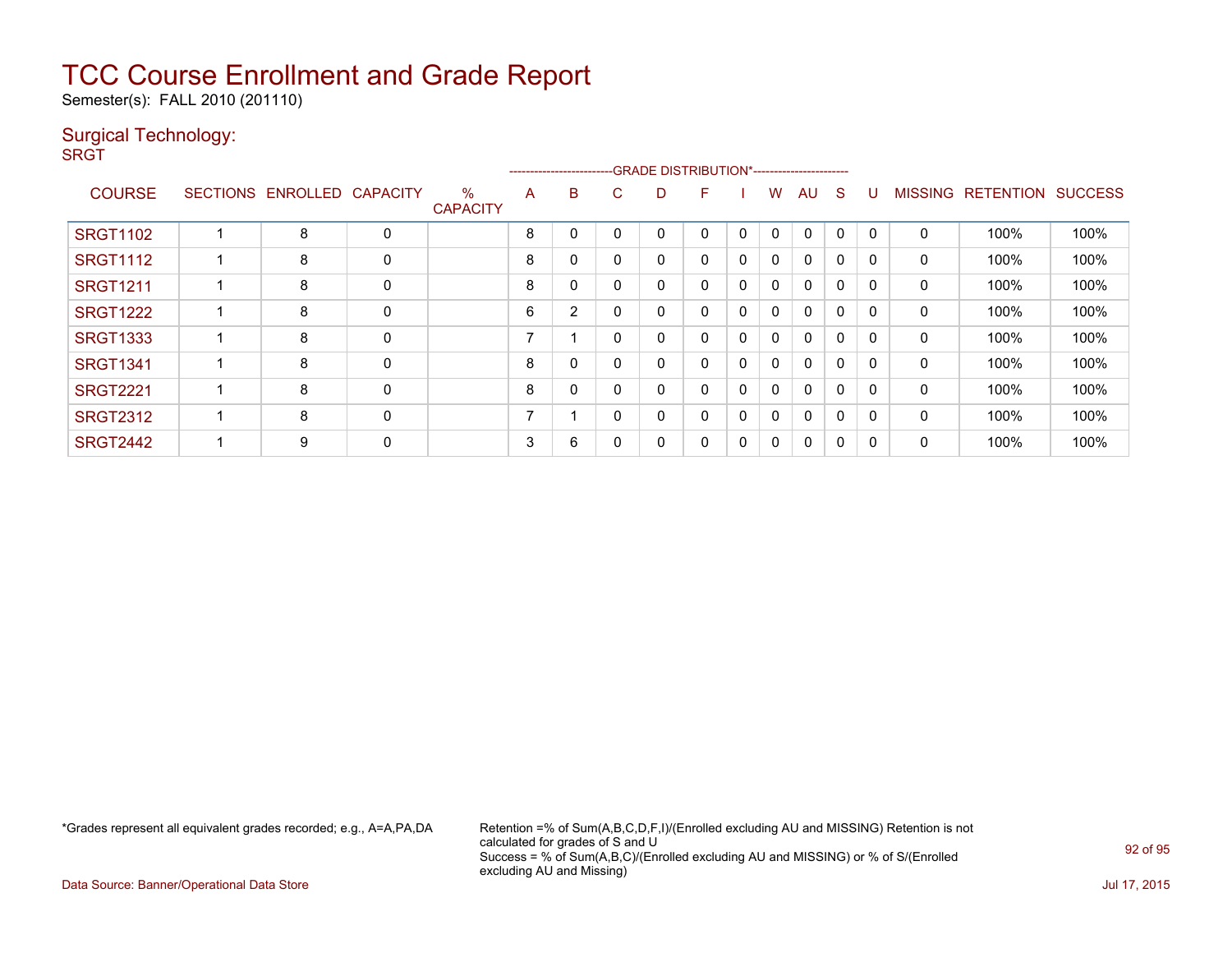Semester(s): FALL 2010 (201110)

### Surveying Technology:

SURV

|                 |                            |    |                      |        |   |  | -GRADE DISTRIBUTION*----------------------- |             |      |     |   |                           |     |
|-----------------|----------------------------|----|----------------------|--------|---|--|---------------------------------------------|-------------|------|-----|---|---------------------------|-----|
| <b>COURSE</b>   | SECTIONS ENROLLED CAPACITY |    | %<br><b>CAPACITY</b> | A      | B |  |                                             |             | W AU | - S | U | MISSING RETENTION SUCCESS |     |
| <b>SURV1324</b> | 10                         | 24 | 42%                  | 9      |   |  |                                             | $\mathbf 0$ |      |     |   | 90%                       | 90% |
| <b>SURV2363</b> |                            | 20 | 40%                  | π<br>w | ▃ |  |                                             | $\sim$      |      |     |   | 88%                       | 88% |

\*Grades represent all equivalent grades recorded; e.g., A=A,PA,DA Retention =% of Sum(A,B,C,D,F,I)/(Enrolled excluding AU and MISSING) Retention is not calculated for grades of S and U Success = % of Sum(A,B,C)/(Enrolled excluding AU and MISSING) or % of S/(Enrolled excluding AU and Missing)

Data Source: Banner/Operational Data Store Jul 17, 2015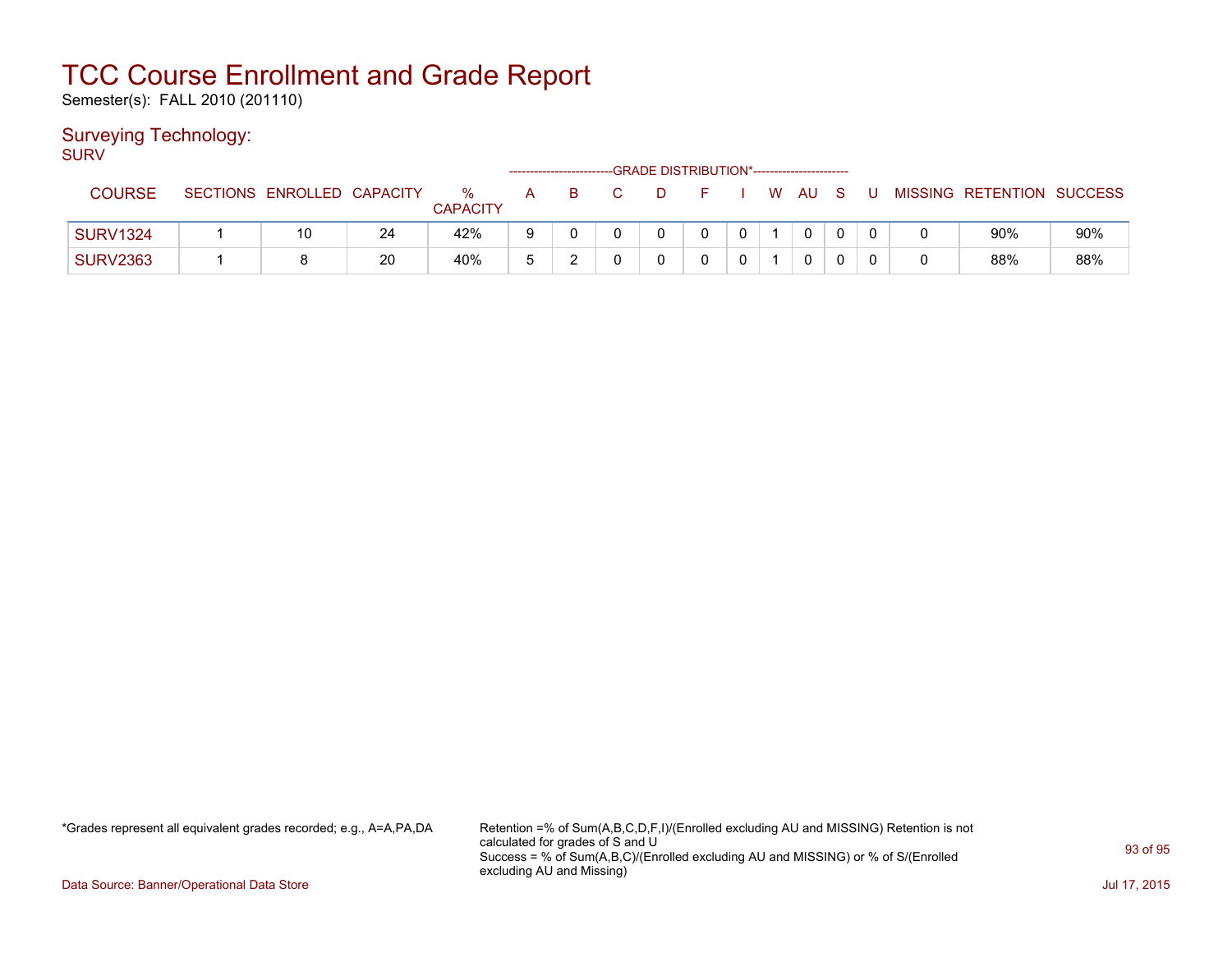Semester(s): FALL 2010 (201110)

#### Theatre:

THEA

|                 |                 |                 |                 |                                  |                | --------------------- |   | -GRADE DISTRIBUTION*---------------------- |                |              |              |              |              |              |                |                          |      |
|-----------------|-----------------|-----------------|-----------------|----------------------------------|----------------|-----------------------|---|--------------------------------------------|----------------|--------------|--------------|--------------|--------------|--------------|----------------|--------------------------|------|
| <b>COURSE</b>   | <b>SECTIONS</b> | <b>ENROLLED</b> | <b>CAPACITY</b> | $\frac{0}{0}$<br><b>CAPACITY</b> | A              | B                     | С | D                                          | F              |              | w            | AU           | S            |              | <b>MISSING</b> | <b>RETENTION SUCCESS</b> |      |
| <b>THEA1033</b> |                 | 15              | 16              | 94%                              | 13             | $\overline{2}$        | 0 | 0                                          | 0              | $\mathbf{0}$ | $\Omega$     | $\mathbf{0}$ | $\mathbf{0}$ | $\mathbf{0}$ | $\Omega$       | 100%                     | 100% |
| <b>THEA1053</b> | 2               | 36              | 40              | 90%                              | 6              | 7                     | 8 | $\overline{2}$                             | 6              | $\mathbf{0}$ | 7            | $\mathbf{0}$ | 0            | $\Omega$     | 0              | 81%                      | 58%  |
| <b>THEA1061</b> | $\mathbf{1}$    | 4               | 20              | 20%                              | 4              | 0                     | 0 | 0                                          | 0              | $\mathbf{0}$ | 0            | $\mathbf{0}$ | $\mathbf{0}$ | 0            | 0              | 100%                     | 100% |
| <b>THEA1073</b> | 1               | 5               | 12              | 42%                              | 1              | $\overline{2}$        | 0 |                                            | $\mathbf{1}$   | $\mathbf{0}$ | 0            | 0            | $\mathbf{0}$ | 0            | 0              | 100%                     | 60%  |
| <b>THEA1093</b> | 3               | 47              | 59              | 80%                              | 24             | 3                     | 6 | 0                                          | 5              | $\mathbf{0}$ | 9            | 0            | $\mathbf{0}$ | $\Omega$     | 0              | 81%                      | 70%  |
| <b>THEA1113</b> | $\mathbf 1$     | 5               | 10              | 50%                              | 2              | 3                     | 0 | 0                                          | 0              | $\mathbf{0}$ | $\mathbf{0}$ | 0            | $\mathbf{0}$ | $\Omega$     | 0              | 100%                     | 100% |
| <b>THEA1123</b> | 1               | 5               | 8               | 62%                              | 3              | 0                     | 0 | 0                                          | 1              | $\mathbf{0}$ |              | $\mathbf{0}$ | $\Omega$     | $\Omega$     | 0              | 80%                      | 60%  |
| <b>THEA1133</b> | 1               | 19              | 20              | 95%                              | $\overline{7}$ | $\overline{2}$        | 4 |                                            | 0              | $\Omega$     | 5            | $\mathbf{0}$ | $\Omega$     | $\Omega$     | 0              | 74%                      | 68%  |
| <b>THEA1242</b> | 1               | 5               | 5               | 100%                             | $\overline{2}$ | $\overline{2}$        |   | 0                                          | 0              | $\Omega$     | 0            | $\mathbf{0}$ | $\Omega$     | $\Omega$     | 0              | 100%                     | 100% |
| <b>THEA2013</b> | $\mathbf{1}$    | 12              | 15              | 80%                              | 5              |                       |   | 0                                          | $\overline{2}$ | $\Omega$     | 3            | $\mathbf{0}$ | $\mathbf{0}$ | $\Omega$     | 0              | 75%                      | 58%  |
| <b>THEA2053</b> | 1               | 8               | 20              | 40%                              | 2              | 3                     | 0 | 0                                          | 0              | $\mathbf{0}$ | 3            | 0            | $\mathbf{0}$ | 0            | 0              | 62%                      | 62%  |
| <b>THEA2063</b> | $\mathbf{1}$    | 10              | 20              | 50%                              | 5              | 5                     | 0 | 0                                          | 0              | 0            | 0            | $\mathbf{0}$ | $\mathbf{0}$ | 0            | 0              | 100%                     | 100% |
| <b>THEA2253</b> | 1               | $\overline{7}$  | 25              | 28%                              | $\overline{7}$ | 0                     | 0 | 0                                          | 0              | $\mathbf{0}$ | 0            | 0            | 0            | $\Omega$     | 0              | 100%                     | 100% |
| <b>THEA2313</b> | 1               | 16              | 20              | 80%                              | -1             | 5                     | 5 | 0                                          | 1              | $\mathbf{0}$ | 4            | 0            | 0            | 0            | $\mathbf{0}$   | 75%                      | 69%  |
| <b>THEA2333</b> |                 | 19              | 18              | 106%                             | 8              | 3                     | 3 | 0                                          | $\overline{2}$ | 0            | 3            | 0            | 0            | 0            | 0              | 84%                      | 74%  |
| <b>THEA2453</b> |                 | 8               | 8               | 100%                             | 5              | 3                     | 0 | 0                                          | 0              | $\mathbf{0}$ | 0            | $\mathbf{0}$ | 0            | $\Omega$     | $\Omega$       | 100%                     | 100% |

\*Grades represent all equivalent grades recorded; e.g., A=A,PA,DA Retention =% of Sum(A,B,C,D,F,I)/(Enrolled excluding AU and MISSING) Retention is not calculated for grades of S and U Success = % of Sum(A,B,C)/(Enrolled excluding AU and MISSING) or % of S/(Enrolled excluding AU and Missing)